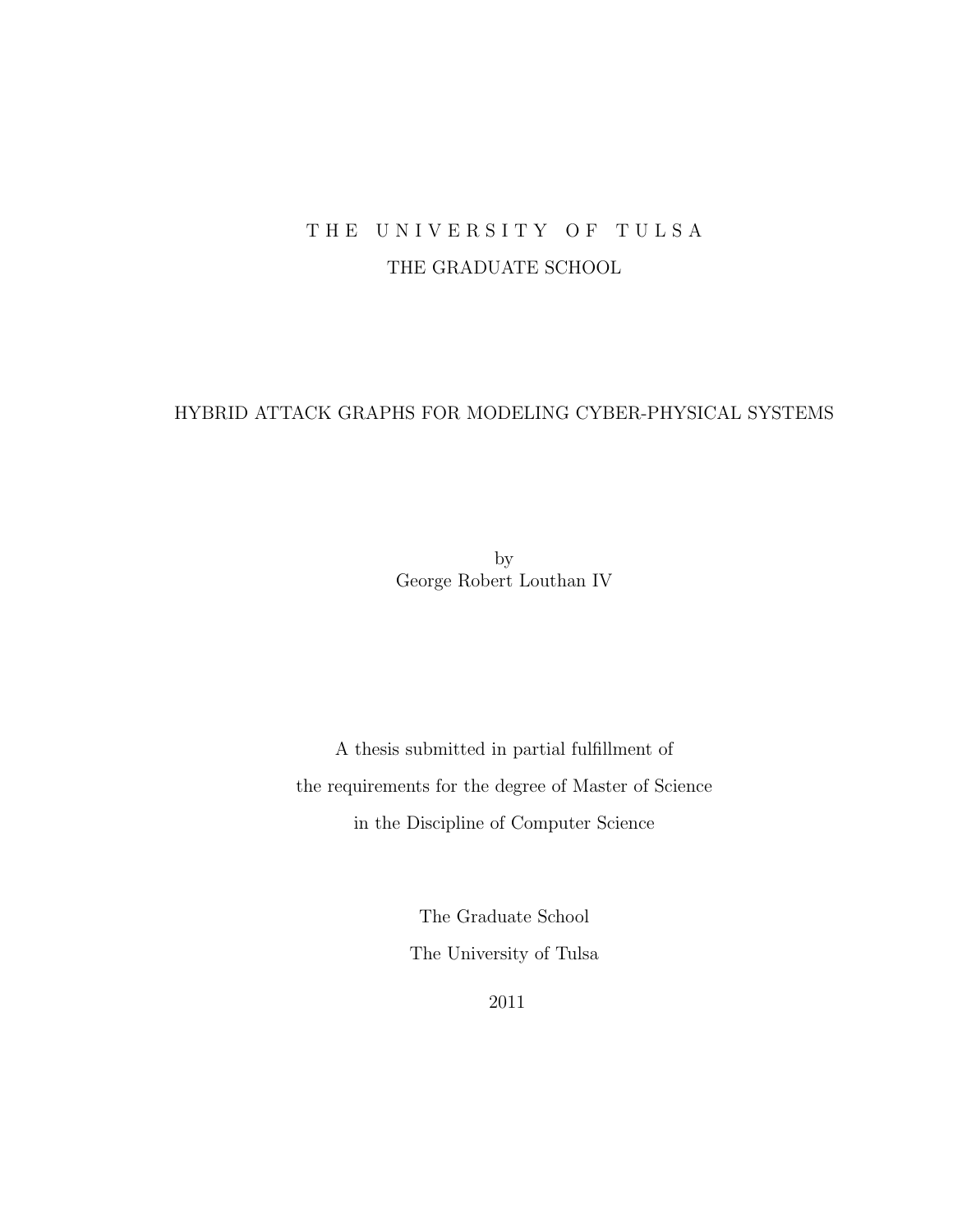# T H E U N I V E R S I T Y O F T U L S A THE GRADUATE SCHOOL

# HYBRID ATTACK GRAPHS FOR MODELING CYBER-PHYSICAL SYSTEMS

by George Robert Louthan IV

# A THESIS

# APPROVED FOR THE DISCIPLINE OF

# COMPUTER SCIENCE

By Thesis Committee

, Chairperson

John C. Hale

Mauricio Papa

Peter Hawrylak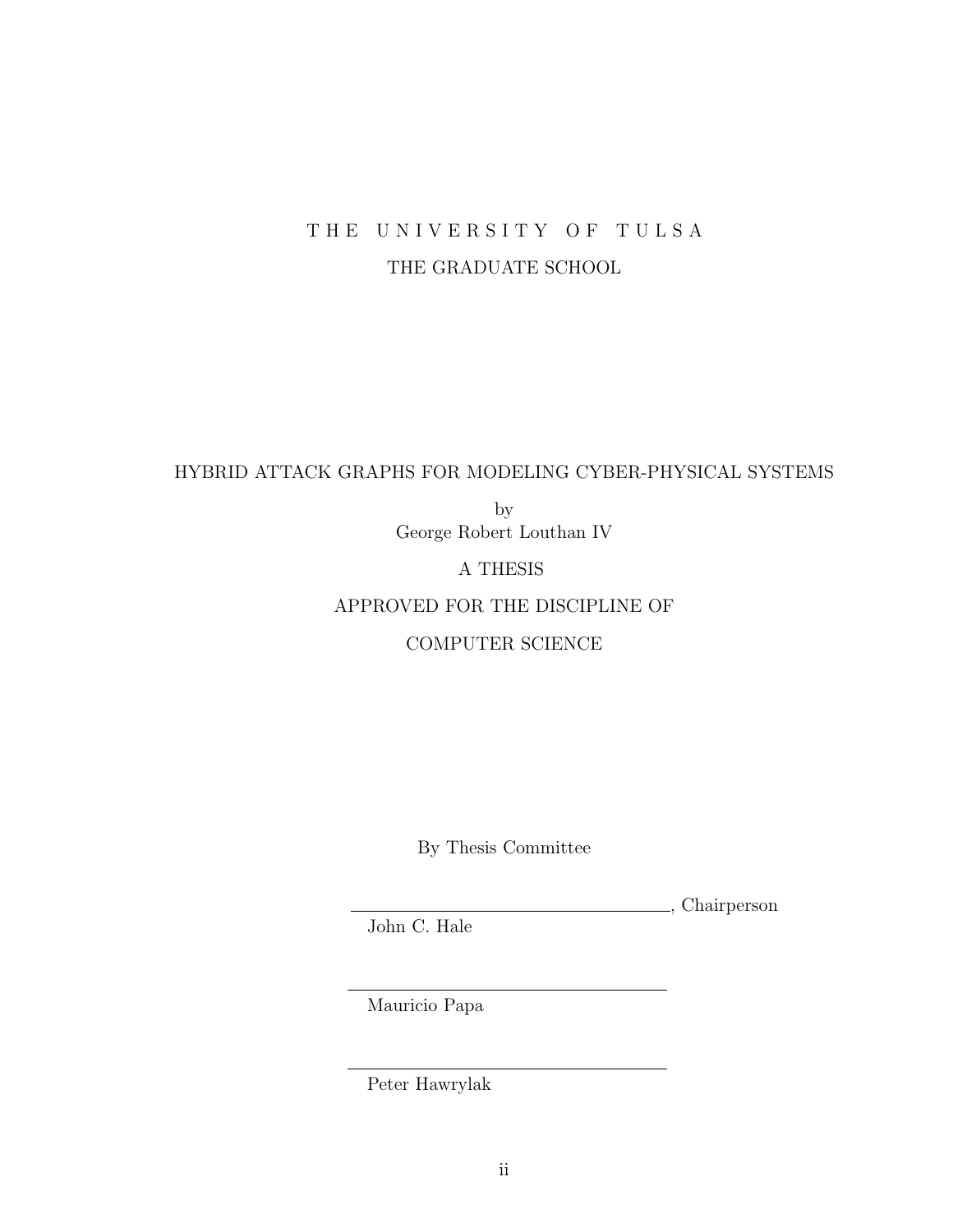# ABSTRACT

George Robert Louthan IV (Master of Science in Computer Science)

Hybrid Attack Graphs For Modeling Cyber-Physical Systems

Directed by John C. Hale

93 pp., Chapter 1: Conclusions

# (75 words)

As computer systems' interactions with the physical world become more pervasive, largely in safety critical domains, the need for tools to model and study the security of these cyber physical systems is growing. This thesis presents extensions to the purely discrete attack graph modeling framework to permit the modeling of continuous system elements and their interactions, to provide a comprehensive formal modeling framework for describing cyber physical systems and their security properties.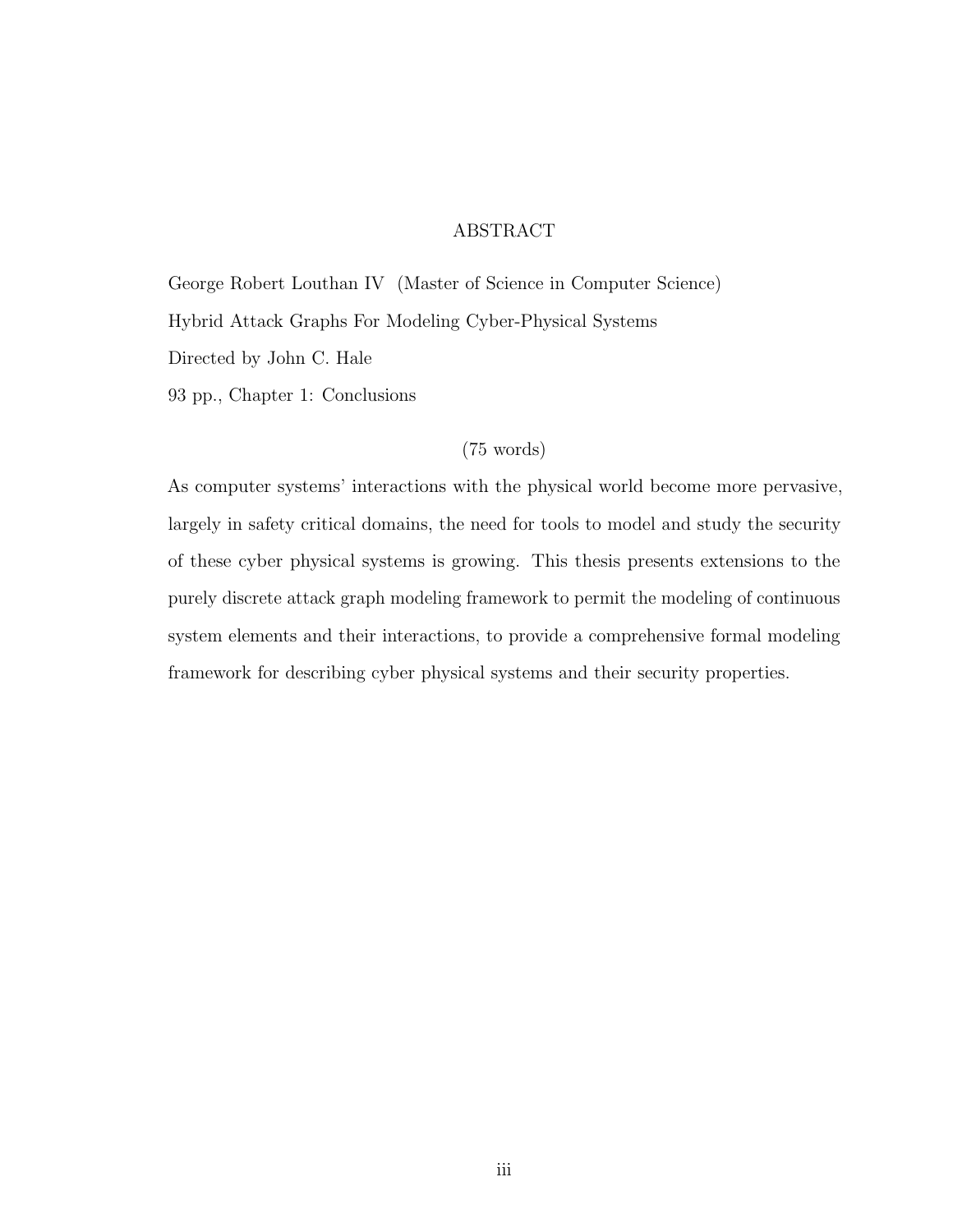### ACKNOWLEDGEMENTS

For their continued support, I thank my family and Evan Mackay.

The work of Chris Hartney and Matt Young in relation to the National Vulnerability Database and exploit pattern terminology and Carsten Müller with respect to the Common Platform Enumeration is gratefully acknowledged, as is the role of Aleks Kissinger in the whiteboard conversation that resulted in the concept of hybrid link automata. I offer my further thanks to Chris Hartney, Zach Harbort, and Jordan Sanderson for their collaboration on a variety of attack graph related research and development.

I would also like to thank my advisor, Dr. John Hale, for his patience and guidance. I also thank my other committee members.

This material is based on research sponsored by DARPA under agreement number FA8750-09-1-0208. The U.S. Government is authorized to reproduce and distribute reprints for Governmental purposes notwithstanding any copyright notation thereon. The views and conclusions contained herein are those of the authors and should not be interpreted as necessarily representing the official policies or endorsements, either expressed or implied, of DARPA or the U.S. Government.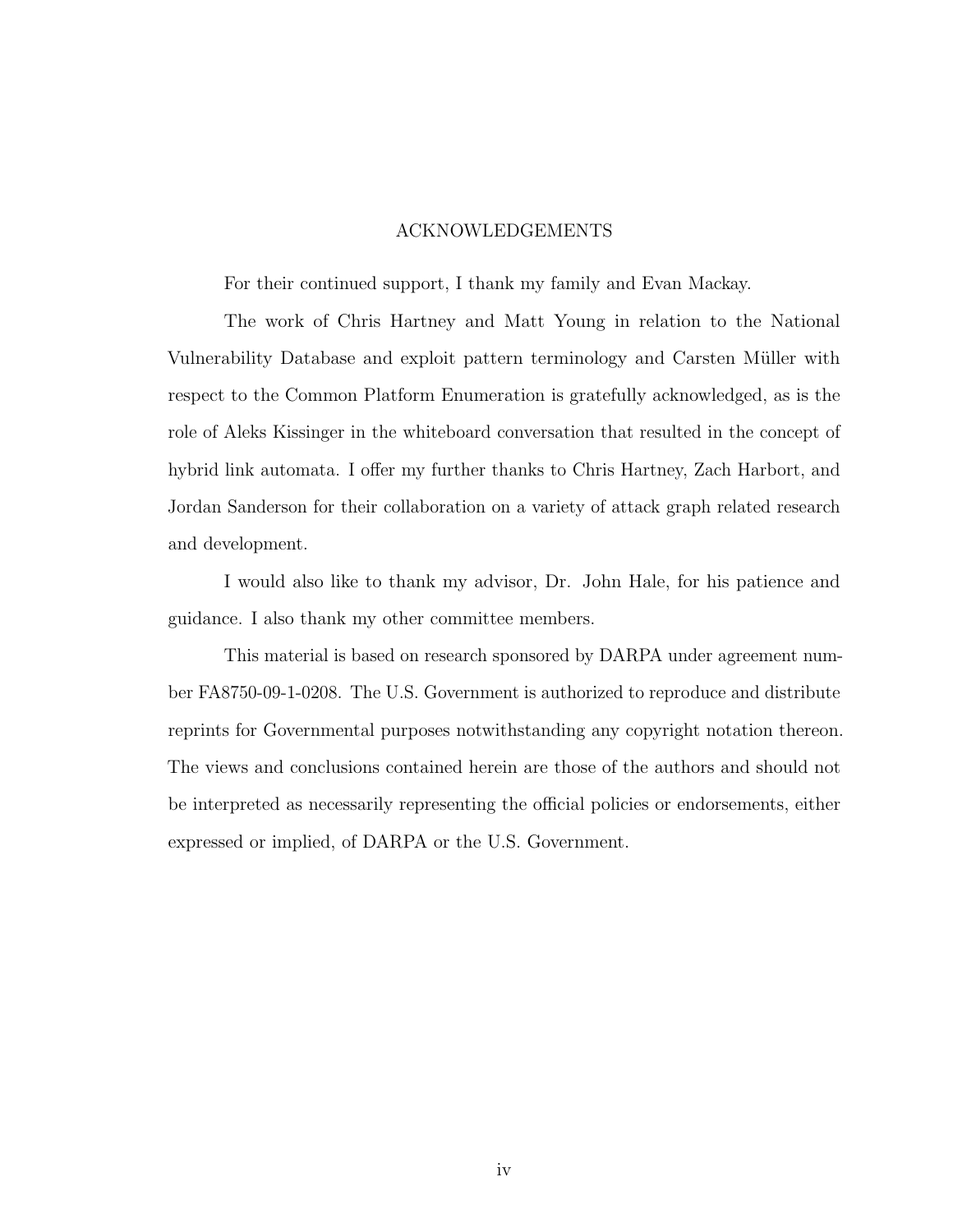# TABLE OF CONTENTS

| <b>ABSTRACT</b><br>iii                                                                                                |
|-----------------------------------------------------------------------------------------------------------------------|
| iv                                                                                                                    |
| TABLE OF CONTENTS<br>viii                                                                                             |
| ix                                                                                                                    |
| <b>LIST OF FIGURES</b><br>xii                                                                                         |
| <b>CHAPTER 1: INTRODUCTION</b><br>$\mathbf{1}$<br>$\mathbf{1}$<br>1.1<br>1.2<br>$\mathbf{1}$<br>$\overline{2}$<br>1.3 |
| 3<br><b>BACKGROUND</b><br><b>CHAPTER 2:</b>                                                                           |
| 3<br>2.1                                                                                                              |
| 3<br>2.2                                                                                                              |
| 3<br>2.2.1                                                                                                            |
| 2.2.2<br>$\overline{4}$<br>$Definition \dots \dots \dots \dots \dots \dots \dots \dots \dots \dots \dots \dots$       |
| 2.2.3<br>$Challenges \ldots \ldots \ldots \ldots \ldots \ldots \ldots \ldots \ldots \ldots$<br>$\overline{4}$         |
| $\overline{5}$<br>2.2.4                                                                                               |
| 5<br>2.2.4.1<br>$\boldsymbol{6}$<br>2.2.4.2                                                                           |
| Shortcomings: $\ldots$ $\ldots$ $\ldots$ $\ldots$ $\ldots$ $\ldots$ $\ldots$ $\ldots$ $\ldots$<br>2.2.4.3<br>6        |
| 8<br>2.3<br>Attack Trees and Graphs                                                                                   |
| 8<br>2.3.1<br>$Introduction \dots \dots \dots \dots \dots \dots \dots \dots \dots \dots \dots \dots \dots$            |
| 8<br>2.3.2                                                                                                            |
| 9<br>2.3.3                                                                                                            |
| 9<br>2.3.3.1                                                                                                          |
| 9<br>2.3.3.2                                                                                                          |
| 10<br>2.3.3.3                                                                                                         |
| Attack Graph Generation and Modeling<br>11<br>2.4                                                                     |
| 2.4.1<br>11                                                                                                           |
| 12<br>2.4.2                                                                                                           |
| 2.4.2.1<br>12                                                                                                         |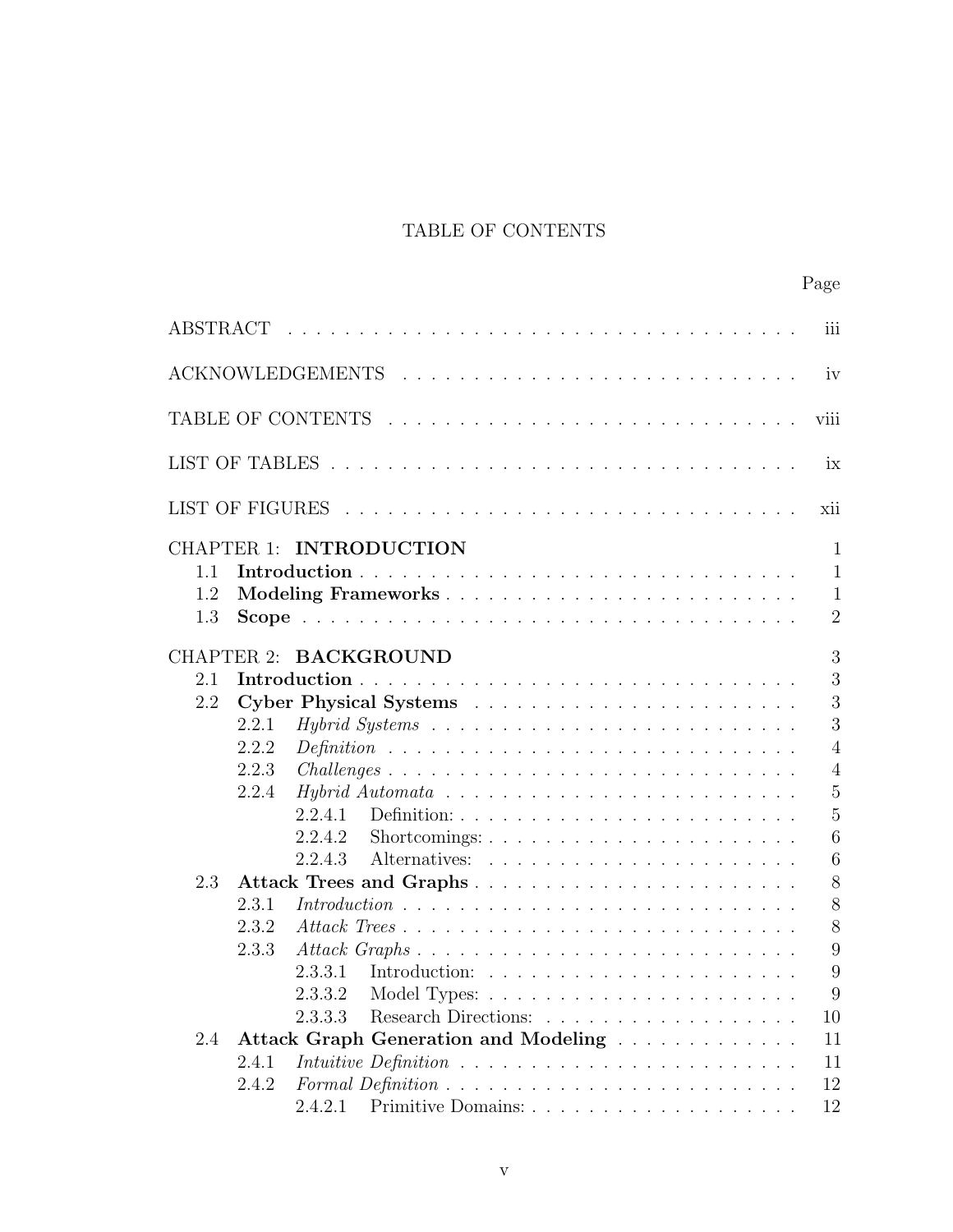|                   |       | 13<br>2.4.2.2                                                                                                     |  |  |
|-------------------|-------|-------------------------------------------------------------------------------------------------------------------|--|--|
|                   | 2.4.3 | 14                                                                                                                |  |  |
|                   |       | 14<br>Network Model Specification:<br>2.4.3.1                                                                     |  |  |
|                   | 2.4.4 | 15<br>$Exploit\; Specification \quad$                                                                             |  |  |
|                   | 2.4.5 | 15                                                                                                                |  |  |
| 2.5               |       | 16                                                                                                                |  |  |
|                   | 2.5.1 | 16                                                                                                                |  |  |
|                   | 2.5.2 | RFID Denial of Sleep<br>18                                                                                        |  |  |
|                   |       |                                                                                                                   |  |  |
| <b>CHAPTER 3:</b> |       | ATTACK GRAPH GENERATION<br>20                                                                                     |  |  |
| 3.1               |       | 20                                                                                                                |  |  |
| 3.2               |       | Generation Algorithm and Pseudocode<br>20                                                                         |  |  |
|                   | 3.2.1 | 20<br>$Description \dots \dots \dots \dots \dots \dots \dots \dots \dots \dots \dots \dots \dots$                 |  |  |
|                   | 3.2.2 | $Network \ model \ parsing \ \dots \ \dots \ \dots \ \dots \ \dots \ \dots \ \dots \ \dots \ \dots \ \dots$<br>21 |  |  |
|                   | 3.2.3 | 21                                                                                                                |  |  |
|                   | 3.2.4 | 21                                                                                                                |  |  |
|                   | 3.2.5 | 22                                                                                                                |  |  |
|                   | 3.2.6 | 23<br>Successor state computation $\ldots \ldots \ldots \ldots \ldots \ldots$                                     |  |  |
|                   | 3.2.7 | 24                                                                                                                |  |  |
| 3.3               |       | 27                                                                                                                |  |  |
|                   |       |                                                                                                                   |  |  |
|                   |       | CHAPTER 4: DISCRETE EXTENSIONS<br>34                                                                              |  |  |
| 4.1               |       | 34                                                                                                                |  |  |
| 4.2               |       | 34                                                                                                                |  |  |
|                   | 4.2.1 | 34<br>$Introduction \dots \dots \dots \dots \dots \dots \dots \dots \dots \dots \dots \dots \dots$                |  |  |
|                   | 4.2.2 | 35<br>National Vulnerability Database                                                                             |  |  |
|                   |       | 35<br>4.2.2.1                                                                                                     |  |  |
|                   |       | 35<br>4.2.2.2                                                                                                     |  |  |
|                   | 4.2.3 | 36                                                                                                                |  |  |
|                   |       | Connection Topologies:<br>36<br>4.2.3.1                                                                           |  |  |
|                   |       | 37<br>4.2.3.2                                                                                                     |  |  |
|                   |       | 37                                                                                                                |  |  |
|                   |       | 37<br>4.2.4.1                                                                                                     |  |  |
| 4.3               |       | Syntactic Sugar<br>38                                                                                             |  |  |
|                   | 4.3.1 | $Directional\ Topologies \dots \dots \dots \dots \dots \dots \dots \dots \dots \dots$<br>38                       |  |  |
|                   | 4.3.2 | Value Assignment<br>38                                                                                            |  |  |
|                   | 4.3.3 | 38<br>Host Declaration and Status Preprocessing                                                                   |  |  |
| 4.4               |       | 39                                                                                                                |  |  |
| 4.5               |       | 40                                                                                                                |  |  |
| 4.6               |       |                                                                                                                   |  |  |
|                   | 4.6.1 | 40<br>$Bidirectional\ topologies \ldots \ldots \ldots \ldots \ldots \ldots \ldots \ldots$<br>41                   |  |  |
| 4.6.2             |       | 41                                                                                                                |  |  |
| 4.6.3             |       | 41<br>$Precondition \text{ matching } \ldots \ldots \ldots \ldots \ldots \ldots \ldots \ldots$                    |  |  |
|                   |       |                                                                                                                   |  |  |
|                   | 4.6.4 | 43                                                                                                                |  |  |
| 4.7               |       | 44                                                                                                                |  |  |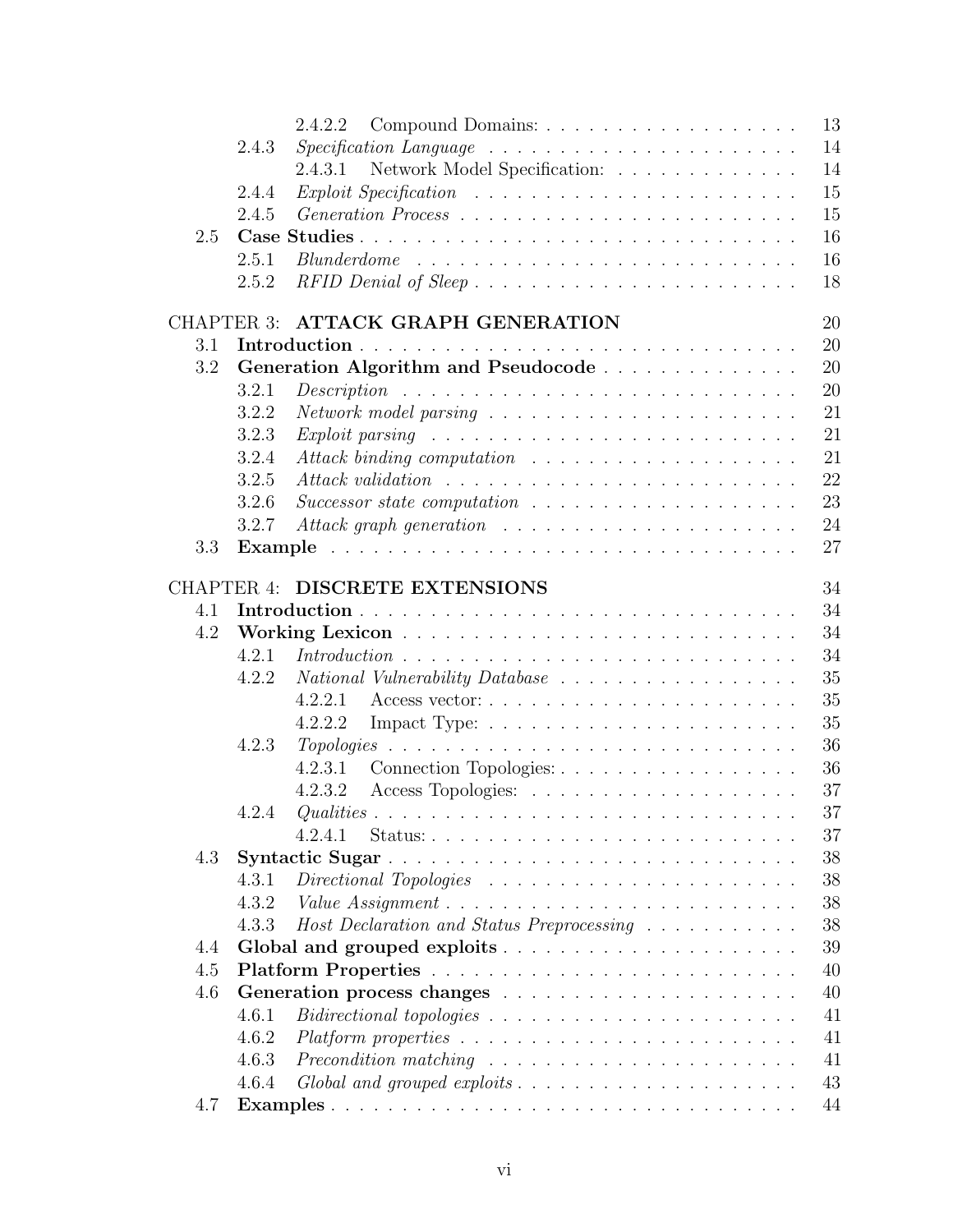|                    | 4.7.1                                       | 44<br>Illustrative                                                                              |  |  |  |  |
|--------------------|---------------------------------------------|-------------------------------------------------------------------------------------------------|--|--|--|--|
|                    | 4.7.2                                       | 44<br>Blunderdome                                                                               |  |  |  |  |
|                    |                                             | 44<br>4.7.2.1                                                                                   |  |  |  |  |
|                    |                                             | 44<br>4.7.2.2                                                                                   |  |  |  |  |
| CHAPTER 5:         |                                             | <b>HYBRID EXTENSIONS</b><br>51                                                                  |  |  |  |  |
| 5.1                |                                             | 51                                                                                              |  |  |  |  |
| 5.2                |                                             |                                                                                                 |  |  |  |  |
|                    | 5.2.1                                       | 52<br>$Terminology \ldots \ldots \ldots \ldots \ldots \ldots \ldots \ldots \ldots \ldots$       |  |  |  |  |
|                    | 5.2.2                                       | 52                                                                                              |  |  |  |  |
|                    | 5.2.3                                       | 53<br>Topology values $\ldots \ldots \ldots \ldots \ldots \ldots \ldots \ldots \ldots$          |  |  |  |  |
|                    | 5.2.4                                       | 53<br>The update operation $\ldots \ldots \ldots \ldots \ldots \ldots \ldots \ldots$            |  |  |  |  |
| 5.3                | Time                                        | 53                                                                                              |  |  |  |  |
|                    | 5.3.1                                       | 54<br>Time exploits $\ldots \ldots \ldots \ldots \ldots \ldots \ldots \ldots \ldots \ldots$     |  |  |  |  |
| 5.4                |                                             | 56                                                                                              |  |  |  |  |
|                    | 5.4.1                                       | 56<br>$Topologies \ldots \ldots \ldots \ldots \ldots \ldots \ldots \ldots \ldots \ldots \ldots$ |  |  |  |  |
|                    | 5.4.2                                       | 56                                                                                              |  |  |  |  |
|                    | 5.4.3                                       | 57                                                                                              |  |  |  |  |
| 5.5                |                                             | 57                                                                                              |  |  |  |  |
|                    | 5.5.1                                       | 57                                                                                              |  |  |  |  |
|                    | 5.5.2                                       | 63                                                                                              |  |  |  |  |
|                    |                                             |                                                                                                 |  |  |  |  |
| CHAPTER 6:         |                                             | 70<br><b>RESULTS</b>                                                                            |  |  |  |  |
| 6.1                |                                             | 70                                                                                              |  |  |  |  |
| 6.2                |                                             | 70<br>71                                                                                        |  |  |  |  |
|                    | Hybrid Systems Modeling Capabilities<br>6.3 |                                                                                                 |  |  |  |  |
|                    | 6.3.1                                       | 72<br>Classes of hybrid systems modeled by hybrid attack graphs                                 |  |  |  |  |
|                    | 6.3.2                                       | 72<br>Hybrid systems to hybrid attack graph mapping $\ldots \ldots \ldots$                      |  |  |  |  |
|                    | 6.3.3                                       | 74                                                                                              |  |  |  |  |
| 6.4                |                                             | 74<br>Performance                                                                               |  |  |  |  |
|                    | 6.4.1                                       | 75<br>Program Outline and Asymptotic Analysis                                                   |  |  |  |  |
|                    |                                             | 78<br>6.4.2 Execution Time Results                                                              |  |  |  |  |
|                    |                                             | 6.4.2.1<br>78                                                                                   |  |  |  |  |
|                    |                                             | 79<br>6.4.2.2<br>Depth scaling: $\dots \dots \dots \dots \dots \dots \dots \dots$               |  |  |  |  |
| <b>CHAPTER 7:</b>  |                                             | <b>CONCLUSIONS AND FUTURE WORK</b><br>83                                                        |  |  |  |  |
| Conclusions<br>7.1 |                                             |                                                                                                 |  |  |  |  |
|                    | 7.1.1                                       | 83<br>$Summary \dots \dots \dots \dots \dots \dots \dots \dots \dots \dots \dots \dots \dots$   |  |  |  |  |
|                    | 7.1.2                                       | 83                                                                                              |  |  |  |  |
|                    |                                             | 83<br>7.1.2.1                                                                                   |  |  |  |  |
|                    |                                             | 84<br>7.1.2.2                                                                                   |  |  |  |  |
|                    |                                             | 84<br>7.1.2.3                                                                                   |  |  |  |  |
|                    |                                             | 84<br>7.1.2.4<br>Separation of concerns: $\ldots$ $\ldots$ $\ldots$ $\ldots$ $\ldots$ $\ldots$  |  |  |  |  |
| 7.2                |                                             | <b>Future Work</b><br>85                                                                        |  |  |  |  |
|                    | 7.2.1                                       | 85                                                                                              |  |  |  |  |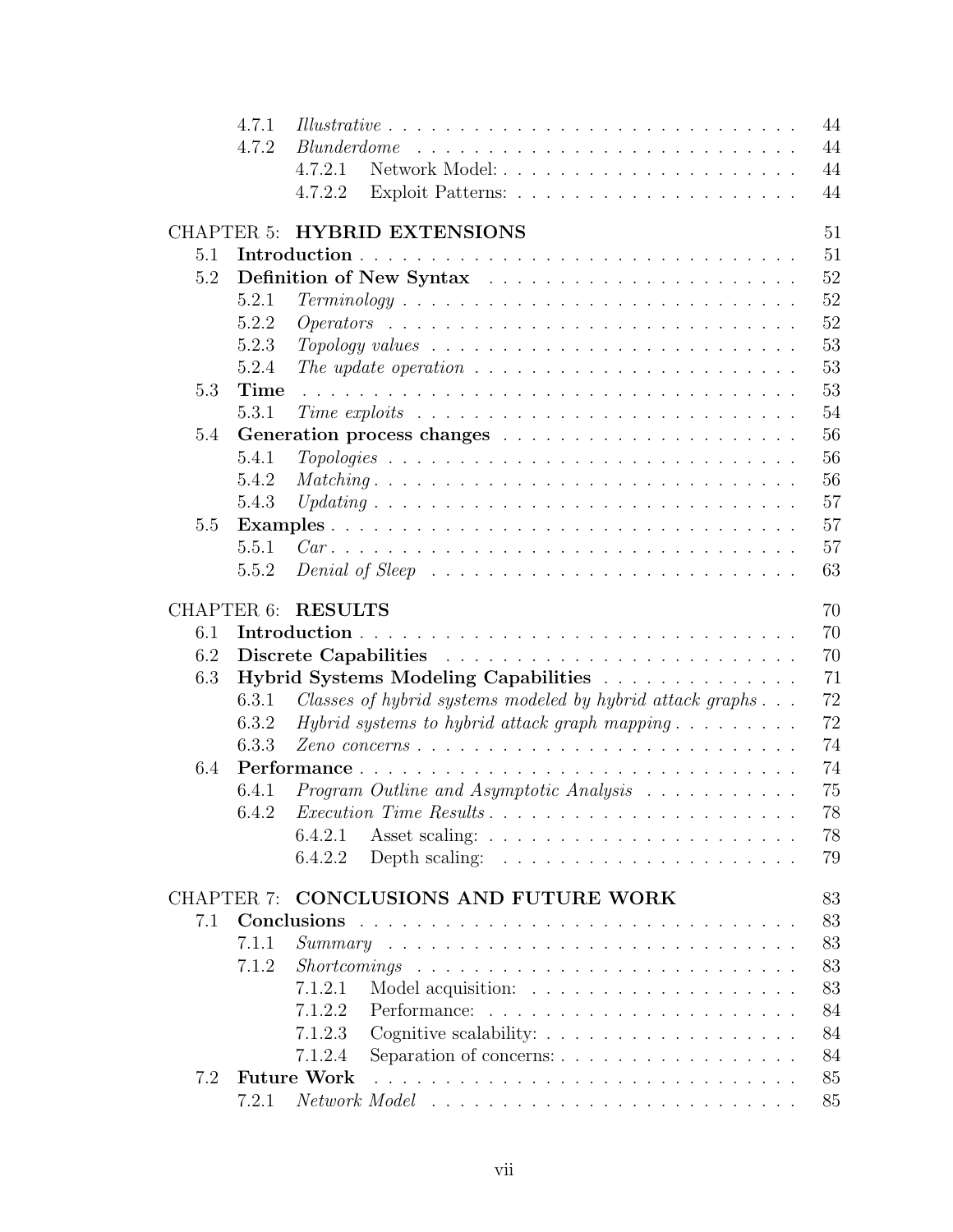|              | First and third person modeling:<br>7.2.1.1                                                                                                                                                                                                                                                                                                                                                                                                               | 85 |
|--------------|-----------------------------------------------------------------------------------------------------------------------------------------------------------------------------------------------------------------------------------------------------------------------------------------------------------------------------------------------------------------------------------------------------------------------------------------------------------|----|
|              | 7.2.1.2                                                                                                                                                                                                                                                                                                                                                                                                                                                   | 85 |
| 7.2.2        |                                                                                                                                                                                                                                                                                                                                                                                                                                                           | 85 |
|              | Postcondition classification:<br>7221                                                                                                                                                                                                                                                                                                                                                                                                                     | 85 |
| 7.2.3        |                                                                                                                                                                                                                                                                                                                                                                                                                                                           | 86 |
|              | 7.2.3.1<br>Wildcard exploit conditions:                                                                                                                                                                                                                                                                                                                                                                                                                   | 86 |
|              | 7.2.3.2<br>Pivot exploits: $\ldots \ldots \ldots \ldots \ldots \ldots$                                                                                                                                                                                                                                                                                                                                                                                    | 86 |
|              | 7.2.3.3<br>Boolean preconditions:                                                                                                                                                                                                                                                                                                                                                                                                                         | 86 |
|              | 7.2.3.4                                                                                                                                                                                                                                                                                                                                                                                                                                                   | 87 |
| 7.2.4        |                                                                                                                                                                                                                                                                                                                                                                                                                                                           | 87 |
| 7.2.5        |                                                                                                                                                                                                                                                                                                                                                                                                                                                           | 87 |
|              | 7.2.5.1                                                                                                                                                                                                                                                                                                                                                                                                                                                   | 87 |
|              | 7.2.5.2                                                                                                                                                                                                                                                                                                                                                                                                                                                   | 87 |
| 7.2.6        |                                                                                                                                                                                                                                                                                                                                                                                                                                                           | 87 |
| BIBLIOGRAPHY | $\mathcal{L}^{\mathcal{A}}(\mathcal{A}^{\mathcal{A}}(\mathcal{A}^{\mathcal{A}}(\mathcal{A}^{\mathcal{A}}(\mathcal{A}^{\mathcal{A}}(\mathcal{A}^{\mathcal{A}}(\mathcal{A}^{\mathcal{A}}(\mathcal{A}^{\mathcal{A}}(\mathcal{A}^{\mathcal{A}}(\mathcal{A}^{\mathcal{A}}(\mathcal{A}^{\mathcal{A}}(\mathcal{A}^{\mathcal{A}}(\mathcal{A}^{\mathcal{A}}(\mathcal{A}^{\mathcal{A}}(\mathcal{A}^{\mathcal{A}}(\mathcal{A}^{\mathcal{A}}(\mathcal{A}^{\mathcal{A$ | 89 |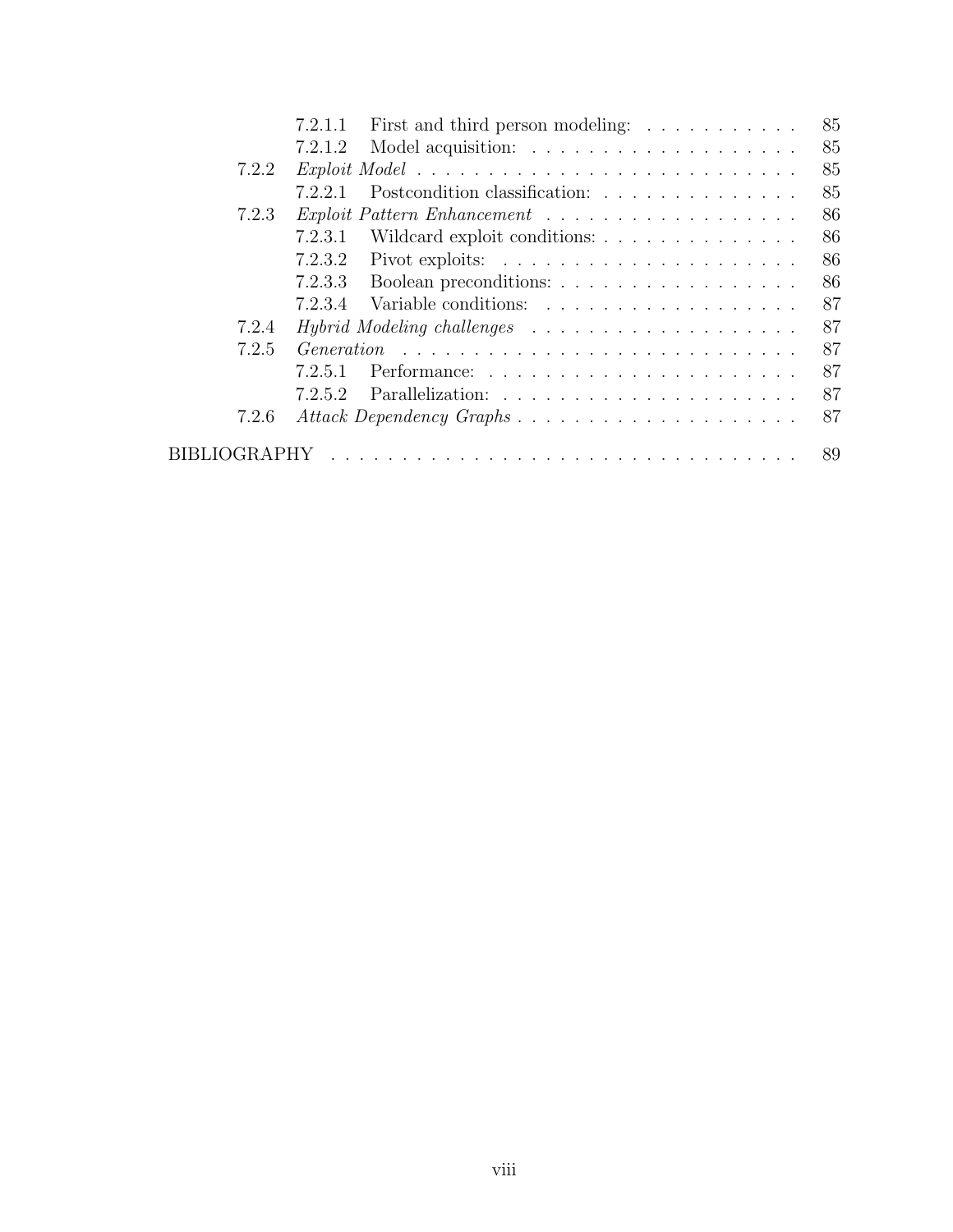# LIST OF TABLES

Page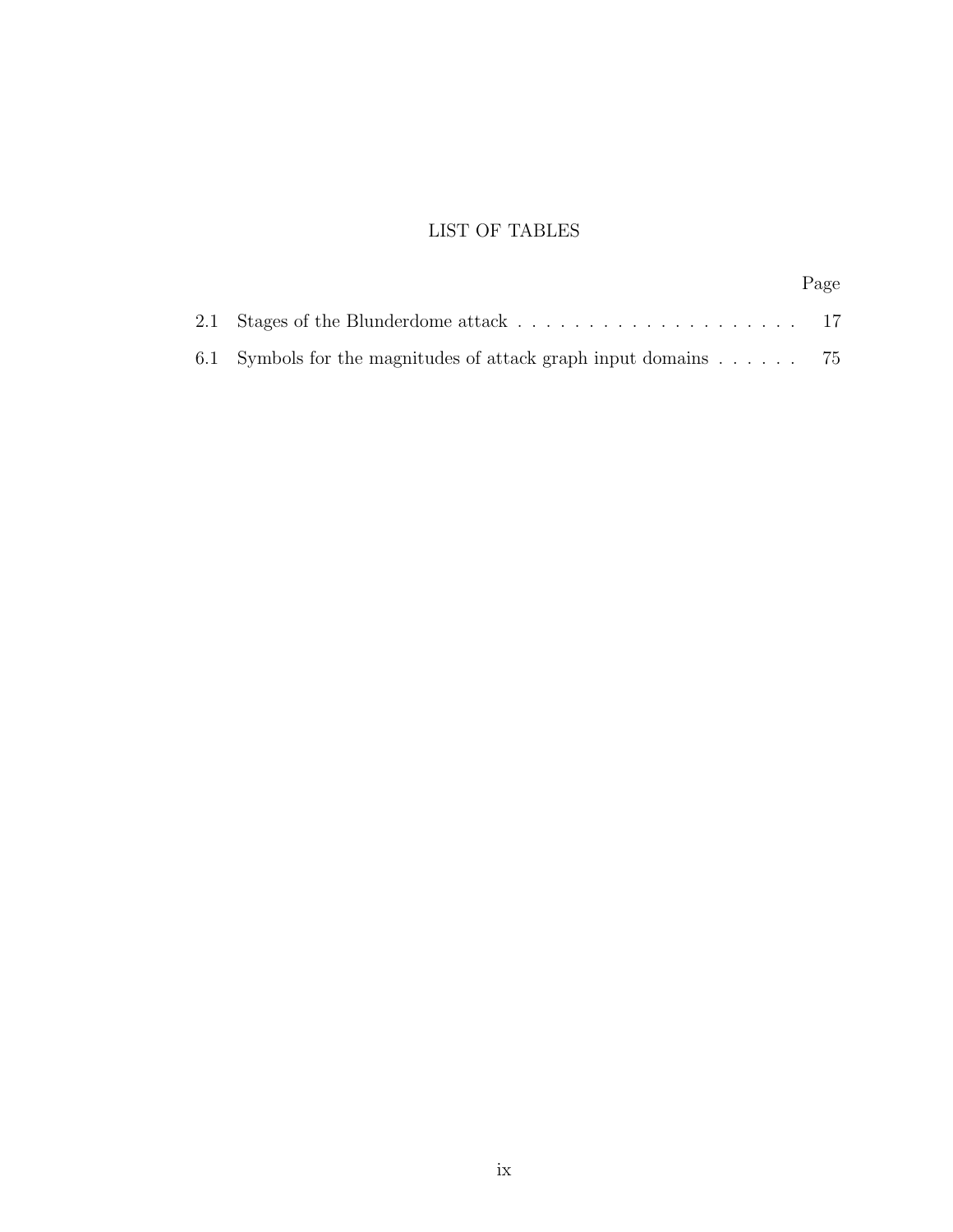# LIST OF FIGURES

| 2.1  | Thermostat hybrid automaton $\ldots \ldots \ldots \ldots \ldots \ldots \ldots \ldots$      | $\overline{6}$ |
|------|--------------------------------------------------------------------------------------------|----------------|
| 2.2  |                                                                                            | $\overline{7}$ |
| 2.3  | Simple car theft attack tree $\ldots \ldots \ldots \ldots \ldots \ldots \ldots \ldots$     | $8\,$          |
| 2.4  |                                                                                            | 13             |
| 2.5  | Example background network model specification                                             | 15             |
| 2.6  | Example background exploit pattern specification                                           | $15\,$         |
| 2.7  |                                                                                            | 16             |
| 2.8  | Blunderdome network architecture $\ldots \ldots \ldots \ldots \ldots \ldots$               | 17             |
| 2.9  | Hybrid automaton model of the RFID reader                                                  | 19             |
| 2.10 | Hybrid automaton model of the case study active RFID tags $\ldots$ .                       | 19             |
| 3.1  |                                                                                            | 21             |
| 3.2  | Exploit datatype pseudocode                                                                | 22             |
| 3.3  | Attack binding computation pseudocode                                                      | 22             |
| 3.4  |                                                                                            | 23             |
| 3.5  | Successor state generation pseudocode                                                      | 25             |
| 3.6  |                                                                                            | 26             |
| 3.7  | Illustrative example network model $\ldots \ldots \ldots \ldots \ldots \ldots$             | 27             |
| 3.8  |                                                                                            | $28\,$         |
| 3.9  | State 0 of the illustrative example $\ldots \ldots \ldots \ldots \ldots \ldots \ldots$     | $28\,$         |
| 3.10 |                                                                                            | 29             |
|      | 3.11 State 2 of the illustrative example $\dots \dots \dots \dots \dots \dots \dots \dots$ | $30\,$         |
|      |                                                                                            | $30\,$         |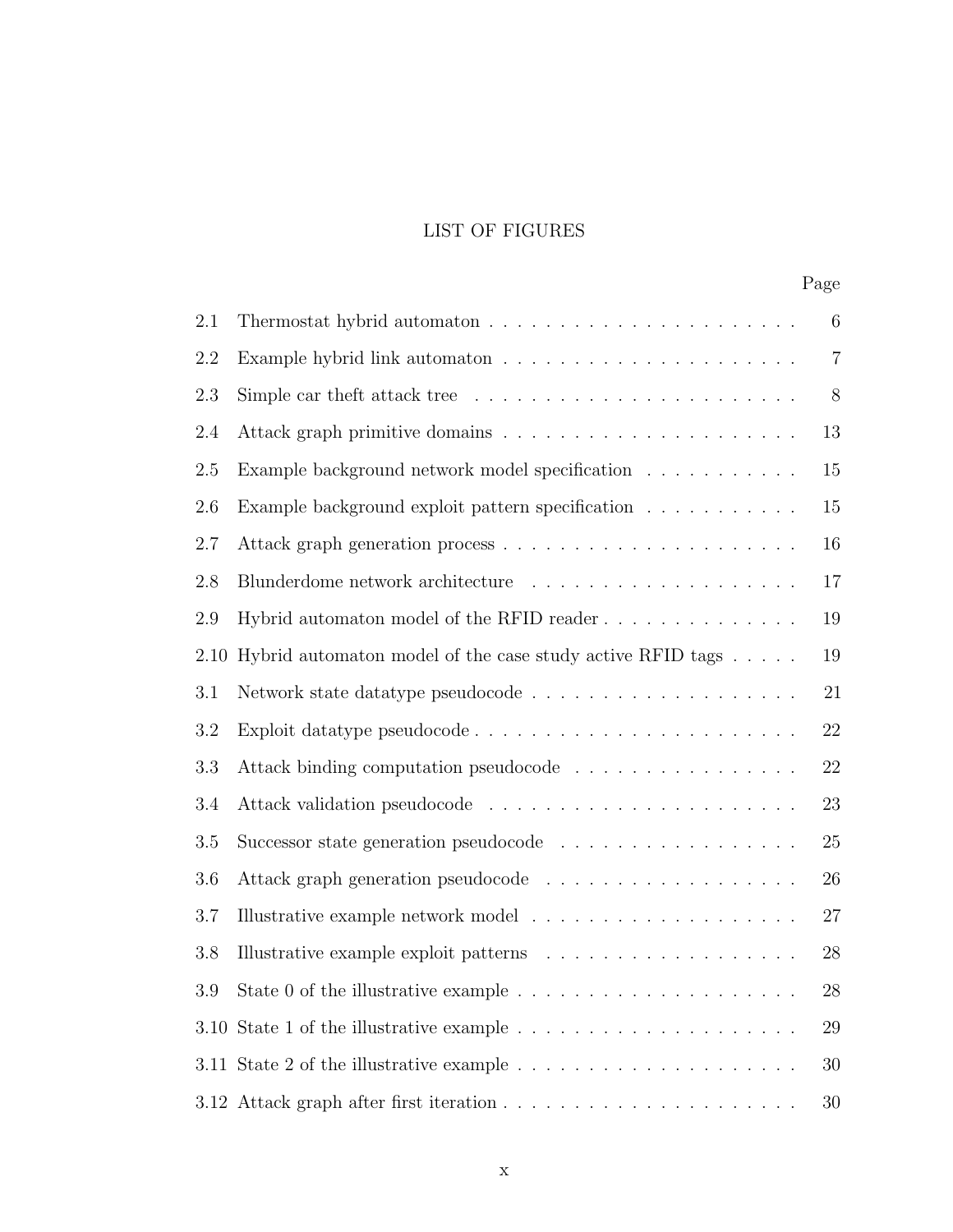|         | 3.13 State 3 of the illustrative example $\dots \dots \dots \dots \dots \dots \dots$        | 31     |
|---------|---------------------------------------------------------------------------------------------|--------|
|         | 3.14 State 4 of the illustrative example $\dots \dots \dots \dots \dots \dots \dots$        | 31     |
|         | 3.15 State 5 of the illustrative example $\dots \dots \dots \dots \dots \dots \dots \dots$  | 32     |
|         |                                                                                             | 33     |
|         |                                                                                             | $33\,$ |
| 4.1     | Platform fact matching pseudocode $\ldots \ldots \ldots \ldots \ldots \ldots \ldots \ldots$ | $42\,$ |
| 4.2     | Updated discrete network state data type pseudocode                                         | $42\,$ |
| 4.3     |                                                                                             | $45\,$ |
| 4.4     | "Illustrative example" network model in the new format                                      | $46\,$ |
| 4.5     | "Illustrative example" exploit patterns in the new format $\ldots \ldots$                   | $46\,$ |
| 4.6     |                                                                                             | $47\,$ |
| 4.7     |                                                                                             | $48\,$ |
| 4.8     | Blunderdome exercise attack graph $\ldots \ldots \ldots \ldots \ldots \ldots \ldots$        | $49\,$ |
| 4.9     | Blunderdome exercise starting state $.$                                                     | $50\,$ |
| 4.10    | Blunderdome exercise ending state $\ldots \ldots \ldots \ldots \ldots \ldots \ldots$        | $50\,$ |
| 5.1     | Car example network model $\ldots \ldots \ldots \ldots \ldots \ldots \ldots \ldots$         | $54\,$ |
| $5.2\,$ |                                                                                             | $55\,$ |
| 5.3     | Updated hybrid network state data type pseudocode $\ldots \ldots \ldots$                    | 56     |
| 5.4     | Hybrid precondition matching pseudocode $\ldots \ldots \ldots \ldots \ldots$                | $58\,$ |
| 5.5     | Hybrid postcondition application pseudocode                                                 | 59     |
| 5.6     | Simple car attack graph $\ldots \ldots \ldots \ldots \ldots \ldots \ldots \ldots$           | 60     |
| 5.7     |                                                                                             | 61     |
| 5.8     |                                                                                             | 62     |
| 5.9     |                                                                                             | 63     |
|         |                                                                                             | 64     |
|         |                                                                                             | 65     |
|         | 5.12 One tag RFID system continuous exploit patterns                                        | 66     |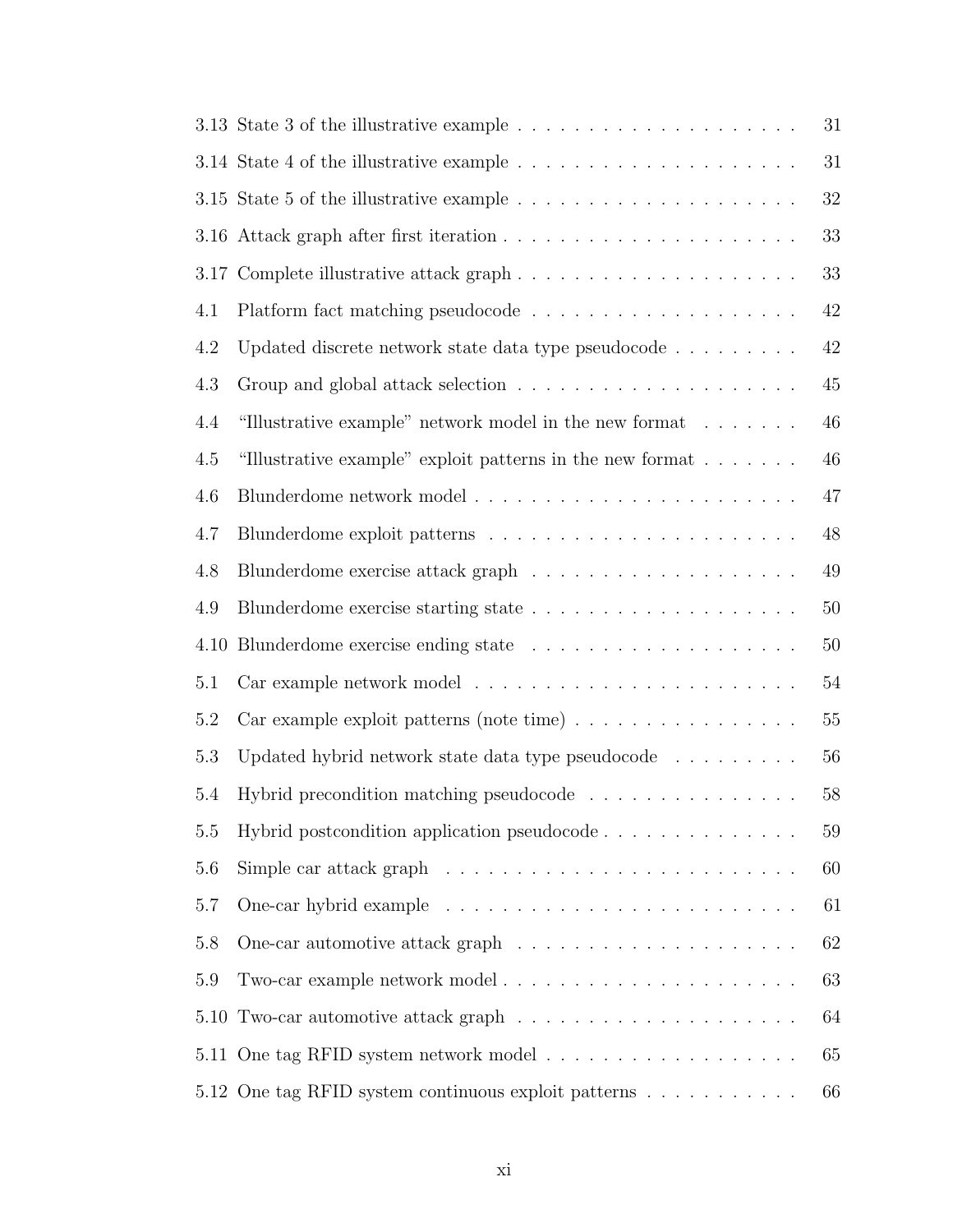| 5.13 One tag RFID system discrete exploit patterns 67                                          |    |
|------------------------------------------------------------------------------------------------|----|
| 5.14 One tag RFID system attack graph (depth of 6) $\ldots \ldots \ldots \ldots$               | 68 |
| 5.15 One tag RFID system attack graph (full depth) $\dots \dots \dots$                         | 69 |
| 6.1 Global exploit disabling an entire network 71                                              |    |
|                                                                                                |    |
| 6.3 Execution time vs. number of assets (log scale) $\ldots \ldots \ldots \ldots$ 80           |    |
| 6.4 5-car hybrid attack graph to depth 2 $\ldots \ldots \ldots \ldots \ldots \ldots \ldots$ 81 |    |
| 6.5 Execution time vs. generation depth 82                                                     |    |
| 6.6 Execution time vs. generation depth (log scale) $\ldots \ldots \ldots \ldots$ 82           |    |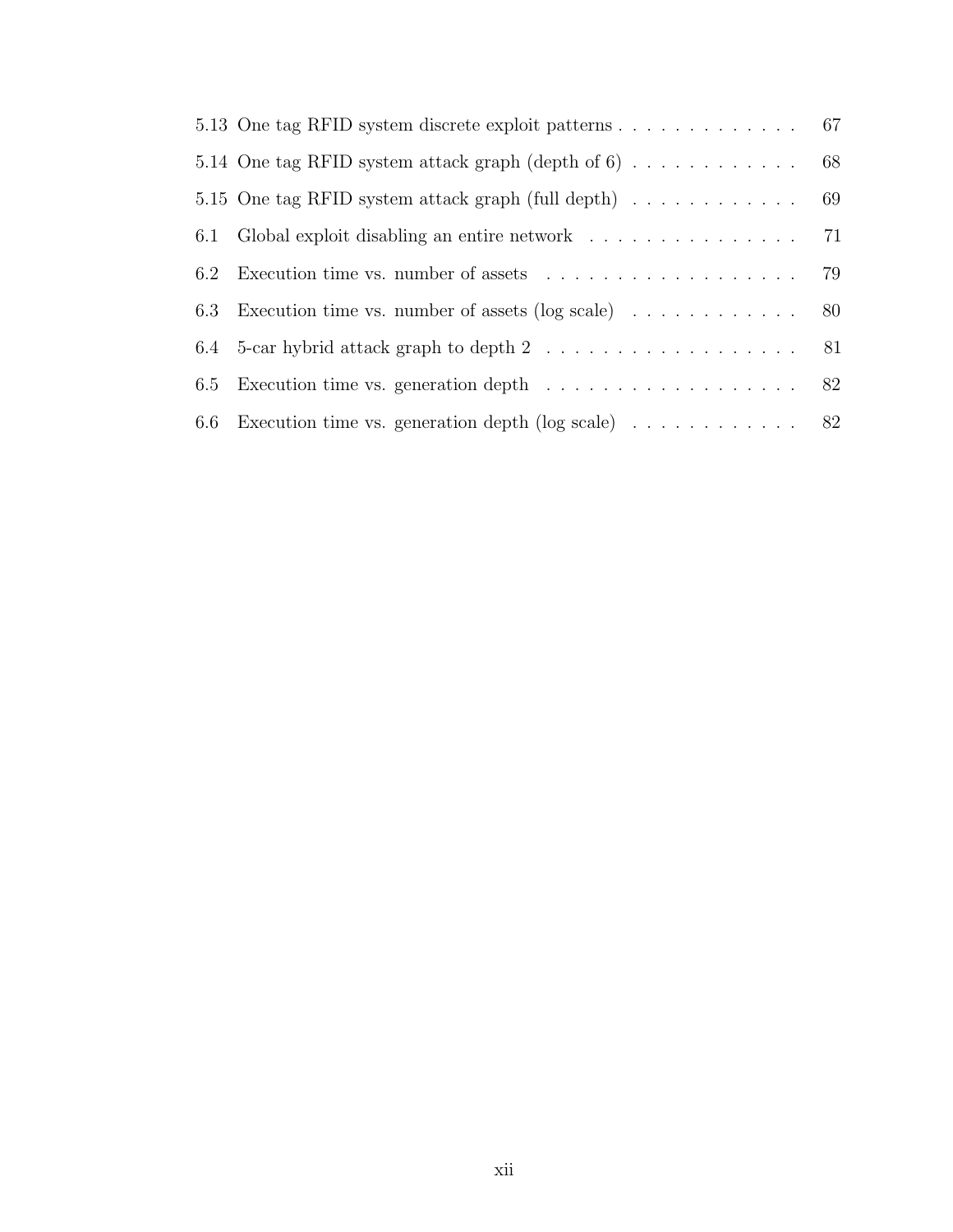# CHAPTER 1

### **INTRODUCTION**

### 1.1 Introduction

As computer systems become pervasive, not only are their interactions with people becoming more frequent; they are also increasingly interacting with the physical world and with each other. These systems sometimes bridge the divide between the computational and the physical, blending discrete and continuous elements into a single system.

Such systems are termed hybrid systems. When linked together with a significant network component, these systems are sometimes called *cyber-physical systems*. They are pervasive in safety-critical applications such as medical, critical infrastructure, and automotive equipment. This thesis is concerned with modeling these systems, their security, and the manner in which their components interact with each other and the physical world.

#### 1.2 Modeling Frameworks

An excellent argument for the need for new research in modeling cyber-physical systems is due to Lee:

Cyber-Physical Systems (CPS) are integrations of computation with physical processes. Embedded computers and networks monitor and control the physical processes, usually with feedback loops where physical processes affect computations and vice versa. In the physical world, the passage of time is inexorable and concurrency is intrinsic. Neither of these properties is present in today's computing and networking abstractions [22].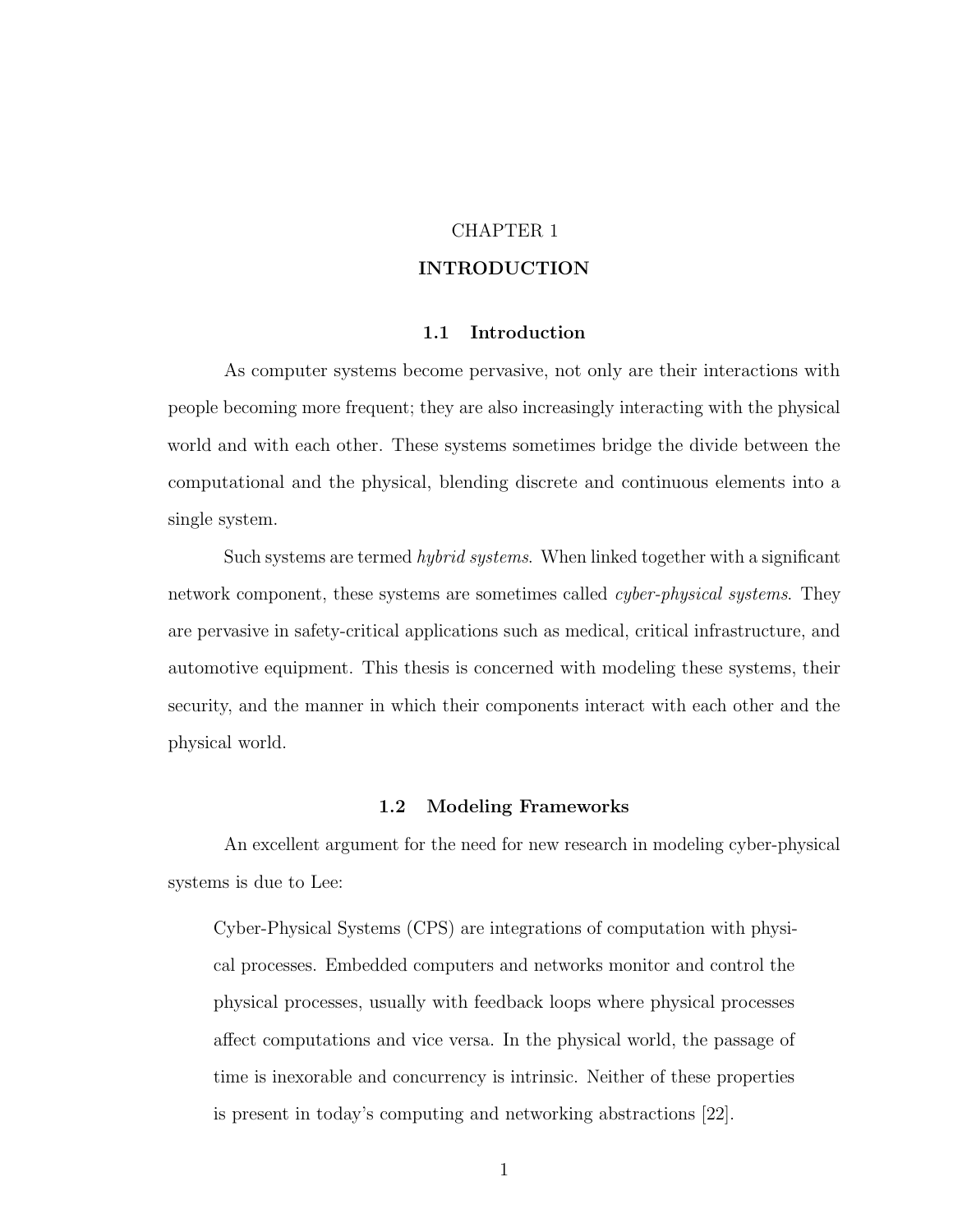This still holds true today. Existing frameworks, or abstractions, for modeling and analysis of purely discrete computer networks are inappropriate for use in these systems because of their inability to capture the continuous domain; they also lack a robust, let alone "inexorable," notion of time. Likewise, modeling methods from the world of isolated control systems cannot model the complex distributed networks that are the hallmark of cyber-physical systems.

#### 1.3 Scope

This thesis presents an extension of the attack graph into the continuous domain. The goal is to incorporate aspects of hybrid systems modeling (e.g. hybrid automata), which best describe systems in relative isolation into attack graphs, which excel at capturing complex interrelationships and interdependencies among systems and attacks.

The remainder of this thesis is structured as follows. Chapter 2 provides background in hybrid systems and their modeling, introduces past work in attack graphs, and presents a set of case studies in both the hybrid and discrete domains used throughout this work. Chapter 3 contributes a specification for the generation process. Chapter 4 introduces in detail an expanded attack graph model to be used as the basis for the hybrid extensions. Chapter 5 introduces those extensions themselves. Chapter 6 delivers some results from this modeling methodology, and Chapter 7 draws conclusions and suggests further work.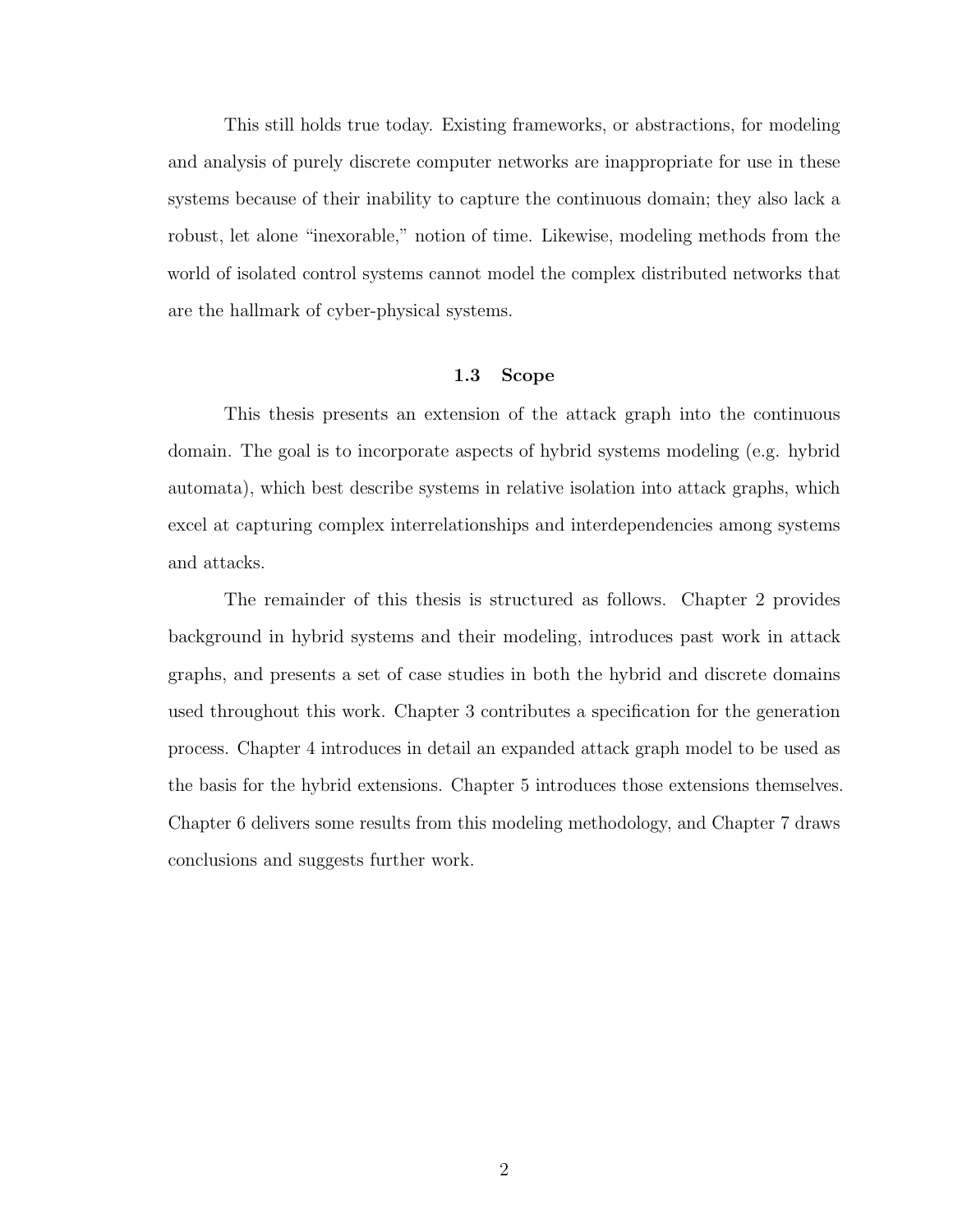# CHAPTER 2

# **BACKGROUND**

### 2.1 Introduction

This chapter provides background and context for the concepts, models, and examples involved in this thesis, including some insofar unpublished work that does not necessarily comprise a contribution of this thesis.

First, hybrid systems and their newer counterparts, cyber-physical systems, are addressed. Existing modeling frameworks for hybrid systems, particularly hybrid automata, are defined, and an introduction to attack graphs is provided along with a survey of their areas of research.

Next, Section 2.4 presents at length the version of the attack graph model developed at The University of Tulsa and the components thereof. Finally, Section 2.5 introduces the specific domains of the two examples used throughout this thesis.

# 2.2 Cyber Physical Systems

#### 2.2.1 Hybrid Systems

A system with both continuous (frequently physical) components and discrete (frequently digital) components is said to be a hybrid system, named for its characteristic blending of the two domains. Examples abound in industrial controls, although hybrid systems may also be fully physical (e.g., a bouncing ball that experiences continuous behavior when rising and falling and discrete behavior when colliding with a surface).

The term hybrid system is an older one that was coined as researchers began to study the newly pervasive reactive systems that arose as programmed control of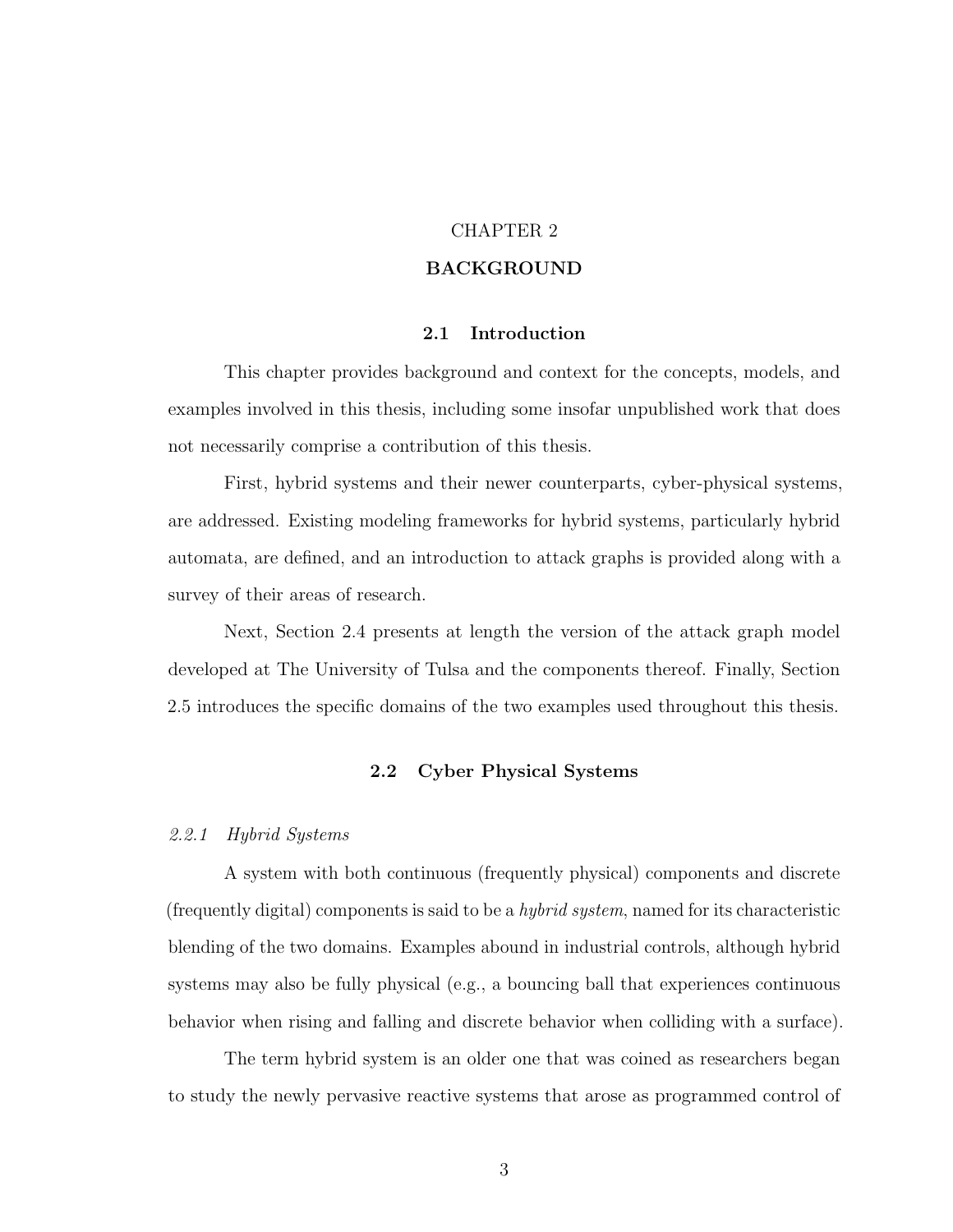the physical world became widespread [3]. It does not suffice to describe precisely the types of systems with which this work is concerned: the subset of hybrid systems that incorporate significant computer and networking components.

Nevertheless, the modeling of hybrid systems is well studied and provides a sufficient body of relevant work from which to draw to warrant its inclusion. This chapter includes background on a particularly relevant modeling framework for hybrid systems called the hybrid automaton, which is used in this thesis as the standard benchmark against which to compare hybrid modeling techniques.

#### 2.2.2 Definition

A newer term for the systems investigated in this thesis is cyber physical systems (CPS). Simply, a cyber physical system is a networked hybrid system: that is, a networked computer system that is tightly coupled to the physical world.

# 2.2.3 Challenges

According to the 2008 Report of the Cyber-Physical Systems Summit, "The principal barrier to developing CPS is the lack of a theory that comprehends cyber and physical resources in a single unified framework." [1]

The summit further identified as part of the necessary scientific and technological foundations of cyber physical systems both (1) new modeling frameworks that "explicitly address new observables" and (2) studies of privacy, trust, and security including "theories of cyber-physical inter-dependence" [1], a major theme of this work.

Crenshaw and Beyer recently enumerated four principal challenges in cyberphysical systems: their concentration in safety critical domains, their integration of unrelated systems, their dependence upon unreliable data collection, and their pervasiveness [12].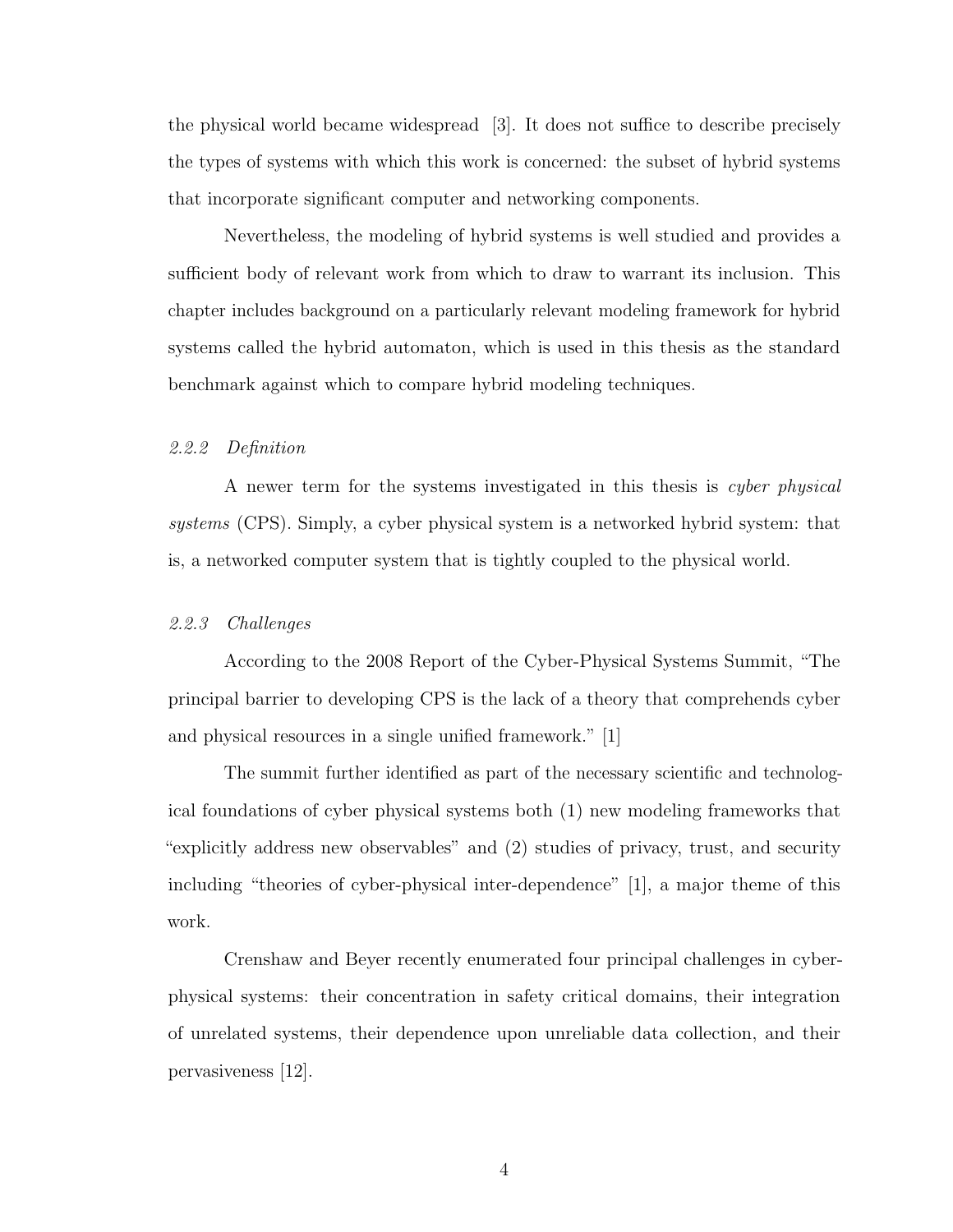#### 2.2.4 Hybrid Automata

2.2.4.1 Definition: A valuable formalism for modeling hybrid systems in isolation and with limited interconnection is the hybrid automaton  $(HA)$  of Alur,  $et$ al. [3]. This section introduces the version of the formalism described in 1996 by Henzinger [16], to which a reader interested in more than a superficial understanding is referred.

Formally, a hybrid automator  $H$  is made up of a set  $X$  of real-valued state variables, a set  $\dot{X}$  of their first derivatives, a set of operational modes and guarded switches between the modes, and predicates describing continuous evolution over time.

One can think of a hybrid automaton as a pairing of a finite state machine whose states ("modes") and transitions ("switches") denote the discrete-domain behavior of the system—with differential equations that govern its continuous-domain behavior.

Modes may be decorated with *invariant* conditions (when the system may be in that mode), *flow* conditions (how the continuous state variables may evolve while in that mode), and initial conditions (when and if the automaton may start in that mode). Switches are decorated with *jump* conditions, which determine  $(1)$  when the switch is allowed to be taken, and (2) the discrete changes in state variables due to that switch's activation.

A simple example of a hybrid automaton, given in Fig. 2.1, is a heater thermostat [16]. The vertices in the automaton represent its operating modes, and the edges represent its control switches. In the "Off" mode, the temperature (given by  $x$ ) must be greater than or equal to 18, and its first derivative with respect to time (denoted  $\dot{x}$ ) is  $-0.1x$ , which represents a cooling of the environment. When the temperature is strictly less than 19, the switch from off to on is available (but not mandatory until  $x < 18$ ). The switch from on to off behaves similarly.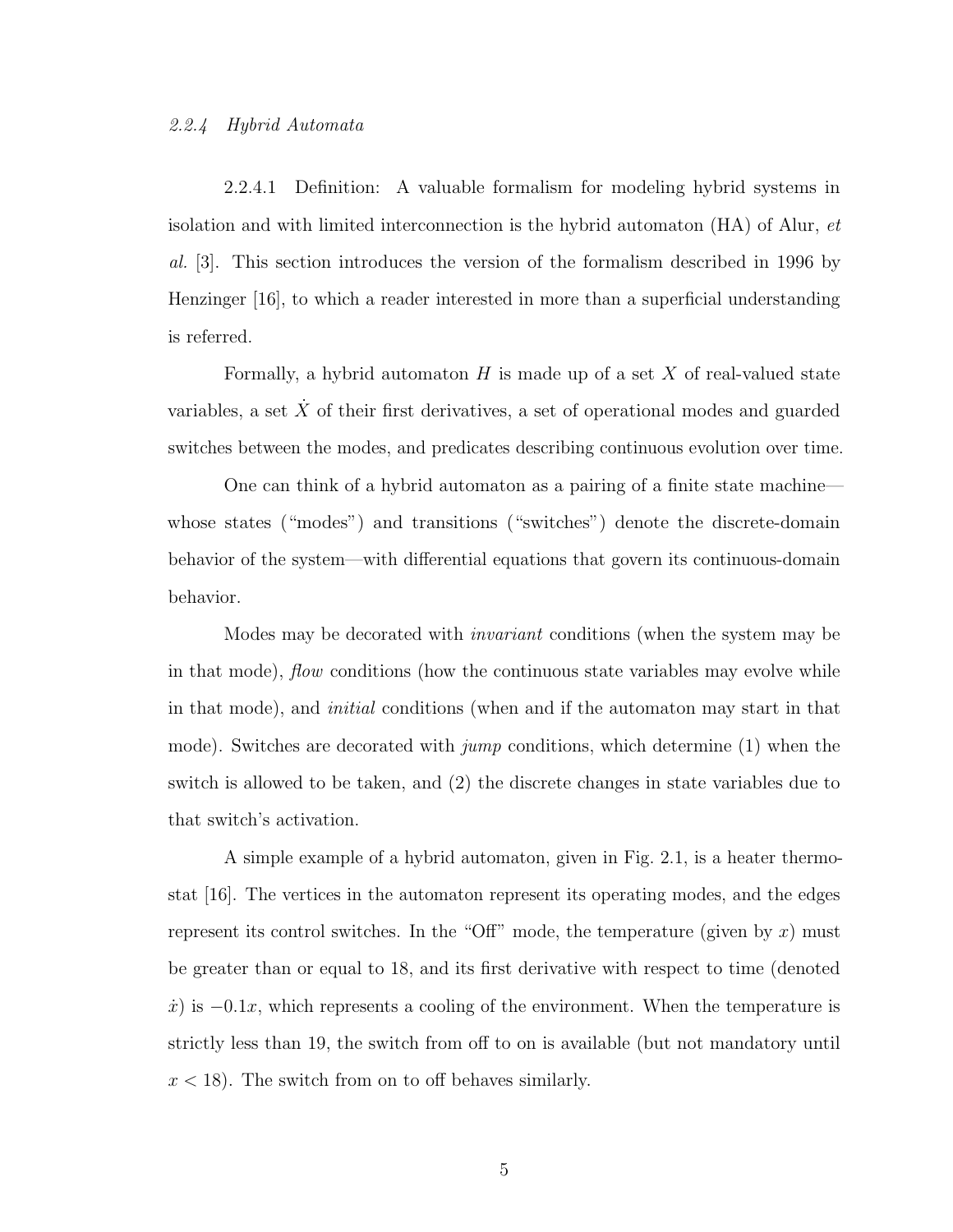#### Figure 2.1: Thermostat hybrid automaton

2.2.4.2 Shortcomings: A hybrid automaton is not guaranteed to have a valid execution, and computing whether it does or not is non-trivial [26]. Model checking has been developed for only some subclasses of automata [17, 15], and many useful properties of them are undecidable [18].

However, there are further issues when considering hybrid automata for the study of cyber-physical systems. One of the hallmarks of cyber-physical systems is a distributed and highly networked nature. While HAs provide a natural model for the discrete-continuous boundary, they have only a rudimentary notion of communication, and when used in large topologies have significant scaling problems, both computationally and cognitively.

2.2.4.3 Alternatives: Attempts have been made to improve the hybrid automaton's network modeling capability. The designation of shared actions and shared variables as "input" or "output" is a popular tactic, as in the powerful hybrid I/O automaton [28, 27], its descendant the timed I/O automaton [21], and in the PHAVer model checker [15].

Similarly, the work of this thesis is partly an outgrowth of this strategy. An object example of that preliminary work's inherent issues is given in Fig. 2.2, a considered "hybrid link automaton" prototype. This models a link between two unpictured hybrid automata called  $S$  (the message source) and  $D$  (the message destination). The link is named  $\lambda$ , and the message is denoted with  $\mu$ . The intent was that the automaton be parameterized, with many instances of it and similar link machines be used in the model of a single system. The link exhibits the following behaviors:

Messaging The messages in the automaton are encoded as either "source : link : message" for a message incoming to the link from  $S$ , or "link : destination :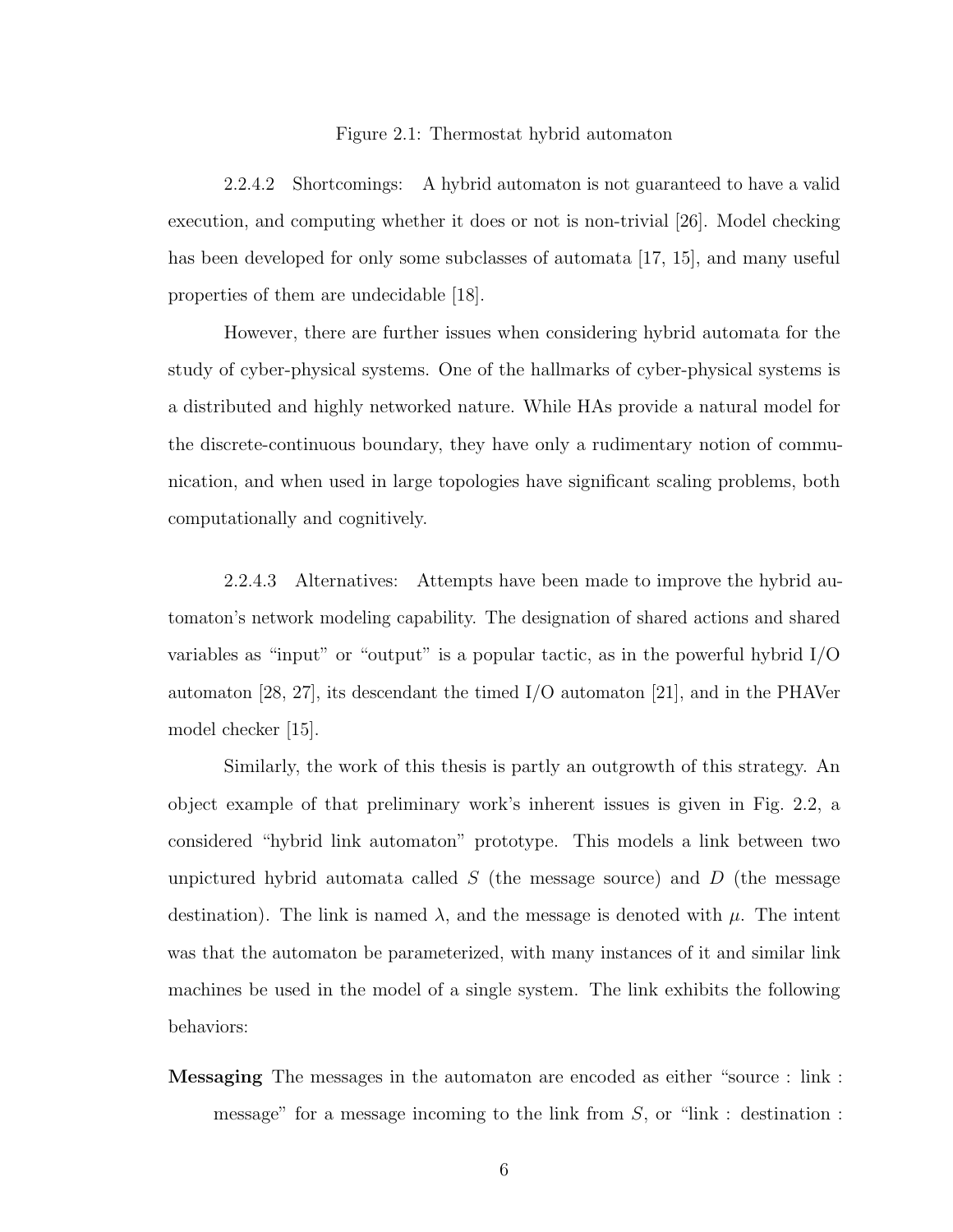Figure 2.2: Example hybrid link automaton

message" for outgoing to  $D$ . These are actually hybrid automata events, which are used with its composition facility to model this messaging.

- Unreliable delivery The unguarded switch from the transmit to idle mode permits transition back to idle without the actual emission of a message.
- Message injection The unguarded switch from Idle to Transmit permits a message to transmit without being received.
- Latency The clock  $(C_{\lambda\mu}$ , which increments at a rate  $\dot{C}_{\lambda\mu}$ ) permits a certain waiting period between entry to the Transmit mode and actual transmission of the message.
- Rudimentary mutual exclusion The Wait mode permits only a single message to be on the wire at a time.

This strategy may have a place in modeling some systems but falls short of the goal of modeling complex hybrid systems with more conventional computer networks—it is simply too low level.

Although the hybrid automaton is the gold standard for modeling hybrid systems, other frameworks do exist such as hybrid process algebras [13, 5], entirely symbolic systems with many of the same properties and drawbacks as hybrid automata. Hybrid Petri nets are similar to hybrid automata in that they pair a standard discrete model (in this case, Petri nets instead of finite state automata) with differential equations to model the continuous side of the system or process [10].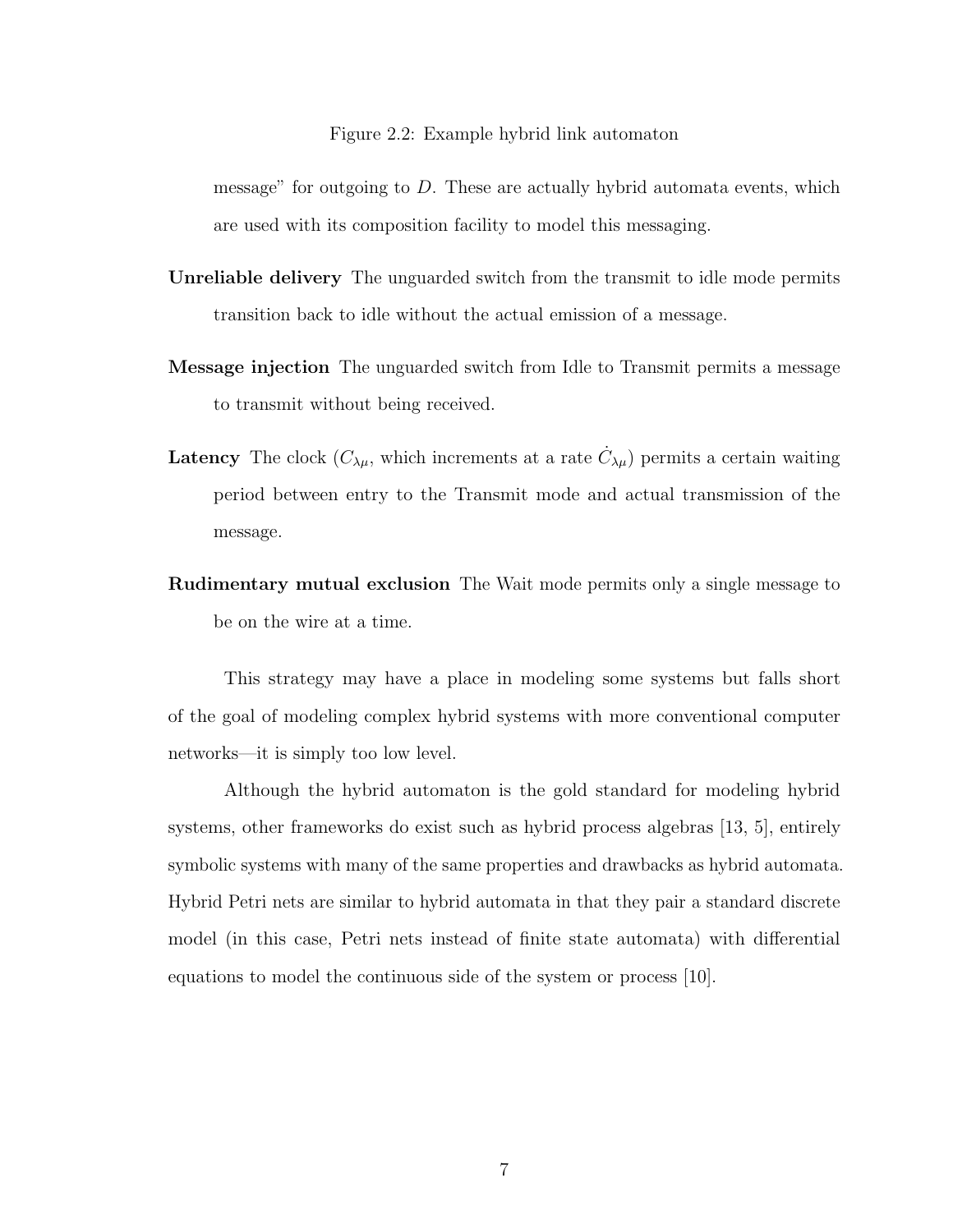Figure 2.3: Simple car theft attack tree

# 2.3 Attack Trees and Graphs

#### 2.3.1 Introduction

An attack graph is one of several related formalisms that utilize graph theory to model the state space of computer systems attacks with interacting elements. Perhaps they are best introduced when presented as an alternative to a similar model called an attack tree.

#### 2.3.2 Attack Trees

An attack tree is a goal-oriented model of an abuse of a system [32]. The root of the tree represents the attacker's goal, and the children of any given node represent its prerequisites. For example, consider the goal of stealing a car, which is modeled in a simple attack tree in Fig. 2.3.

The attacker must start the car and drive away; this could be accomplished either by breaking in and hot wiring the car, or by stealing the owner's key and using it to subsequently steal the car. The root of the tree represents the final goal of the theft, with prerequisite goals flowing upward from the leaf nodes.

Attack trees are goal oriented: the consequences of the attack are known, and the generation process is the enumeration of the means by which those consequences could be reached. It is, as an attack model, agnostic to the underlying system. This makes it difficult to generate automatically. Finally, and perhaps most significantly, it captures the ways in which an attacker's actions interact and depend upon each other.

This approach is not necessarily the most useful for system stakeholders. It requires that one work backward from the attack to the system state necessary to realize the attack. If, instead, an analyst desires to work from a system characterization and explore the attack space permitted by that system characterization, the attack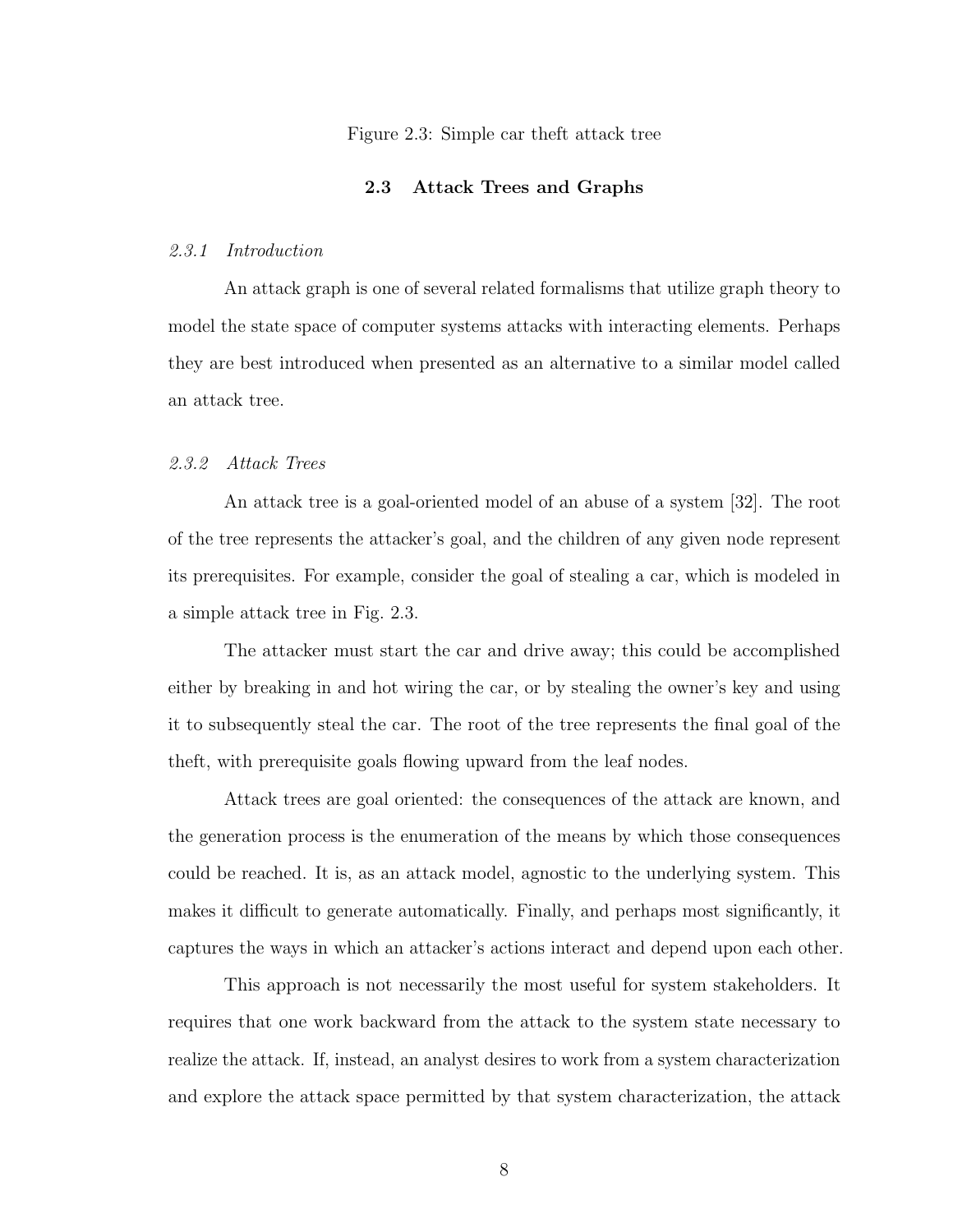tree framework must be in some sense turned upside down. Attack graphs do exactly that.

#### 2.3.3 Attack Graphs

2.3.3.1 Introduction: In contrast to attack trees, attack graphs permit a topology-aware exploration of the state space of a system. They engage a graph theoretic model in which vertices represent individual system states, and edges represent state transitions caused by an adversary. The concept as originally introduced shares with all modern incarnations notions of attack patterns to be bound to state transitions; network elements and their individual configurations; and network topology. Also originally present but rarer in modern versions are representations of the attacker's capabilities and edge weights representing likelihood [30]. A similar structure called a privilege graph was introduced around the same time [14].

Most approaches to attack graph modeling represent exploits (attack patterns) using preconditions and postconditions [23, 35]. Exploits are chained together by matching preconditions in a state node's underlying system model and applying their postconditions to generate a successor state.

2.3.3.2 Model Types: The modeling substrates of stateful attack graphs can be broadly separated into two schools of thought, separated by the philosophy that guides the representation of the underlying network model over which network states and transitions are computed.

Specification of the underlying network model may be done with only very loose restrictions, allowing arbitrary keywords as named qualities and topologies of network objects, as is favored for example in the work of George Mason University [4, 37]. This thesis employs this method, permitting more straightforward adaptation into the continuous domain.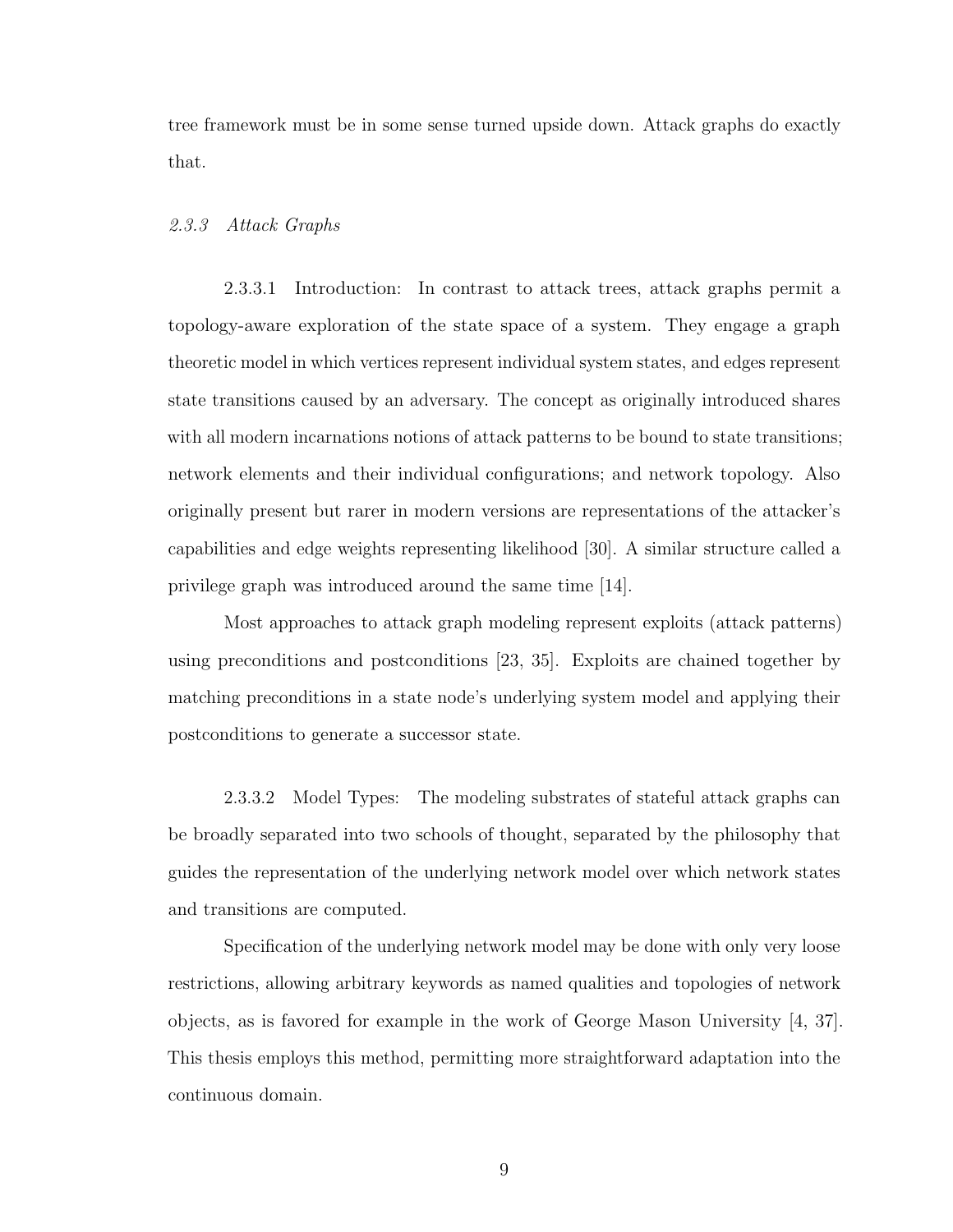The alternative is domain-driven, confining the modeler to terms that impose explicit computer networking concepts onto the model [35]. This permits generation and analysis to take a more nuanced view of a network state, including reachability analysis to determine whether a given topology permits communication between two hosts [19].

Another variant of the attack graph, representing a fairly significant departure from the original formalism, is the exploit dependency graph (or attack dependency graph), which encodes similar information in a graph of conditions and exploits, rather than of states [20, 29, 24].

2.3.3.3 Research Directions: Research in attack graphs is spread throughout a variety of pathways. These include merely evaluating a network's security [4], specification of formal languages to represent attack graphs [35], intrusion detection system integration [36], automatic generation of security recommendations [37], and reachability analysis between hosts in a single network state [19]. For a thorough literature review up to 2005 and more detailed discussion of popular research directions, refer to the work of Lippmann and Ingols [23].

Attack graph work can be considered to fall into four broad categories, referenced occasionally throughout this work by the following names:

- Modeling Attack graph modeling concerns the development of the underlying representation and use of that representation to model systems. Terminology belongs here, as do efforts to automatically generate network models from real networks and exploit patterns from vulnerability databases.
- Generation Attack graph generation is the process of building a graph out of a model by closing the state space over its exploits. This is where most performance work is concentrated. The work that enables a representation of time is shared between generation and modeling. Constraints (such as monotonicity) on the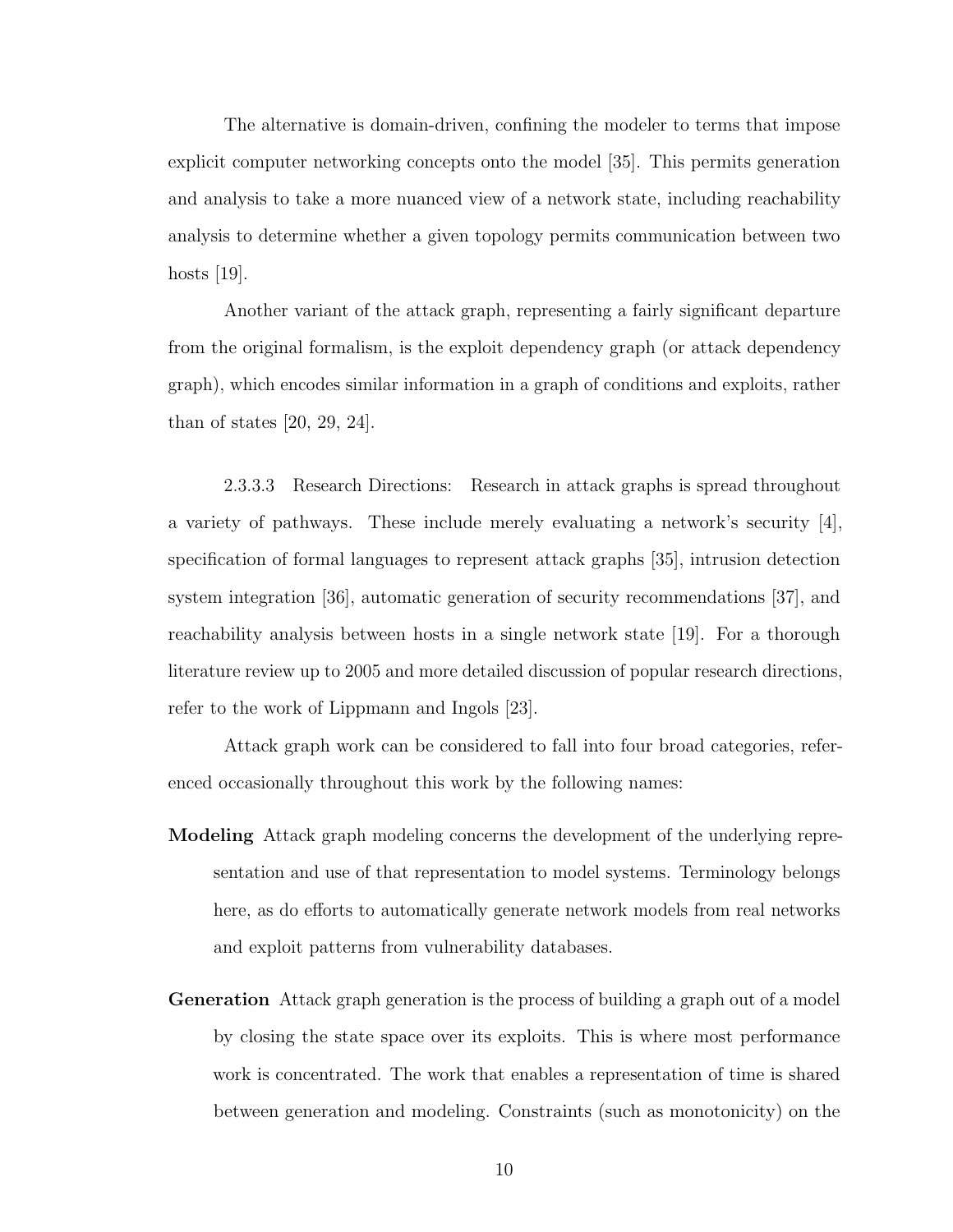progression of state transitions also fall under the generation category.

- Analysis Analysis of attack graphs draws conclusions from attack graphs. Work here includes integration with intrusion detection systems, automatic delivery of mitigation recommendations, and the identification of states' security consequences.
- Visualization Visualization of attack graphs seeks to reduce or eliminate their known cognitive scalability issues; the goal is to deliver the results of the other three steps in a meaningful fashion.

This thesis is mainly concerned with the modeling stage. Some amount of work is included in the generation stage, particularly dealing with the progression of time.

### 2.4 Attack Graph Generation and Modeling

This section presents a version of the attack graph modeling framework specific to traditional information systems. The framework has a very permissive modeling language that includes notions of assets, qualities, topologies. Assets represent potentially attackable system components; qualities assign an arbitrary string value to a named property of an asset, and topologies connect pairs of assets. Exploit patterns have preconditions and postconditions on parameterized assets that can be bound at generation time to assets to create state transitions.

#### 2.4.1 Intuitive Definition

An attack graph is comprised of the following components:

Assets Assets are the security principals in the attack graph formalism. For example, an asset may represent a host, an attacker, or a document. Assets are specified with unique names, and they are decorated with *qualities* and *topologies*.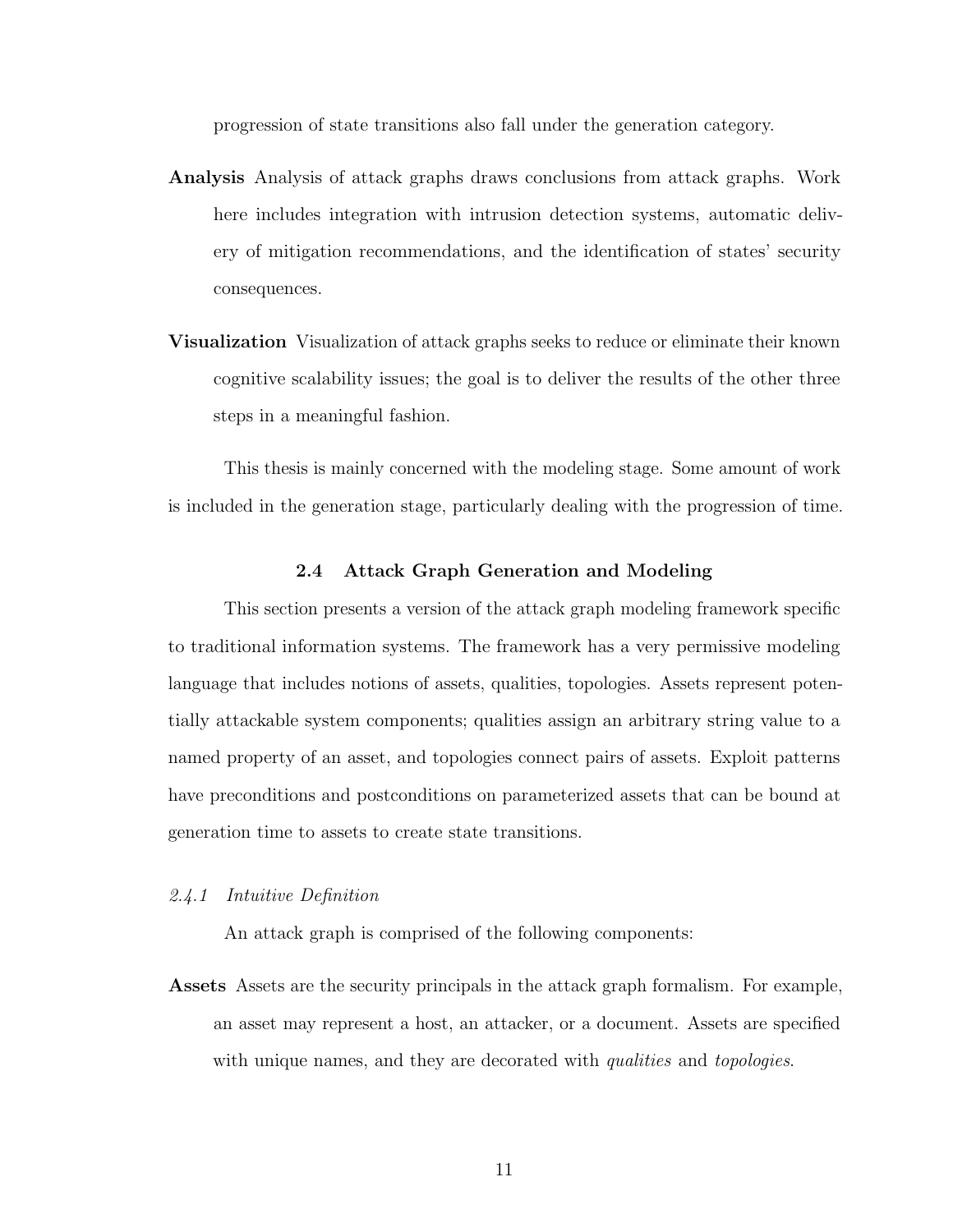- Qualities Qualities represent properties of an asset, such as a software package or version, or whether it is offline, online, or in sleep mode. Qualities are key/value pairs, where both the key and the value are strings.
- Topologies Topologies represent relationships between two assets. In addition to network connections, these include abstract relationships such as trust or access. Topologies are directed and named with strings. Together with qualities, topologies make up the network state's collection of facts, also called the "fact base".
- State A network or system state is comprised of all of the facts about the system's asset collection. A network model's state is fully described by the asset collection and the fact base; given the constant asset collection, a state is uniquely described by its fact base. The fact base is all the qualities and topologies that are valid for that state.
- Exploit patterns Exploit patterns are general templates for how the actions of the attacker can alter the system state by inserting and removing qualities and topologies (but not assets). They are written as functions that take parameters corresponding to assets, are guarded by preconditions, and specify a set of postconditions: insert and delete actions on qualities and topologies to update the fact base and therefore generate new network states.
- 2.4.2 Formal Definition

2.4.2.1 Primitive Domains: To clarify the attack graph formalism, this section provides a more formal definition of its components' domains. The primitive domains describe the atomic units of the formalism: assets, properties (qualities), values (qualities), relationships (topologies), vulnerabilities (exploit pattern identifiers), parameters (free asset variables in the attack patterns), and operations (used in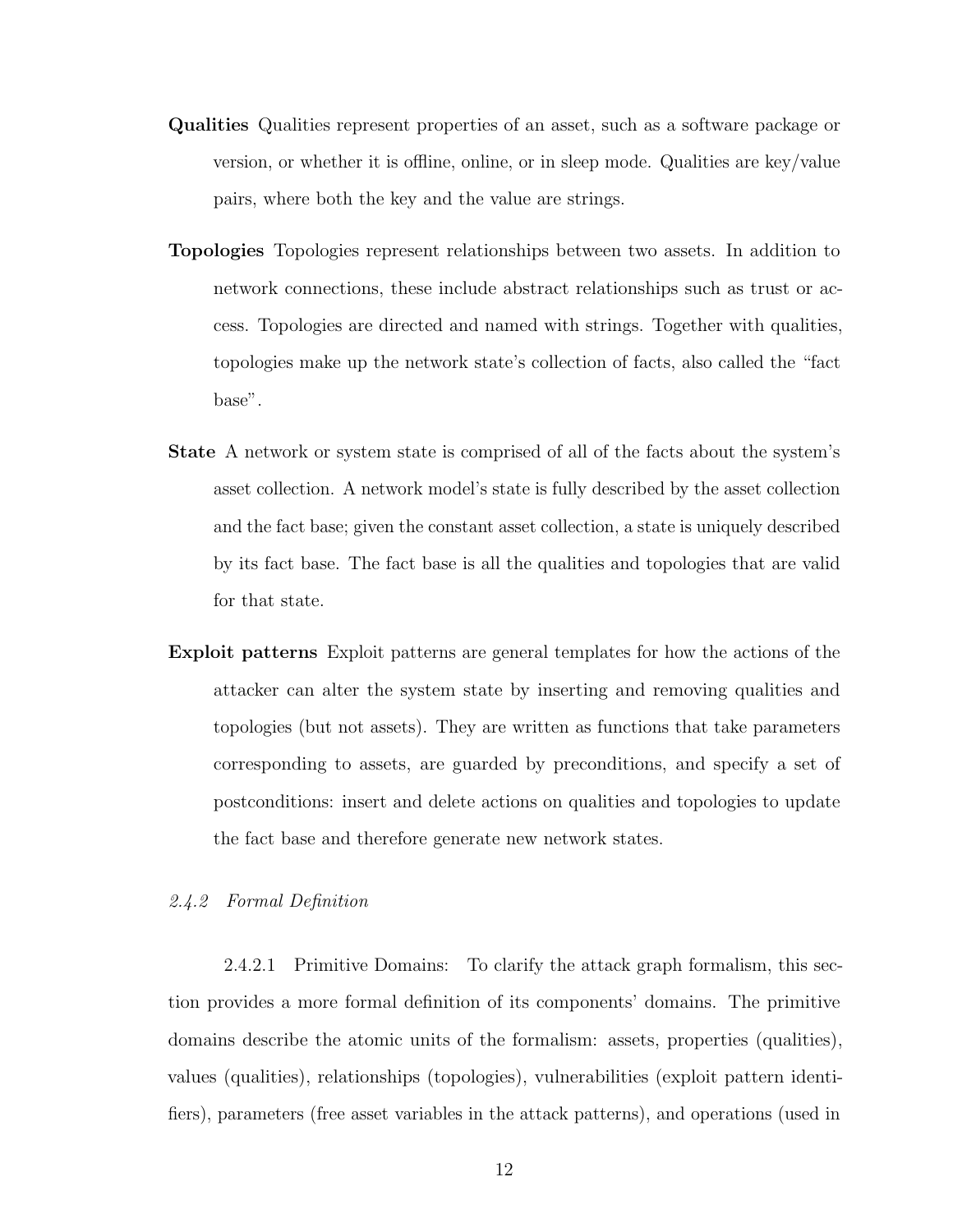$\mathcal A$  : assets  $P$ : properties (quality names)  $V$ : values (property values)  $\mathcal R$  : relationships (topology names)  $W$ : vulnerabilities (exploit pattern names)  $\mathcal I$ : parameters (free asset names)  $Op = \{ins, del\}$ 

Figure 2.4: Attack graph primitive domains

postconditions representing insert or delete actions). See Fig. 2.4 for these elements' formal notation.

2.4.2.2 Compound Domains: Compound domains are composed of combinations of members of the primitive domains. These form the level of abstraction that it is most convenient to discuss intuitively.

Qualities Qualities bind an asset to a property to a value; therefore their domain is their Cartesian product. The  $n$  subscripts denote that these are bound qualities of a network state, rather than free qualities in exploit preconditions and postconditions:

$$
\mathcal{Q}_n: \mathcal{A} \times \mathcal{P} \times \mathcal{V}
$$

Topologies Topologies bind an asset to another asset through a relationship; therefore their domain is the Cartesian product of those domains:

$$
\mathcal{T}_n: \mathcal{A} \times \mathcal{A} \times \mathcal{R}
$$

Network states A network state is a collection of assets, and a fact base of qualities and topologies; the domain of a network state is the Cartesian product of the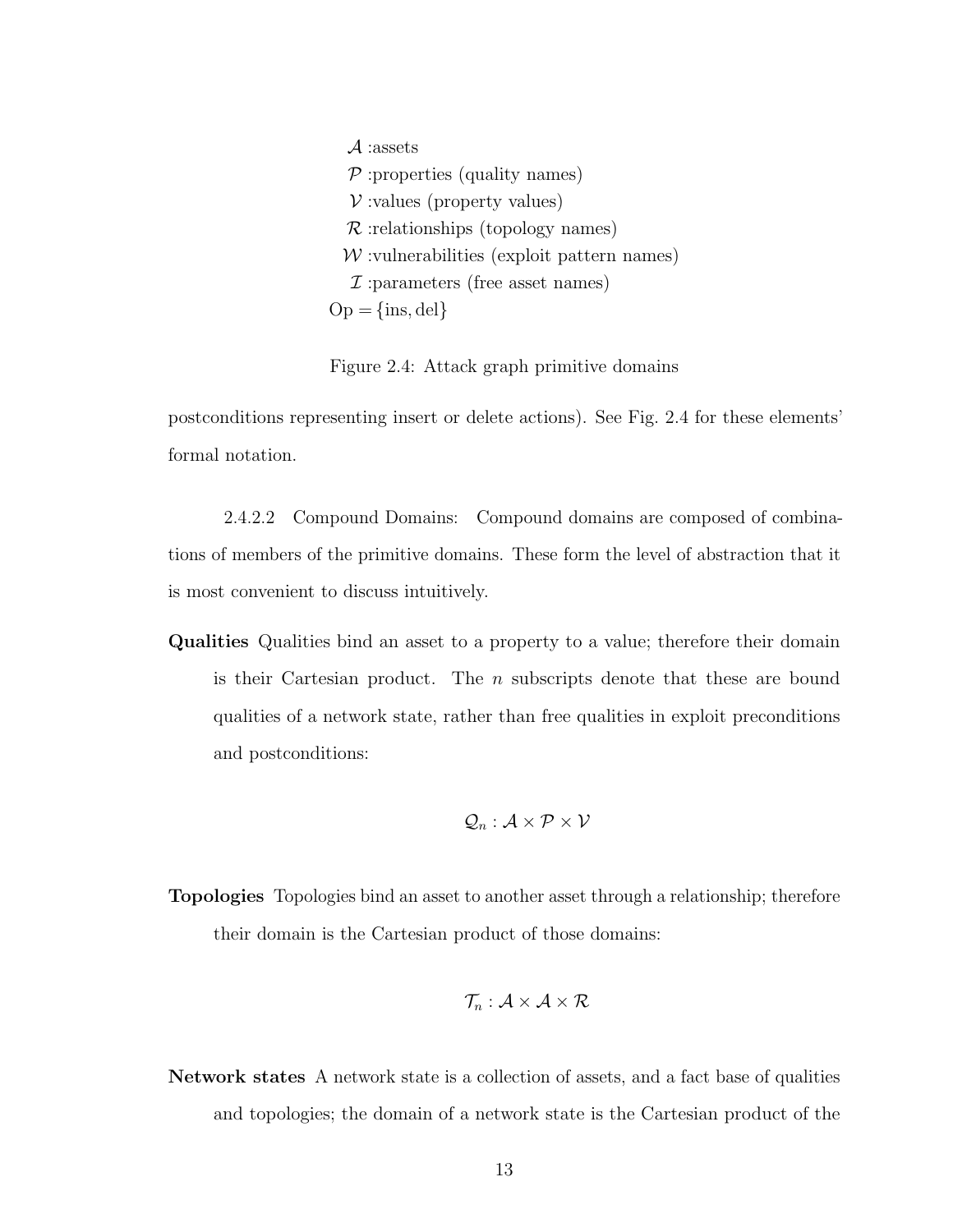power sets of these domains:

$$
\mathcal{N}: \mathbb{P}(\mathcal{A}) \times \mathbb{P}(\mathcal{Q}_n) \times \mathbb{P}(\mathcal{T}_n)
$$

Exploit patterns Exploit patterns, taken from the domain  $\mathcal{E}$ , depend upon free versions of qualities and topologies, members of  $\mathcal I$  rather than  $\mathcal A$ . These are used in preconditions and, with operators, postconditions:

$$
Q_e: \mathcal{I} \times \mathcal{P} \times \mathcal{V}
$$

$$
\mathcal{T}_e: \mathcal{I} \times \mathcal{I} \times \mathcal{R}
$$

$$
\text{Preconditions } \mathcal{P}r c_e: \mathbb{P}(\mathcal{Q}_e) \times \mathbb{P}(\mathcal{T}_e)
$$

$$
\text{Postconditions } \mathcal{P}oc_e: \mathbb{P}((Op, \mathcal{Q}_e)) \times \mathbb{P}((Op, \mathcal{T}_e))
$$

$$
\mathcal{E}: \mathcal{W} \times \mathcal{I} \times \mathcal{P}rc \times \mathcal{P}oc
$$

Attacks An exploit pattern whose parameters have been bound to assets is referred to as an attack. It takes a similar appearance:

Preconditions 
$$
\mathcal{P}rc_n : \mathbb{P}(\mathcal{Q}_n) \times \mathbb{P}(\mathcal{T}_n)
$$
  
Postconditions  $\mathcal{P}oc_n : \mathbb{P}((Op, \mathcal{Q}_n)) \times \mathbb{P}((Op, \mathcal{T}_n))$   
 $\mathcal{X} : \mathcal{W} \times \mathcal{I} \times \mathcal{P}rc \times \mathcal{P}oc$ 

# 2.4.3 Specification Language

The attack graph generator does not use this formal notation to represent system elements, instead favoring a more user friendly specification language.

2.4.3.1 Network Model Specification: The first component of the specification itself is an asset list. Following the asset list, the initial fact base is specified as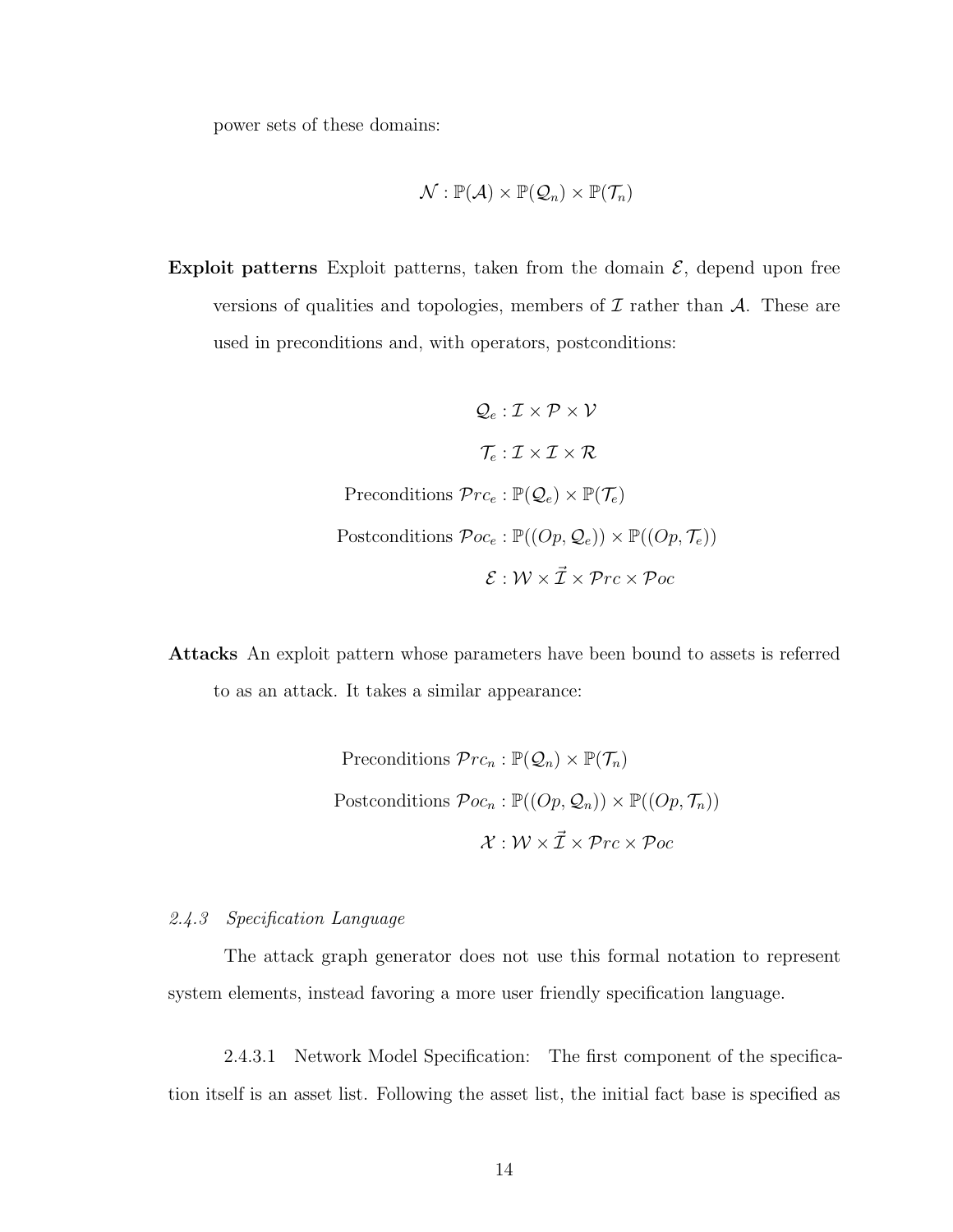```
network model =
  assets :
     \texttt{asset\_1};
    \texttt{asset-2};
    \texttt{asset-3};
  facts :
    quality: asset_1, quality-1, value-1;
    quality: asset_2, quality-1, value-2;
    topology: asset_1, asset_2, topology_1;topology: asset_2, asset_3, topology_2;topology: asset_3, asset_2, topology_2;
```
Figure 2.5: Example background network model specification

```
\alpha exploit exploit 1 (asset param 1, asset param 2)=
    preconditions:
         quality: asset\_param\_1, quality\_1, value\_1;topology: asset\_param\_1, asset\_param\_2, topology\_1;
    p o st c on ditions :
         de lete topology: asset\_param_1, asset\_param_2, topology_1;
         insert quality: asset_param_1, quality_1, value_2;
.
```
Figure 2.6: Example background exploit pattern specification

a semicolon separated list of qualities and topologies. An example network model specification is found in Fig. 2.5.

#### 2.4.4 Exploit Specification

.

Exploit patterns resemble functions whose bodies are lists of preconditions, which are identical in form to the facts in the network model (except that their assets are free rather than bound) and postconditions, which are simply deletions or insertions (with overwrite semantics) of facts. An example may be found in Fig. 2.6.

#### 2.4.5 Generation Process

Attack graph generation is the process of chaining exploits to enumerate the attack space [9, 30, 33]. Modern methods for generating attack graphs share a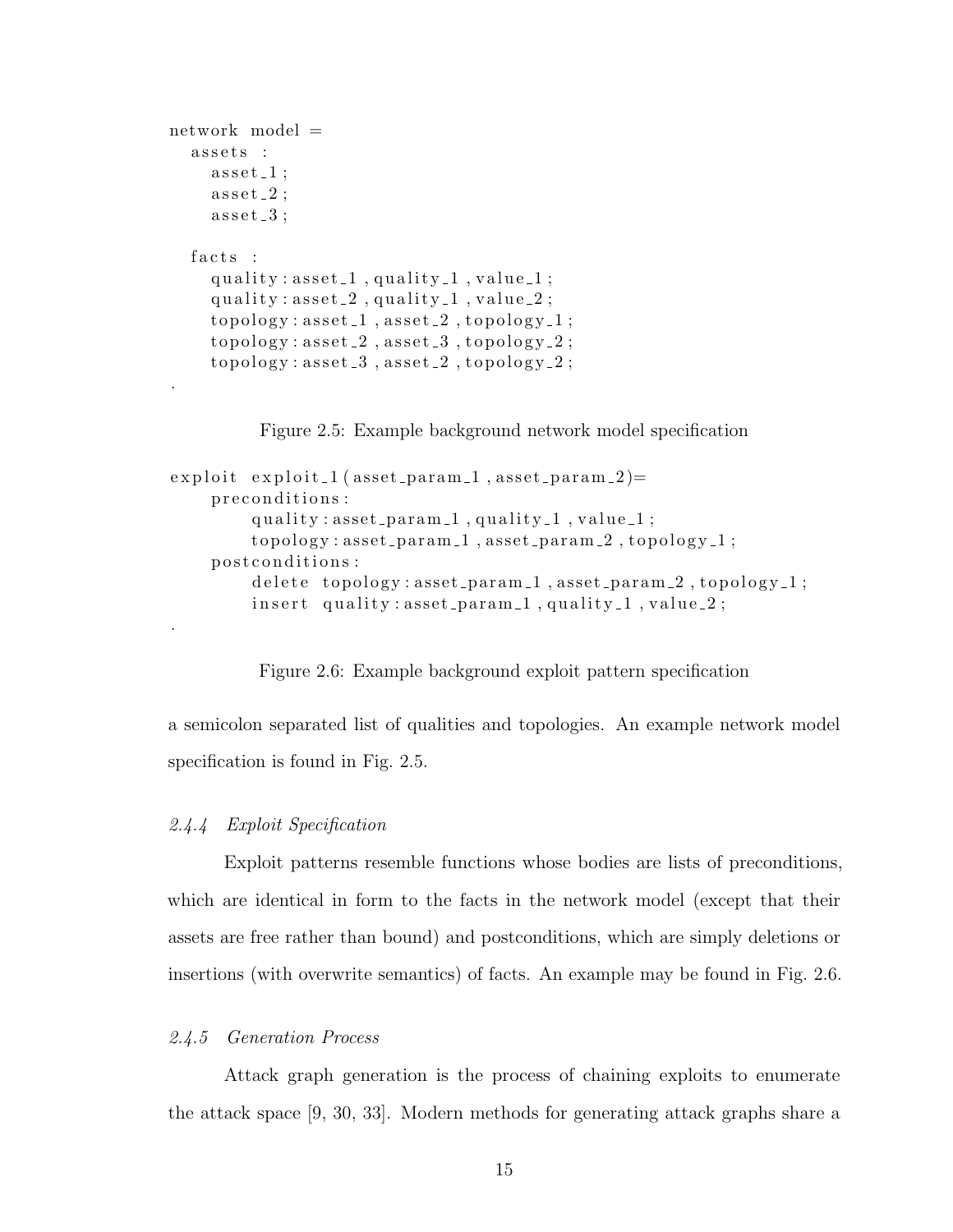Figure 2.7: Attack graph generation process

common general architecture, pictured in Fig. 2.7. The attack graph generation process combines network state and exploit patterns as input, applying exploit postconditions back onto the network state to generate its output of successor states.

A maximum attack graph "depth" (really maximum permitted shortest path length from the node representing the initial state) is selected before generation begins, and no self loops are permitted, though loops in general are allowed.

As this work's specific algorithm is a contribution, it is given more detailed treatment in Chapter 3.

#### 2.5 Case Studies

Among the examples appearing in this work, two are based on specific real world scenarios. The first is an attack on a traditional information system, based upon an offensive educational exercise deployed at The University of Tulsa. The second is the denial of service through battery exhaustion of a simple cyber-physical system of active radio frequency identification (RFID) tags and readers.

### 2.5.1 Blunderdome

The first case study is an attack on a simulated educational network deployed as part of a security engineering course. Dubbed the Blunderdome, it featured a firewalled network of two hosts available per attacker. See Table 2.1 for a listing of the stages and their preconditions and results. The attacker was required to log into a server by cracking its weak SSH key (due to an operating system vulnerability), execute an elevation of privilege (due to a Linux kernel vulnerability), log into the web server, and execute a SQL injection attack to change a simulated grade. The architecture from the exercise is provided in Fig. 2.8, published in [25].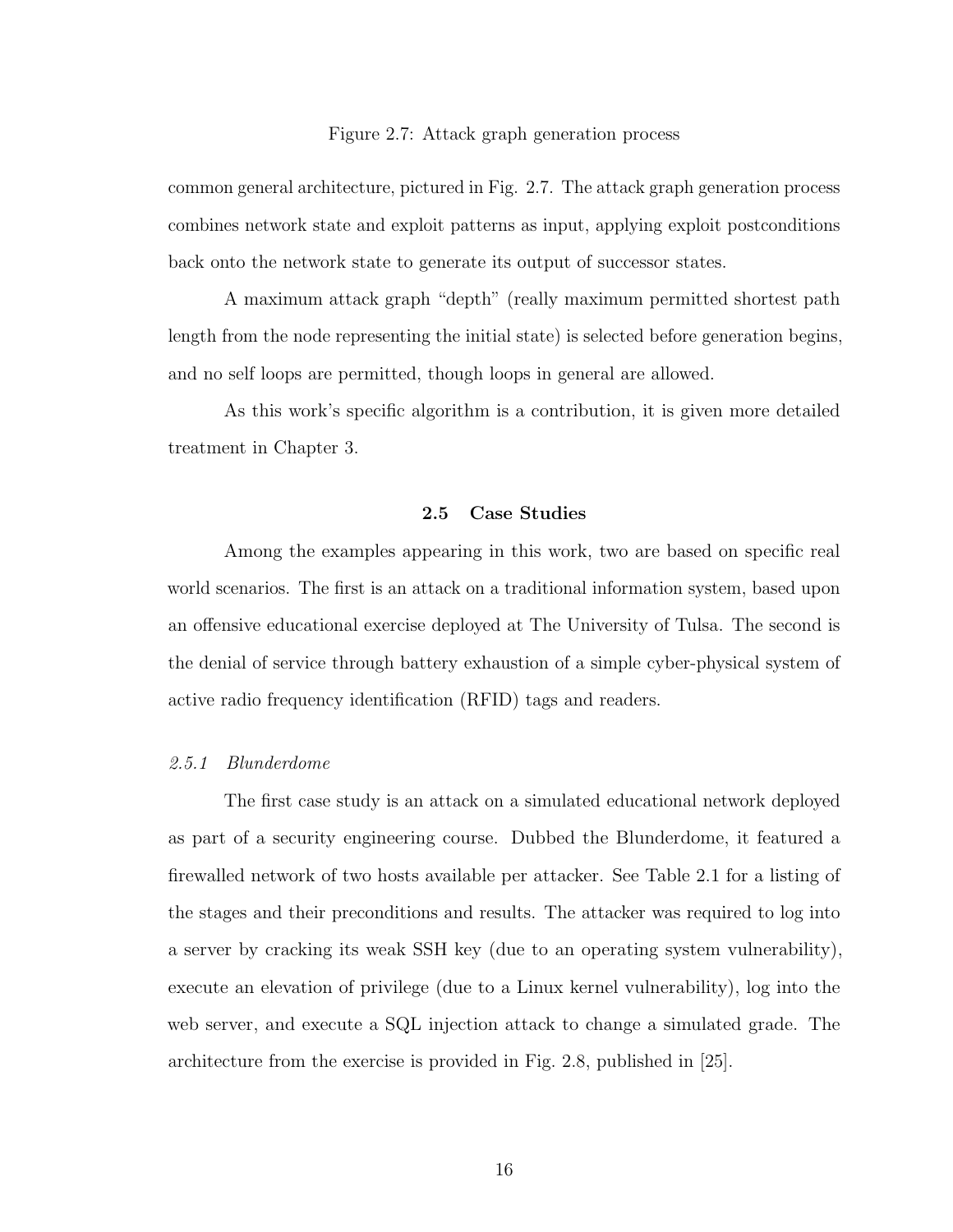

Figure 2.8: Blunderdome network architecture

| Stage          | Precondition      | Attack             | Postcondition             |
|----------------|-------------------|--------------------|---------------------------|
|                | Given weak SSH    | Find private key   | Login server user access  |
|                | public key        |                    |                           |
| $\overline{2}$ | User-level access | vmsplice privilege | Root on login server; web |
|                |                   | escalation         | server credentials        |
|                | Web application   | SQL injection      | Altered grade             |
|                | access            |                    |                           |

Table 2.1: Stages of the Blunderdome attack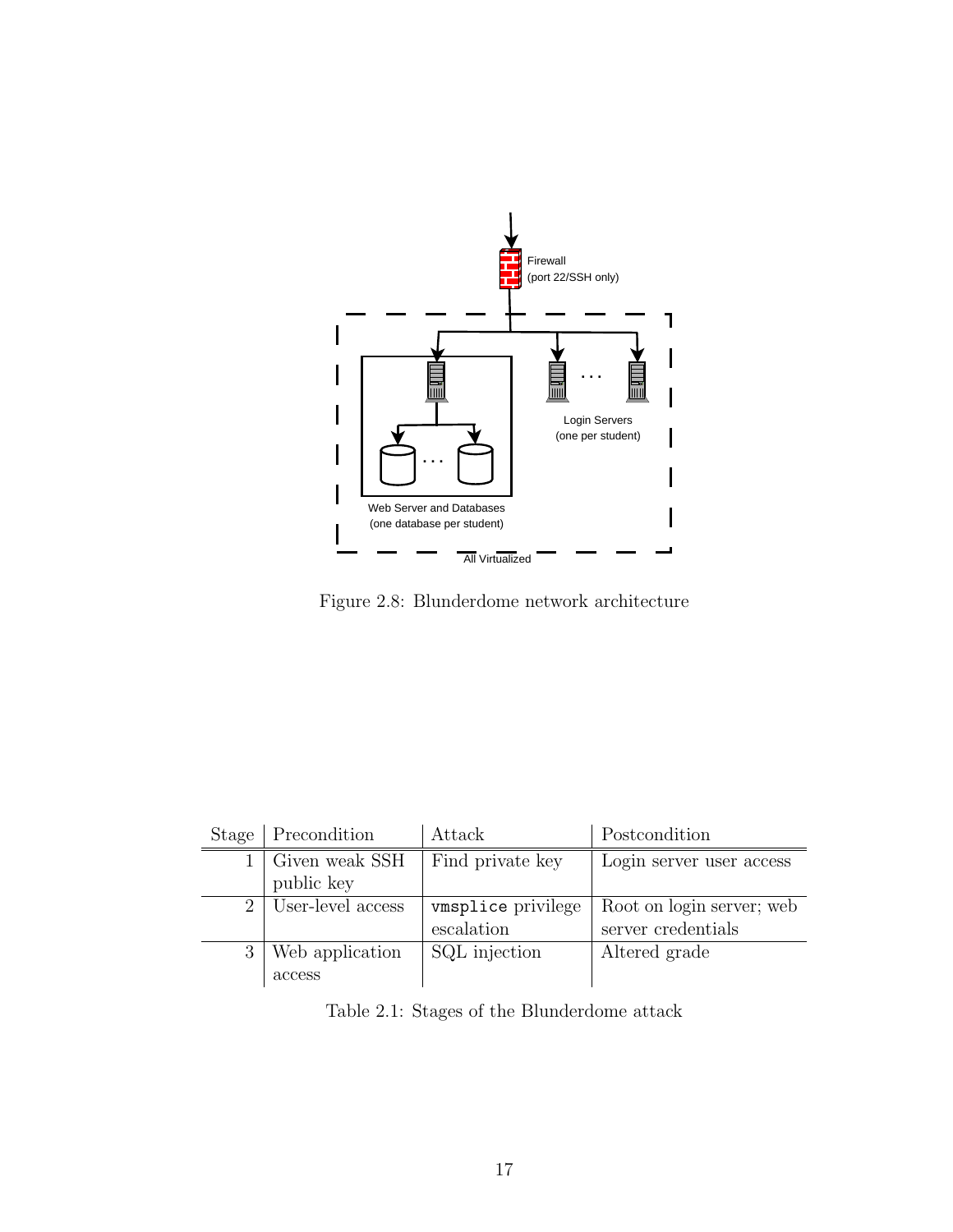#### 2.5.2 RFID Denial of Sleep

The second case study is a denial of service attack on the ISO 18000-7 RFID tag inventory system similar to those used by the United States Department of Defense for freight tracking and the Department of Energy for tracking spent fuel containers [11]. The attack is similar to the ones described by Buennemeyer, *et al.* [7], and is of a newly distinguished class of attacks sometimes termed denial of sleep attacks [6] [31].

These ISO 18000-7 RFID tags are active and battery powered; they are used for inventory and shipment tracking. In particular, they are used by the Department of Energy to monitor the location and seal status of radioactive material containers, greatly reducing workers' radiation exposure. The batteries on the tags should last as long as possible in order to limit radiation exposure to maintenance workers, and the loss of power to these devices has safety consequences. An energy draining attack to deplete the tags' batteries could significantly speed this loss of power.

The ISO 18000-7 tags have two modes: an active mode, and a sleep mode in which their power consumption is significantly reduced. The active mode has a 30 second timeout, which causes them to sleep unless the timer is reset by a valid command from the reader or a wake-up signal. In sleep mode, the tags can only be awoken by a wake-up command. A denial of sleep attack occurs when the tag is not permitted to enter sleep mode or is awoken more frequently than normal.

This attack can be realized in two ways. The first is for a second, rogue RFID reader to be placed by the attacker within range of active tags. The second is for the attacker to compromise an existing reader by hacking into a computer system connected to it via a network.

Hybrid automata serve to represent the behavior of the devices themselves quite well. Fig. 2.9 represents the reader (legitimate or rogue), which does nothing but transmit commands and wake-up signals, which can come at any time. Under ordinary conditions this might take place over the course of several years before the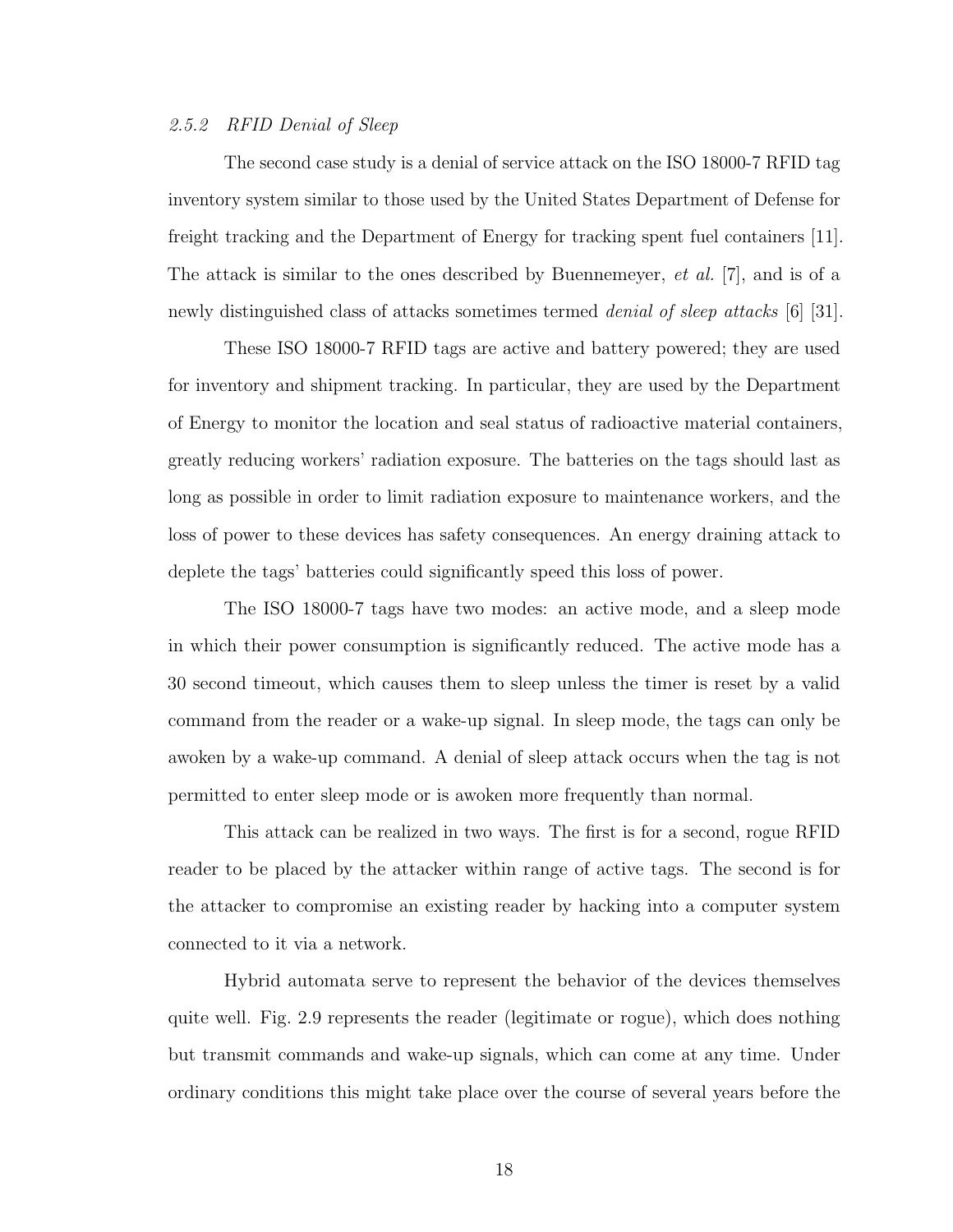Figure 2.9: Hybrid automaton model of the RFID reader

Figure 2.10: Hybrid automaton model of the case study active RFID tags

batteries in the tags are drained [11].

Fig. 2.10 depicts a model of a tag. It has two state variables:  $c$ , which represents the active mode timeout clock, and B, which represents battery capacity. When active, the battery drains at the arbitrarily chosen rate of -50 units per second. In sleep mode, the battery drains at a rate of -1 per second. No restrictions are placed on the starting condition of the battery. The two automata are composed using two shared actions: WakeUp and Command, which synchronize the switches they decorate between the automata.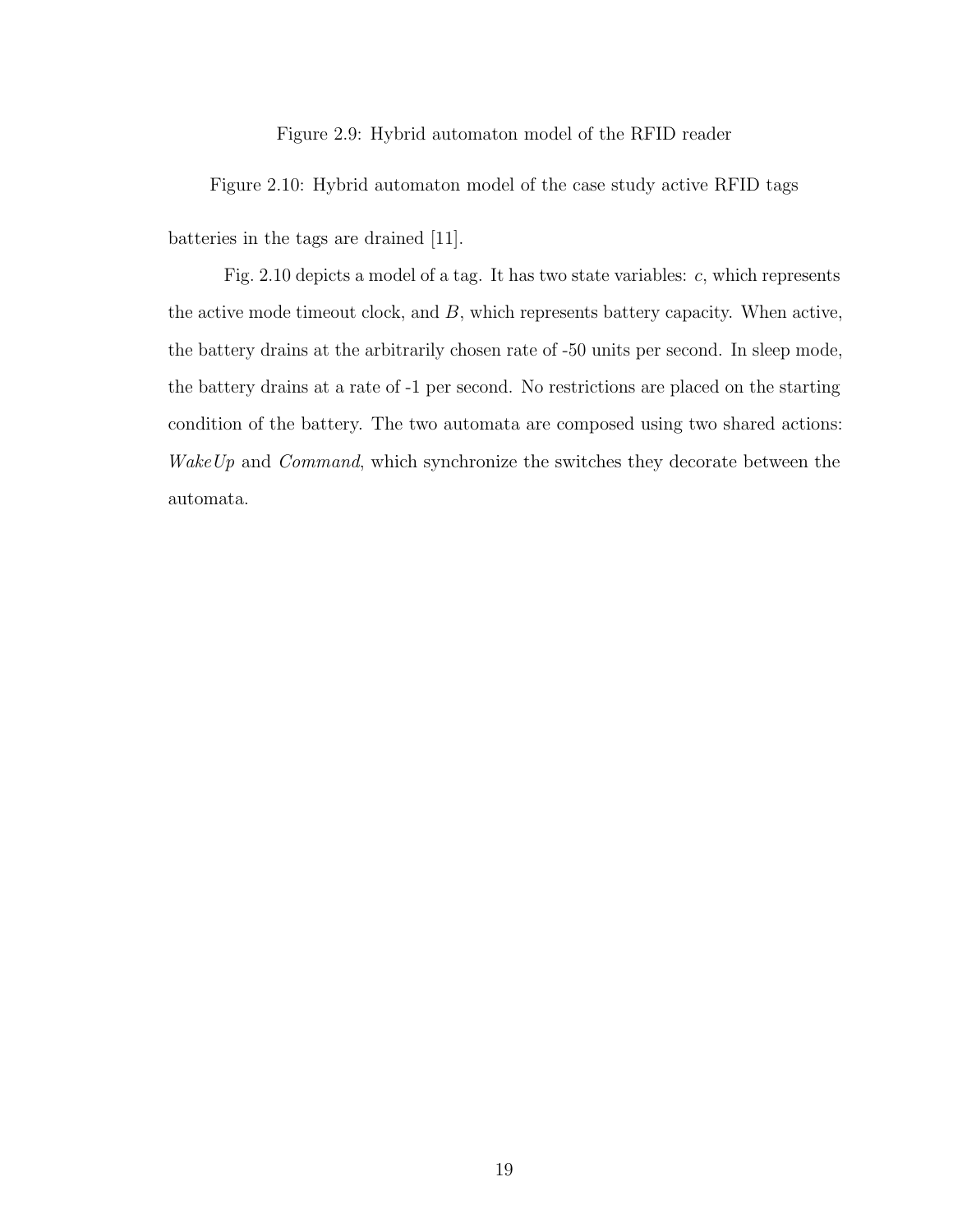# CHAPTER 3

# ATTACK GRAPH GENERATION

#### 3.1 Introduction

Attack graph generation is a research area all to itself, involving trade offs in performance, storage, time, and expressiveness. This work is concerned with generation only in terms of building an effective research platform from which hybrid systems modeling can proceed.

Nevertheless, there is a dearth of straightforward presentations of attack graph generation algorithms, optimized for performance or not, in the literature. As a result, this chapter contributes a detailed treatment of the generation algorithm used in this work. Of course, as a main goal of this thesis is to expand on the formalism, the process evolves throughout this work. As expansions are made, effort is given to note the changes to the generation algorithm. Furthermore, the algorithm presented here lags behind the state of the art in attack graph generation performance; the contribution lies in articulating such an algorithm explicitly.

# 3.2 Generation Algorithm and Pseudocode

#### 3.2.1 Description

The input to this process is a network model specification (assets and initial fact base), exploit pattern specification, and maximum allowed depth (actually maximum allowed shortest path from starting state) of the constructed attack graph.

Attack graph generation proceeds in the following stages, separated by section below. In sections where it is applicable, pseudocode is provided. As the reference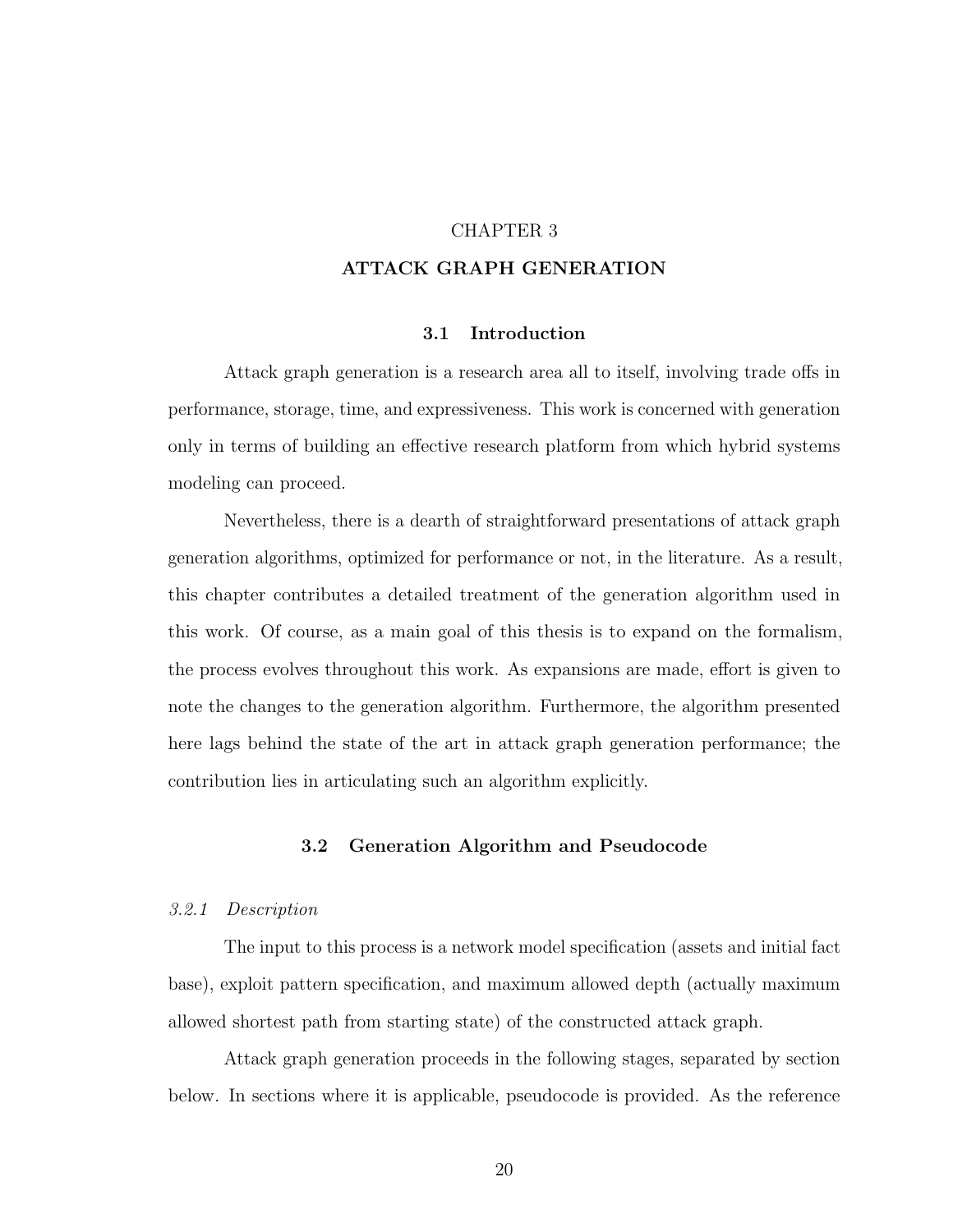```
fact -tuple = ('quality', asset, name, value) or
           = ('topology', source, dest, name)
type network_state:
    assets : set of strings;
    fact base : set of fact-tuples;
```
Figure 3.1: Network state datatype pseudocode

implementation is written in Python, this pseudocode uses some common Python idioms, such as a heavy reliance upon maps (dictionaries).

# 3.2.2 Network model parsing

The specification of the network model in the attack graph language is parsed into a set of assets and a set of facts (the fact base).

For the purposes of this section, consider network state facts to be represented as ordered tuples: for qualities, ('quality', asset, quality name, quality value); and for topologies, ('topology', source asset, destination asset, topology name). These are stored in per-state unordered collections without duplicates (sets) usually denoted factbase.

An example network model (also called network state) data structure is shown in Fig. 3.1.

#### 3.2.3 Exploit parsing

The exploit pattern specification is parsed into a set of exploits, each containing a set of precondition facts and a set of postcondition operations.

An example exploit data type is shown in Fig. 3.2.

#### 3.2.4 Attack binding computation

Next, the set of all possible attack bindings (recall that an attack is the bound version of an exploit pattern) is computed and stored in memory. This represents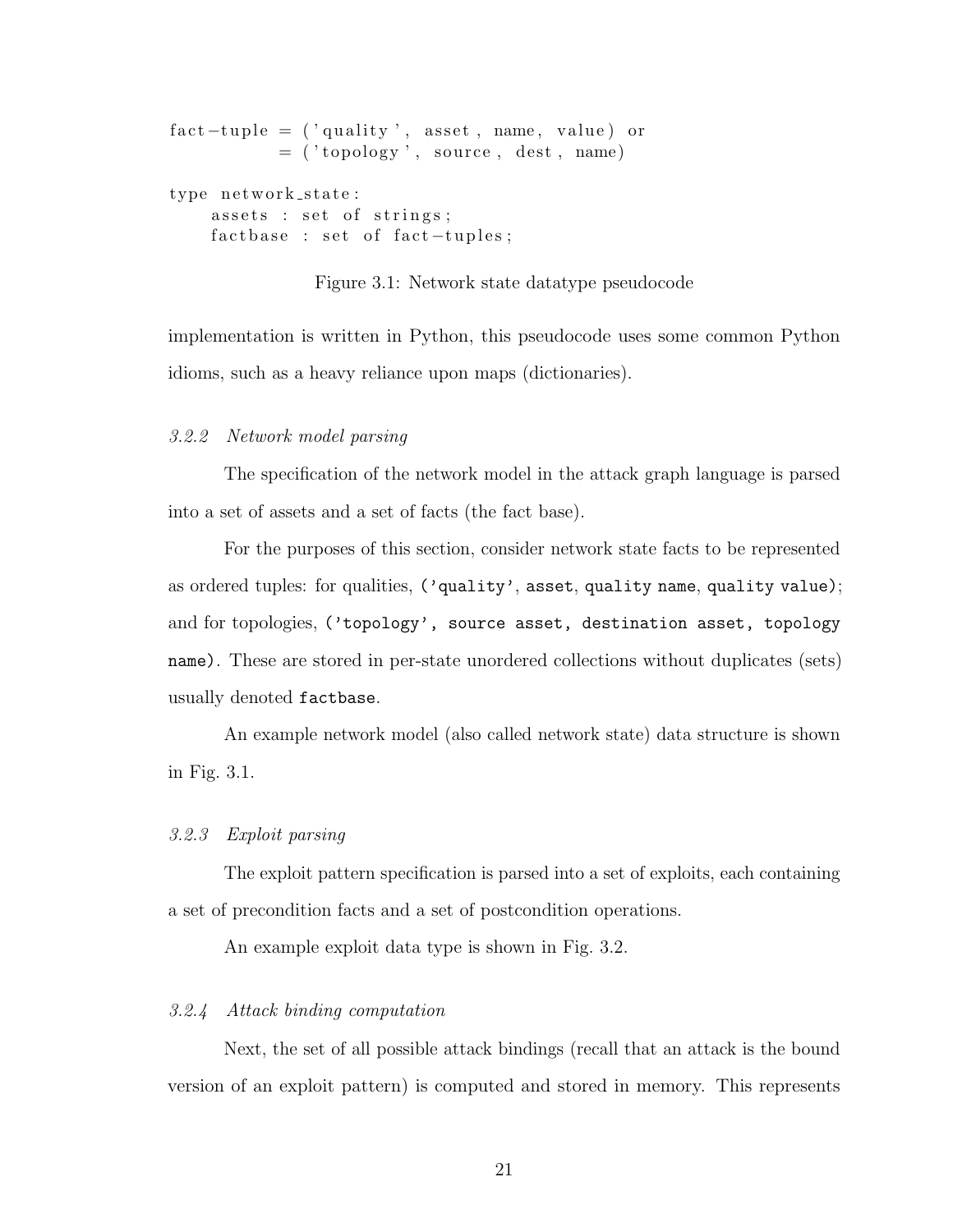```
type exploit:
   name : string;
    params : ordered tuple of strings;
    preconditions : set of fact-tuples;
    postconditions : set of postconditions;
type postcondition:
    operation : 'insert' or 'delete';
    fact : fact -tuple
```
Figure 3.2: Exploit datatype pseudocode

```
def get_attack_bindings(assets, exploits):
 {\rm attacks} = []for exploit in exploits:
 param\_perms = (permutations of assets withlength len(exploit .params))for params in param_perms:
   param\_bindings = map with keys = exploit.params,values=params
   attacks.append ( ( exploit, param_bindings ) )
return attacks
```
Figure 3.3: Attack binding computation pseudocode

a list of all exploit patterns, with their parameters bound to every possible asset permutation. That is, for each exploit pattern, a binding must be generated for every possible asset sequence of length n, where  $n$  is the arity of the exploit pattern, without repetition. Pseudocode for this stage is provided in Fig. 3.3.

### 3.2.5 Attack validation

Attack validation is a repeated process for selecting which of the exhaustively produced attack bindings may be applied to a given network state. That is, it comprises attack precondition processing. Two functions are described here. One gets all valid attacks for a network state; given a network state and a set of attack bindings, it returns the subset of those attack bindings that may be applied to the provided network state. The second validates a single attack binding against a network state,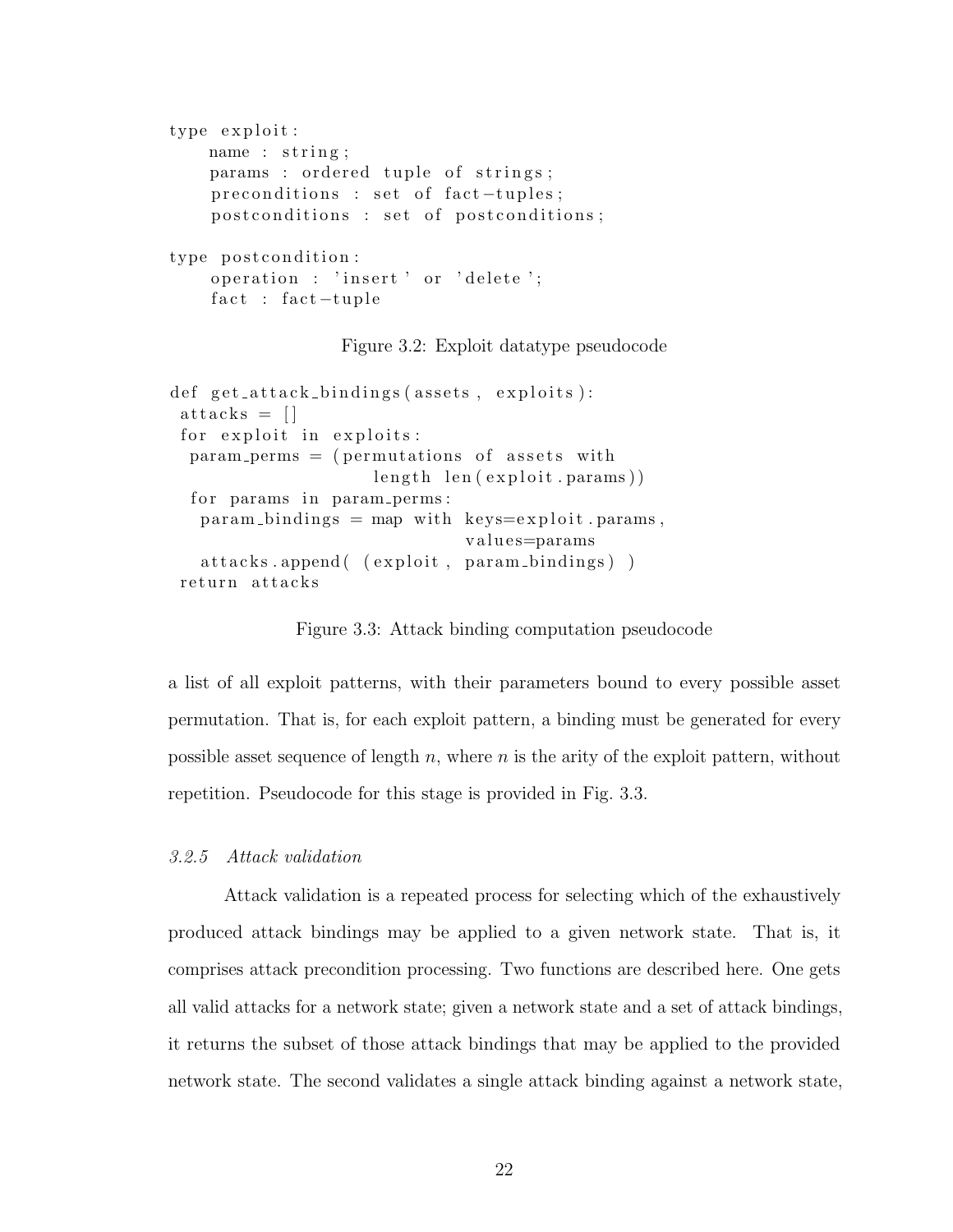```
def get_attacks(network_state, attack_bindings):
 valid\_attacks = []for attack in attack\_bindings:
  if validate_attack(network_state.factbase, attack):
   valid\_attacks.append(attack)return valid attacks
def \text{ validate}_-attack(factbase, attack):# Recall: attack is of the form (exploit, binding map)\exploit = attack [0]
 binding\_dict = attack [1]for precondition in exploit preconditions:
  if precondition type = 'quality':
   if ('quality', binding_dict[precondition. asset],precondition.name,
           precondition. value) not in factbase:
       return False
  else if precondition type = 'topology':
   if ('topology', binding-dict [precondition.source],
           binding\_dict [ precondition . dest],
           precondition.name) not in factbase:
    return False
return True
```
Figure 3.4: Attack validation pseudocode

performing parameter binding and checking simple set membership of the generated fact in the network state's fact base.

Pseudocode for these two functions is provided in Fig. 3.4.

#### 3.2.6 Successor state computation

Successor state computation is the second component of attack application; it comprises postcondition processing. Its functionality is straightforward. Given a network state and an attack binding, it first copies the network state's assets and facts. Next, it loops through the attack's postconditions, binds parameters to assets, and removes or adds new facts in accordance with the postcondition operation. Lastly, the network state's components are used to construct a new network state model, the successor state.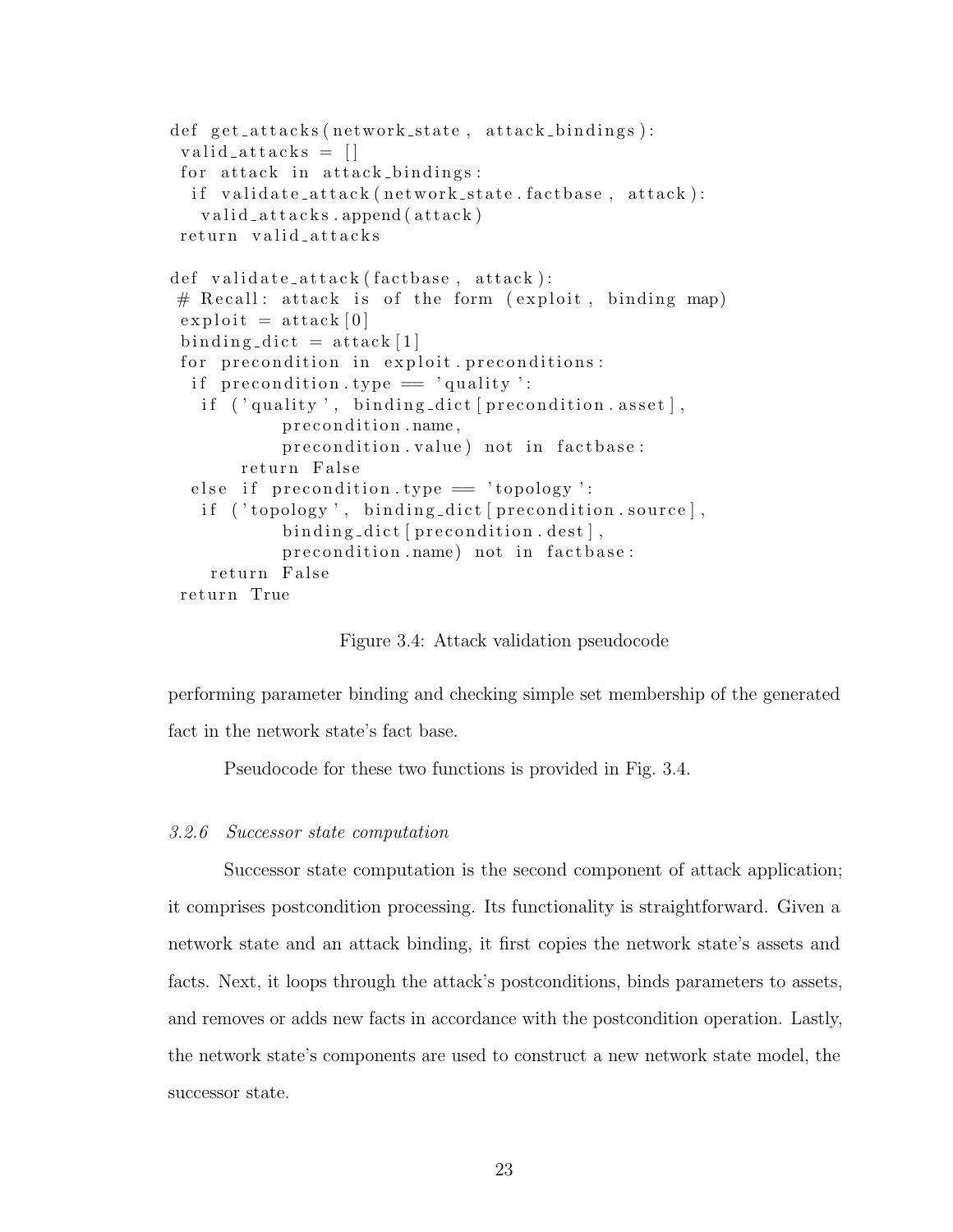Pseudocode for successor state computation is provided in Fig. 3.5. Note that this uses an unspecified function, get quality value, whose implementation should be straightforward with a variety of strategies. This thesis's reference implementation duplicates network state data in a per-state map that is used only for quality lookups.

#### 3.2.7 Attack graph generation

Here the attack graph generation process begins in earnest. A recursive process, the generation function operates on a collection of analysis states, a remaining allowed depth, and an attack graph. Initially, the analysis state list contains only the initial state, the remaining allowed depth is the maximum depth provided at program invocation, and the attack graph is an empty graph.

Execution halts, and the attack graph is returned, if either the analysis state list is empty, or the remaining allowed depth reaches zero.

For each state in the analysis state collection, the entire list of attacks is checked for compatibility (by checking each of its precondition facts for membership in the analysis state's fact base). For each suitable attack, the analysis state is copied to a new, so-called successor state, and the operations (insertions of facts or deletions of facts) in the attack's postconditions are applied sequentially to the successor state. If the successor state does not exist as a node in the attack graph, it is added. In either case, an edge is added from the analysis state to the successor state. A running list of all new successor states generated (that is, those that were newly added to the attack graph) is maintained. When all possible attacks on all analysis states have been applied, the function recurses, with the successor states becoming the new analysis states and the remaining permitted depth decremented by one.

Pseudocode for this process is provided in Fig. 3.6.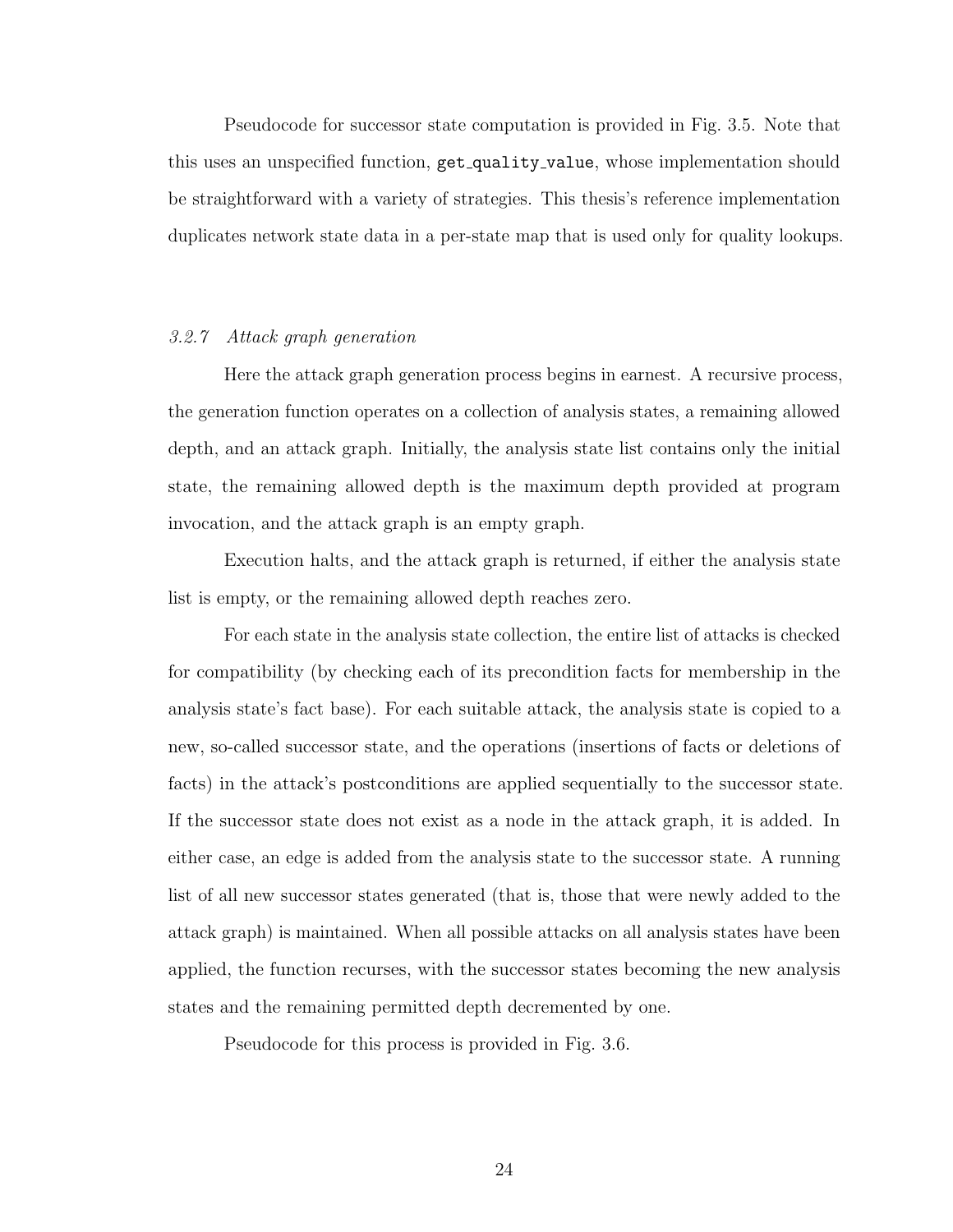```
def get_successor_state(network_state, attack):
 successor\_assets = deep copy of network-state. assetssuccessor_facts = deep copy of network-state.factbase\exploit = attack [0] \# (exploit, binding map)
 binding\_dict = attack [1]for postcondition in exploit postconditions:
  if postcondition. operation = 'insert ':
   if postcondition.type = 'topology':
    successor_facts.insert(('topology',
         binding-dict [postcondition . source],
         \boldsymbol{\text{binding\_dict}} [ postcondition . dest],
         postcondition.name,
         postcondition. value)
   else if postcondition type = 'quality':
    old_value = get_quality_value\boldsymbol{\text{binding\_dict}} [ postcondition . asset],
         p o st c on dition . name)
    successor_facts. remove (('quality',\boldsymbol{\text{binding\_dict}} [ postcondition . asset],
                               postcondition.name,
                               old_value)successor_facts.insert(('quality',
                               binding_dict [postcondition.asset],
                               postcondition.name,
                               postcondition.value)elif postcondition.operation = 'delete':
   if postcondition.type = 'topology':
    successor_facts.insert(('topology',
                               binding\_dict [postcondition . source],
                               binding_dict [postcondition.dest],
                               postcondition.name))
   e lif postcondition.type = 'quality':
    old_value = get_quality_value\boldsymbol{\text{binding\_dict}} [ postcondition . asset],
         p o st c on dition . name)
    successor_facts. remove ( \prime quality \prime,
                               binding_dict [postcondition.asset],
                               postcondition.name,
                               old_value))
 return new network_state(assets=successor_assets,
                             factbase=successor_facts)
```
Figure 3.5: Successor state generation pseudocode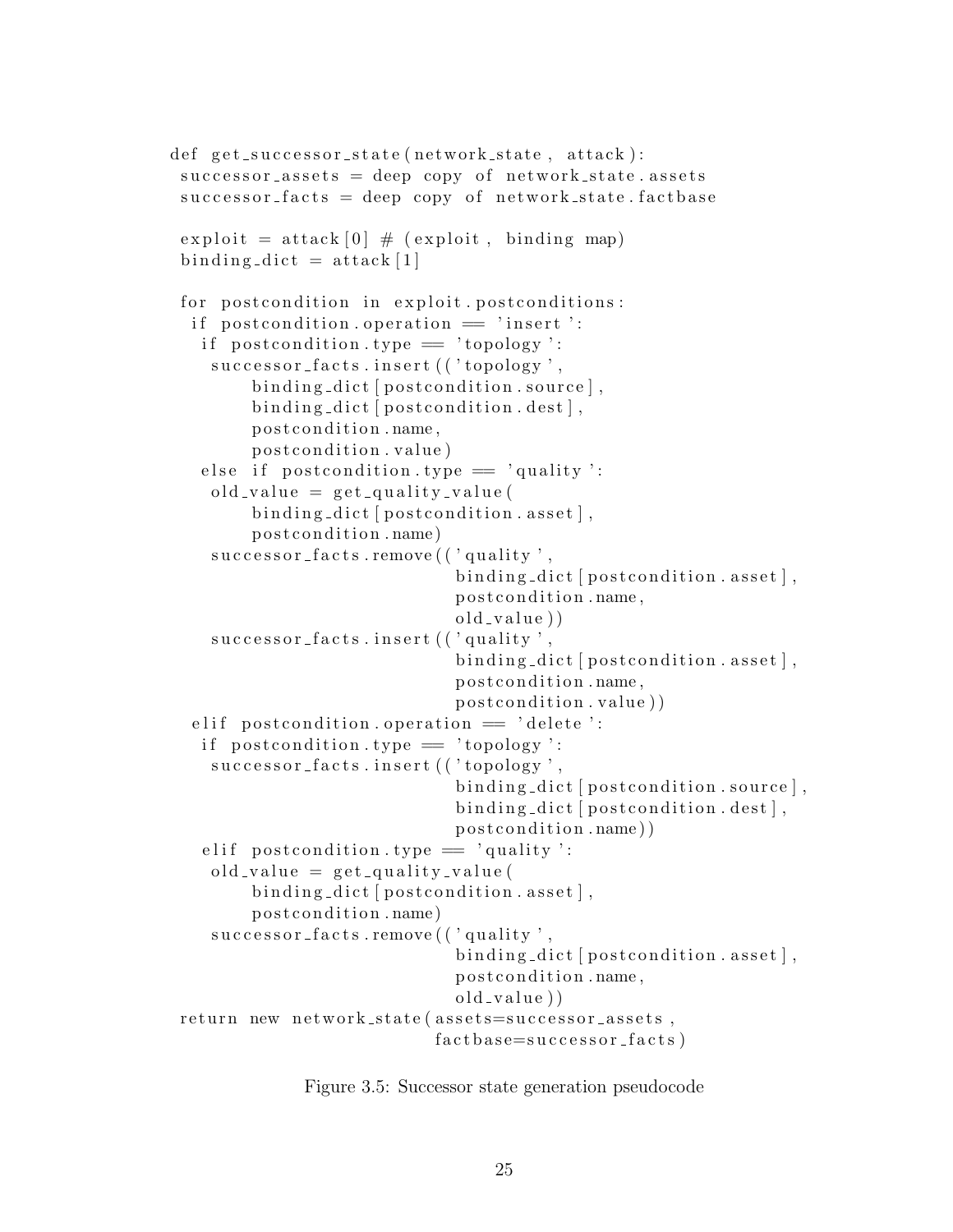```
def generate_attack_graph(analysis_states, depth,
                           attack_bindings,
                           {\rm attack\_graph} :
 if len (analysis_states) = 0 or depth = 0:
  return attack_graph
# This will hold the new states added in this iteration:
 successor\_states = []# For each state to be processed for successors:
 for analysis_state in analysis_states:
  if analysis_state not in attack_graph:
   attack\_graph.add-node(analysis\_state)# For each valid attack in that state:
  for attack in get_attacks(analysis_state, attack_bindings):
   successor\_state = get\_successor\_state (analysis\_state, attack,exploit\_dict)
   if successor_state = analysis_state:
    c o n ti n u e
   if successor_state not in attack_graph:
    successor\_states.append(successor\_state)attack_graph.add_node(successor_state)
   attack_graph.add_edge(analysis_state, successor_state)
 return generate_attack_graph (successor_states, depth -1,
                               attack_bindings,
                               {\text{attack}}graph)
```
Figure 3.6: Attack graph generation pseudocode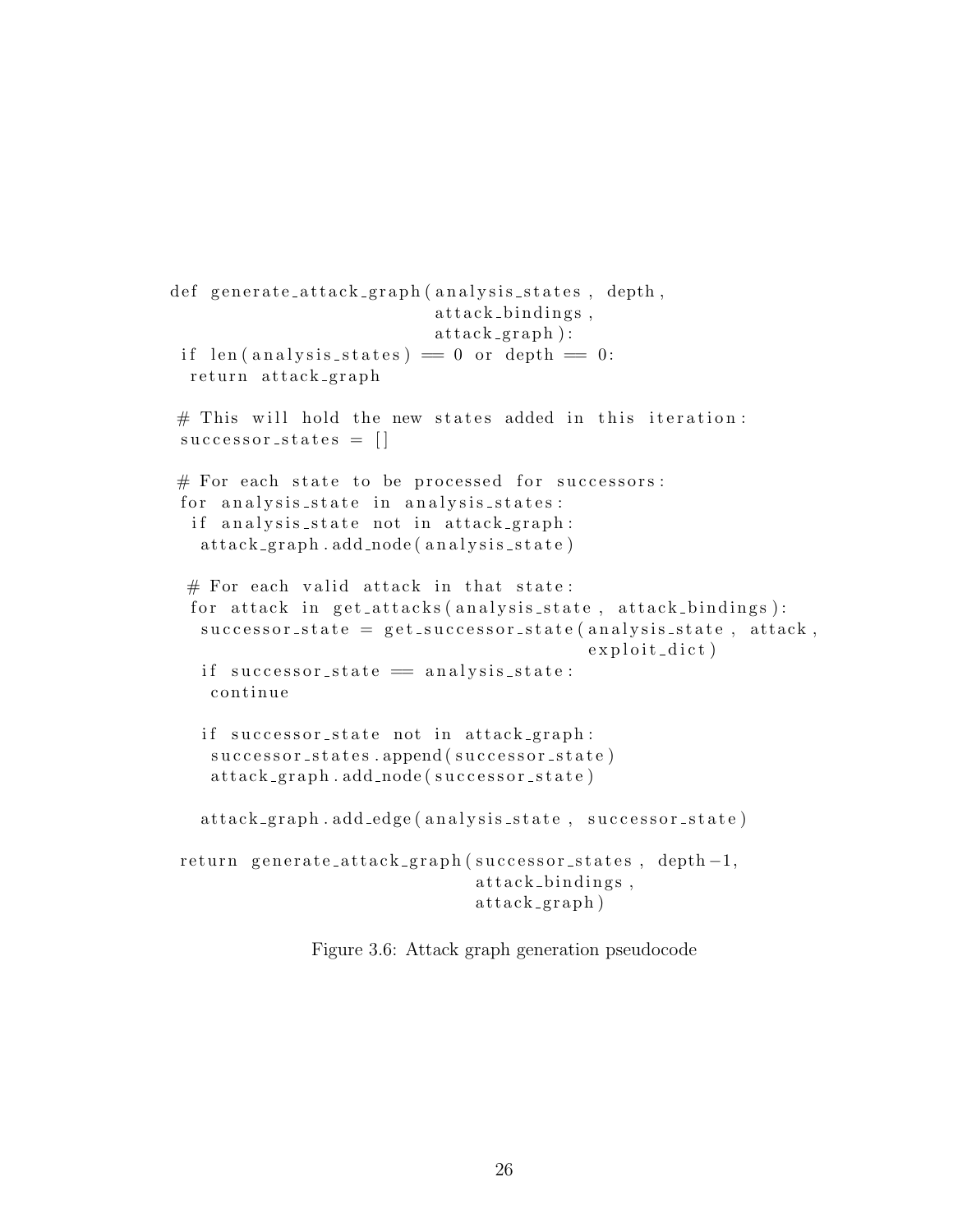```
network model =
  assets :
     \texttt{asset\_1};
     \texttt{asset-2};
     \texttt{asset-3};
  facts:
    quality: asset_1, quality-1, value-1;
    quality: asset_2, quality-1, value-2;
    quality: asset_3, quality-1, value-1;
    topology: asset_1, asset_2, topology_1;topology: asset_3, asset_2, topology_1;
```
.

Figure 3.7: Illustrative example network model

### 3.3 Example

In order to aid understanding the generation process, this section demonstrates a sample attack graph generation process using an example. The reader is warned to avoid searching for meaning or design in the selection of these assets, qualities, and topologies; they are intended to be illustrative only, and any relation to real world networks, problems, attacks, or situations is purely coincidental. This section uses the network model specification in Fig. 3.7 and the exploit patterns in Fig. 3.8.

Fig. 3.9 represents the initial network state (denoted State 0) specified in this example. Note that Fig. 3.9 is not an attack graph, merely a convenient graph based representation of the example network in use here. Each node represents an asset in the network state; it is labeled first with the state number (in this case 0) and the asset name, then with a listing of its qualities (in this case, there is only one). Likewise, the edges that represent topologies are labeled with the topology name they represent.

Execution of the generation process begins by specifying a maximum "depth" of generation, which is two for the purposes of this exercise, and by creating an initial list of states for analysis, which contains only State 0.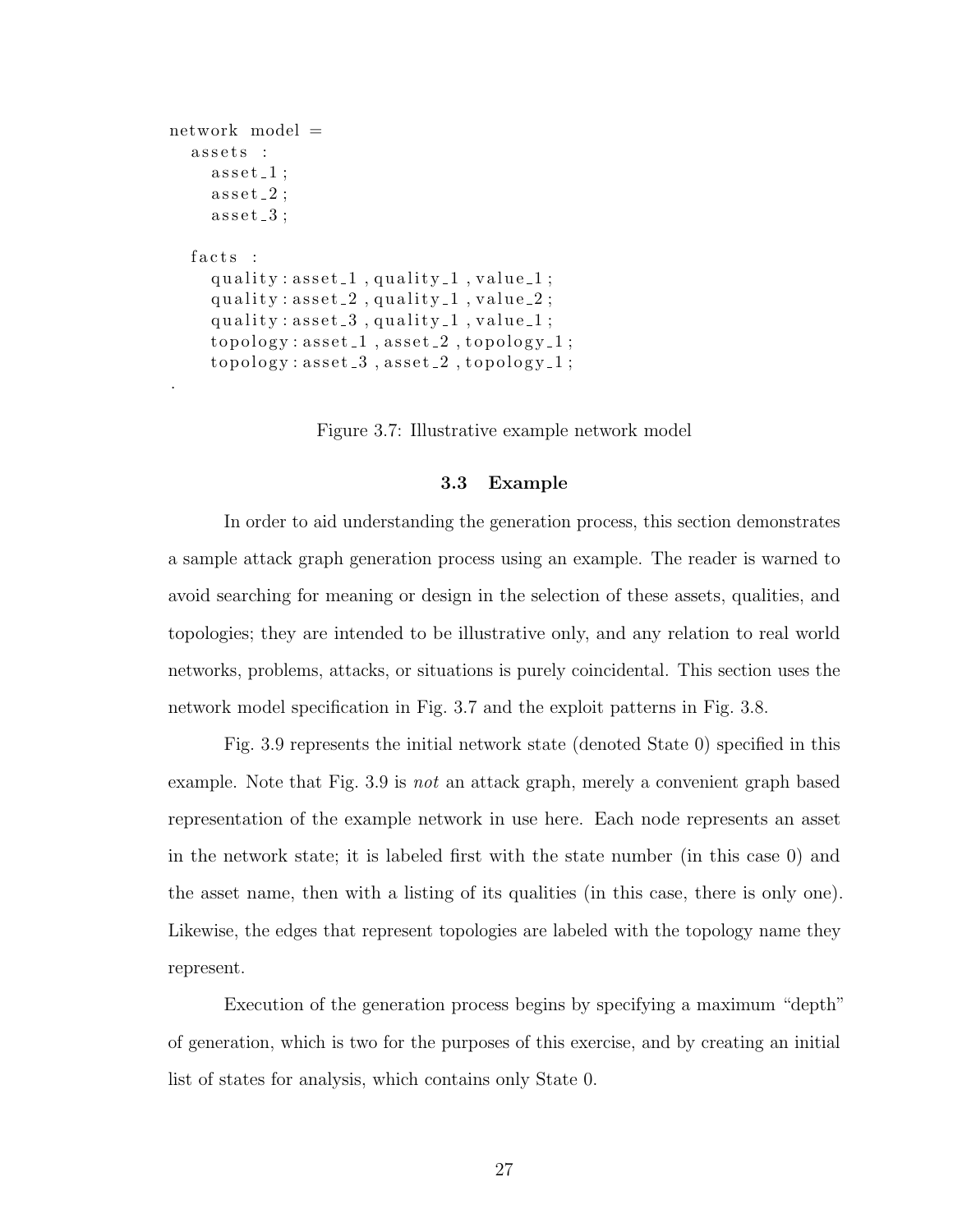```
\alpha exploit exploit 1 (asset param 1, asset param 2)=
  preconditions:
    quality: assert\_param_1, quality_1, value_1;topology: asset\_param\_1, asset\_param\_2, topology\_1;
  postconditions:
    delete topology: asset_param_1, asset_param_2, topology_1;
    insert topology: asset_param_2, asset_param_1, topology_1;
.
\alpha exploit \alpha is exploit 2 (asset param -1, asset param -2)=
  preconditions:
    quality: assert\_param_1, quality_1, value_2;topology: asset\_param\_1, asset\_param\_2, topology\_1;
  postconditions:
    insert quality: asset_param_2, quality_1, value_2;
.
```
Figure 3.8: Illustrative example exploit patterns



Figure 3.9: State 0 of the illustrative example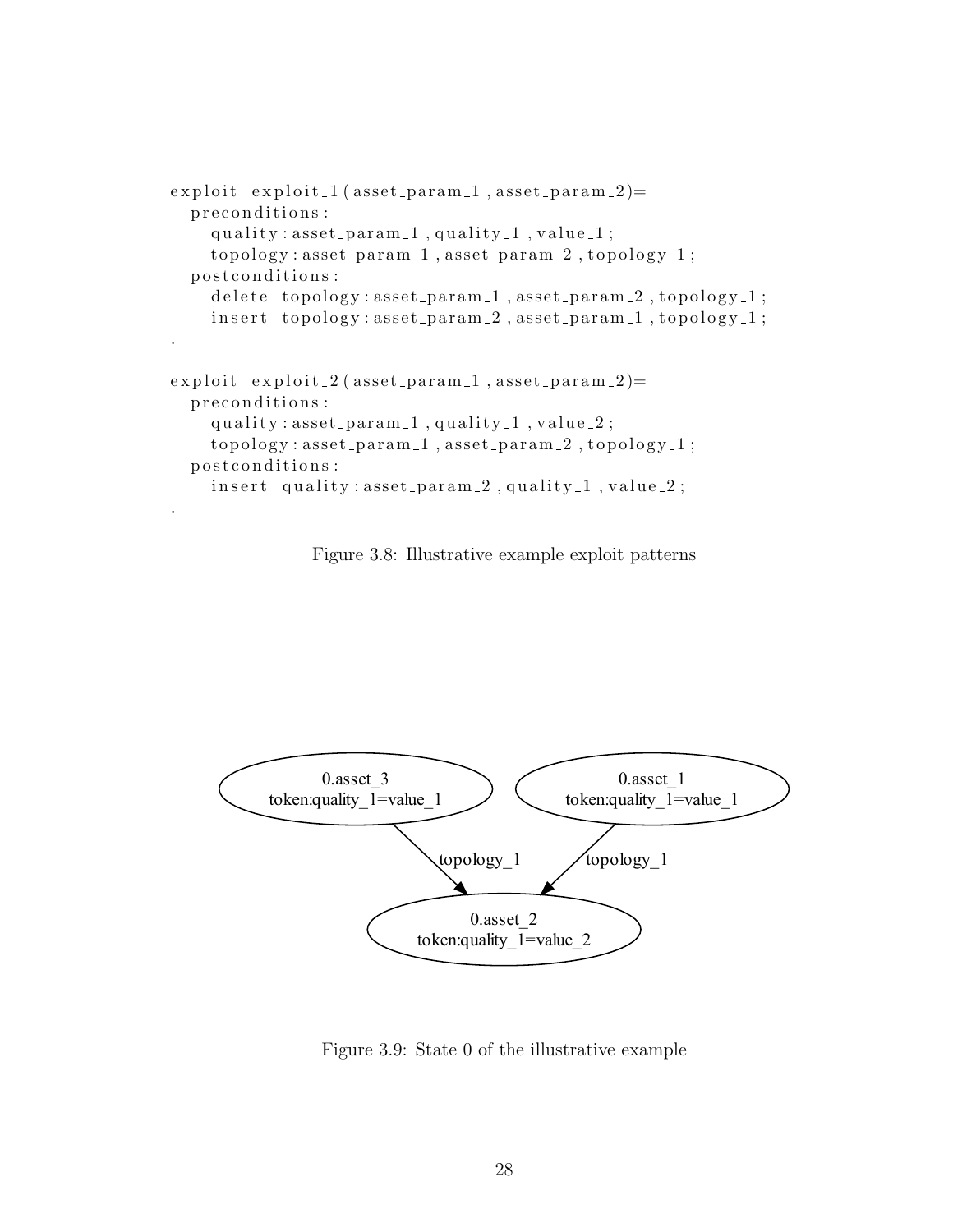

Figure 3.10: State 1 of the illustrative example

Generation proceeds by examining each analysis state, in this case only State 0. First, the generation function creates a list of all valid attacks on State 0. Two such bindings are permitted: exploit\_1 (asset\_1, asset\_2), and exploit\_1 (asset\_3, asset 2). Both bindings result in new states: the first in State 1 (Fig. 3.10), and the second in State 2 (Fig. 3.11). Edges are added from State 0 to each as they are generated. The current state of the attack graph is illustrated in Fig. 3.12. Both of these states are added to the successor state list.

Remaining depth is reduced to 1, the successor state list becomes the analysis state list, and generation proceeds again. In this case, the analysis states are State 1 and State 2. Analysis begins with State 1. Two attacks are possible: exploit 1 (asset\_3, asset\_2) and exploit\_2 (asset\_2, asset\_1). Both create new states, with the former generating State 3 (Fig. 3.13) and the latter generating State 4 (Fig. 3.14). Both of these are new states, and they are added to the attack graph with the appropriate edges, as well as to the successor state list.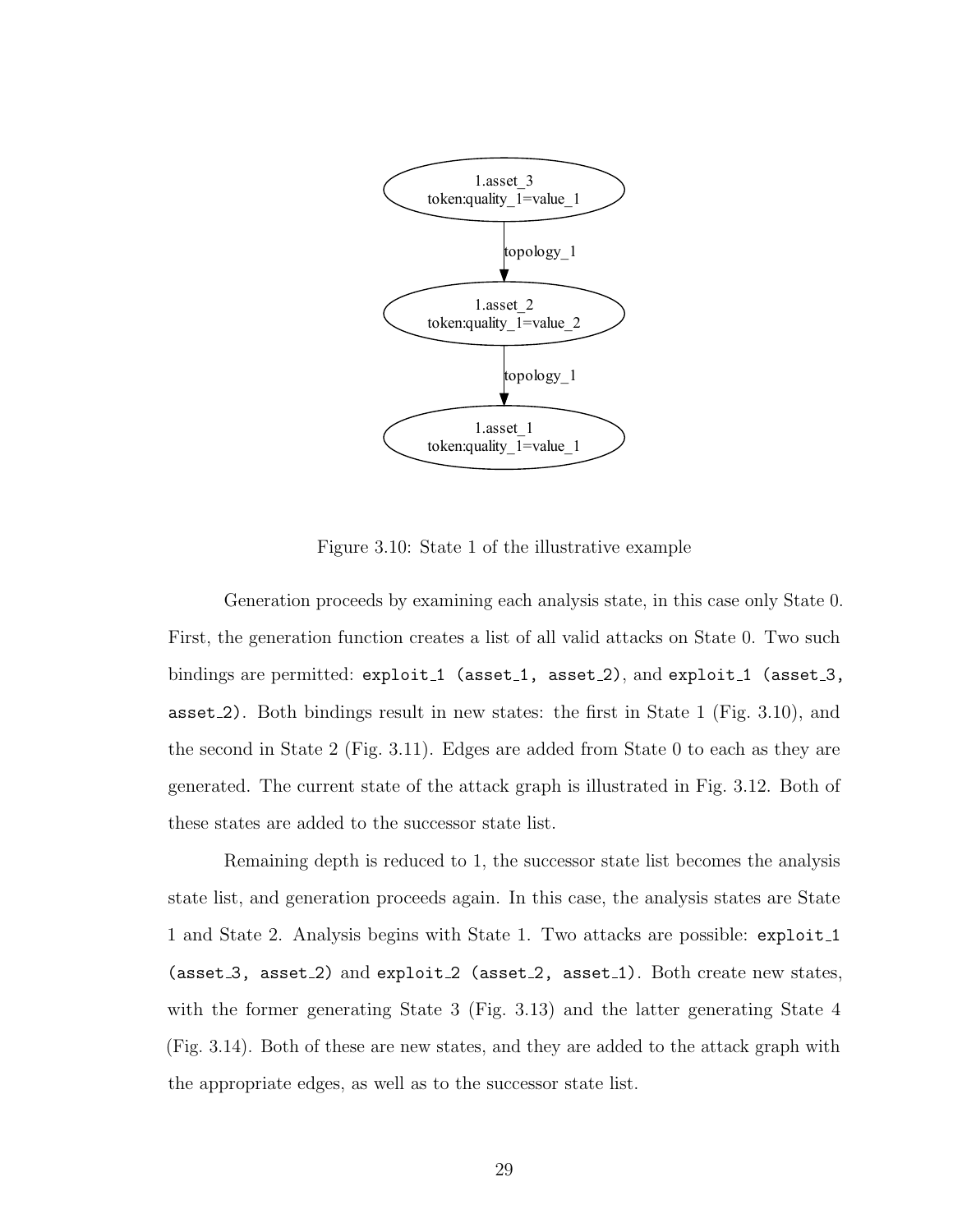

Figure 3.11: State 2 of the illustrative example



Figure 3.12: Attack graph after first iteration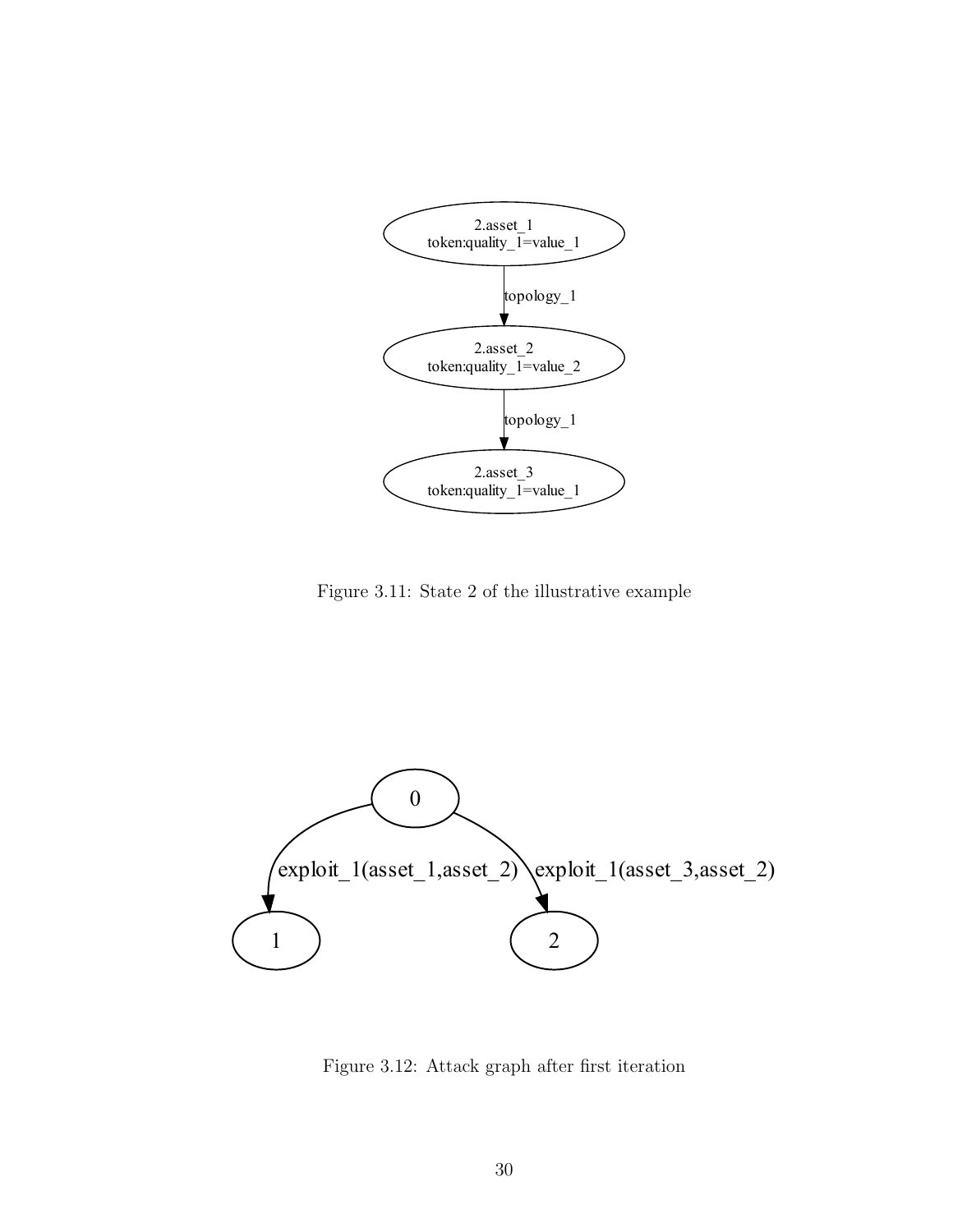

Figure 3.13: State 3 of the illustrative example



Figure 3.14: State 4 of the illustrative example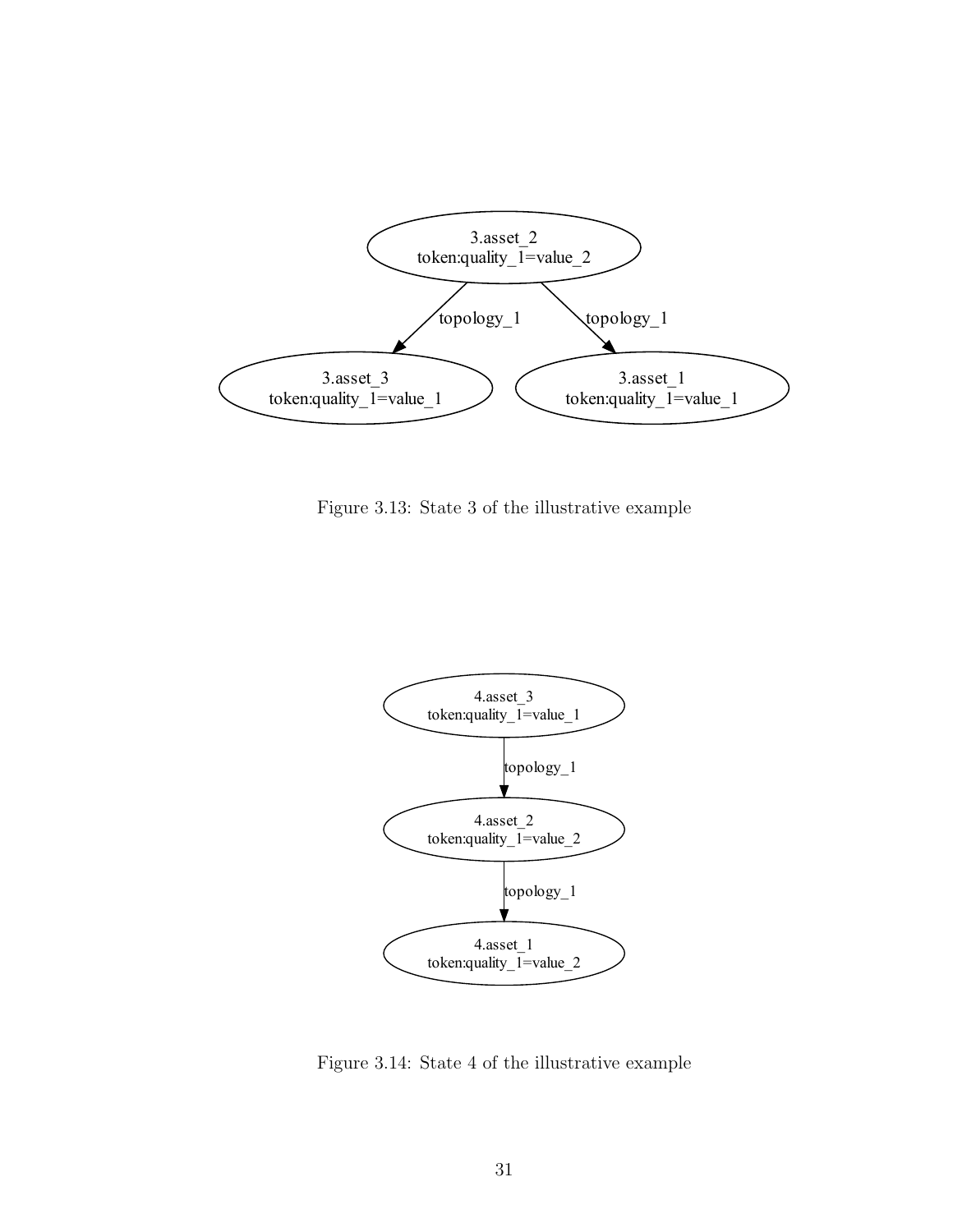

Figure 3.15: State 5 of the illustrative example

Generation continues by addressing State 2. In State 2, two possible attacks are returned: exploit\_1 on (asset\_1, asset\_2) and exploit\_2 on (asset\_2, asset\_3). The first attack generates State 3, an existing state. Since that state is already in the attack graph, it is not added to the successor state list or to the attack graph again; instead, only an edge is drawn. The second attack generates State 5 (Fig. 3.15), which is new and is added to the attack graph and the successor state list.

For the next invocation, the contents of the successor state list become the new analysis states, and the depth is reduced to 0. Although there are more successor states, the depth limit has been reached. Therefore, generation halts. The final product attack graph is illustrated in Fig. 3.16. Incidentally, if execution had been allowed to continue until there were no more successor states, the generated attack graph would be the one in Fig. 3.17.

This concludes the description of the basic attack graph model. The chapters that follow are devoted to this framework's expansion and analysis.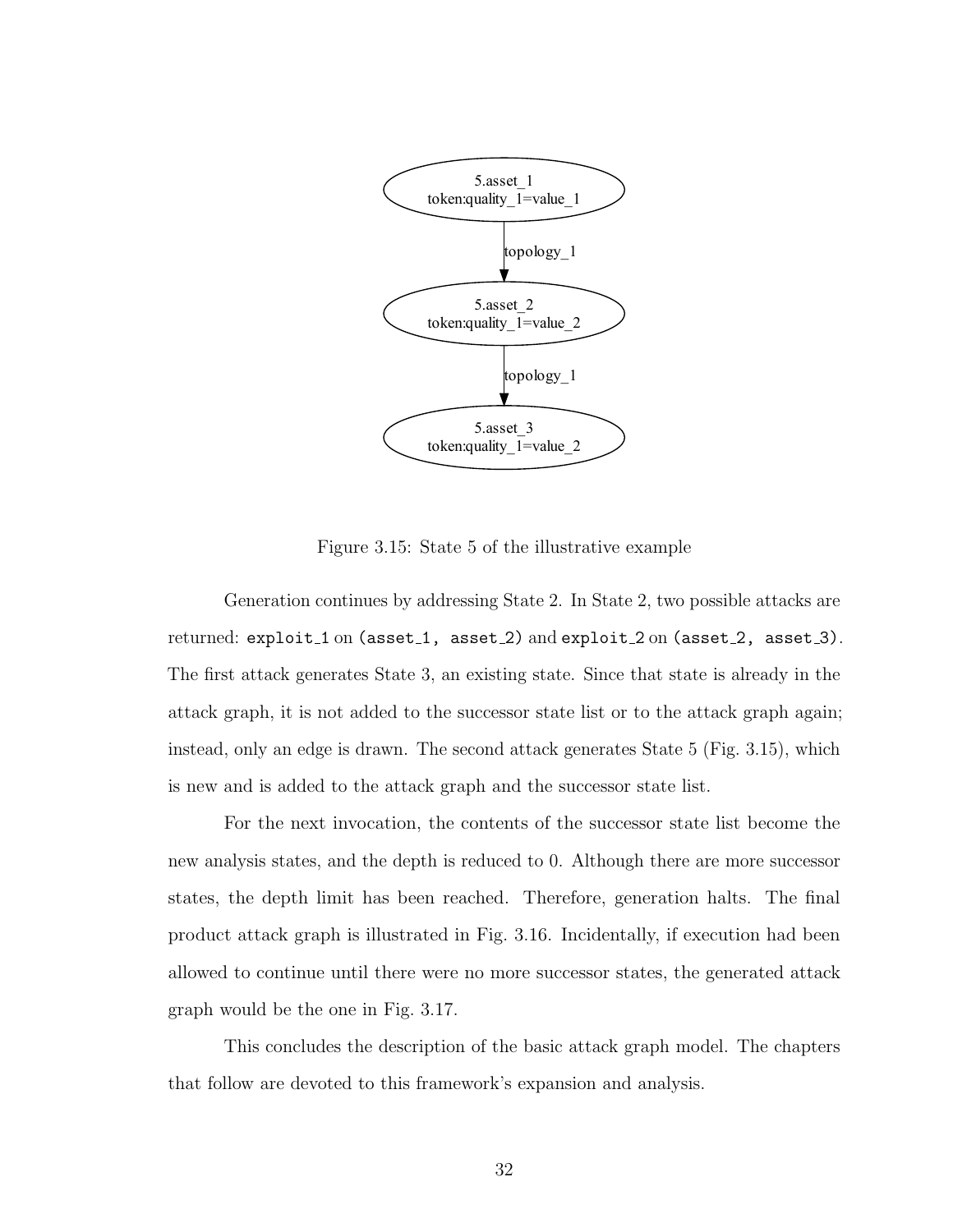

Figure 3.16: Attack graph after first iteration



Figure 3.17: Complete illustrative attack graph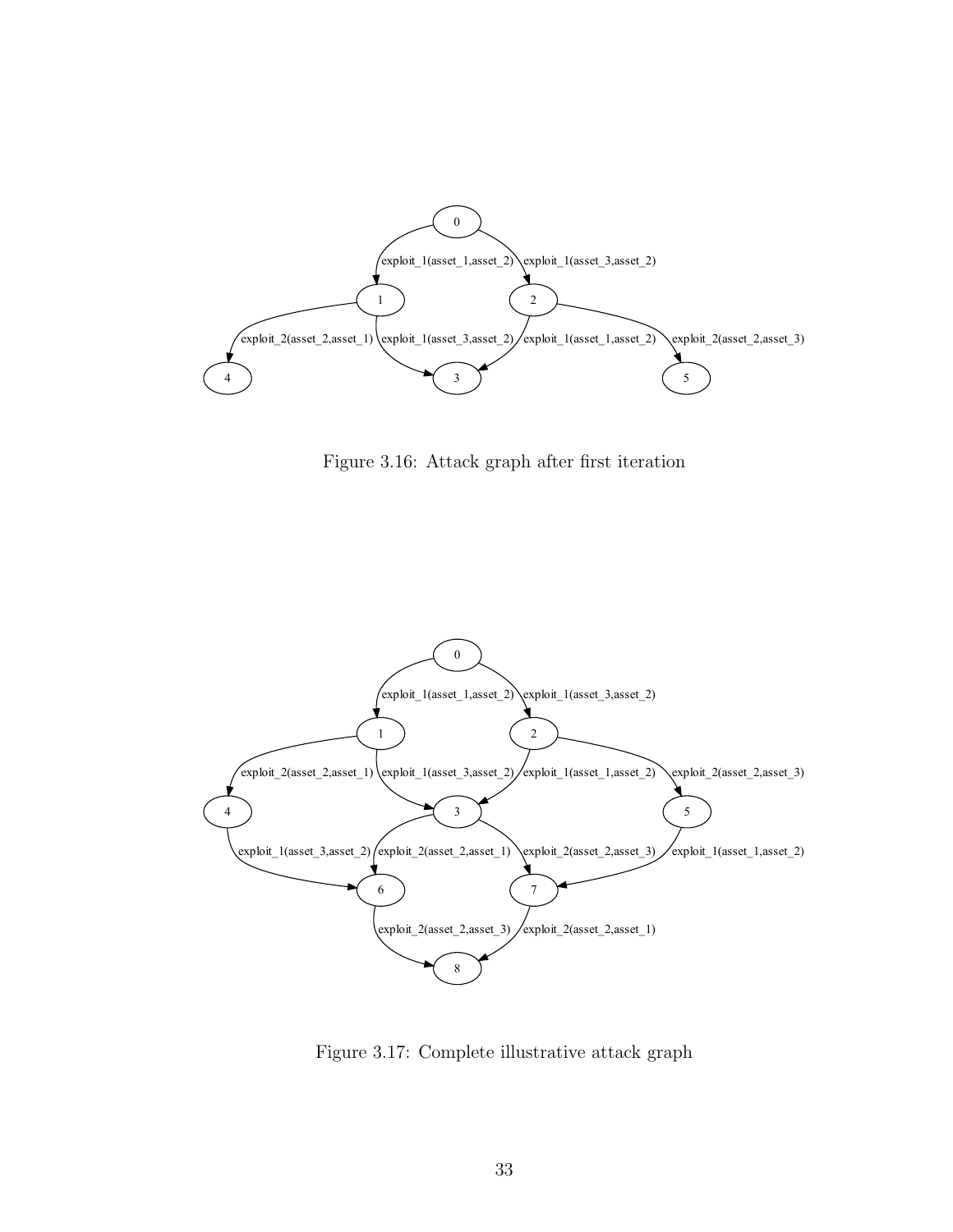# CHAPTER 4

## DISCRETE EXTENSIONS

## 4.1 Introduction

The adaptation of the attack graph formalism described in the preceding chapter for hybrid purposes depends upon the addition of a number of entirely discrete elements. Their inclusion produces a transitional attack graph formalism that is not yet appropriate for hybrid modeling but that contains a number of enhancements to discrete system modeling.

This chapter introduces these enhancements, which include a working lexicon of standard terms for topologies and qualities based upon the Common Vulnerability Enumeration and National Vulnerability Database [2]; some syntactic changes to ease the modeling of information systems; mechanisms for grouping attacks; and a scheme for integrating with the Common Platform Enumeration [8].

### 4.2 Working Lexicon

#### 4.2.1 Introduction

Because of the unrestricted nature of the attack graph specification language, some conventions must be established in order to proceed systematically. This thesis recommends a set of conventions designed to ease automated exploit pattern extraction from the National Vulnerability Database (NVD) maintained by the National Institute of Standards and Technology (NIST), which among other roles indexes MITRE's Common Vulnerability Enumeration (CVE).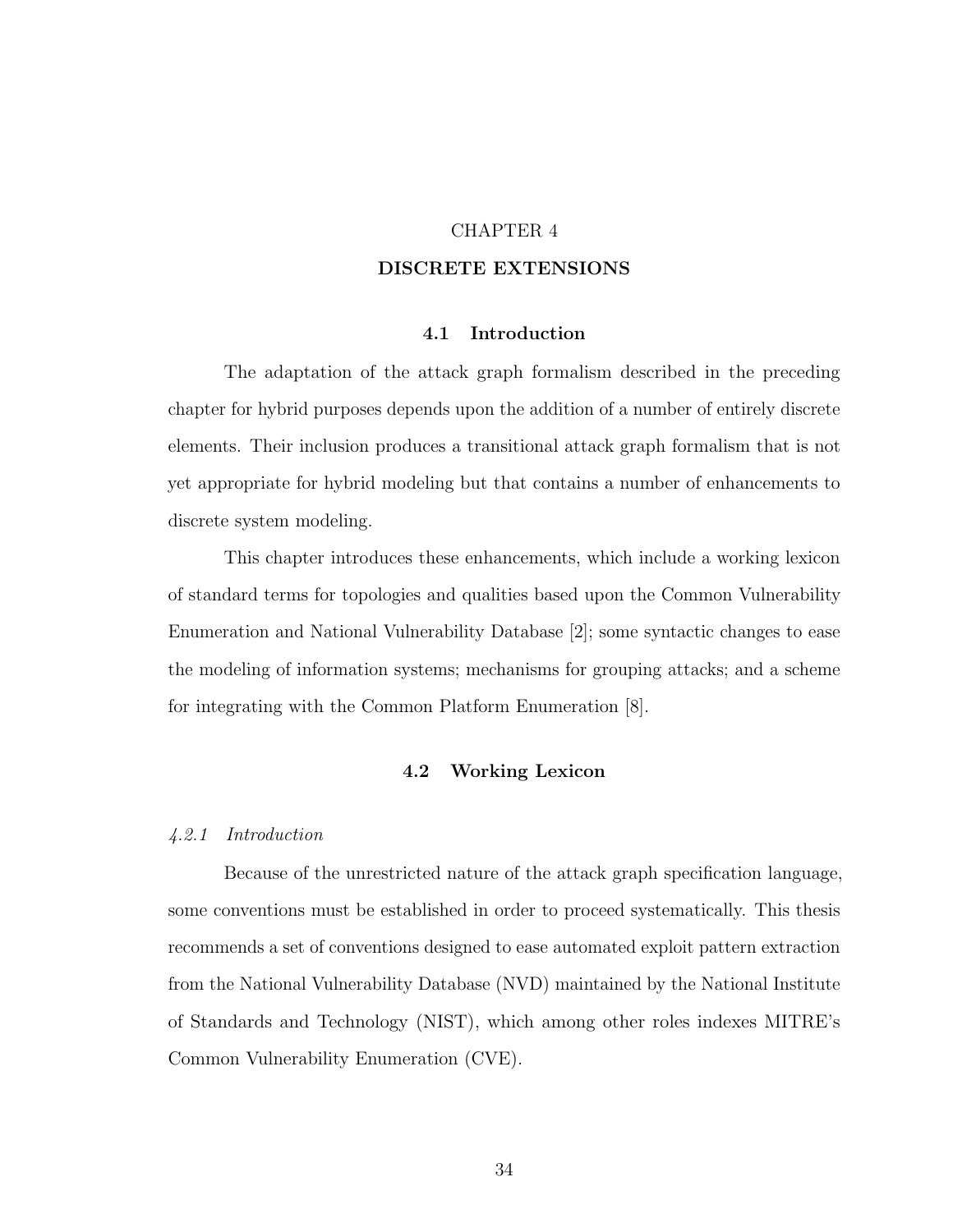#### 4.2.2 National Vulnerability Database

Two vulnerability properties catalogued by the NVD inform this lexicon: access vector and impact type.

4.2.2.1 Access vector: The access vector of a vulnerability on NVD refers to the logical location from which the attacker may launch the attack. The possible attack vectors according to the National Vulnerability Database are as follows.

- Local The vulnerability is exploitable through physical or local account access to the device on which the vulnerability resides.
- Adjacent Network The vulnerability is exploitable through access to a network that is adjacent to the vulnerable host; that is, the attacker must be in the same broadcast domain or collision domain (e.g. the same network segment or VLAN).
- Network No local or adjacent access is required to exploit the vulnerability; in other words, it is exploitable over the Internet.

4.2.2.2 Impact Type: The vulnerability's impact type on NVD places the effects of the vulnerability's exploitation on the target into one of the following categories.

Confidentiality Confidentiality impacts allow the unauthorized disclosure of information

Integrity Allows modification of data

Availability Availability impacts correspond to disruptions of service

Security Protection The security protection category refers to the effects of exploits that provide unauthorized access to the target. This may be either general system access or application access. It has three subcategories: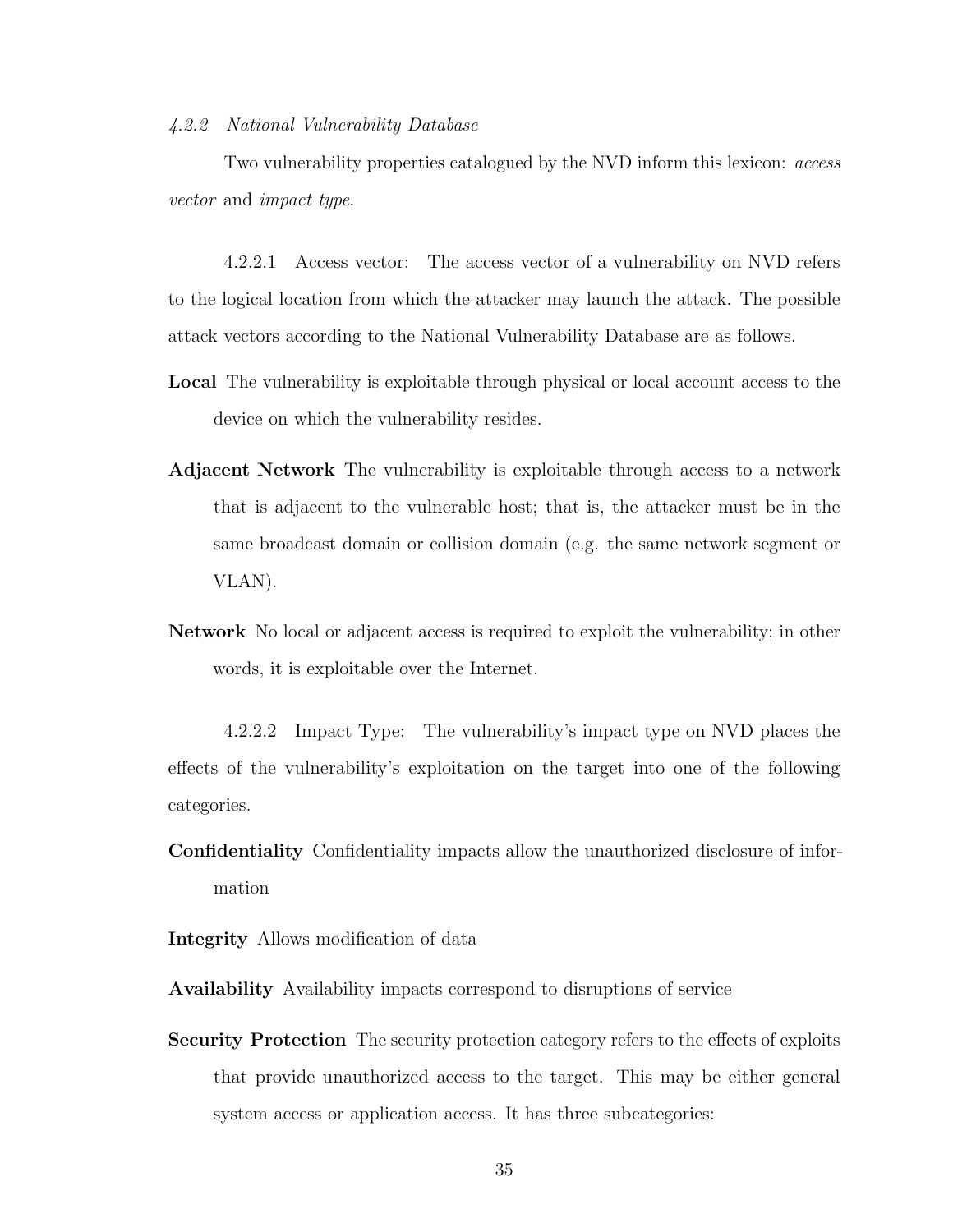User access The attacker gains user level access to the operating system.

- Administrative access The attacker gains root level access to the operating system.
- Other access The attacker gains any other type of access (e.g. to a service account).

#### 4.2.3 Topologies

Introduction of actual terms begins with topologies, but first a note about the modeling of adversaries is needed.

Two approaches are possible for modeling the attacker. The first is to model the network from the attacker's perspective. In this scheme, henceforth the first person strategy, the attacker is treated as implicit, and its access and connections are qualities. The adversary's access level to a server, for instance, would be modeled as a quality of that server asset.

In the second approach, henceforth the third person strategy, the attacker is modeled as an element of the system. Its properties, connections, and access levels are modeled as qualities and topologies of the adversary asset. This strategy, which is employed in this thesis and lexicon, can model multiple adversaries with varying capabilities in a single model. Aside from that difference, they are roughly equivalent, and their selection is a matter of taste.

This section introduces two types of topologies: connection and access, corresponding respectively to access vector and security protection impact subtype.

4.2.3.1 Connection Topologies: Connection topologies refer to how two assets are connected, over the network or otherwise. As with NVD access vectors, they may be local, adjacent, or network connected. These connection topologies begin with the word connected, followed by an underscore, then one of the three connection types: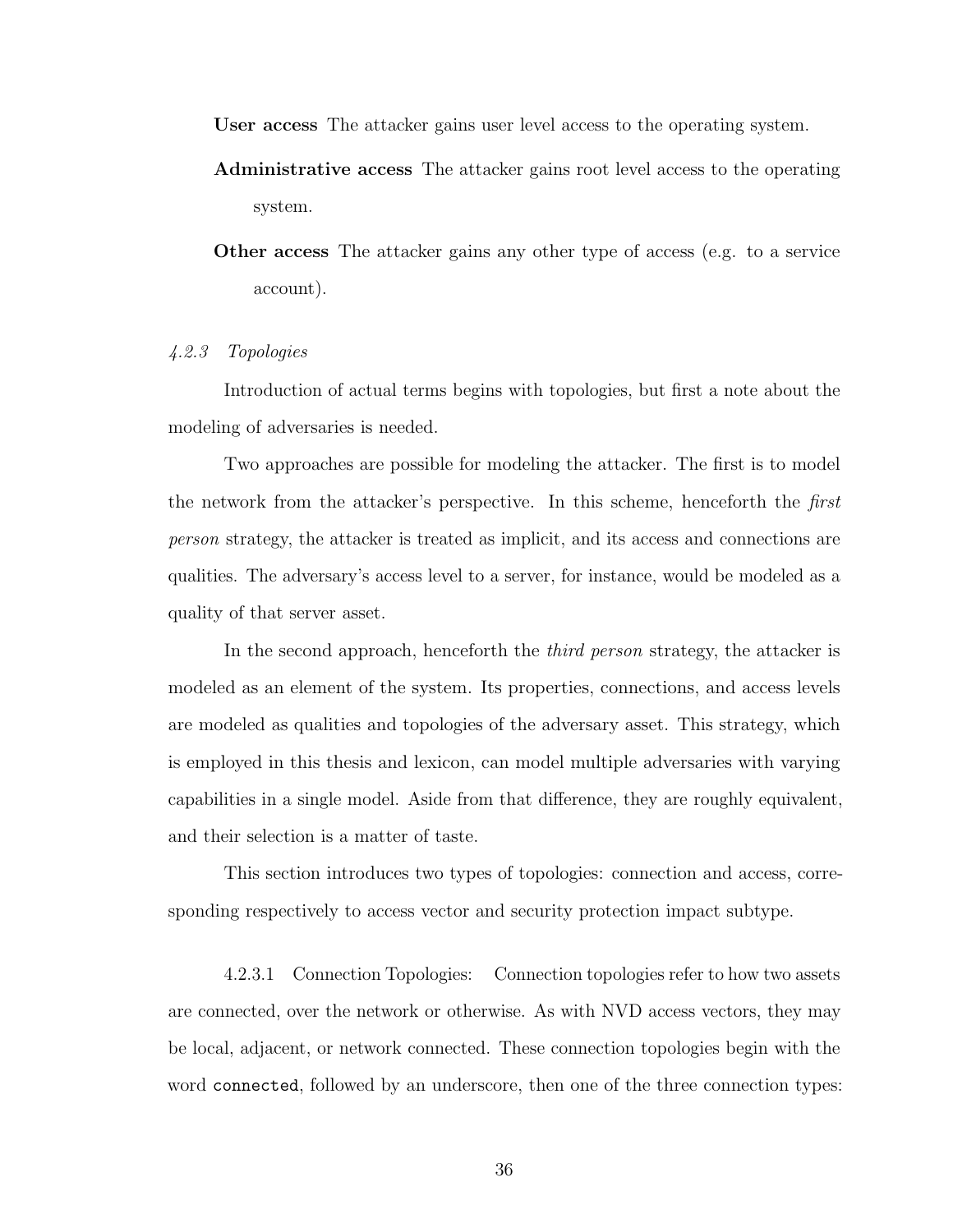local, adjacent, or network. For local and adjacent connections, this is all that is necessary.

For network connections, protocols and services are specified explicitly and individually by appending another underscore, then the lower case version of the standard abbreviation for the protocol (e.g. connected network http for web or connected network ssh for secure shell).

Connections are one-way: the source of the connection topology is the "client", and the destination is the "server", where such distinctions are meaningful.

4.2.3.2 Access Topologies: Access topologies refer to trust relationships and distinguish what kind of access one asset has to another. Much like the subcategories of the Security Protection impact type, there are three basic types of access topology: user access, root access, and other access.

They are named using the word access, an underscore, and the lowercase name of the access type. If the access type is other, an optional underscore delimited description of the access type (e.g. the name of the service). Examples include access\_user, access\_root, access\_other\_apache, or access\_other\_vsftp.

# 4.2.4 Qualities

Although qualities are used in a more *ad hoc* fashion to describe entity-specific asset properties, there is still a role for a standard quality structure in the lexicon, namely a simple "status" type of property to be used in determining whether an asset is enabled or disabled.

4.2.4.1 Status: The status property is simple but powerful. Each asset that represents a host has a quality named status with the value up or down. This allows exploits to require that an asset be online as a precondition or to implement denial of service attacks with status = down quality postconditions.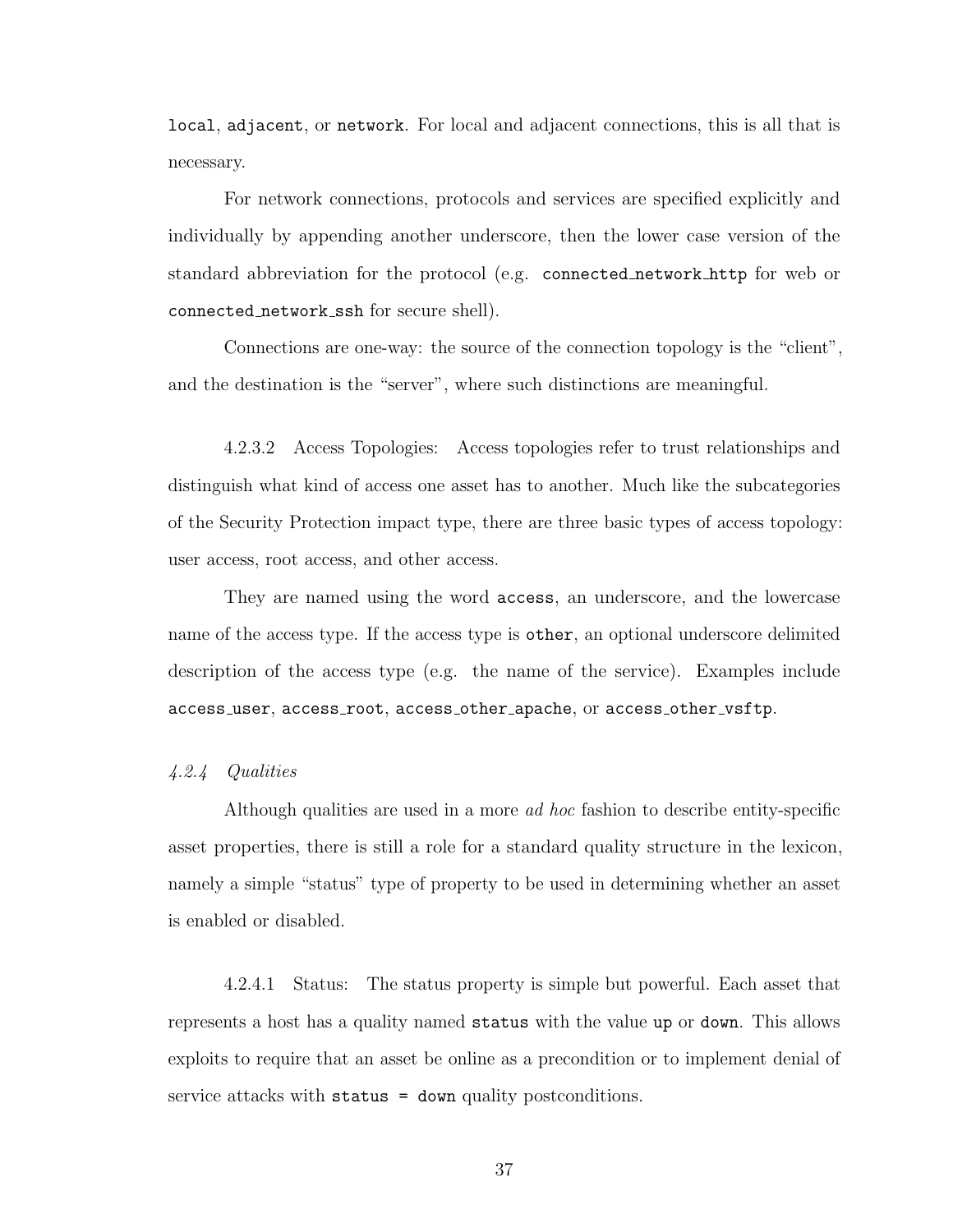### 4.3 Syntactic Sugar

## 4.3.1 Directional Topologies

This section introduces new notation for topologies. As it is common to model bidirectional topologies, an additional convenience syntax is now permitted to specify the directionality of a topology. As before, topologies are specified by the word topology, a colon, and asset names; however, in the new syntax, they are separated by a directionality symbol:  $\rightarrow$  to represent a one-way topology or  $\leftarrow$  to represent a two-way topology. To promote readability, <- is not recognized.

Furthermore, the model has no innate distinction between one-way and two-way topologies except the <-> shorthand for specifying symmetric topologies. That is to say, a bidirectional topology fact is actually implemented as two unidirectional topology facts. If a bidirectional topology exists in the fact base, one of its component directional topologies may be removed without affecting its reverse.

### 4.3.2 Value Assignment

In preparation for the introduction of real-valued facts, the existing discrete qualities, henceforth called "token valued", are given a special assignment operator. Simply put, token values are both assigned and tested for equality using the = operator; they may also be tested for inequality with the != operator.

Additionally, delete operations in postconditions take only a quality name, with no value required (eliminating the confusing possibility of a command to delete quality:a,q!=5, one of several deletion commands that has little meaning).

#### 4.3.3 Host Declaration and Status Preprocessing

To support the use of status properties of host assets, a set of shorthand syntax is now provided for denoting which assets represent hosts. In practice, this has been observed to be the majority of modeled assets, so the shorthand is highly convenient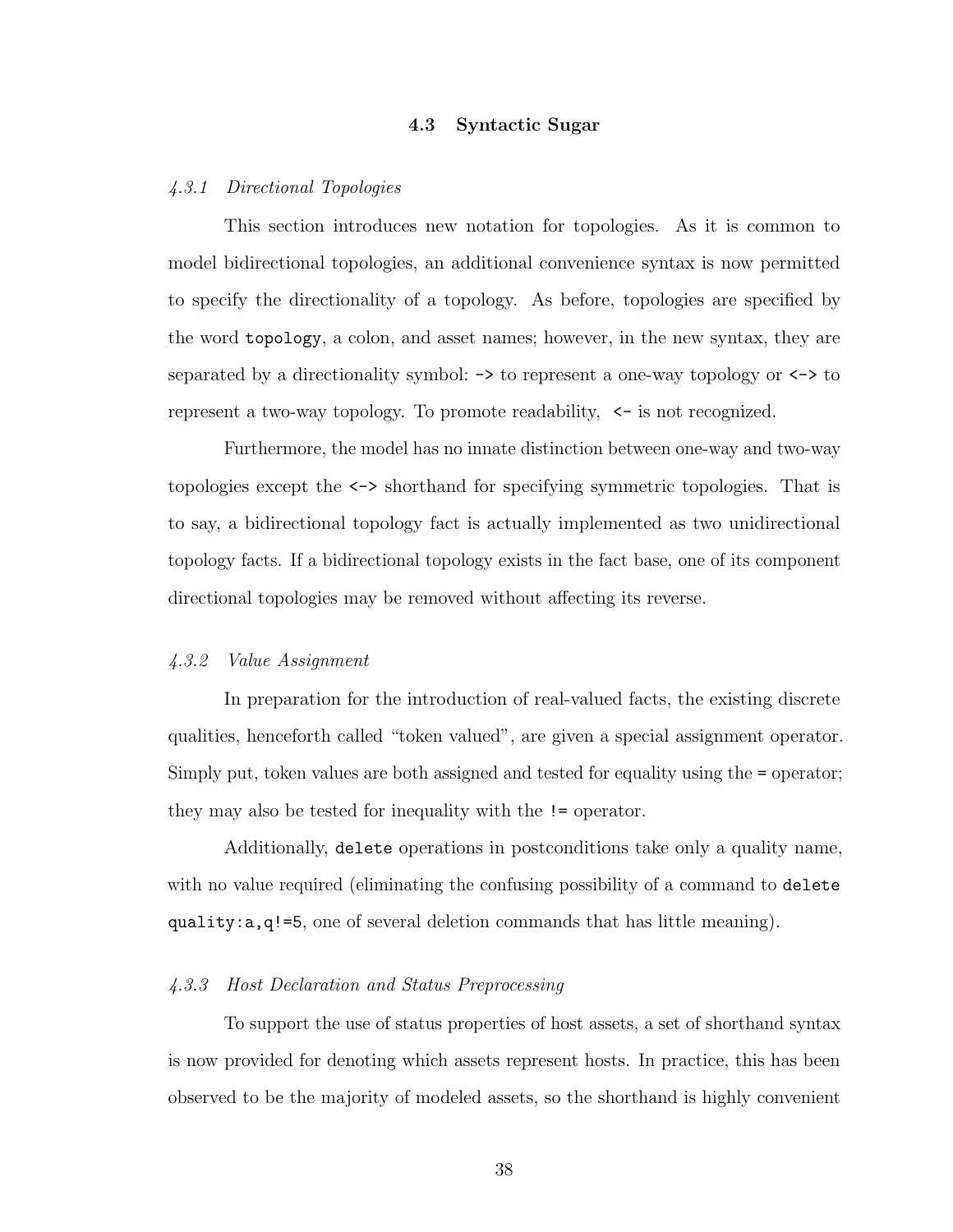for modelers. Host denotation and status processing is done in two places: in the declaration of assets, and in the parameter list of exploits.

In the asset list declaration, up hosts are denoted by prefixing their name with the symbol @, a signal to the host preprocessor to automatically add the quality:hostname,status=up fact; and down hosts are denoted with the !@ symbol, automatically adding the down host quality fact.

Similarly, in exploit parameter lists, asset parameters that must have the up status precondition are declared by prefixing their names with the up host symbol @; likewise down with the symbol  $\mathcal{Q}$ . If no host status preconditions are required, no symbol is needed. The host status preprocessor automatically adds the required preconditions; if a host status postcondition is necessary, for example in the case of a denial of service attack bringing a host offline, the status property must be manually specified; this is not a significant burden, as this case arises considerably less frequently.

#### 4.4 Global and grouped exploits

For a variety of modeling tasks, it is convenient to cause an exploit to be fired on all possible bindings simultaneously or to synchronize multiple exploits. Two optional keywords are now permitted at the beginning of the exploit header for this purpose: global and group(). The group keyword takes a single string argument, the group name.

Their behavior is as follows. When a global exploit is fired on one binding of assets, it will also be fired on all other assets for which a valid binding exists, and the corresponding state transition will be considered a single edge on the attack graph. When a group exploit is fired on a binding of assets, all other exploits denoted with the group keyword and the same group argument will also attempt to fire on the same asset binding. Obviously grouped exploits require the same number of parameters; naming the parameters the same is highly recommended but not strictly required.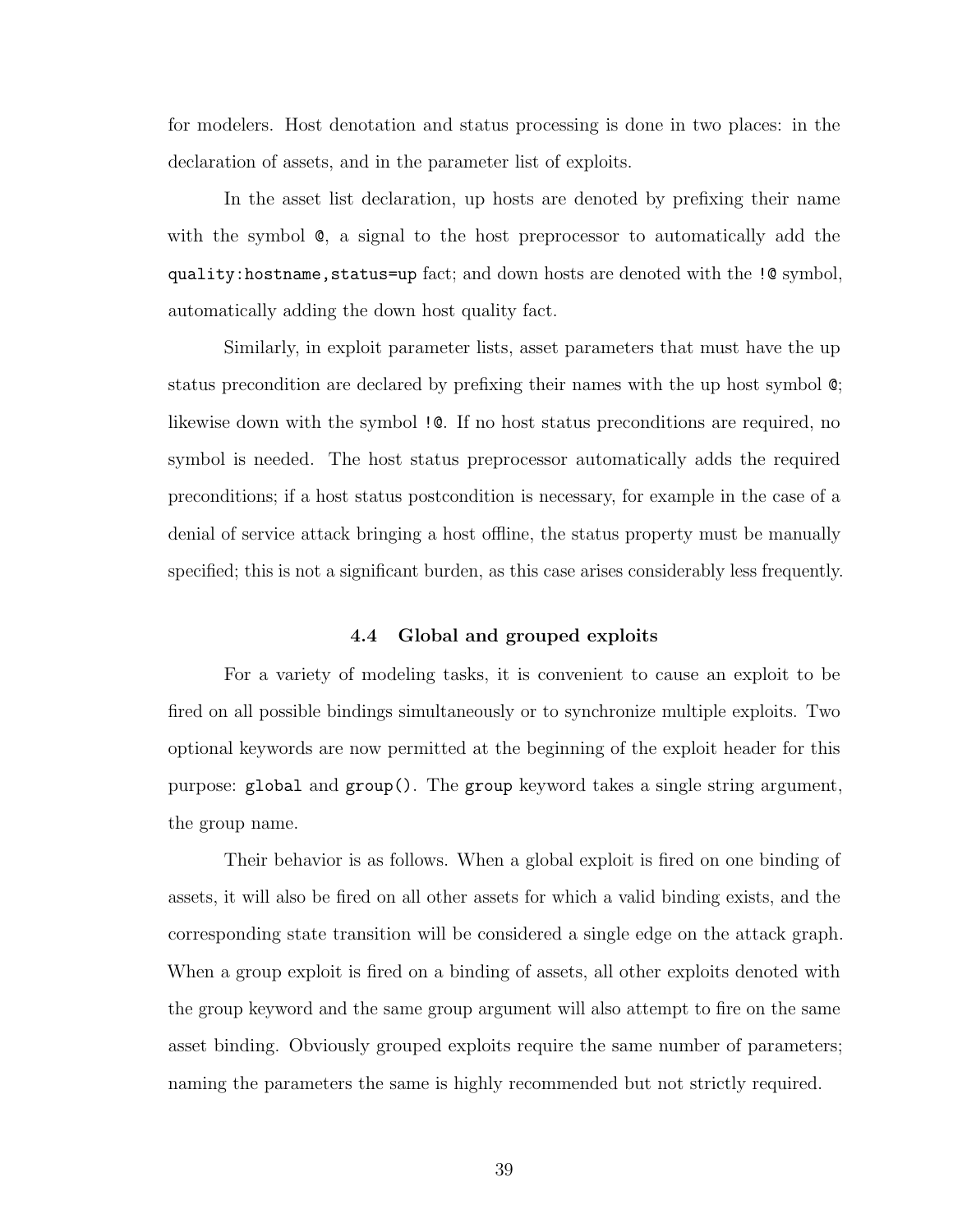Two *caveats* are required with global and grouped exploits. The first is that a group may not mix global and nonglobal exploits. If mixing of nonglobals and globals were permitted within a single group, the result would be behavior that is compatible with neither the concept of a group or the concept of a global (a group requires that each single attack binding be made to all exploits within the group, whereas a global requires every possible attack binding be made simultaneously).

The second warning is that no consistency checking is specified. That is, preconditions are checked against a predecessor state, then postconditions are applied in arbitrary order. This means that if multiple attacks in a group modify the same facts on the same assets, indeterminate behavior or race conditions may occur. For this reason, it is advised to group only exploits that whose preconditions guard against this possibility.

#### 4.5 Platform Properties

Platform facts are new types of facts introduced by this work. They use the specification used by MITRE's Common Platform Enumeration (CPE) [8], a component of the Security Content Automation Protocol (SCAP). They can specify operating systems, applications, and hardware.

A CPE platform fact is simply a valid CPE URI tied to an asset. The CPE URI takes the following form, all of which is optional.

cpe:/part:vendor:product:version:update:edition:language

For example, to specify that a host is running Adobe Reader version 8.1, a platform fact named cpe:/a:adobe:reader:8.1 would be used. Platforms are matched according to the algorithms provided in the CPE specification, permitting blank (wildcard) fields and a prefix property.

#### 4.6 Generation process changes

These new capabilities require some adjustments to the semantic behavior of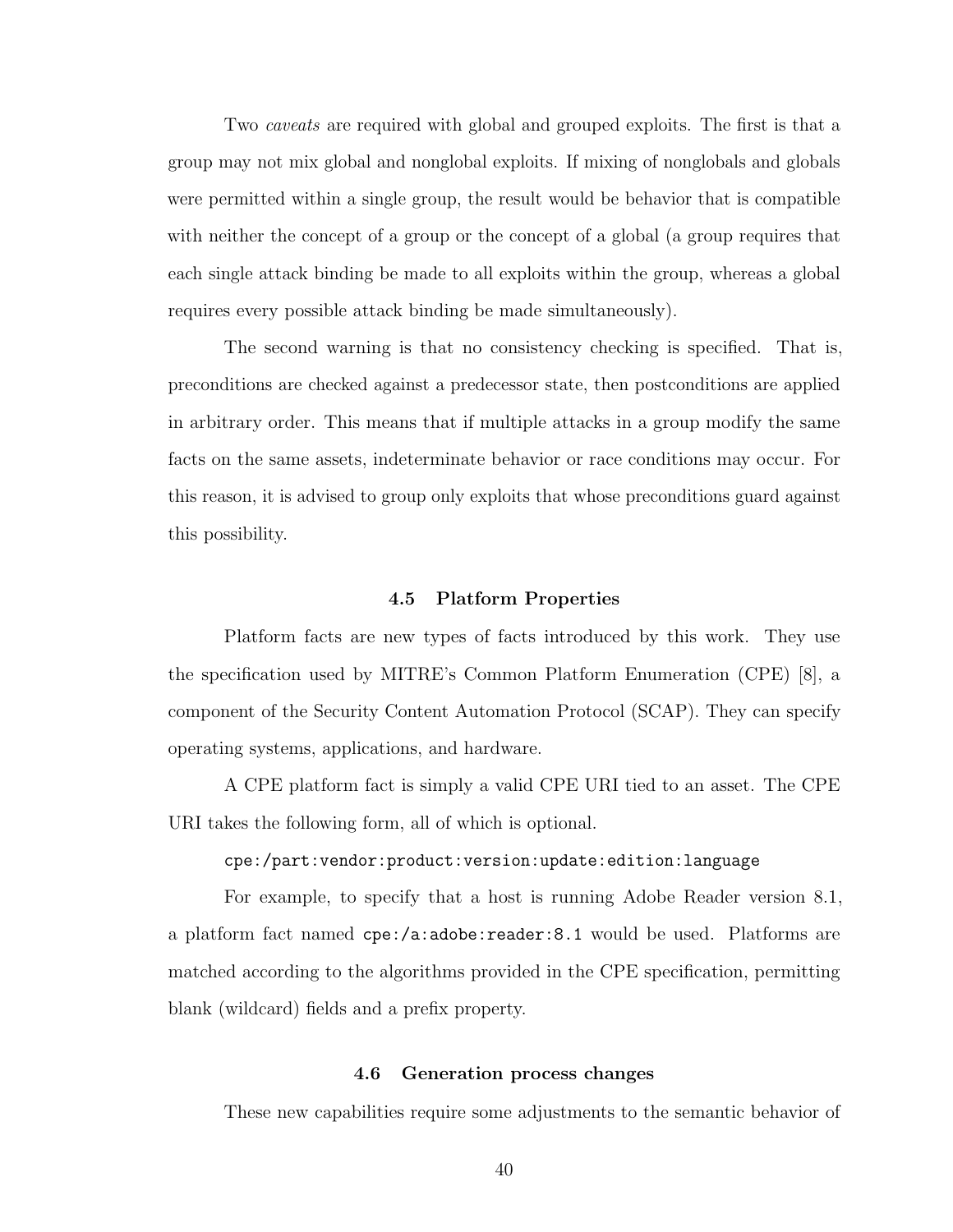the attack graph generation generation process. Happily, the attack graph generation algorithm itself is unchanged, although more sophisticated fact handling, both for precondition processing and postcondition application, is required. This section discusses these changes.

### 4.6.1 Bidirectional topologies

The addition of bidirectional topologies introduces a new requirement for parsing or precondition/postcondition analysis: that single bidirectional topology facts be decomposed into pairs of unidirectional topologies. In the reference implementation, this is done not in the initial parse itself but rather in the portion of fact handling that converts the raw parsed data structure into the generator's internal fact data structure.

# 4.6.2 Platform properties

The new platform properties introduce another set of conditional logic to precondition processing. Since there are no operators, precondition matching is relatively simple syntactically; however, because of the prefix property of its encoding and the ability to have blank "wildcard" fields in the matched CPE, a matching algorithm must be used. The matching algorithm in the reference implementation is based on the one provided in the CPE specification [8]. The pseudocode for this thesis's platform fact matching functionality is provided in Fig. 4.1

## 4.6.3 Precondition matching

On the other hand, quality precondition matching must become somewhat more complicated with the addition of the not-equal relational operator. Merely building a fact and checking for its membership in the fact base data structure is no longer sufficient.

Although the not-equal relational operator could be implemented similarly to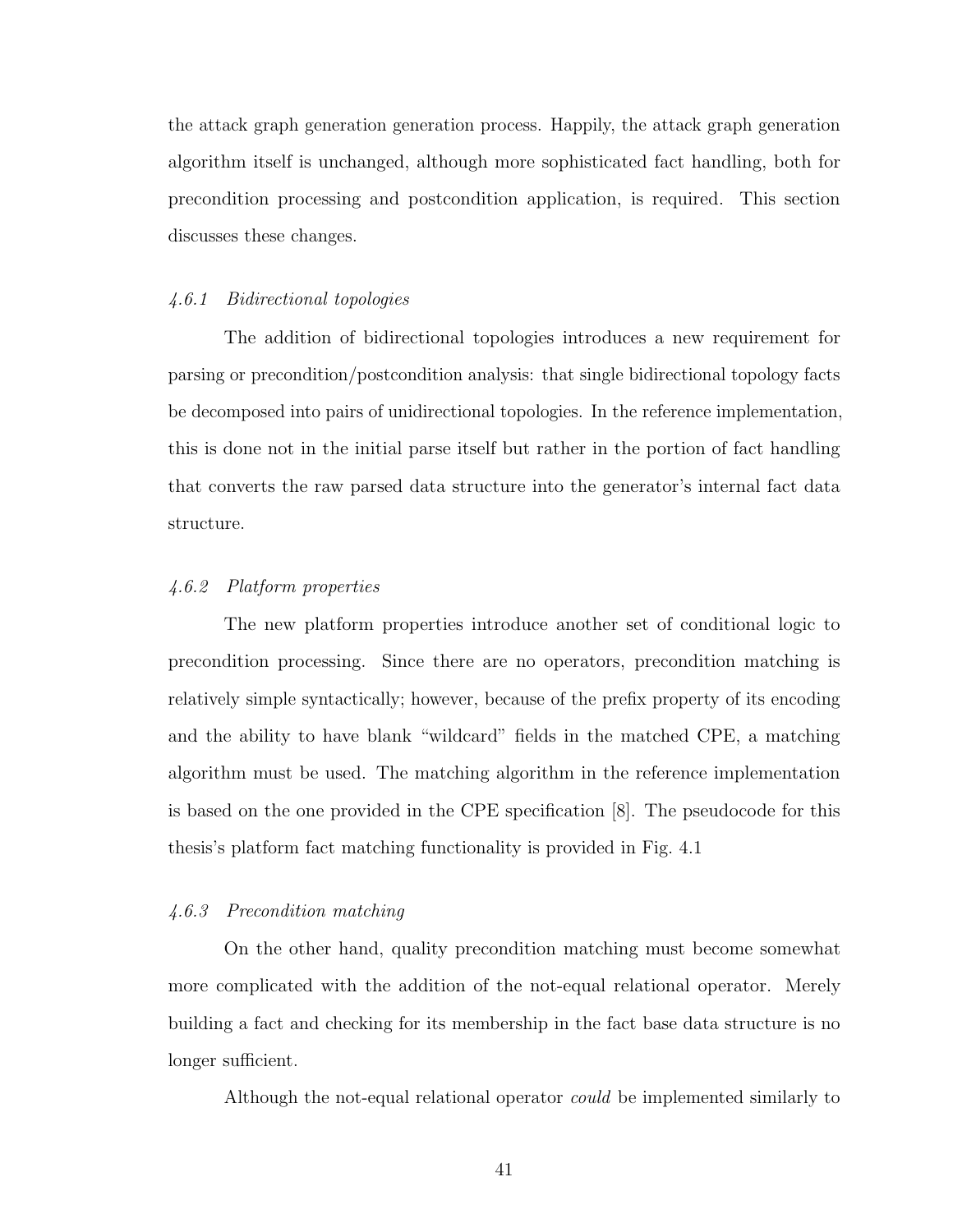```
def has_platform(factbase_platformlist, platform):
# Platform is a tuple
 for cpe in factbase_platformlist:
  if len(cpe) \geq len(plantform):
      ret = Falsefor components in zip (cpe, platform):
       if components [0] = components [1] or platform = ':
        ret = Truee l s e :
        ret = Falsebreak
       if ret:
        return cpe # Return the matched platform
return False
```
Figure 4.1: Platform fact matching pseudocode

```
fact -tuple = ('quality', asset, name, value) or
          = ('topology', source, dest, name) or
          = ('platform', platform part, ..., language)
type network_state:
    assets : set of strings;
    factors : set of fact-tuples ;qualities : map (keys=assets, vals=map(keys=quality_name,
                                           vals = quality_value)
```
Figure 4.2: Updated discrete network state data type pseudocode

the equality relational operator, by building a fact from the given name and value and checking for its exclusion from (instead of inclusion in) the fact base, a more advanced fact checking method is provided in order to ease the transition to permitting real values for qualities.

The fact base data structure is updated to include maps from quality names to quality values in order to facilitate lookup. Although this redundancy results in an increased storage requirement, it prevents costly lookups in the existing fact base. Fact checking, then, is done using these simple hash table lookups and comparisons. A new specification for the network state data structure reflecting these changes is provided in Fig. 4.2.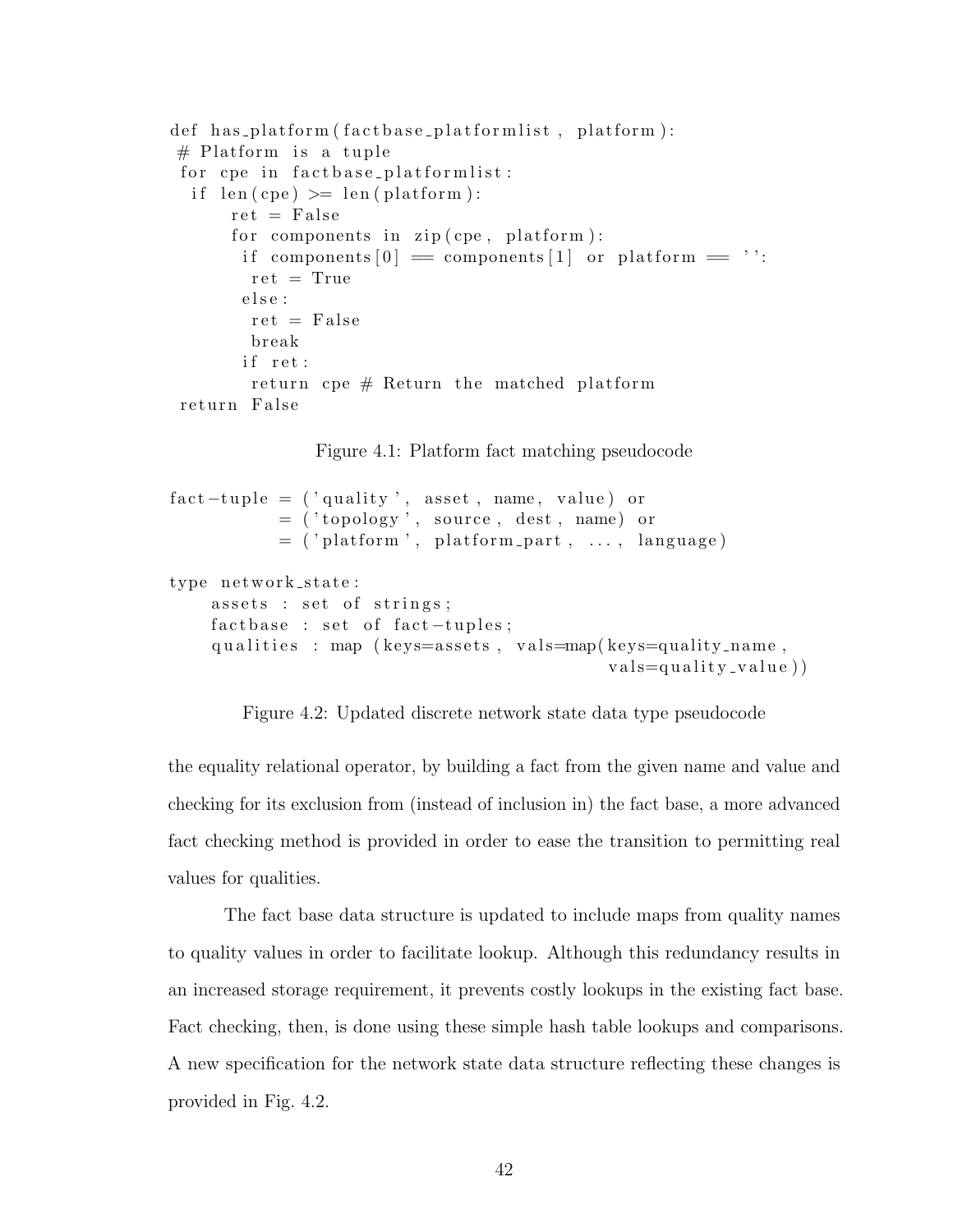## 4.6.4 Global and grouped exploits

The simultaneous application of global and grouped exploits is also fairly straightforward. Postcondition processing requires only the minor change of permitting a list of postconditions to be processed sequentially (which really only requires the union of their postcondition facts) using the existing postcondition application method.

Precondition processing is more complex insofar as it causes the selection and grouping of attacks that should be fed into the generation function, each producing its own state transition. To permit a reader to follow along, pseudocode is provided in Fig. 4.3.

The reference implementation uses a two-pass algorithm over the set of valid attacks (selected using the existing precondition processing method). First, a trio of mappings are instantiated to store the attack data structures. The "grouped global" map is keyed on group names and has as values a list of every valid binding to all the attacks in the group. The "non-global group" mapping is also keyed on group names and has as values more maps, which are themselves keyed to tuples of assets (representing bindings values) and valued with specific attack bindings. The "non-grouped global" mapping is keyed on exploit name and also valued with attack bindings.

The first step is to loop through all the attacks. Attacks are placed in the appropriate map (or maps) depending on their group (and binding) and global configuration.

The second step is to use these maps to generate groupings of attacks, which are to be applied by the postconditions processor in the same manner as single attacks themselves are applied. First, each global group is inserted as its own aggregated attack group. Second, groups and bindings are looped through. An attack group is generated per binding per group name. Finally, each remaining (that is, non-grouped) global exploit is added as its own attack grouping. The collection of groupings is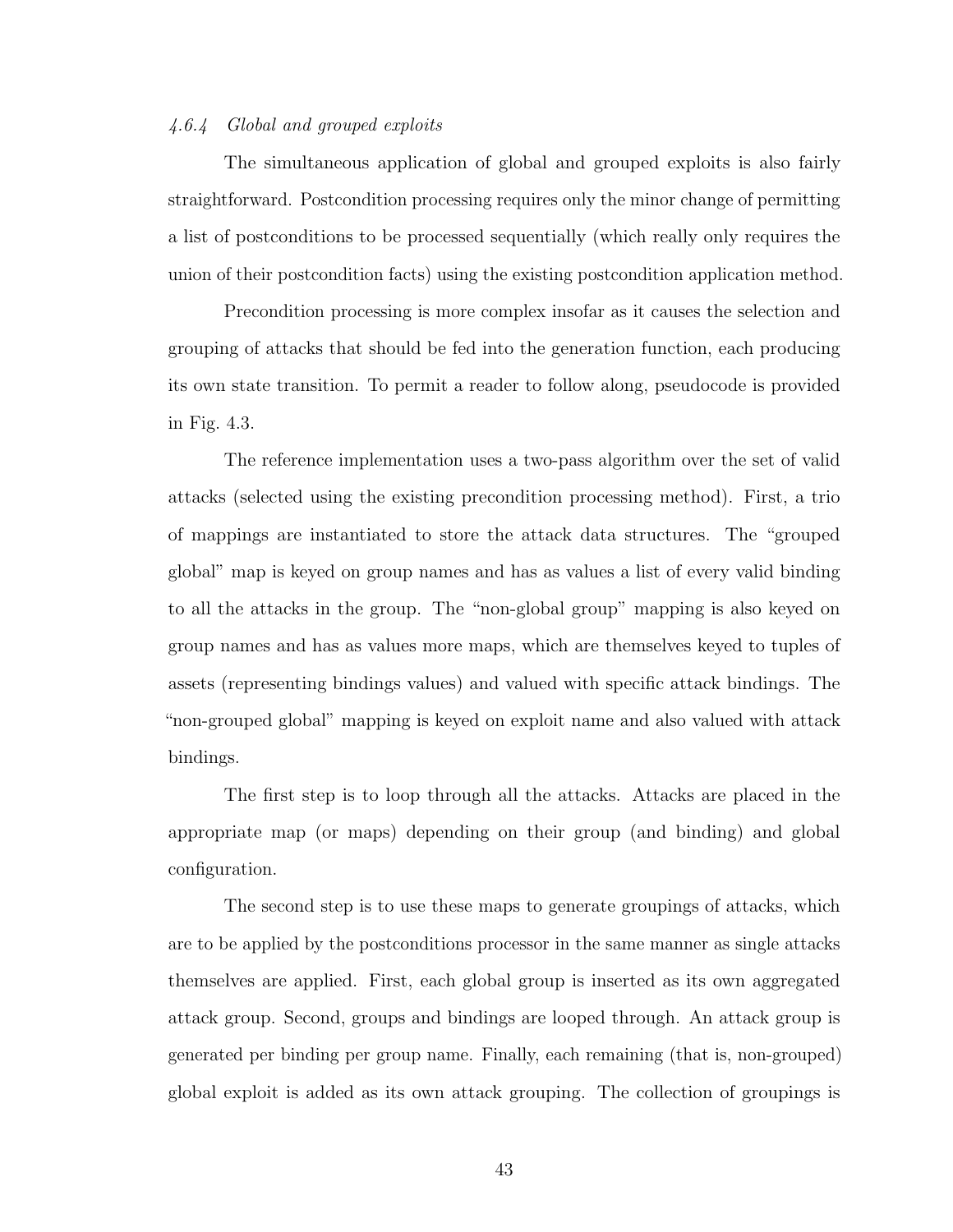returned.

Note that, in spite of the nested for loops, each possible attack binding is still processed at most twice.

# 4.7 Examples

### 4.7.1 Illustrative

For completeness, this section provides the updated syntax's version of Chapter 3's example, which is otherwise unchanged. The network model is provided in Fig. 4.4, and the exploit patterns are provided in Fig. 4.5.

#### 4.7.2 Blunderdome

This section presents an attack graph model of the Blunderdome exercise described in Section 2.5.1.

4.7.2.1 Network Model: The network model for the Blunderdome exercise follows in a straightforward manner from the network diagram (Fig. 2.8), including each network element as an asset, plus an asset for the attacker. The facts include the attacker's grade on the web server, the SSH and HTTP connection topologies, and platform facts for the relevant applications and operating systems subject to exploitation: OpenSSL, Linux, and the Blunderdome specific grades tracking application (which receives a dummy CPE entry).

In this model there are three access topologies in play: access admin, access user, and access other blunderdome, representing access to the Blunderdome web application.

4.7.2.2 Exploit Patterns: The exploits in the Blunderdome exercise, provided in Fig. 4.7 fall into three categories. The first is the set of straightforward CVEbased exploits that could be extracted automatically from the National Vulnerability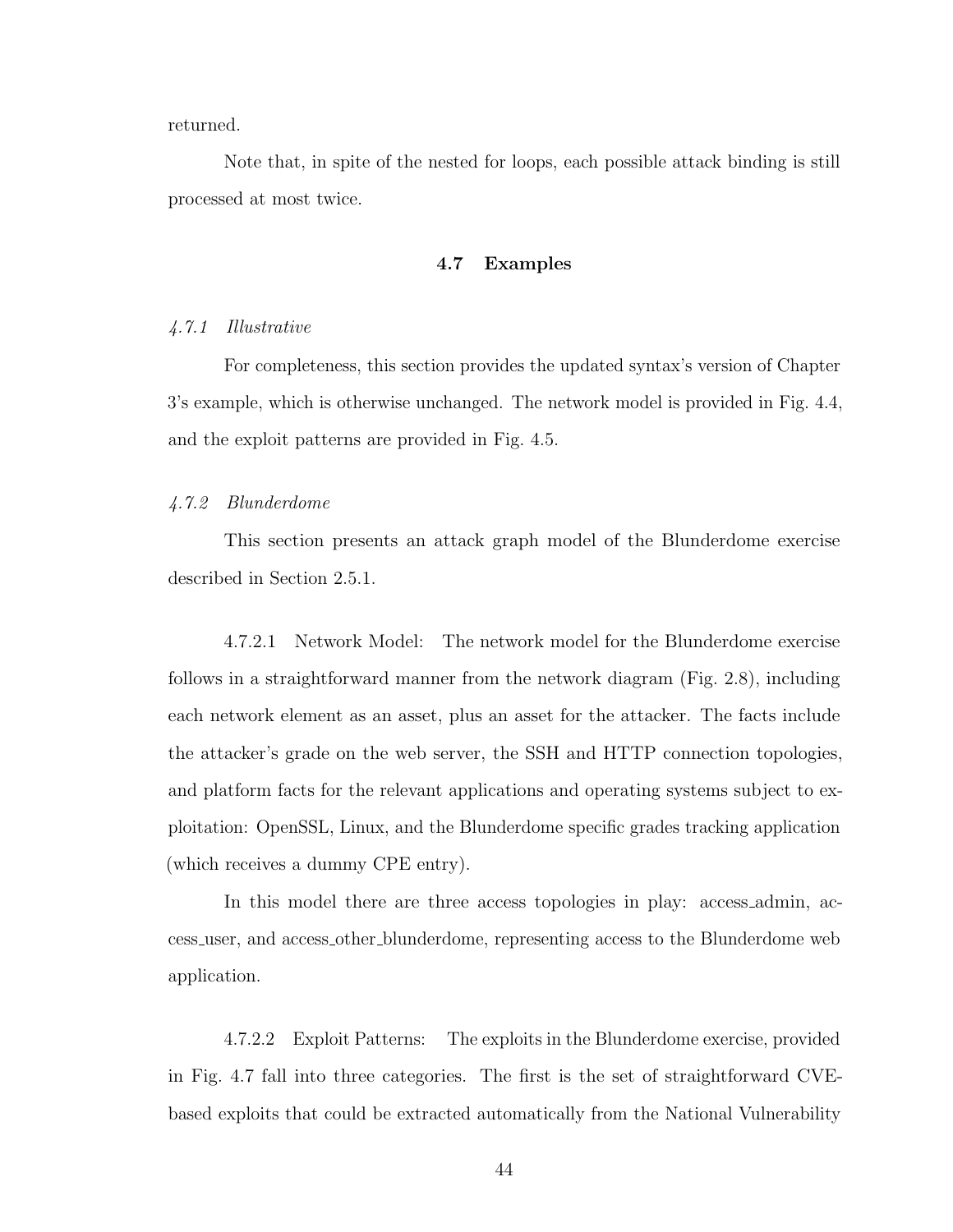```
globl_group\_dict = map keyed on group namegroup\_dict = map keyed on group name
global\_dict = map keyed on exploit name
for attack in attacks:
     group = attack.groupg \, \text{lobl} = \text{attack}}. g \, \text{lobl}binding = attack.binding.values \# asset list
     if group and globl:
          if group in globl_group_dict:
               globl_group\_dict[group].append(attack)else:g \text{lobl-group_dict} [group] = [attack,]
          c o n ti n u e
     if group:
          if group in group_dict and binding in group_dict [group]:group\_dict [group \vert [binding ]. append (attack)
          elif group in group_dict:
               group\_dict[group] [binding] = [attack],e l s e :
               group\_dict [group] = new map{binding : [attack, ]}c o n ti n u e
     if globl:
          if attack . name in globl_dict:
               g \, \text{lobl}_\text{-}\text{dict} \, [\text{attack} \, . \, \text{name} \, ] \, . \, \text{append} \, (\text{attack} \, )else :
               g \, \text{lobl}_\text{-}\text{dict} \, [\text{attack} \, \text{name}] = [\text{attack} \, \text{.}]agg_attacks = \begin{bmatrix} \end{bmatrix} # Aggregated attacks, the goal of this code
for group id in globl_group_dict: # Global groups:
     group\_attacks = glob1-group\_dict [group_id]agg_ {\text{attacks}}. append (globl_group_dict [group_id])
for group_id in group_dict: # Non-global groups:
     group\_attacks = group\_dict[group_id]for binding in group_attacks:
          agg_ {\texttt{attacks}}. append (group_attacks [binding])
for globl_attack in globl_dict: # Non-grouped globals
     agg_ {\text{attacks}. \text{append}(list (global_dict [glob1_ {\text{attask}}]))
```
Figure 4.3: Group and global attack selection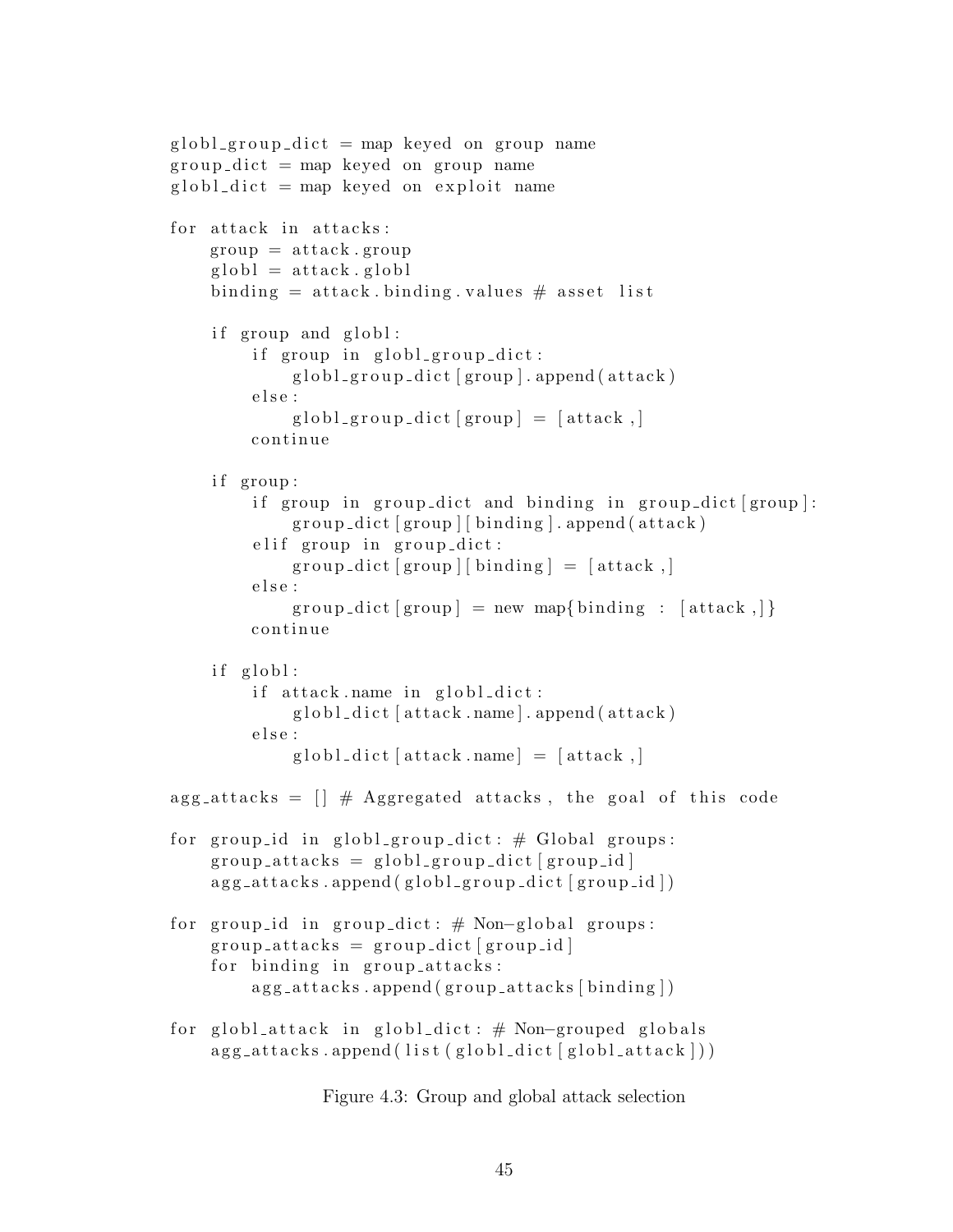```
network model =
  assets :
     \texttt{asset\_1} ;
     \texttt{asset-2}:\texttt{asset-3};
  facts:
     quality: asset\_1, quality\_1=value\_1;quality: \text{assert-2}, quality-1=value-2;
     quality: asset_3, quality-1=value_1;
     topology: asset_1 \rightarrow asset_2, topology_1;topology: asset_3 \rightarrow asset_2, topology_1;
```
.

.

Figure 4.4: "Illustrative example" network model in the new format

```
\alpha exploit exploit -1 (asset \alpha param -1, asset \alpha param -2)=
  preconditions:
    quality: assert\_param_1, quality_1=value_1;topology: asset\_param_1 \rightarrow asset\_param_2, topology_1;postconditions:
    de lete to pology : asset_param_1 \rightarrow asset_param_2, to pology_1;
    insert topology: asset\_param_2->asset\_param_1, topology_1;.
\alpha exploit \alpha is exploit 2 (asset param -1, asset param -2)=
  preconditions:
    quality: asset\_param_1, quality_1=value_2;topology: asset\_param_1 \rightarrow asset\_param_2, topology_1;postconditions:
    insert quality: asset_param_2, quality_1=value_2;
```
Figure 4.5: "Illustrative example" exploit patterns in the new format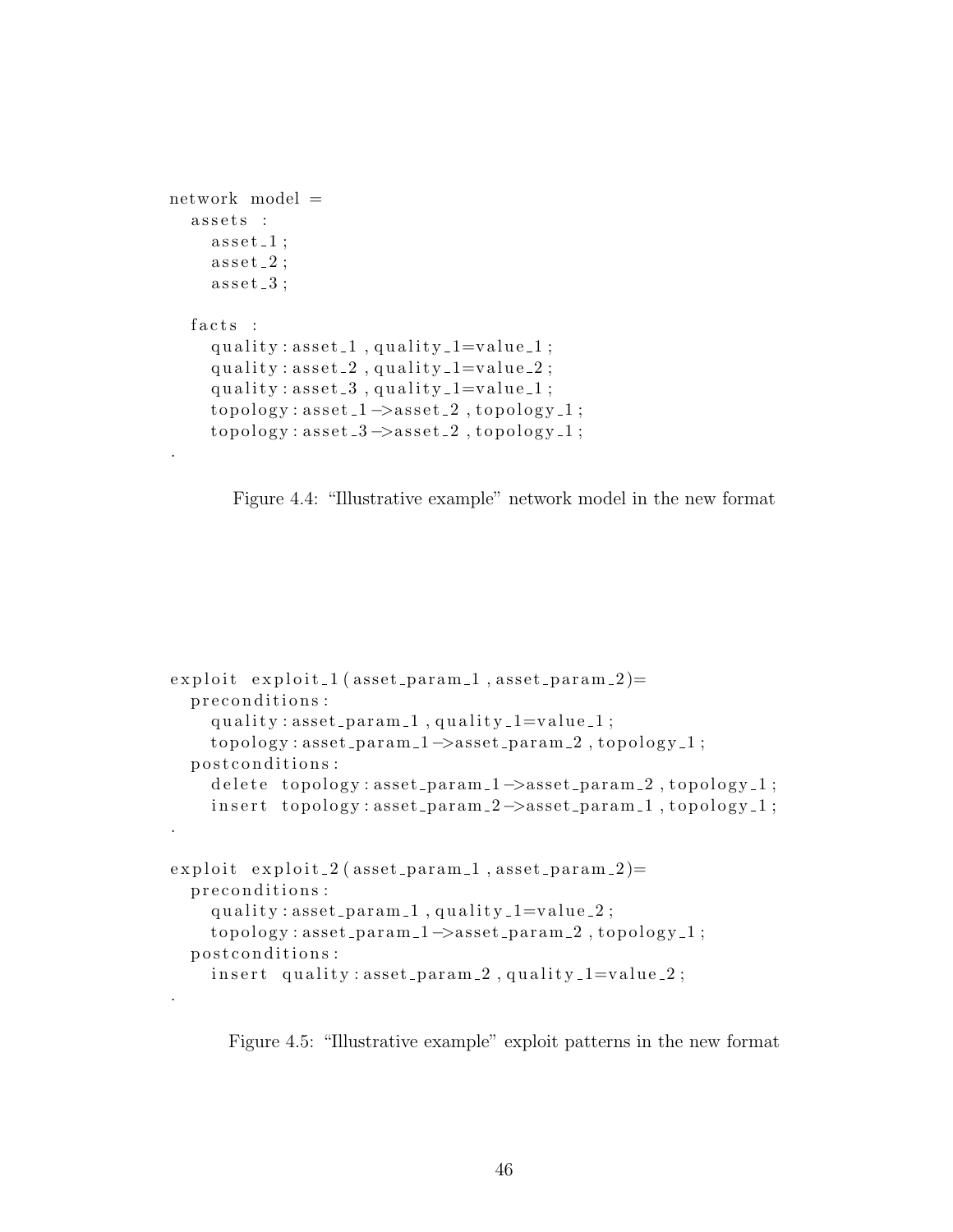```
network model =
 assets :
   attacker;
   login\_server;web_server;
 facts :
   quality: web_server, grade = F;
   topology: attacker ->login_server, connected_network_ssh;
   topology:login_server ->web_server,connected_network_http;
   \text{plafform:} \text{login-server}, \text{cpe:}/\text{a:} \text{openss1:} \text{project:} \text{openss1:} 0.9.8 \text{c}-1;\text{platform}: \text{login} \text{ } \text{.server}, \text{cpe}: \text{/} \text{o}: \text{linux}: \text{kernel}: 2.6.24;
   \text{platform}: \text{web\_server}, \text{cpe}: \text{/a}: \text{isec}: \text{blundergrades};
```
Figure 4.6: Blunderdome network model

.

Database. The second is the set of hand generated exploits like blunder sqli which has custom behavior to modify the attacker's grade. The third is the set of exploit patterns that do not necessarily represent abuse cases but rather state transitions due to attacker actions.

The first two exploits could be automatically generated from the CVE entries in the NVD. The third was hand generated due to its being an internal custom piece of software without NVD entries and the complex behavior the exploit must encode.

The next exploit, ssh http tunnel, represents a common idiom involved in attack chaining: using access to one machine to "pivot" and create new access topologies to adjacent machines. The last exploit, blunder login, represents access to the Blunderdome credentials due to administrative access to the login server.

The resulting attack graph is provided in Fig. 4.8; the graphical representation of the starting state and ending state in Fig. 4.9 and Fig. 4.10.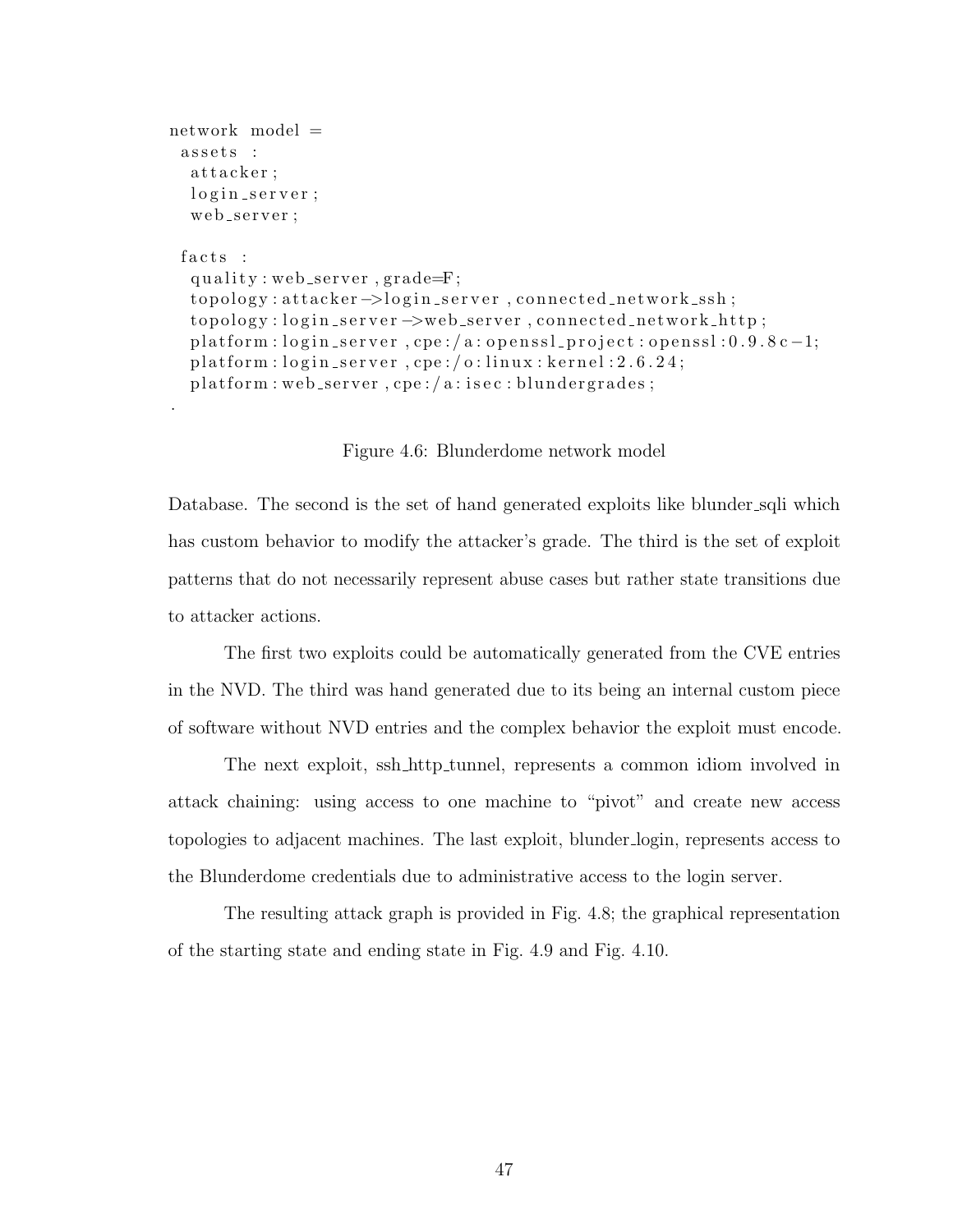```
exploit CVE_2008_0166_1(a, 1)=preconditions:
  \text{platform:} l, \text{cpe:}/\text{a:} openssl_project: openssl:0.9.8 c-1;
  topology: a \rightarrow l, connected_{network\_ssh};p o st c on ditions :
  insert topology: a->l, access_user;
.
exploit CVE_2008_0600_1(a, l)=
 preconditions:
  topology: a \rightarrow l, access_uses;
  platform: 1, cpe: / o: linux: kernel: 2.6.24;p o st c on ditions :
  insert topology: a \rightarrow l, access\_admin;.
\exploit blunder_sqli(a, w)=
 preconditions:
  \text{platform}:w, \text{cpe}: / a: \text{isec}: \text{blundergrades};topology: a \rightarrow w, access\_other\_blunderdone;p o st c on ditions :
  insert quality :w, grade=A;
.
\exploit ssh_http_tunnel(a,l,w)=
 preconditions:
  topology: a \rightarrow l, connected_{network\_ssh};topology: a \rightarrow l, access_user;topology: l \rightarrow w, connected\_network\_http;p o st c on ditions :
  insert topology: a \rightarrow w, connected_{network\_http;.
\exploit blunder_login(a, l, w)=
 preconditions:
  topology: a \rightarrow w, connected_{\text{network}\_\text{http://n.001})}topology: a \rightarrow l, access\_admin;p o st c on ditions :
  insert topology: a->w, access_other_blunderdome;
.
```
Figure 4.7: Blunderdome exploit patterns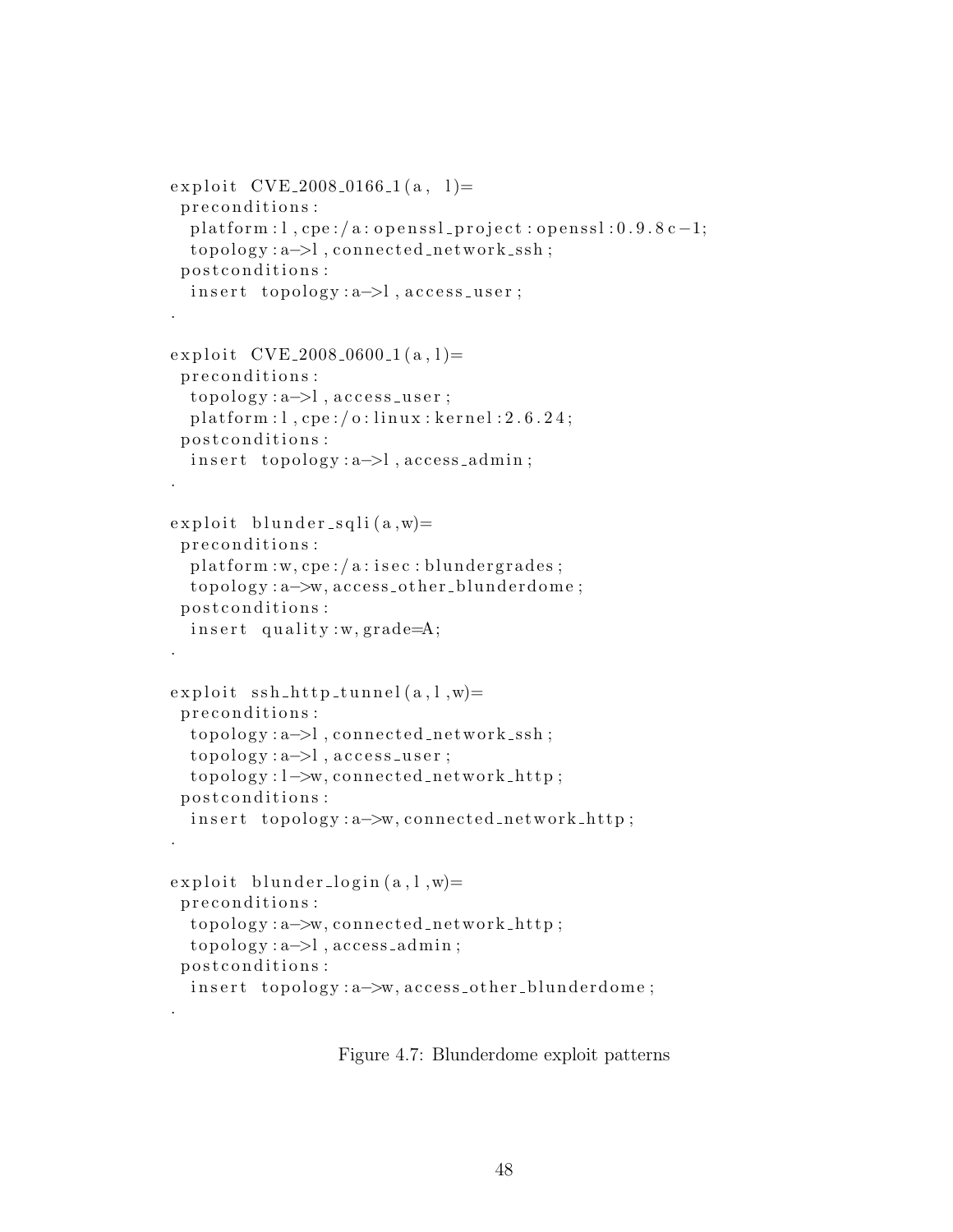

Figure 4.8: Blunderdome exercise attack graph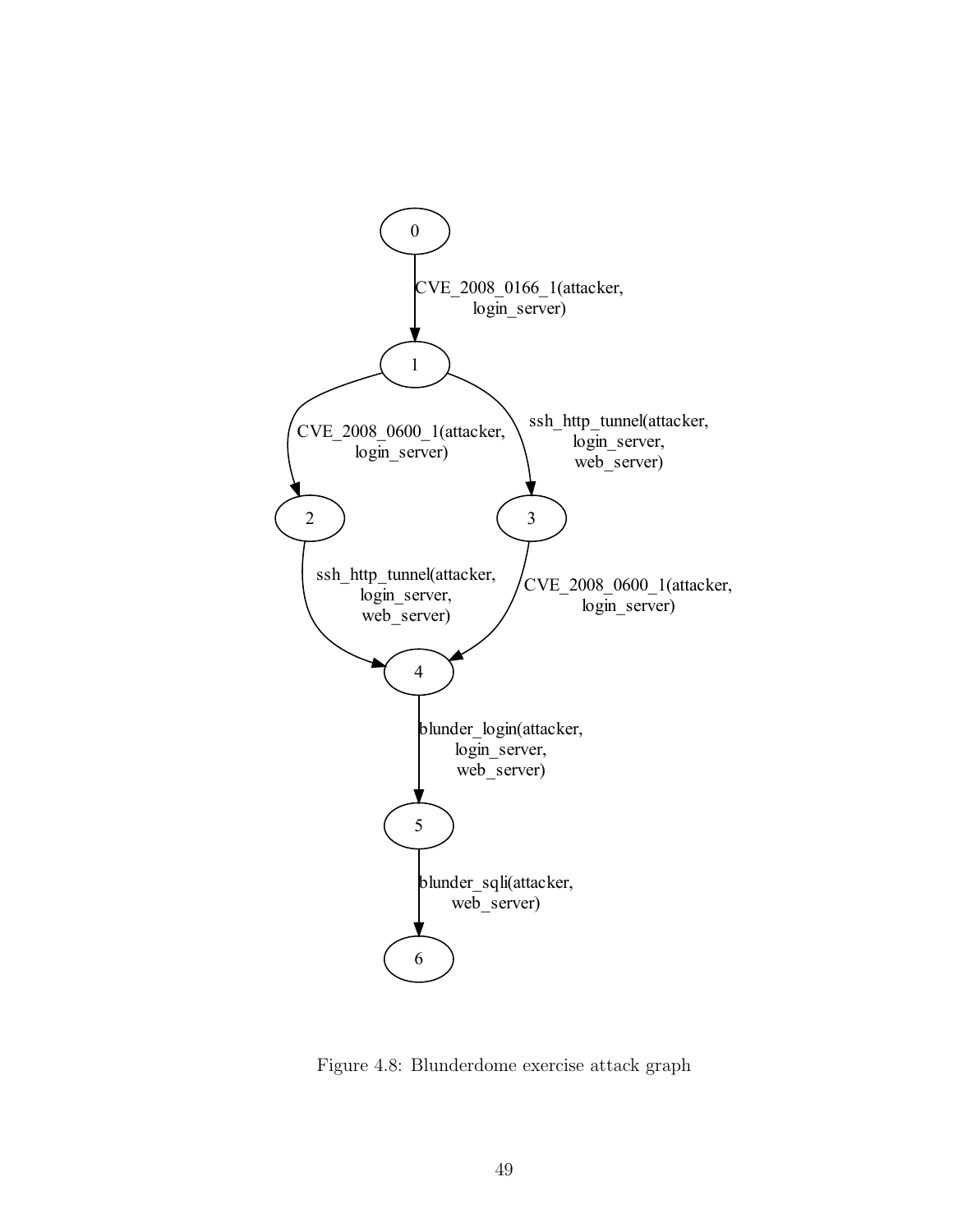

Figure 4.9: Blunderdome exercise starting state



Figure 4.10: Blunderdome exercise ending state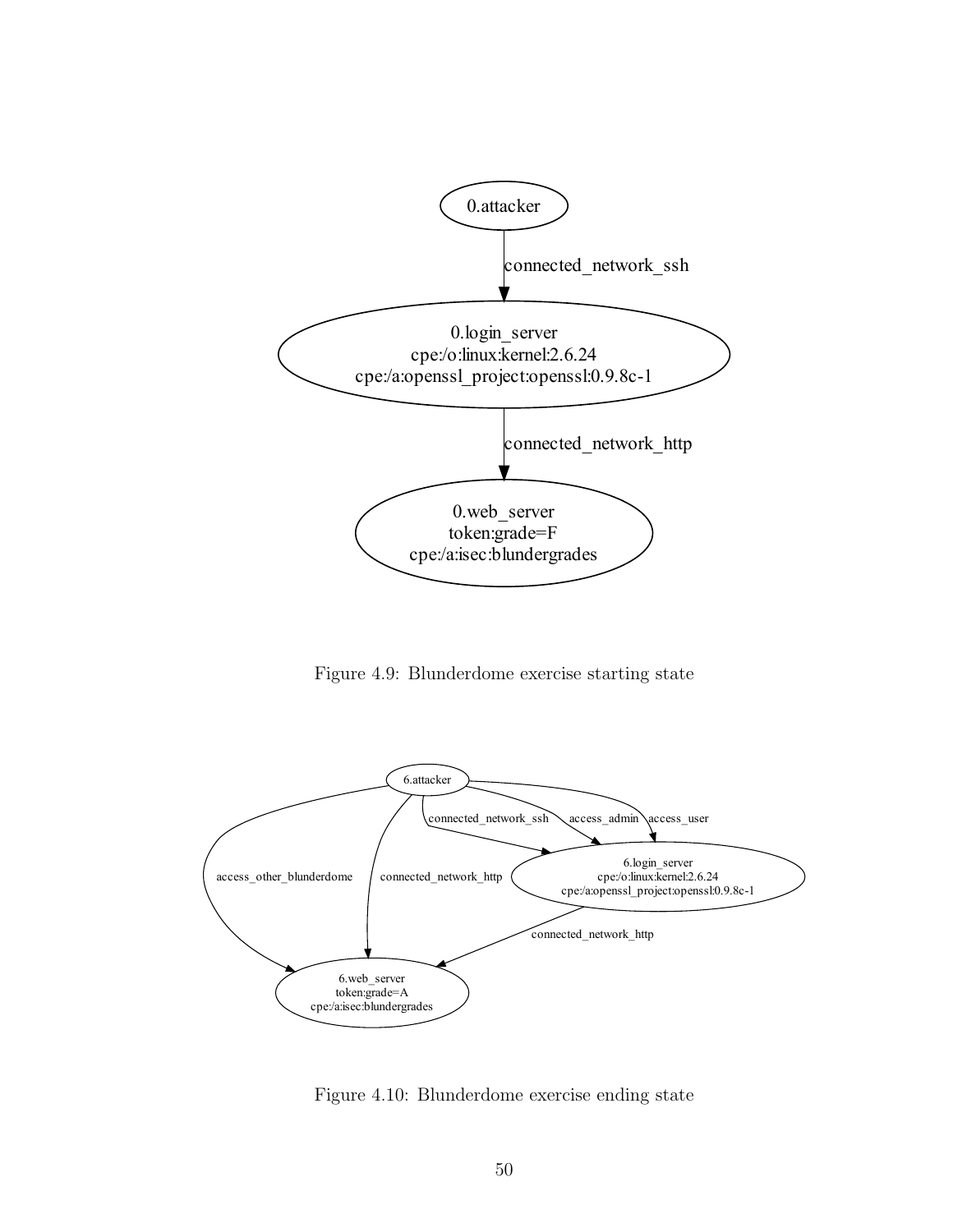# CHAPTER 5

## HYBRID EXTENSIONS

## 5.1 Introduction

An objective of this thesis is to make the first known foray into the realm of attack graphs with real-valued components. This chapter introduces the additional modeling syntax and generation semantics required to permit real values for qualities and topologies. Furthermore, some initial attempts at representing the passage of time are described.

The ultimate goal of the specification of a hybrid attack graph for cyber physical systems modeling must be the creation of a formalism capable of modeling a network containing both traditional information systems (as existing attack graph incarnations can) and hybrid systems (i.e. those that can be modeled as hybrid automata). Therefore, the ideal hybrid attack graph should be able to define systems (assets) that have some equivalence to a hybrid automaton.

This thesis presents two novel attack graph elements with this requirement in mind. The first is the ability to give both qualities and topologies real (continuous domain) values, and correspondingly to permit exploits to test and operate on these values in the expected ways with a full selection of real-valued relational and assignment operators. These new types of facts are at the heart of this new model.

The second contribution is modeling the progression of time; as implemented in this thesis, time progression does not require any new syntactic elements except those provided in the preceding chapter; those syntactic elements, however, are used in a novel fashion to specify time evolution of facts.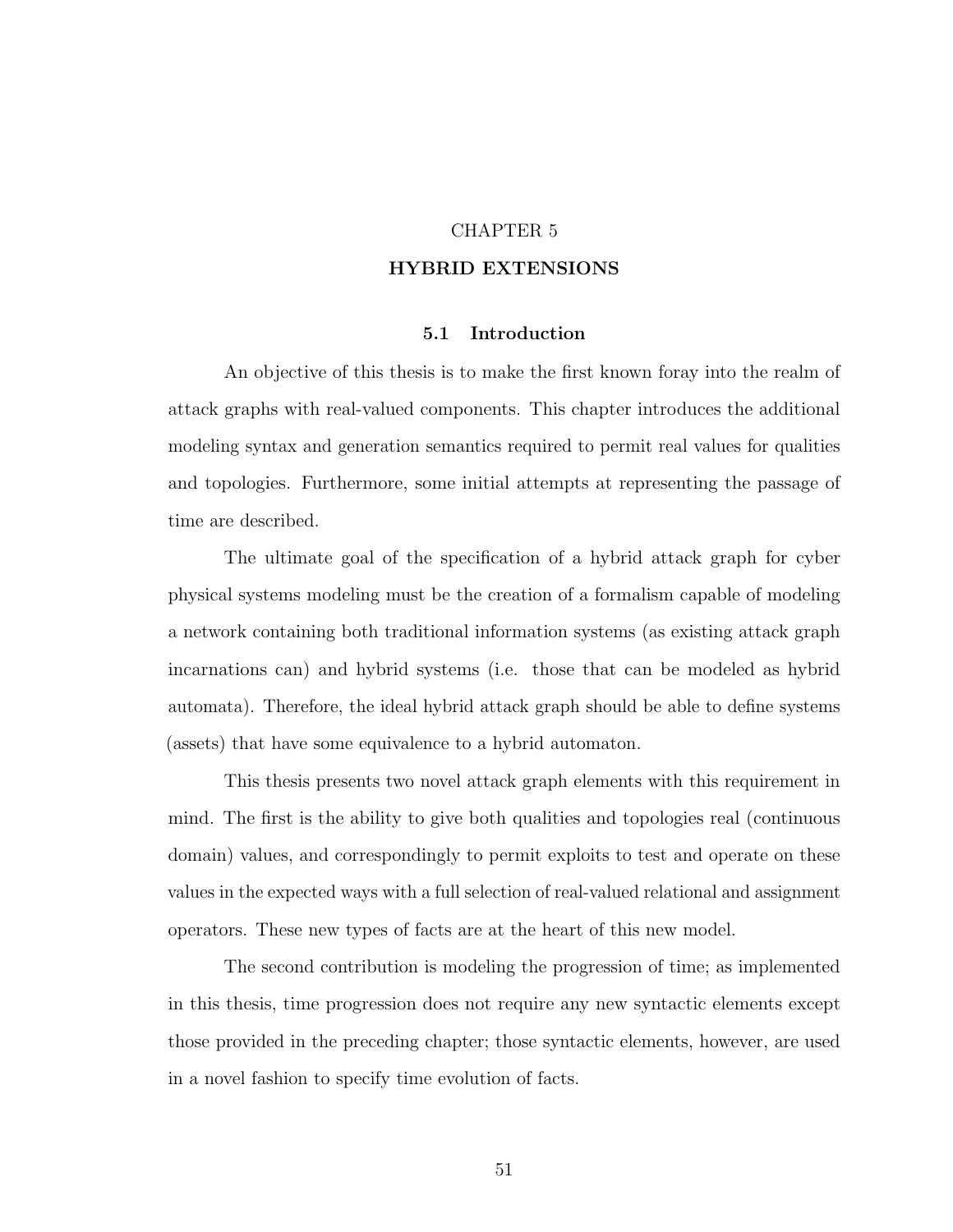The remainder of this chapter is structured as follows. First, the new syntactic elements are introduced. Second, the semantic changes that these new elements impose upon the generation process are described. Then the convention for the specification of time evolution is described. Finally, a pair of examples is provided.

# 5.2 Definition of New Syntax

### 5.2.1 Terminology

First and foremost, a discussion of the new terminology involved in the transition to hybrid attack graphs is required. This is mostly concerned with facts, as the transition to hybrid attack graphs consists mostly of changes to the fact system.

Until now, qualities have had only string type values, and topologies have had no values at all. In this chapter, that changes. Although there will always remain a need for these discrete valued qualities and name only topologies, there is also a need for qualities with continuous, numerical values. The introduction of a second type of quality value is somewhat less jarring, however, than that of topologies with values.

As the hybrid attack graph introduced by this thesis is a strict superset of the discrete attack graph described in the previous chapters, the existing style of quality and topology facts remains valid in the new language and therefore must be distinguished from the new type of fact in some way. The discrete only facts, therefore, are called token valued (or token facts), whereas the new continuous facts are called real valued (or real facts).

# 5.2.2 Operators

At the heart of the hybrid attack graph lies the new real facts. Their existence marks the introduction of a true type system to the attack graph model, which must be dealt with in some fashion. Furthermore, these new real facts demand new real operators to deal with them.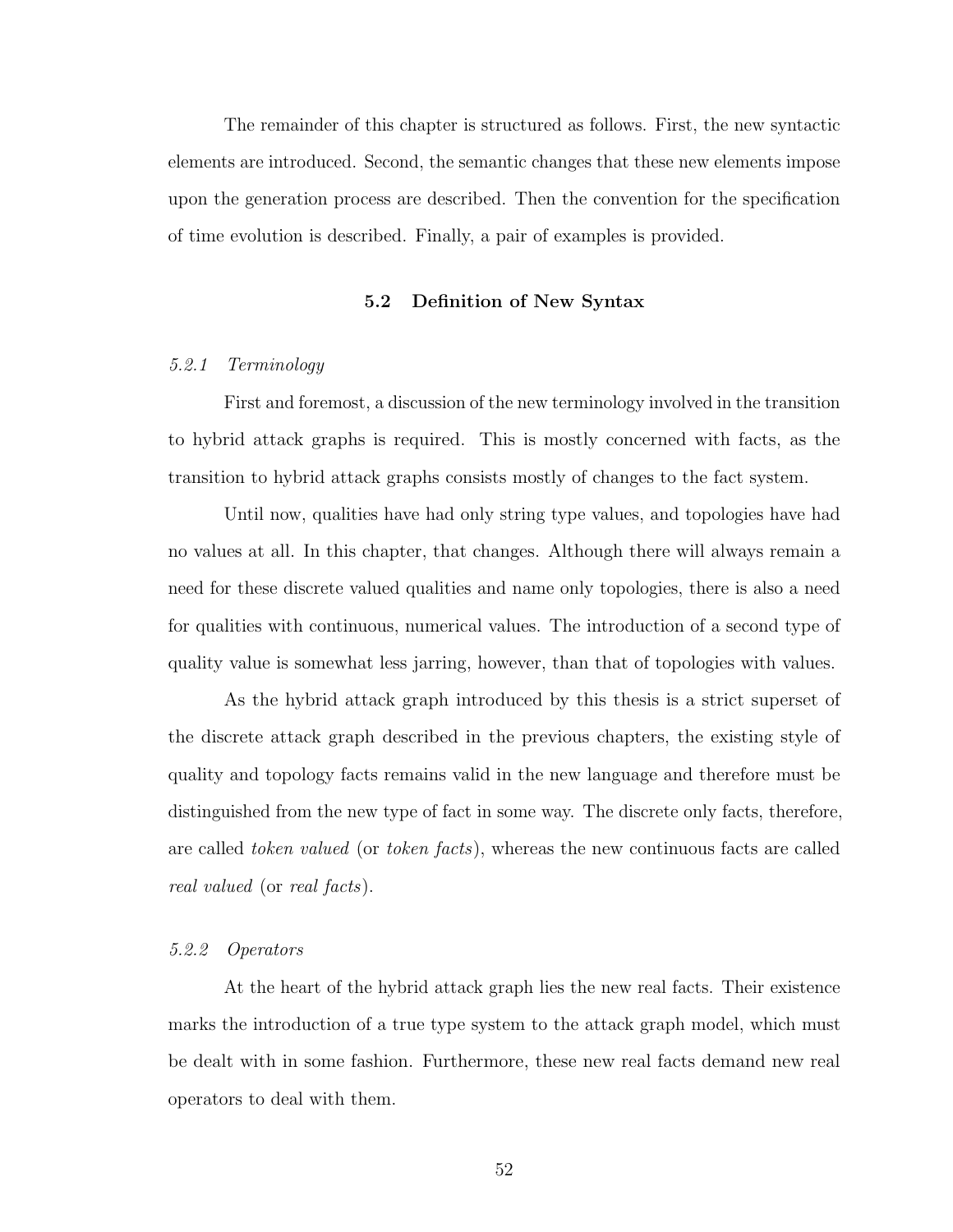Typing is dealt with by ensuring that the sets of both assignment and relational operators used for token and real facts are disjoint. While token qualities are assigned with the  $=$  operator, real facts (both quality and topology) are assigned using a  $:=$ operator.

As for the relational operators, token facts are tested using = and !=. The relational operators permitted for real facts (both quality and topology) are different:  $==, >, >=, \Leftarrow, \text{ and} <>(for not equal).$ 

Finally, because a principal property of real values is their suitability for arithmetic, a number of new operators are introduced for use in exploit postconditions only, with their straightforward C-like meanings: :=, +=, -=,  $\ast$ =, and /=. Note that currently these operators take only literal reals as their second operand; variables are not permitted.

### 5.2.3 Topology values

Due to the usefulness of permitting real valued relationships between assets, be they physical such as distance, or IT related like latency or signal strength, in hybrid attack graphs, real topologies may take values. The syntax for this is identical to the existing token topology syntax, except followed by an operator and a number.

#### 5.2.4 The update operation

Because of the semantics of binary arithmetic operators such as +=, the term insert in postcondition operations is somewhat psychologically unsatisfactory. Therefore, it is now aliased to update, a semantically identical operation. In spite of its apparent redundancy, it provides for future expansion as well as readability.

#### 5.3 Time

A fundamental requirement of modeling hybrid systems is the progression of time, as the most interesting and distinctive properties of physical processes are their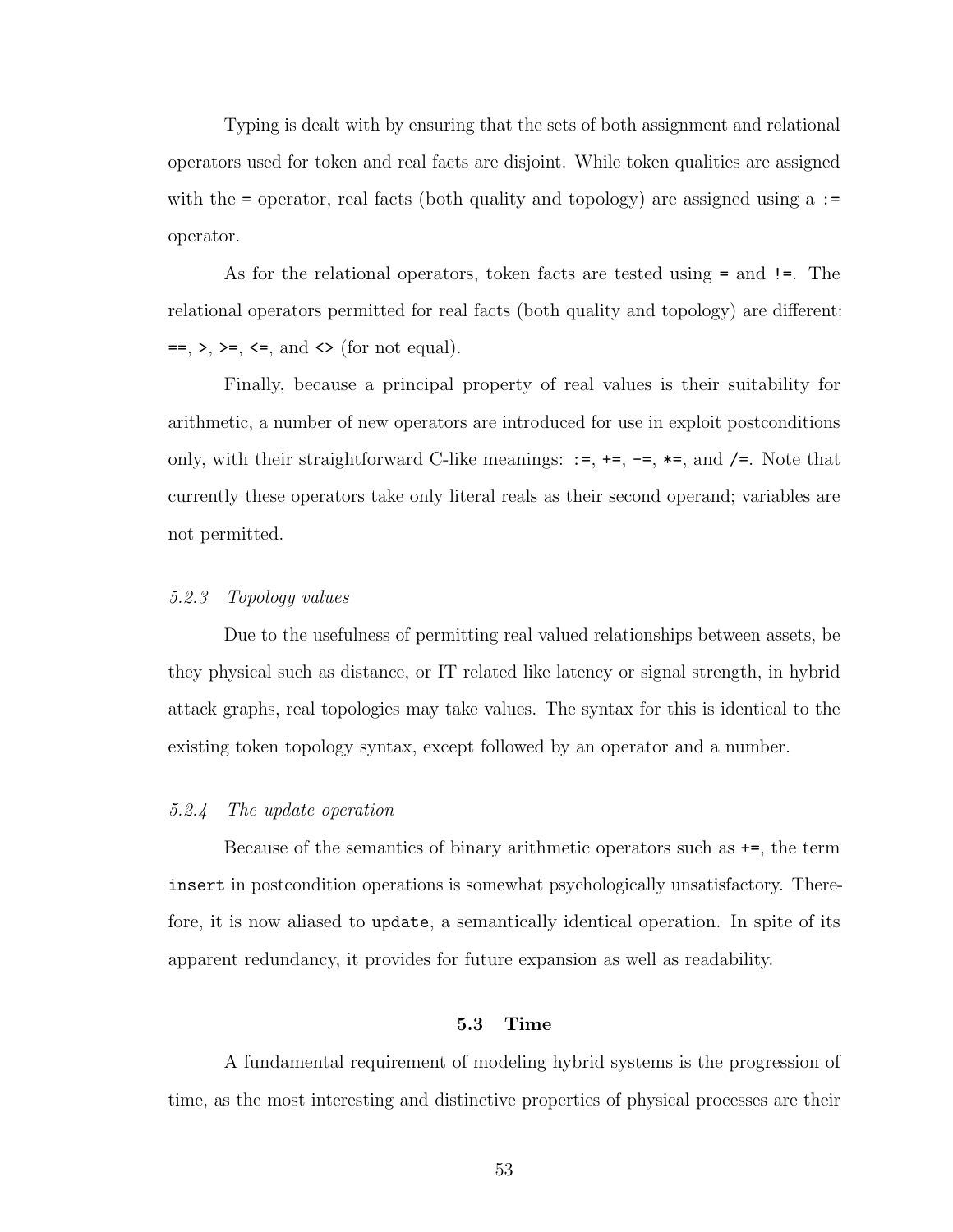```
network model=
      assets:
             c i v i c ;
             w all ;
      facts:
             \text{platform:} \text{civic}, \text{cpe:}/\text{h:} \text{honda:} \text{civic};quality: civic, compromised=true;
             quality: civic, status = up;
             \text{platform}: \text{wall}, \text{cpe}: / \text{h}: : \text{wall};topology: civic \le y all, distance := 50;
```
Figure 5.1: Car example network model

evolution over time. Another goal is to avoid introducing additional special cases. To that end, this section introduces a method for handling time using only previously introduced attack graph functionality.

## 5.3.1 Time exploits

.

Exploits are not just for adversary actions in hybrid attack graphs. Time is implemented using a single group of global exploits, each of which increments a class of assets' position in time depending upon its particular state. Their globalness triggers on all assets simultaneously, while the grouping causes all the time exploits to trigger in concert. As before, an important requirement is that the sets of facts affected by time exploits be disjoint over all grouped time exploits to avoid indeterminate behavior.

A selection of time exploits is provided in Fig. 5.2 that might, when paired with the network model in Fig. 5.1, simplistically model a car driving away from a wall unless somehow compromised by an attacker, who causes the car to drive toward the wall at a constant rate.

This method of modeling time requires time to be quantized and time stepping behavior to be used.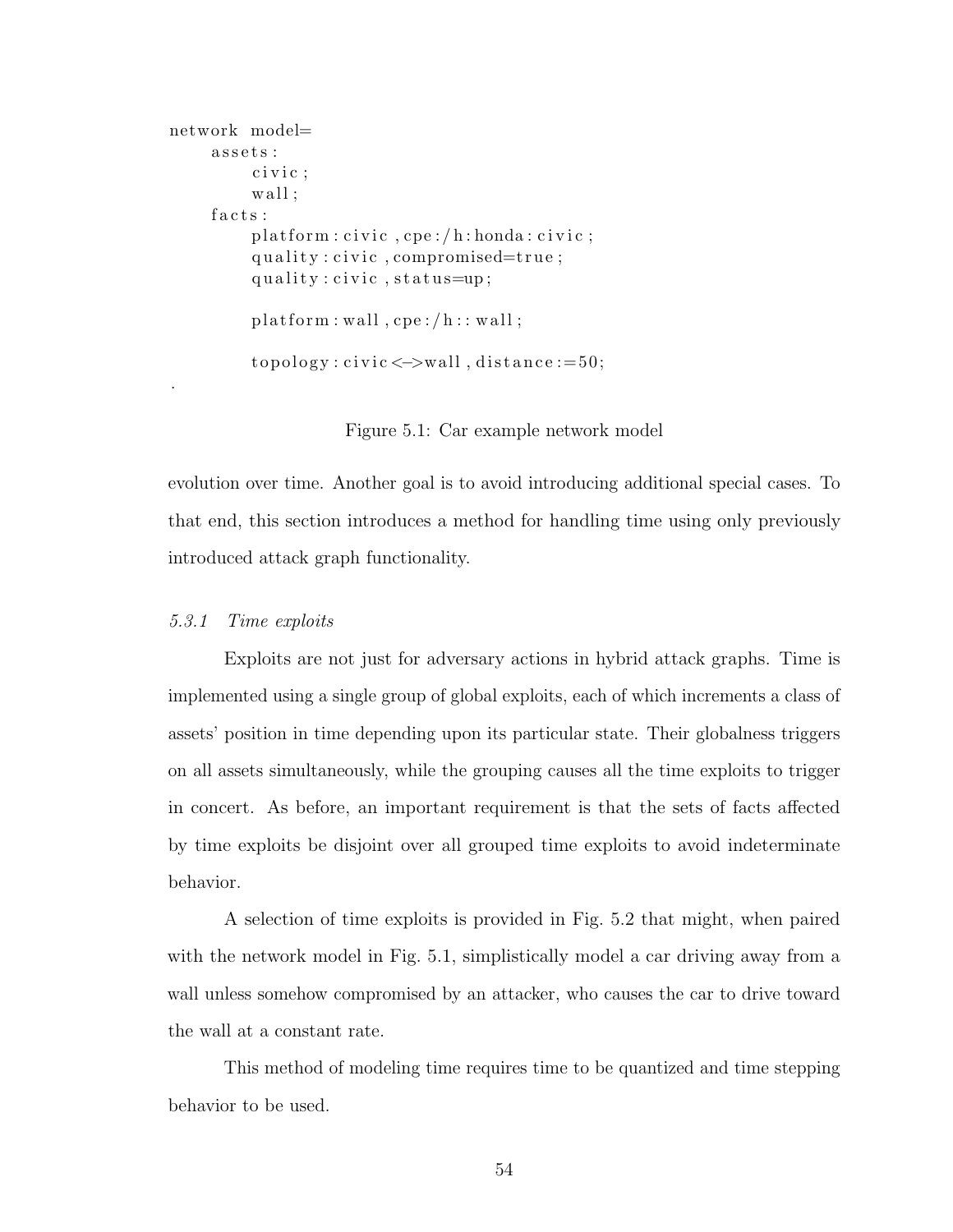```
global group (time) exploit car_depart (c, w)=
     preconditions:
          \text{platform}:c, \text{cpe}:/\text{h}: \text{honda};quality: c, compromised != true;
          \text{platform}:w, \text{cpe}: / h::wall;quality: c, status=up;
     p o st c on ditions :
          update topology: c \leq ->w, distance +=25;
.
global group (time) exploit car\_approach(c, w) =preconditions:
          \text{platform}:c, \text{cpe}:/\text{h}: \text{honda};quality: c, commromised=true;\text{platform}:w, \text{cpe}: / h::wall;quality: c, status=up;
          topology: c \le y, distance > 25;p o st c on ditions :
          update topology: c \le y, distance -z5;
.
global group (time) exploit car\_crash(c, w)=
     preconditions:
          \text{platform}:c, \text{cpe}:/\text{h}: \text{honda};quality: c, compromised=true;
          \text{platform}:w, \text{cpe}: / h::wall;quality: c, status=up;
          topology: c \le y, distance \le 25;p o st c on ditions :
          update topology: c \le y, distance:=0;
          update quality: c, status=down;
```
.

Figure 5.2: Car example exploit patterns (note time)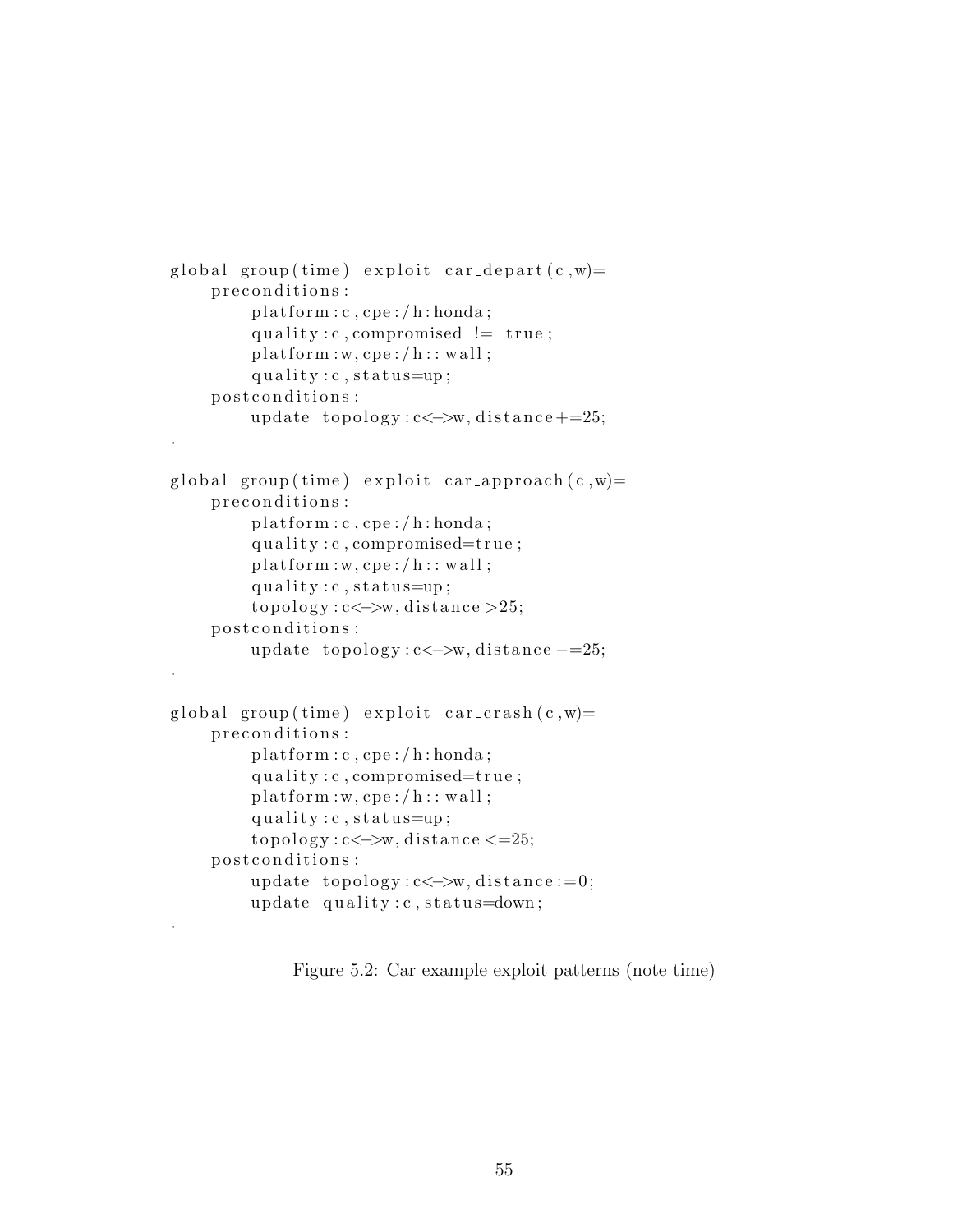```
fact -tuple = ('quality', asset, name, value) or
           = ('topology', source, dest, name) or
           = ('platform', platform_part, ..., language)
type network_state:
    assets : set of strings;
    factors : set of fact-tuples ;qualities : map (keys=assets,
                      v als=map(keys=quality_name,
                               vals = q uality_value)topologies : map (keys=src_assets,
                       vals = map(keys = dest\_asset,vals = map(keys = topology,vals = values)
```
Figure 5.3: Updated hybrid network state data type pseudocode

### 5.4 Generation process changes

### 5.4.1 Topologies

Even without concern for real types, the move to hybrid attack graphs introduces a new, more basic requirement for the processing of preconditions and postconditions: topology values. The topology fact handling is updated to be virtually identical to the handling of qualities. In fact, in the hybrid attack graph reference implementation, every topology, even token topologies, has a value: real topologies have floating-point values, and token topologies have boolean values.

This results in the new fact base data structure provided in Fig. 5.3. The intermediate hash map representation for topology facts is keyed on source asset names, with values that are themselves hash maps keyed on destination asset names, with values that are *also* hash maps keyed on topology names, with values storing topology values. Again, for token topologies, this value is always the boolean true.

### 5.4.2 Matching

With the introduction of new relational operators, more advanced precondition processing is required. Happily, the changes introduced in the previous chapter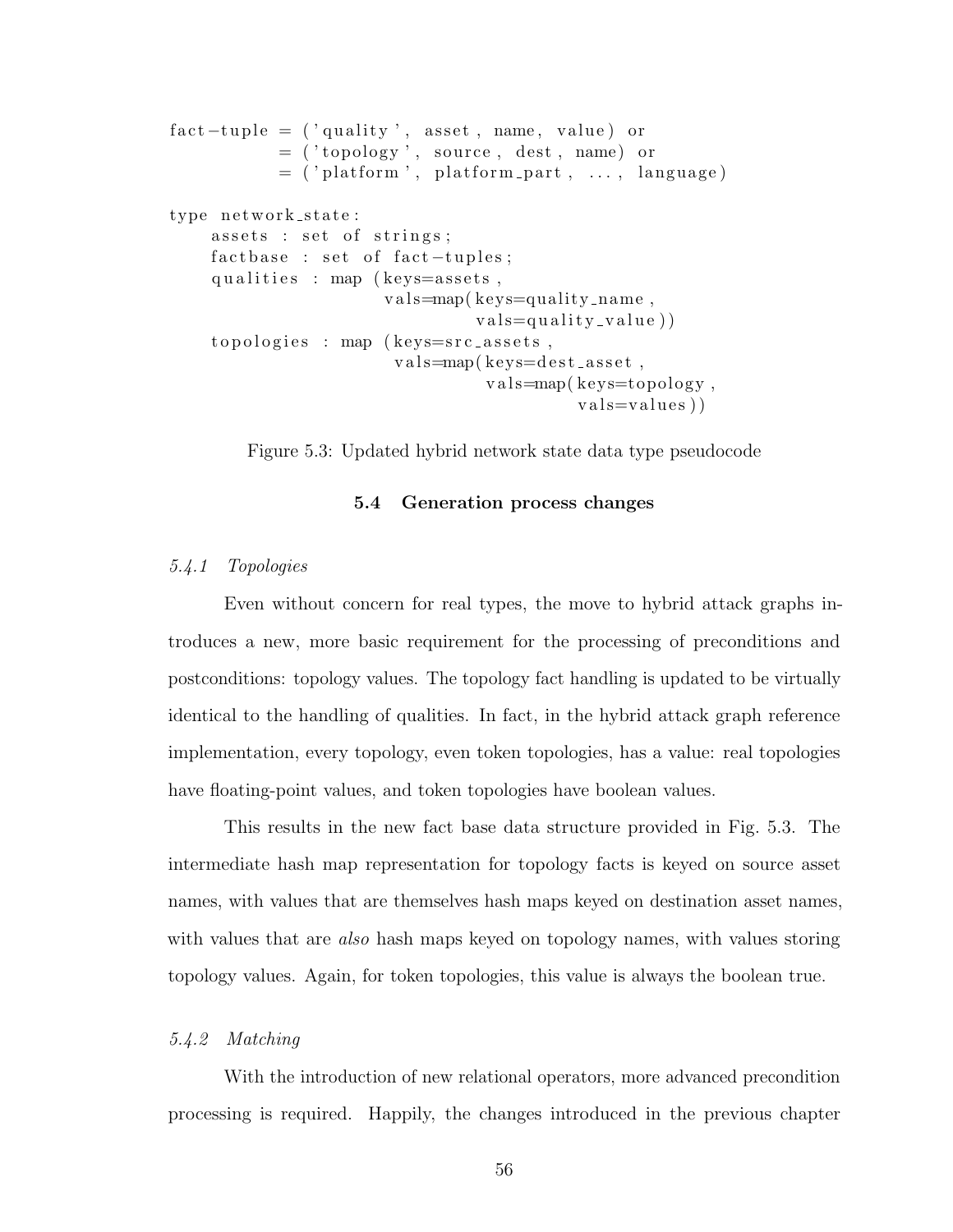anticipated this, so the heavy lifting required for fact value lookup already exists. All that remains is the mapping of the parsed attack graph operators onto implementation operators in the generation software.

As illustrated in the pseudocode in Fig. 5.4, this is done in the reference implementation by maintaining a map from the string representations of the relational operators onto (pointers to) boolean functions that apply them. The new relational operator precondition processing does not impact the remainder of the generation process.

# 5.4.3 Updating

The hybrid attack graph includes assignment operators that require new postcondition handling that closely parallels their precondition handling. The same issues are addressed here; value querying and setting is already handled, but operator selection is not. The pseudocode for this process is presented in Fig. 5.5.

### 5.5 Examples

## 5.5.1 Car

A useful preliminary example is the scenario involving a car as described in Figs. 5.2 and 5.1. The corresponding attack graph for that scenario is given in Fig. 5.6. As the car is compromised from the start, it only has three states. Note the exploit transitions, both of which are collected into a group called "time", signifying that they represent time steps. The global and grouping mechanisms, however, only truly become dramatic once combined with discrete exploits causing mode transitions, and even more so once multiple assets are involved.

Suppose the initial conditions were changed so that the compromised quality began as false, and an additional exploit called own civic were added so as to match the patterns given in Fig. 5.7.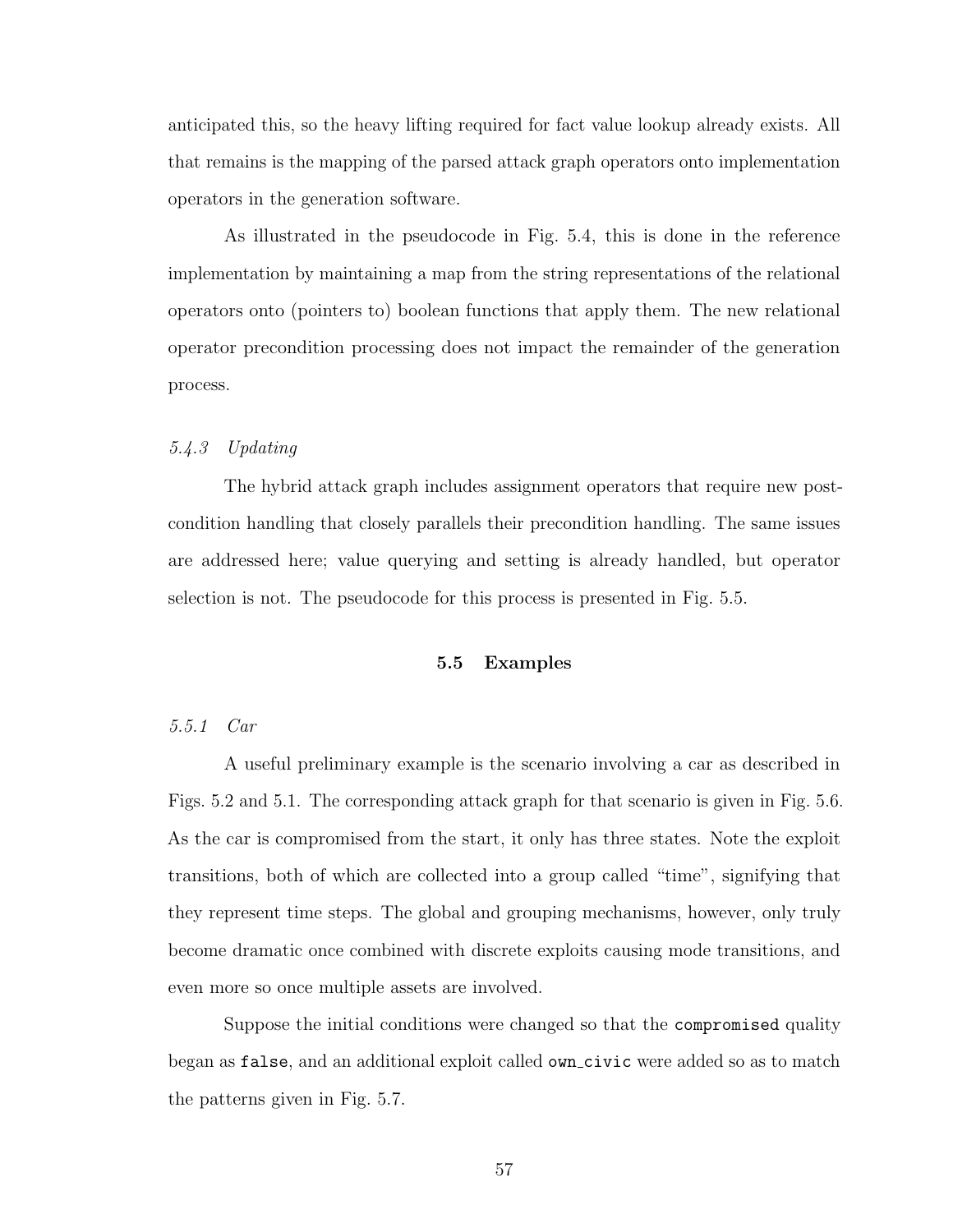```
RELOPS = map(keys = ('==', '<>', '>=', '<=',
                          \langle \cdot, \cdot \rangle , \langle \cdot, \cdot \rangle , \langle \cdot, \cdot \rangle , \langle \cdot, \cdot \rangle , \langle \cdot, \cdot \rangle , \langle \cdot, \cdot \ranglevals = (associated functions))def matches_topology(source, dest, name, value=True,
                          op='==, check_reverse=False):
     if source in factbase.topologies and
       dest in factbase.topologies [source] and
       name in factbase.topologies [source] [dest]:
          my_value = fact base-topologies [source] [dest] [name]e l s e :
          return False
     if type(my_value) := type(value):
          Error: Cannot match token values with real values.
     if check_reverse:
          return RELOPS[op](my_value, value) and
                   matches_topology(dest, source, name,
                                        value = value, op = op)e l s e :
          return RELOPS[op](my_value, value)
def matches_quality (asset, name, value, op='=-):
     if asset in factbase. qualities and
       name in factbase.qualities \lceil \text{asset} \rceil:
          my_value = factbase. qualities [asset] [name]e l s e :
          return False
     if type(my_value) := type(value):
          Error: Cannot match token values with real values.
     return RELOPS[op] (my_value, value)
```
Figure 5.4: Hybrid precondition matching pseudocode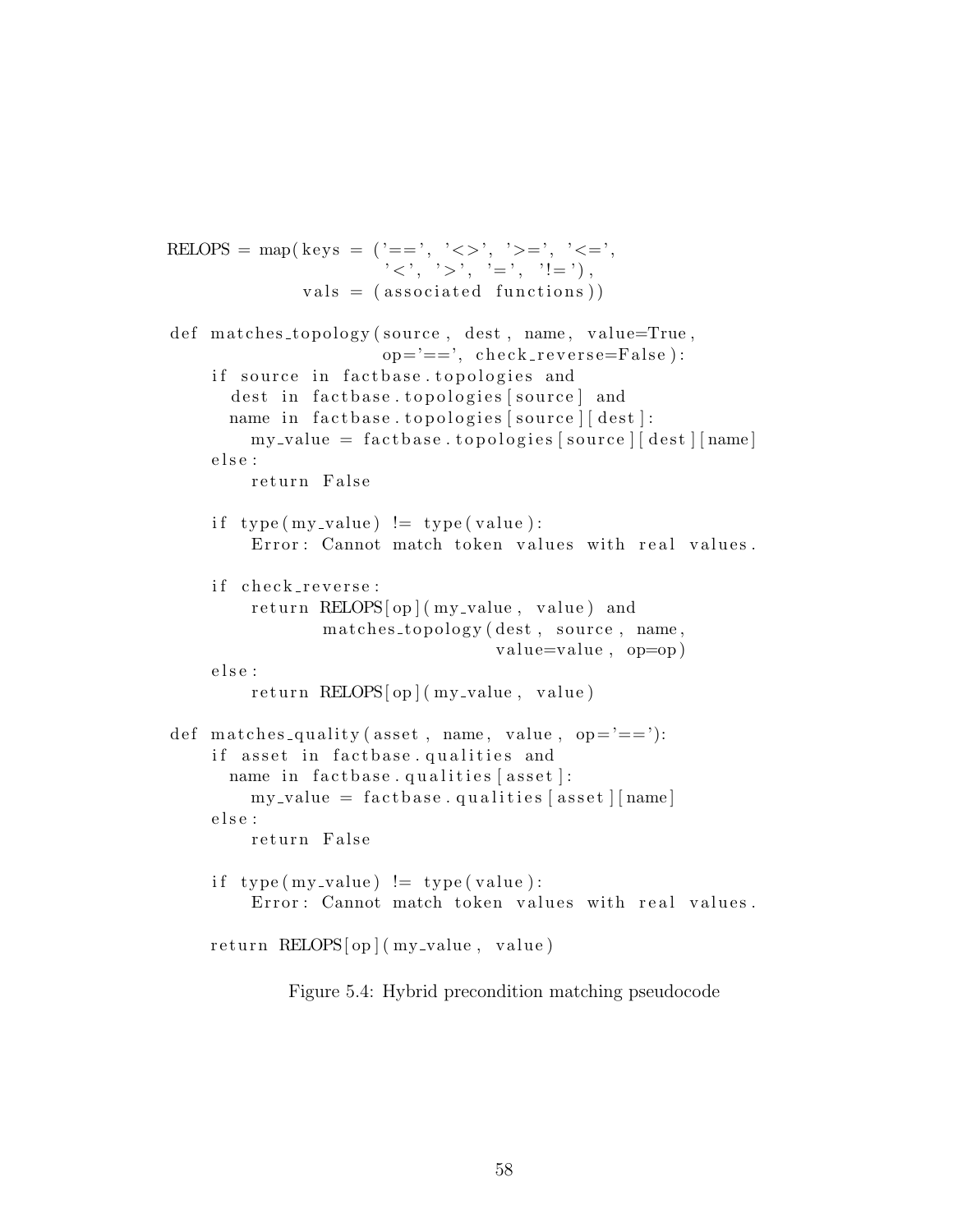```
ASSIGNOPS = map(\text{keys} = (' += ', '--', '*=', ' |= ', '':= ', '=='),
                  vals = (associated functions)def set_quality (factbase, asset, name, value, op = ' = '):if asset in factbase. qualities and
      name in factbase.qualities [asset]:
         my_value = factbase. qualities [asset] [name]e l s e :
         my_value = 0new_value = ASSIGNOPS[op] (my_value, value)update factbase with:
         factors. qualities [asset | \cdot | name] = new_value
def set_topology(factbase, source, dest, name,
                   value = True, op = None:
    if not op: # Token
         update factbase with:
             fact base : topologies [source] [dest] [name] = valueelse: # Realif source in factbase topologies and
           dest in factbase topologies [source] and
           name in factbase.topologies [source] [dest]:
             my_value = self. assets[source].get-topology(dest, name
               )
         e l s e :
             my_value = 0new_value = ASSIGNOPS[op] (my_value, new_value)update factbase with:
         factors. qualities \lceil source \rceil dest \lceil name \rceil = new value
```
Figure 5.5: Hybrid postcondition application pseudocode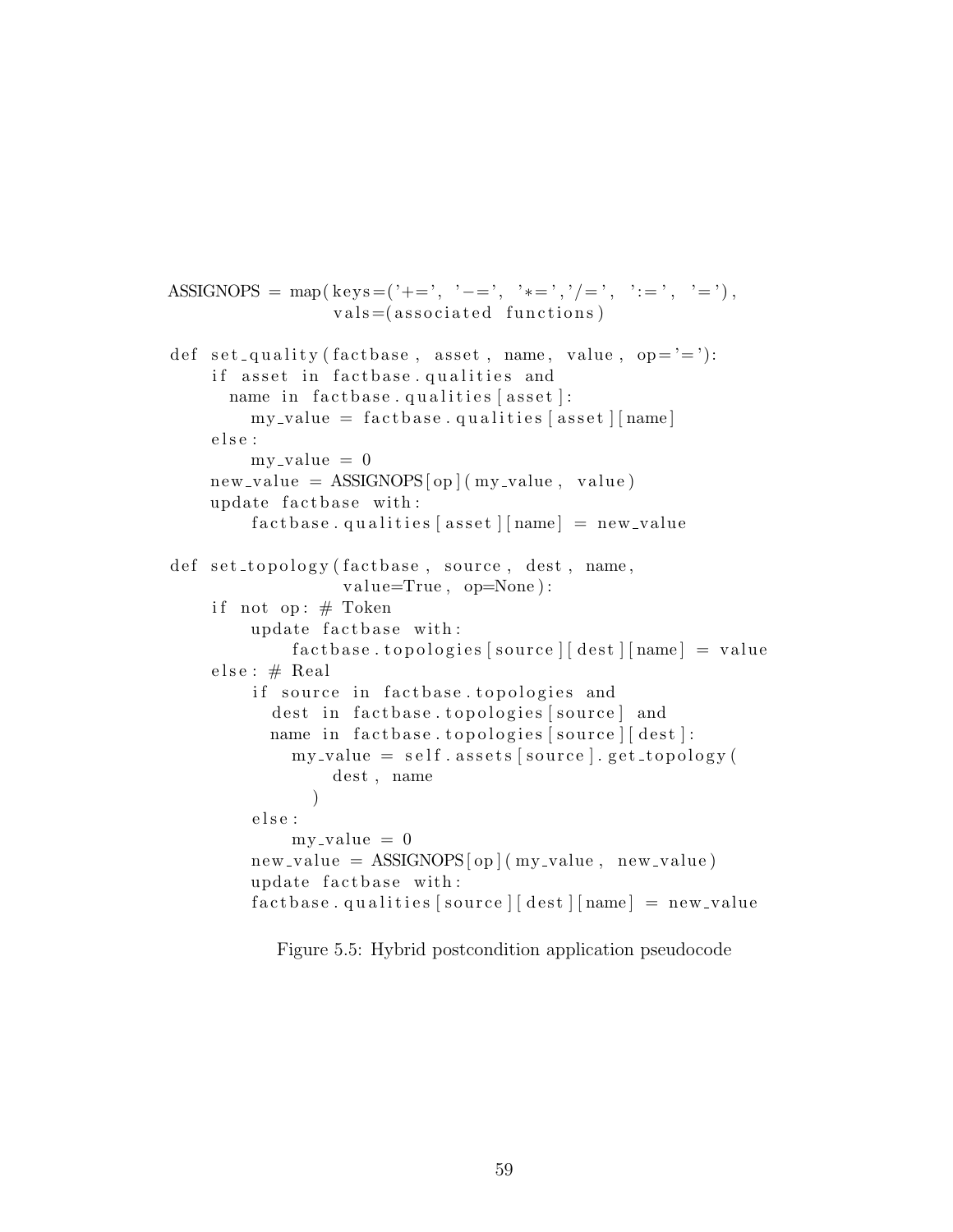

Figure 5.6: Simple car attack graph

In this case, the resulting attack graph (shown in Fig. 5.8 to a maximum generation depth of 5) clearly illustrates the interaction of the discrete behavior of the attacker (an attack occurring in the "cyber" world) with the continuous evolution of the car (in the physical world). This embodies a common trait of hybrid systems and also hybrid attacks: their discrete behavior acts to place them into operational modes wherein the passage of time causes important behavior. In this case, the evolution of time is clearly denoted by the transitions labeled group(time).

One final automobile example serves to illustrate the behavior of the combined global and grouped exploits and their use in implementing timing behavior. Consider the case that, while keeping the exploits as in Fig. 5.7, introduces an additional car that drives away from the wall at the same rate as civic but is *not* vulnerable to the own civic exploit. This network model is provided in Fig. 5.9.

The resulting attack graph is provided in Fig. 5.10. Observe the sometimes heterogeneity of the time evolution exploit groups. Of particular interest is the transition from state 3 to state 6, in which the crashing of the Civic has the discrete consequence of placing it into a mode in which it no longer changes state with time.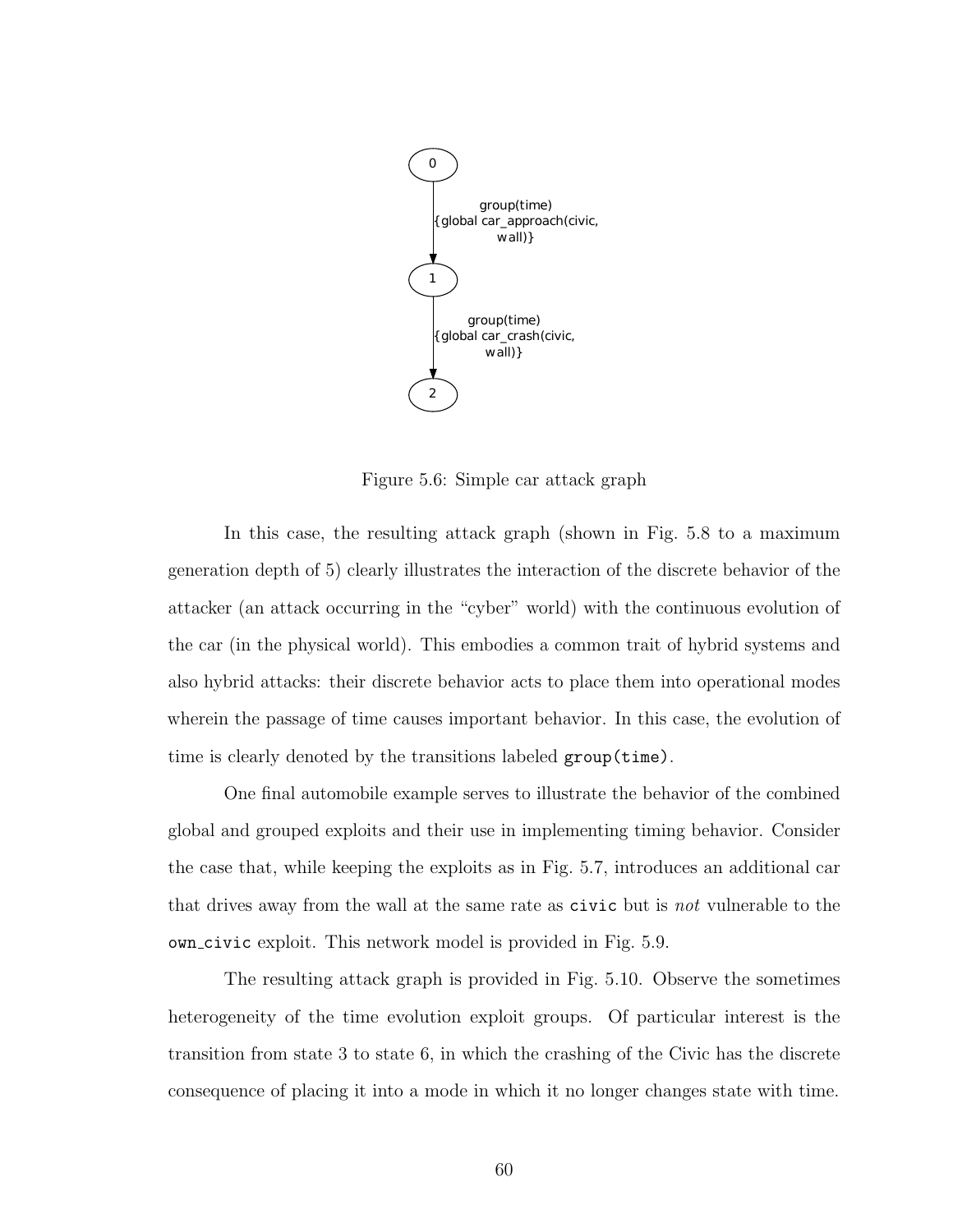```
global group (time) exploit car_depart (c, w)=
     preconditions:
          \text{platform}:c, \text{cpe}:/\text{h}: \text{honda};quality: c, compromised != true;
           \text{platform}:w, \text{cpe}: / h:: \text{wall};quality: c, status=up;
     postconditions:
          update topology: c \leq \ggw, distance +=25;
```
.

.

.

.

```
global group (time) exploit car_approach (c, w)=
     preconditions:
          \text{platform}:c, \text{cpe}:/\text{h}: \text{honda};quality: c, computed=true;\text{platform}:w, \text{cpe}: / h::wall;quality: c, status=up;
          topology: c \le y, distance > 25;postconditions:
          update topology: c \le y, distance -z5;
```

```
global group (time) exploit car\_crash(c, w) =preconditions:
          \text{platform}:c, \text{cpe}:/\text{h}: \text{honda};quality: c, commromised=true;\text{platform}:w, \text{cpe}: / h::wall;quality: c, status=up;
          topology: c \le y, distance \le 25;postconditions:
          update to pology : c \leq \ggw, distance := 0;
          update quality: c, status=down;
```

```
\exp l \cdot \text{o} w \cdot n \cdot \text{c} i \cdot v \cdot (c) =preconditions:
            \text{platform}:c, \text{cpe}:/\text{h}: \text{honda}: \text{civic};quality: c, compromised=false;
            quality: c, status=up;
      postconditions:
            update quality : c, compromised=true;
```
Figure 5.7: One-car hybrid example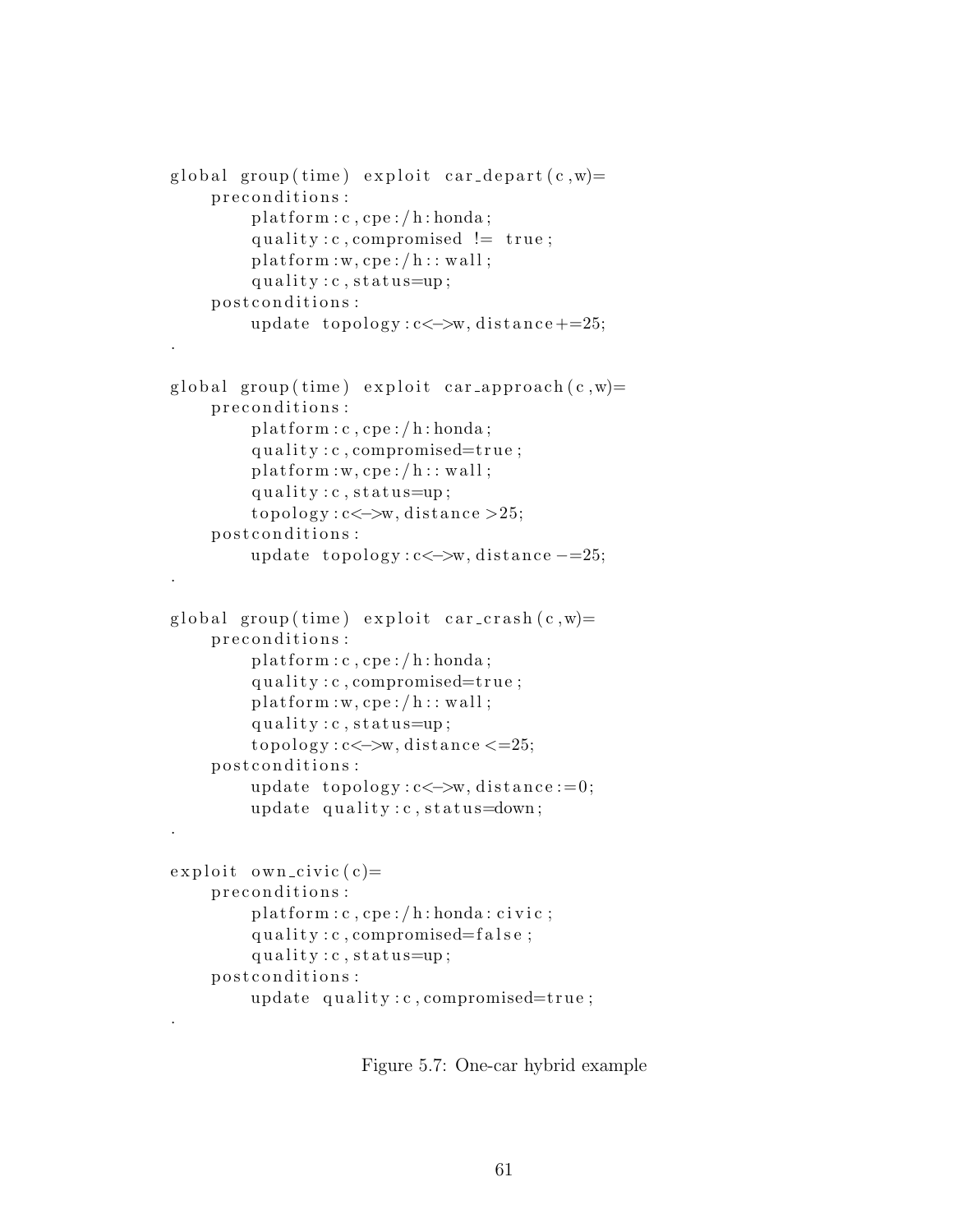

Figure 5.8: One-car automotive attack graph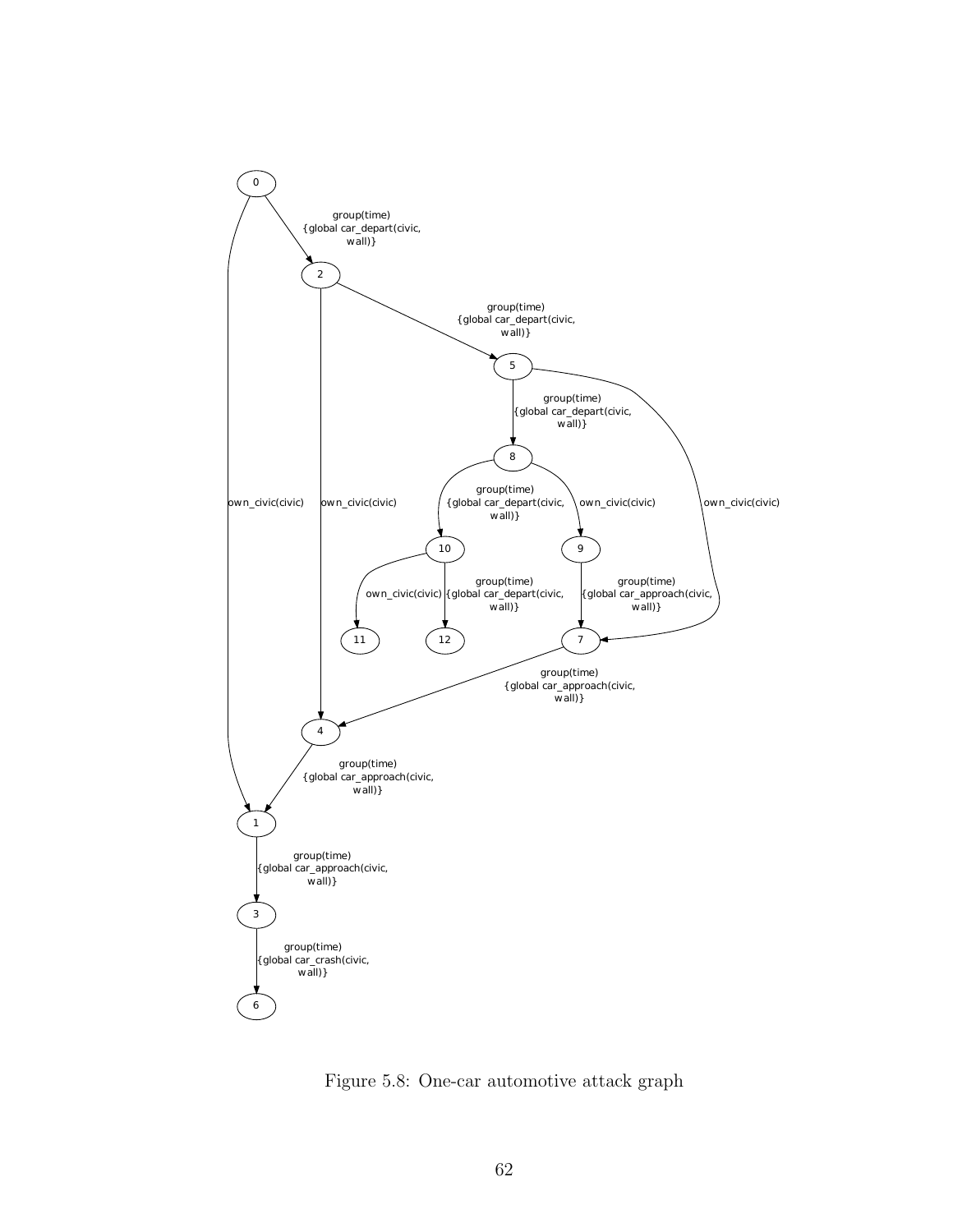```
network model=
      assets:
            c i v i c ;
            accord;
            w all ;
      facts:
            \text{platform:} \text{civic}, \text{cpe:}/\text{h:} \text{honda:} \text{civic};quality: c ivic, compromised=false;
            quality: c ivic, status=up;
            \text{platform}: \text{accord}, \text{cpe}: \text{/h}: \text{honda}: \text{accord};quality: accord, compromised = false;
            quality: accord, status=up;
            \text{platform}: \text{wall}, \text{cpe}: / \text{h}: : \text{wall};topology: civic \le y ; distance := 50;
            topology: accord<->wall, distance := 60;
```
Figure 5.9: Two-car example network model

### 5.5.2 Denial of Sleep

.

The final example serves to demonstrate further the interaction of discrete attacks with time; it is also used later to discuss scaling behavior. The network model given in Fig. 5.11 describes a system of a single RFID reader with a single RFID tag, in the ISO 18000-7 system as described in Section 2.5.2. The tag begins with a battery life of 100, which is drained at a rate of 25 per time step if the sleep denial attack is being executed, and at a rate of 10 per time step if not. This behavior is shown in the exploit patterns in Fig. 5.12. The scenario's discrete attacks own reader (which gives the attacker control of the reader) and deny sleep (which causes a tag to enter the denial of sleep mode) are shown in Fig. 5.13.

Two attack graphs help to demonstrate the execution of this model. The first is given in Fig. 5.14, which is the attack graph generated to a depth of 6. Observe that the leftmost set of edges is the worst case scenario: the attacker immediately takes control of the network and kills the tags in only 4 time steps. The rightmost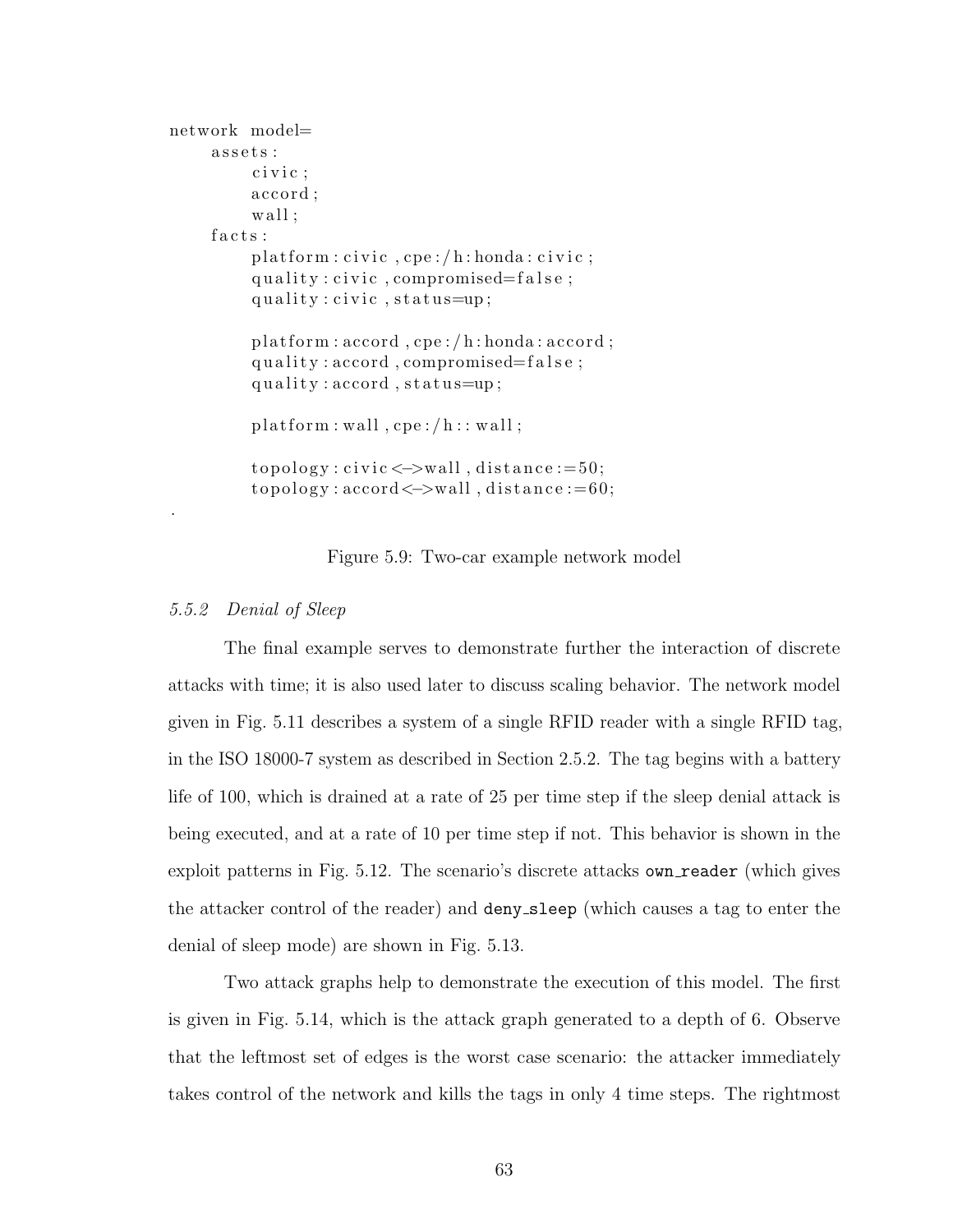

Figure 5.10: Two-car automotive attack graph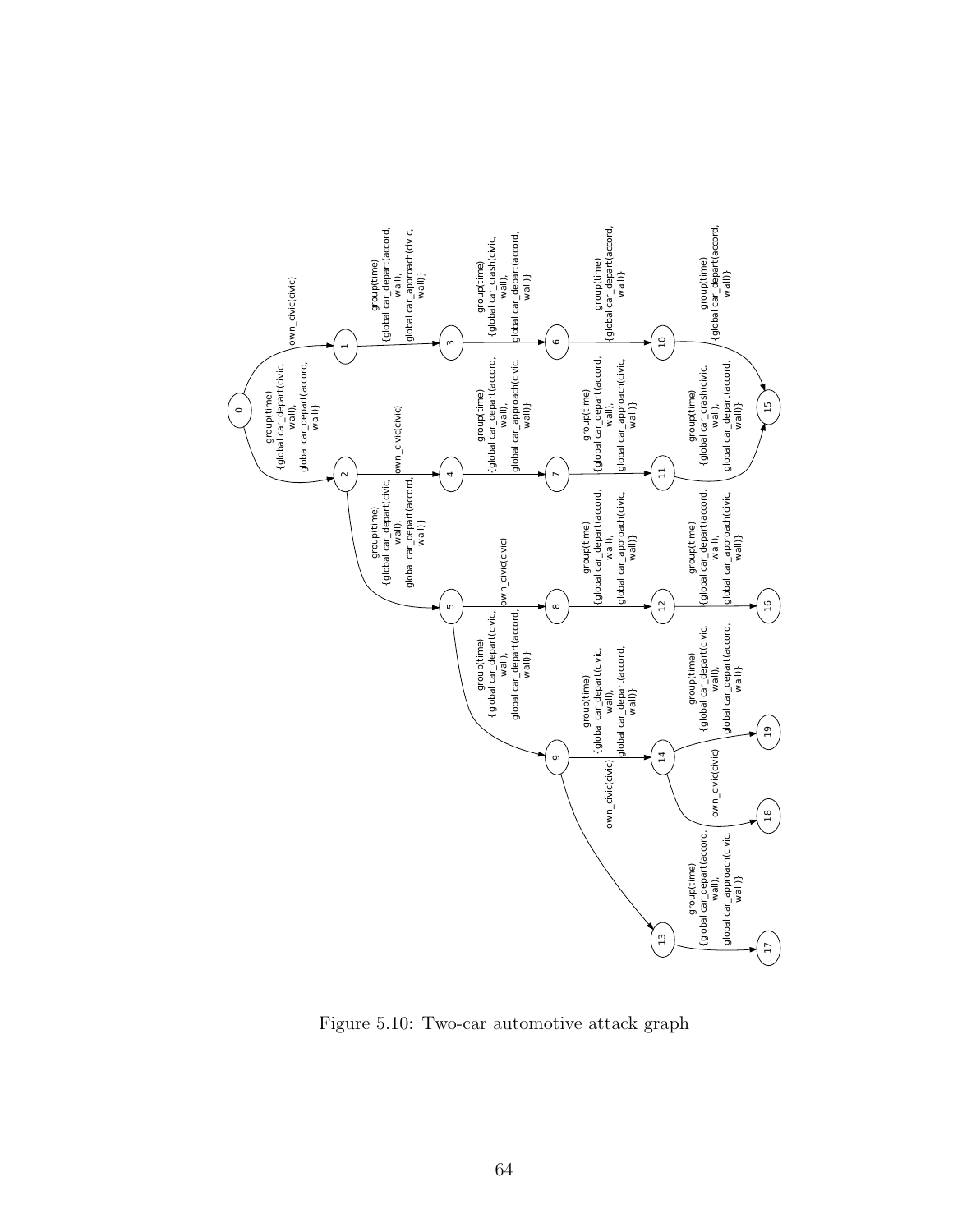```
network model =
     assets :
         attacker;
         reader;
         tag 0;facts :
         # Reader :
         \text{platform:reader}, \text{cpe:}/\text{h::VulnerableReader};quality: reader, status=up;
         # Tag:
         platform : tag0, cpe : /h : : Tag;
         quality:tag0, status=up;
         quality:tag0, power := 100;quality: tag0, mode=sleep;# Topologies:
         topology:attacker \rightarrow reader, connected.network;topology: reader \rightarrow tag0, connected\_rfid;
```
.

Figure 5.11: One tag RFID system network model

edge, then, is the best case scenario: in this situation, the attacker never (to a depth of 6) acts. The only transitions are those caused by the normal time evolution of the system.

Likewise, Fig. 5.15 is the attack graph generated to its full depth. There are only two leaf nodes: state 21, in which the attacker has executed the denial of sleep attack to the demise of the tag, and state 40, in which the tag has died on its own.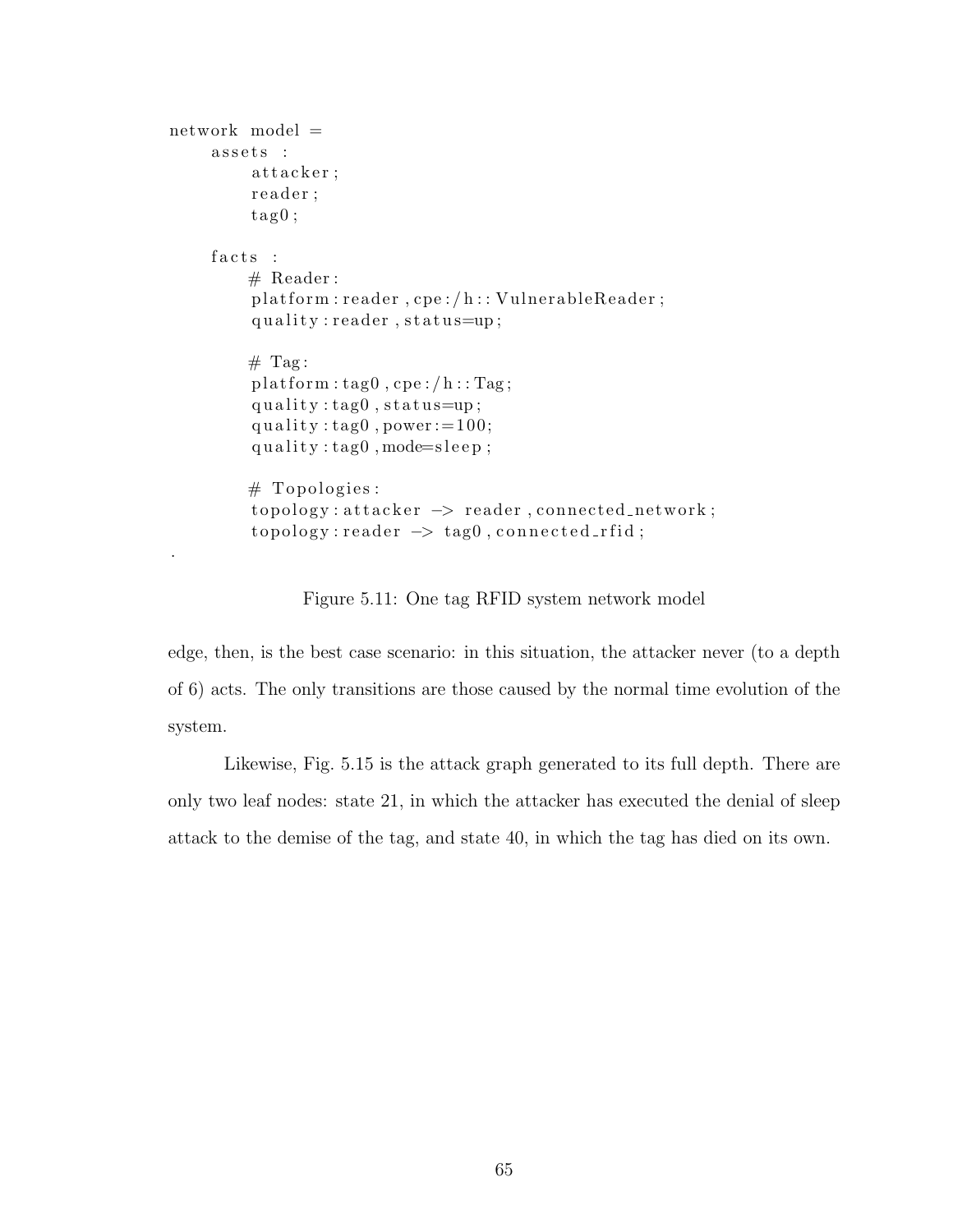```
global group (time) exploit wake_power_dec (t)=preconditions:
          \text{platform}: t, \text{cpe}: / h::\text{Tag};quality: t, status=up;quality: t, mode=wake;
          quality: t, power > 25;
     postconditions:
          update quality : t, power-=25;
.
global group (time) exploit sleep-power-dec (t)=
     preconditions:
          \text{platform}: t, \text{cpe}: / h::\text{Tag};quality: t, mode = sleep;quality: t, status=up;
          quality: t, power >10;
     p o st c on ditions :
          update quality: t, power-=10;
.
global group (time) exploit wake_power_die (t)=preconditions:
          \text{platform}: t, \text{cpe}: / h::\text{Tag};quality: t, mode=wake;
          quality: t, status=up;
          quality: t, power \leq=25;
     p o st c on ditions :
          update quality: t, power : = 0;
          update quality: t, status=down;
.
global group (time) exploit sleep_power_die (t)=preconditions:
          \text{platform}: t, \text{cpe}: / h::\text{Tag};quality: t, mode = sleep;quality: t, status=up;quality: t, power \leq=10;
     p o st c on ditions :
          update quality: t, power : = 0;
          update quality: t, status=down;
```
.

Figure 5.12: One tag RFID system continuous exploit patterns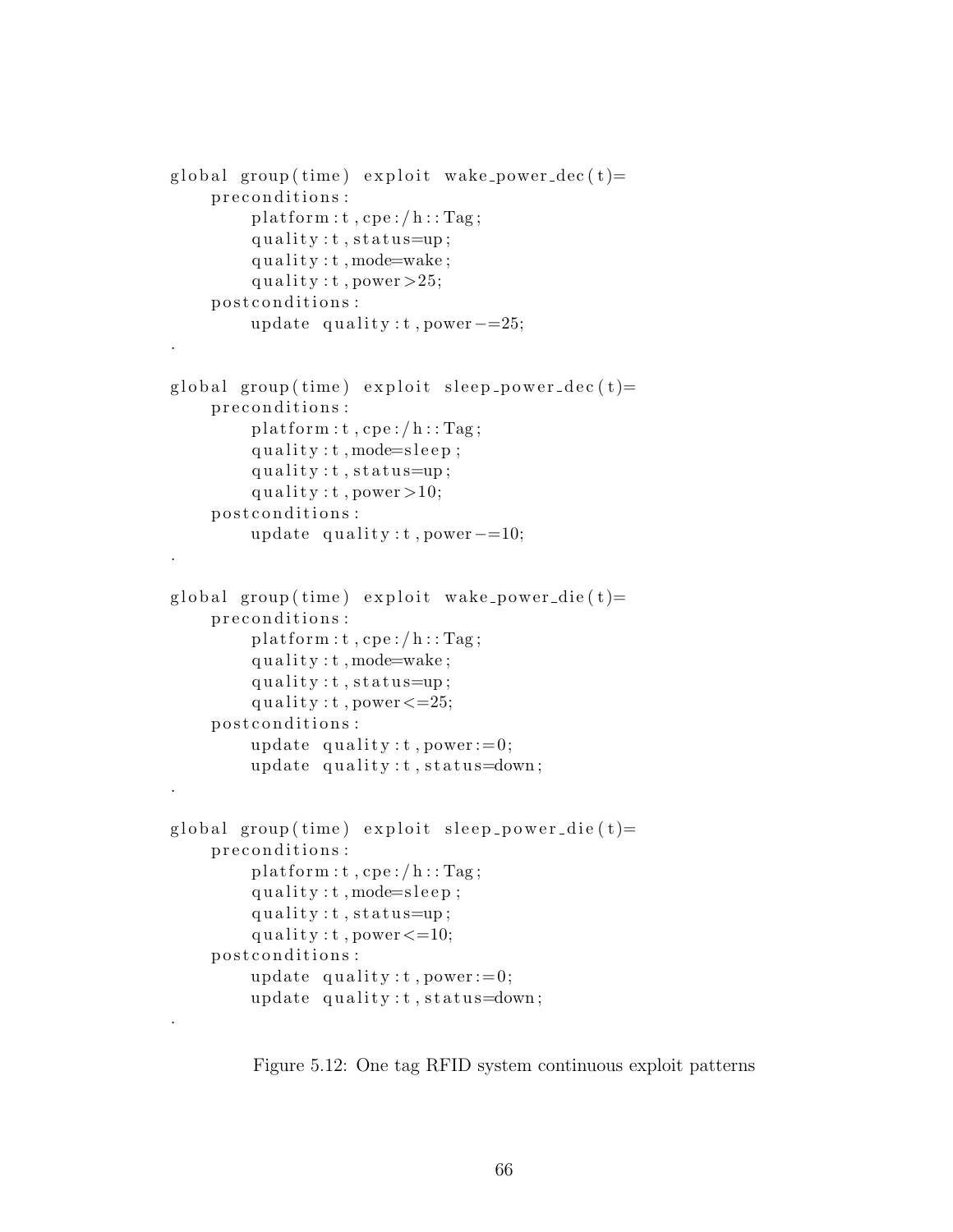```
\exp l \cdot i \cdot \text{own\_reader (a, r)} =preconditions:
          platform: r, cpe://h::VulnerableReader;quality: r, status=up;topology: a \rightarrow r, connected_{network};p o st c on ditions :
          insert topology: a \rightarrow r, access\_admin;.
\exploit deny_sleep(a, r, t)=
     preconditions:
          \text{platform}:r, \text{cpe}:/\text{h}:V\text{ulnerableReader};quality: r, status=up;\text{platform}: t, \text{cpe}: / h::\text{Tag};quality: t, status=up;quality: t, mode = sleep;topology: a \rightarrow r, access\_admin;topology: r->t, connected_rfid;
```
update  $quality: t$ , mode=wake;

```
p o st c on ditions :
```
.

Figure 5.13: One tag RFID system discrete exploit patterns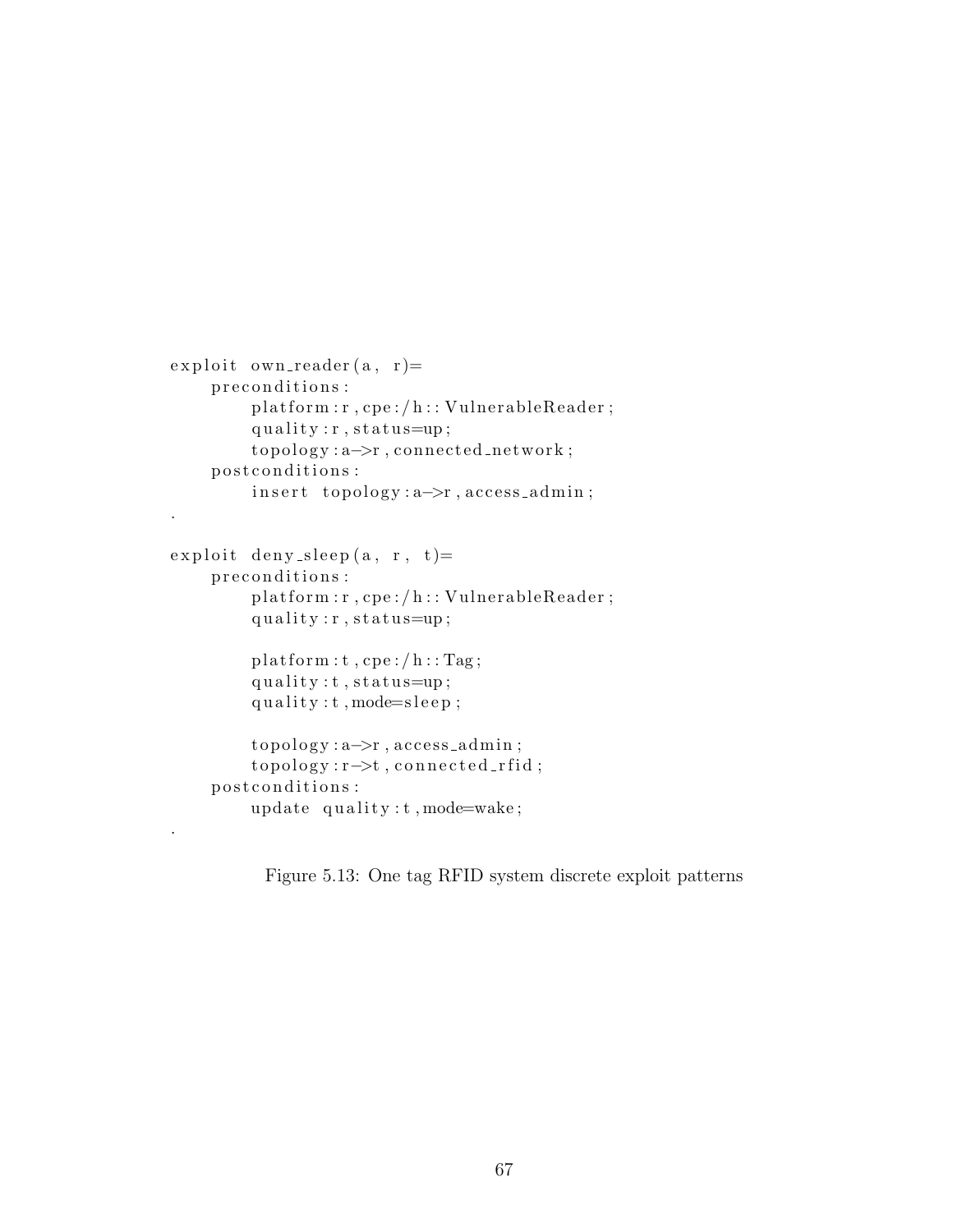

Figure 5.14: One tag RFID system attack graph (depth of 6)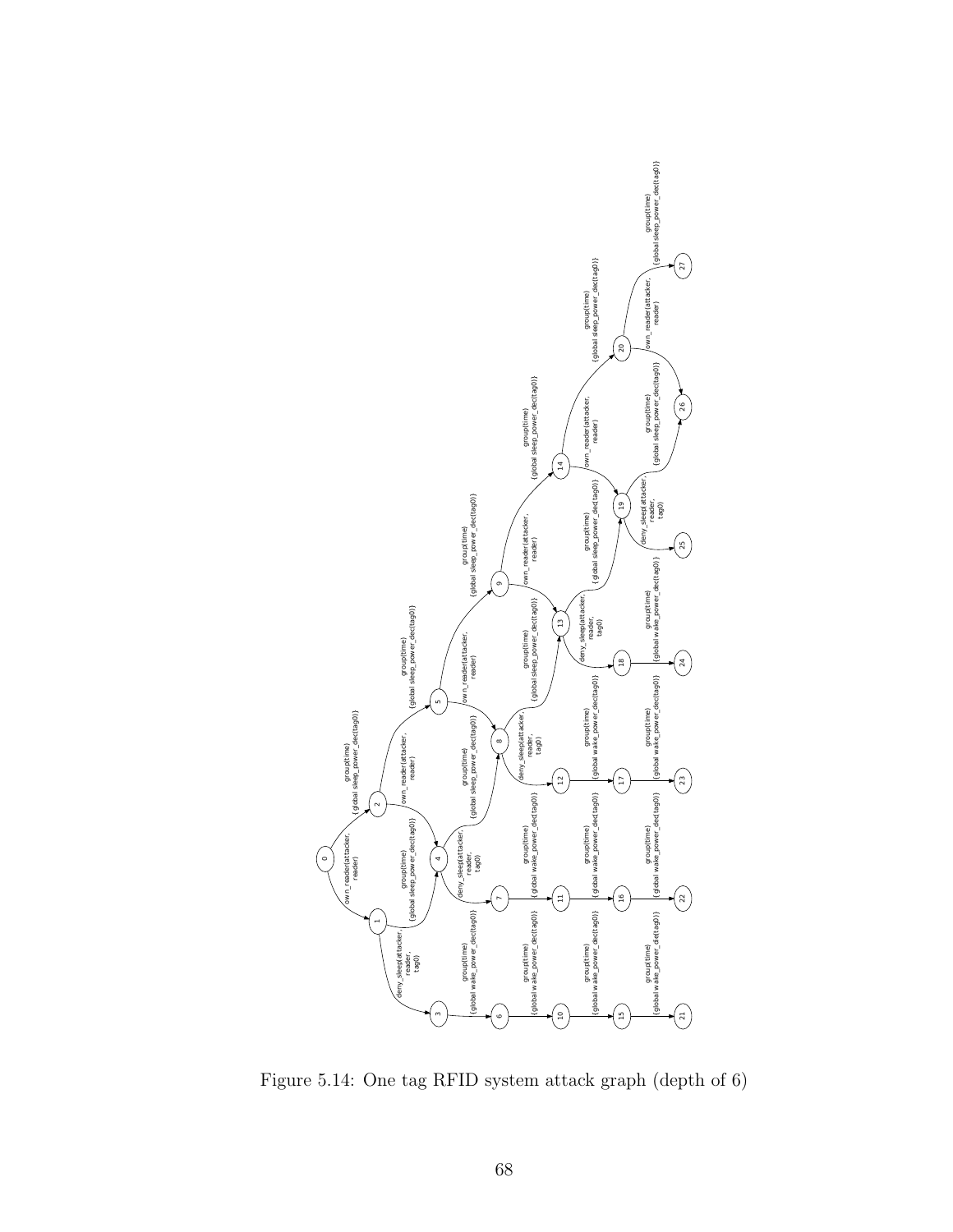

Figure 5.15: One tag RFID system attack graph (full depth)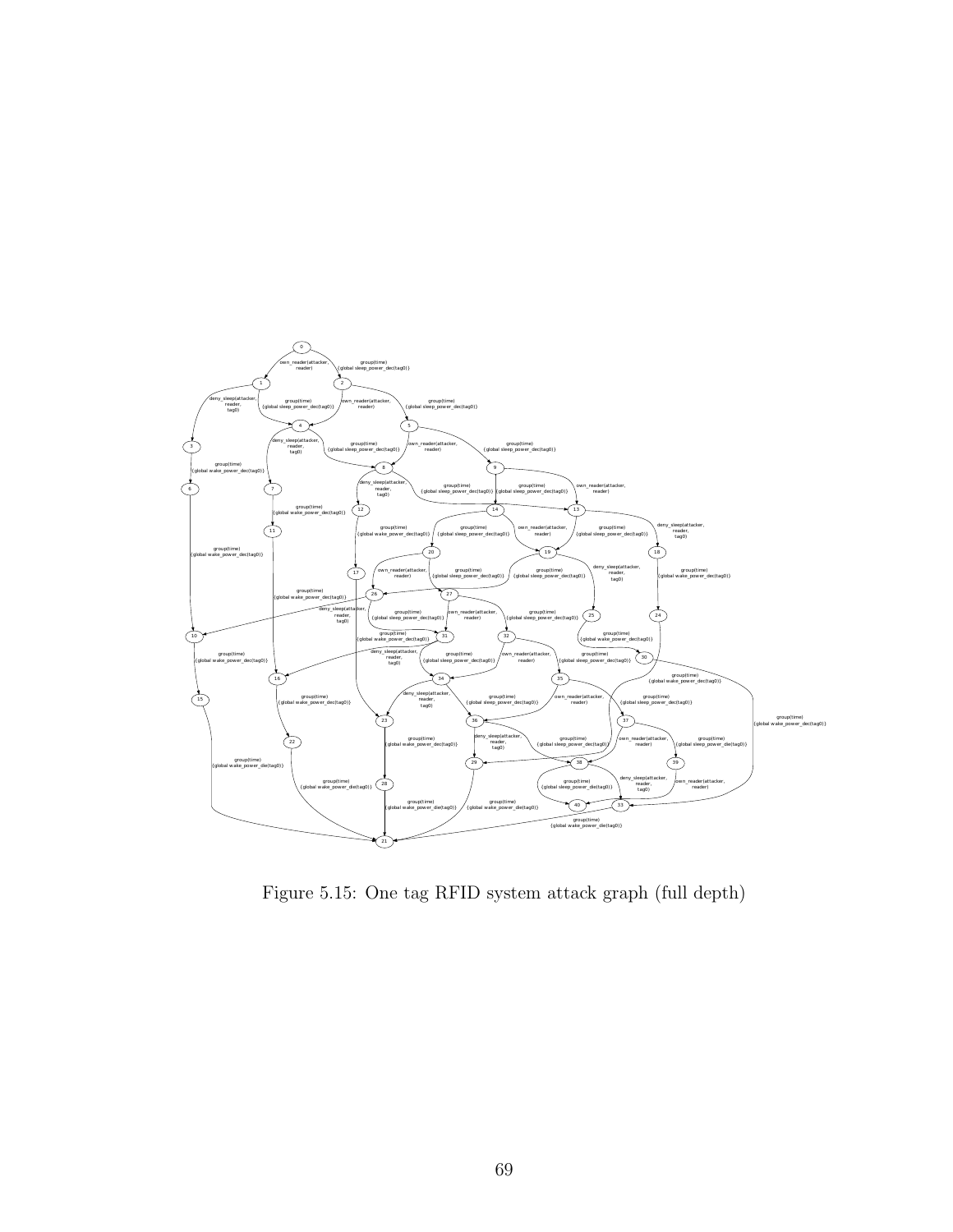## CHAPTER 6

## RESULTS

### 6.1 Introduction

The preceding chapters introduced a framework for discrete attack graphs, a set of enhancements to that framework to improve its modeling capabilities for discrete systems, and a set of extensions to enable it to model cyber-physical systems.

This section provides an analysis of the resulting framework (including a discussion of its performance) and its capabilities (articulating its contribution to the hybrid systems modeler), as well as a discussion of the network and system analysis that it enables.

#### 6.2 Discrete Capabilities

Previous chapters articulate the enhancements provided by platform facts, host processing, and the standard lexicon, which provide conveniences to the modeler and ease model acquisition from a standard network representation. However, further discussion is warranted of the power added by global exploits and grouping exploits.

In short, globalness applies one exploit to multiple asset bindings, whereas grouping applies multiple exploits to the same asset binding. Consider the goal of modeling a fuzzer or automated attack script that simultaneously attempts to exploit a variety of common web vulnerabilities on a form on a web server. A successful buffer overflow may give the attacker login access to the server; successful cross-site scripting may give the attacker the ability to spoof messages to users; and a successful SQL injection attack may give the attacker access to sensitive information. Grouping these automated attacks together enables the modeler to better capture the behavior of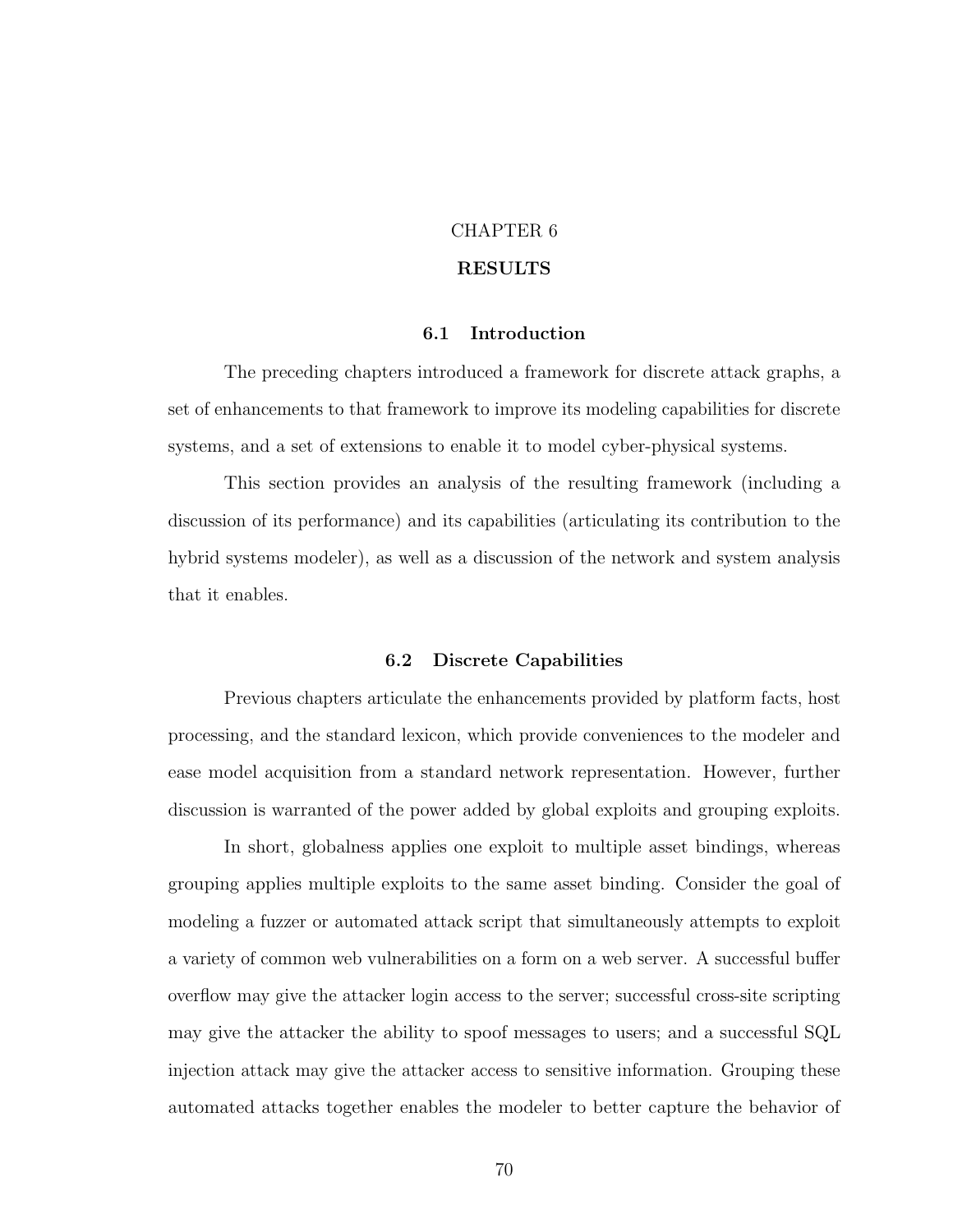```
global exploit kill_router(a, r, h)=
    preconditions:
          \text{platform}:r, \text{cpe}:/\text{h}:V\text{ulnerableRouter};quality: r, status=up;
          quality: h, status=up;topology: a \rightarrow r, connected_{network};topology: h \rightarrow r, connected\_local\_to\_internet;postconditions:
          insert quality: r, status=down;
          insert quality:h, status=down;
```
Figure 6.1: Global exploit disabling an entire network

such a "script kiddie."

.

Consider also the case of executing a denial of service attack on a single network of arbitrary size by disabling a perimeter device. Such an attack would be impossible to encode in a single transition without the use of a global exploit. Such an exploit might appear as in Fig. 6.1.

Additionally, the hybrid extensions also permits the use of networking concepts such as port number (in which, typically, the use of a port number 1024 or below requires administrative rights) or latency for the purposes of modeling certain scenarios on information systems without physical components.

### 6.3 Hybrid Systems Modeling Capabilities

The real power of the new extensions show in modeling hybrid systems. For this discussion it is useful to draw upon the theory of hybrid automata for hybrid systems. A useful goal is the ability to model any hybrid system (expressible as a hybrid automaton) in the hybrid attack graph formalism. This is hindered by two major constraints: the inability to use variables in the right hand side of precondition and postcondition expressions in hybrid automata, and the requirement that the time domain be discretized.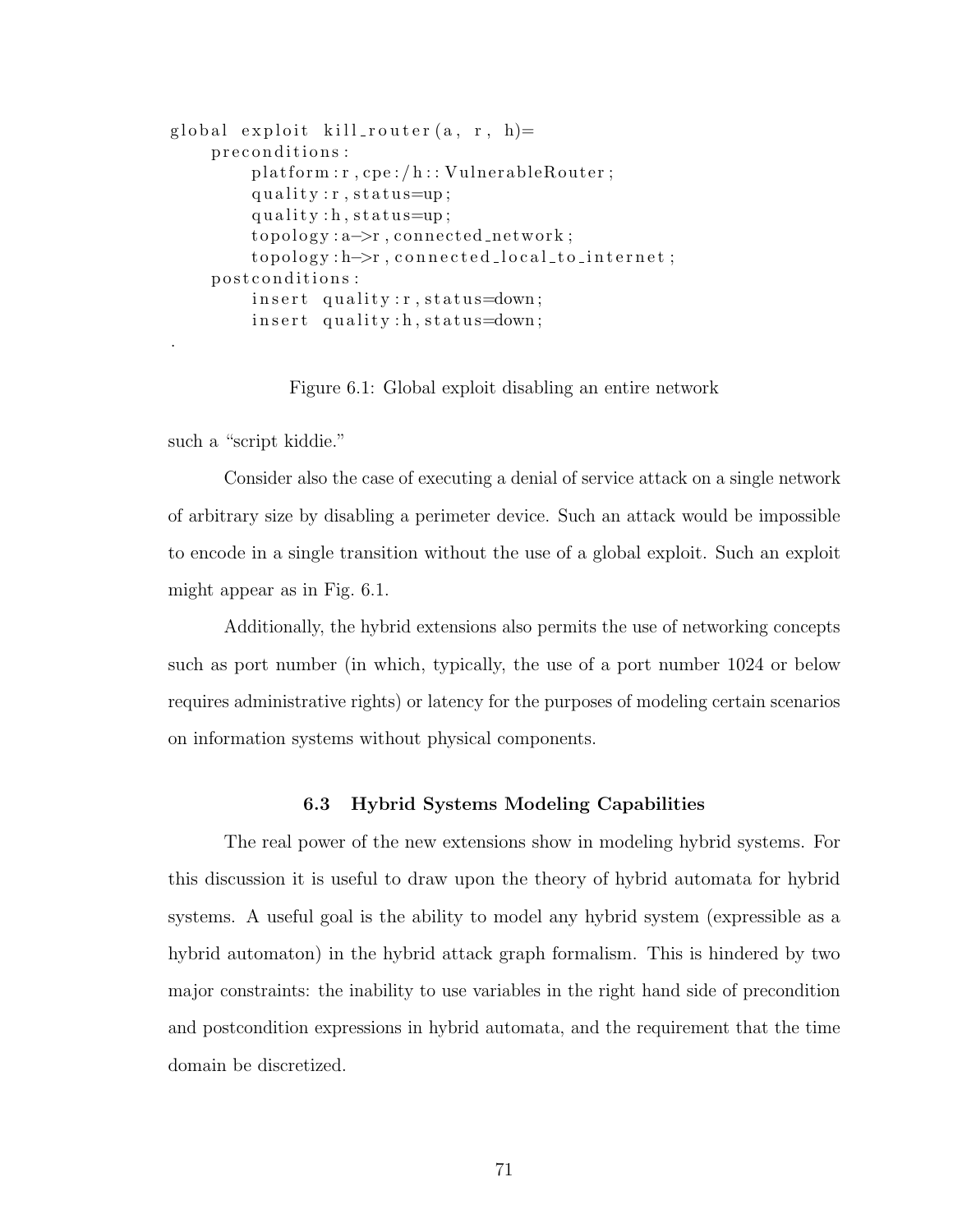#### 6.3.1 Classes of hybrid systems modeled by hybrid attack graphs

Henzinger and others have articulated a special case of the hybrid automaton called the linear hybrid automaton [16]. The linear hybrid automaton is a hybrid automaton in which (1) all conditions in the automaton are boolean combinations of linear inequalities, and (2) all flow conditions use only free variables from  $\dot{X}$ . In this case, a linear inequality is an inequality on linear terms, or linear combinations of integer constants with real valued variables.

Clearly condition (1) does not hold, because of the lack of variables on the right hand side of the operators in the attack graph language. However, the subcase in which the left hand side is the variable in question, and the right hand side is the constant  $k_0$  does.

Condition (2) is more subtle but less restricting. As it permits free variables only from  $\dot{X}$ , so long as only one free variable from  $\dot{X}$  is used this is exactly equivalent to the behavior permitted in time evolution exploit patterns. In the less deterministic (and less common) case in which multiple free variables from  $\dot{X}$  are involved in a flow condition, the hybrid attack graph language permits an execution that conforms to the hybrid system specification, but not one that explores all possibilities.

### 6.3.2 Hybrid systems to hybrid attack graph mapping

The hybrid attack graph permits discrete time simulation of a small, very well behaved subclass of linear hybrid automata. Nevertheless, this provides sufficient power to capture a wide variety of systems. Informally, including a HA in a hybrid attack graph can be accomplished using the following general mapping:

Hybrid automata onto assets The automaton is represented by an asset. Therefore its variables take the form of facts on that asset, its conditions take the form of preconditions and postconditions on exploits, and events, jumps, and time evolution are done on the exploits.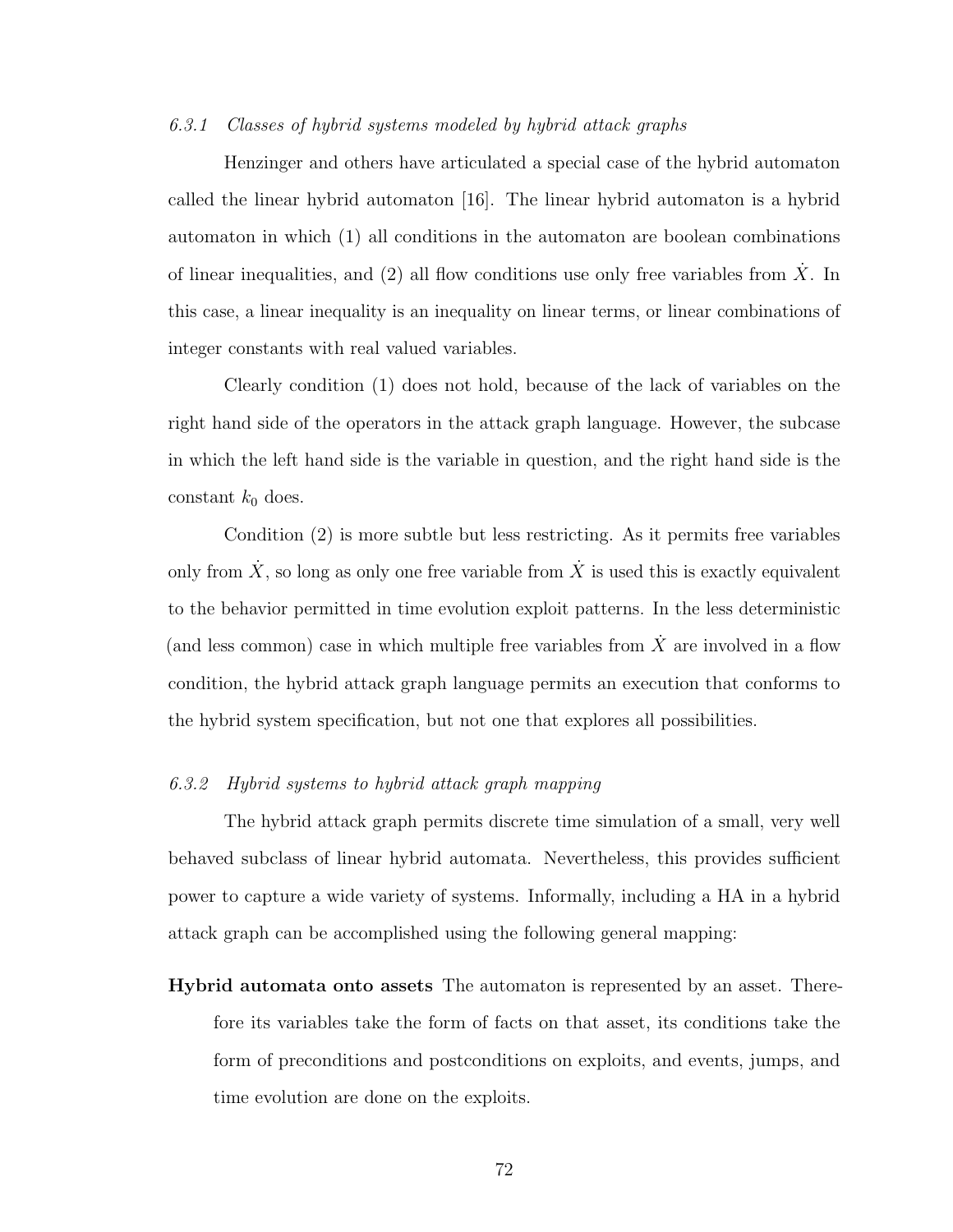- Control modes onto qualities The control mode is selected based upon a quality on the asset. The mode is implemented by the time evolution exploit responsible for that particular asset in that particular mode. Control switches are not explicitly encoded but can be thought of as part of the exploits that change the asset's mode.
- State variables onto qualities The state variables are encoded explicitly as qualities about the asset in the fact base.
- Initial conditions onto network model The initial conditions are implemented in the network model initial state.
- **Jump conditions onto non-time exploits** Jump conditions, which select when a mode transition may occur, are mapped onto the conditions of a non-time exploit, so that they may be fired, but not as part of the time stepping.
- Invariant conditions onto time exploits Invariant conditions indicate when a mode *must* change in order for the inexorable passage of time to proceed. Therefore, these conditions are placed explicitly into time exploits to ensure that they are executed before time may continue to pass. Their postconditions include a change of the discrete mode quality.
- Flow conditions onto time exploits Flow conditions, which dictate the continuous evolution of the system over time, are implemented as rates of change in time exploit postconditions (e.g. temp-=5). Their repeated application over discretized time intervals cause the simulation of continuous time evolution.
- Events onto global groupings Event labels, which are used to synchronize mode transitions between multiple automata, are implemented as global group names, which force the globally grouped exploits to fire on the synchronized assets simultaneously.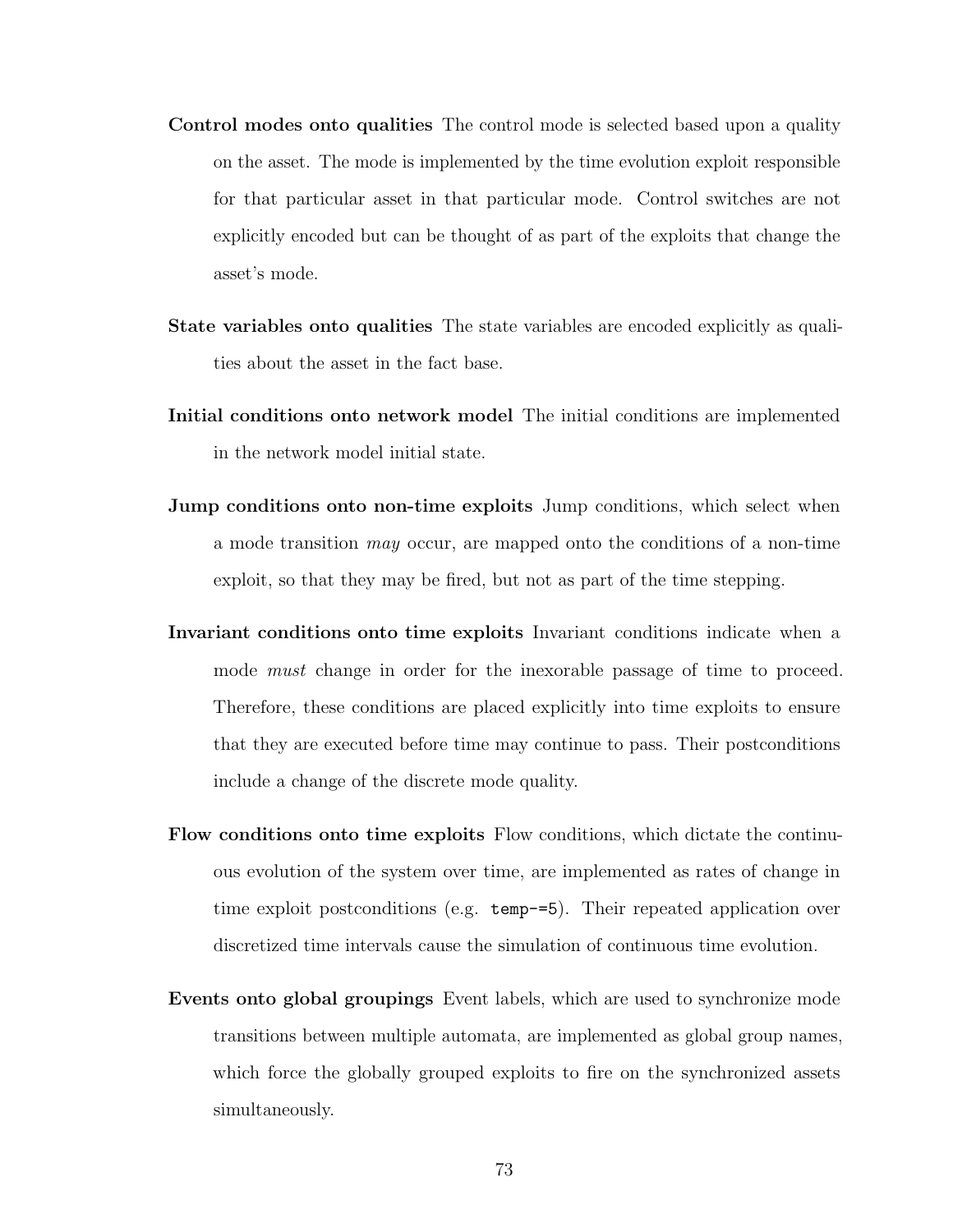### 6.3.3 Zeno concerns

Two additional concerns exist, to which brief mention is due: *qlobally zeno* behavior and *isolated zeno* behavior.

Globally zeno behavior occurs in a hybrid attack graph when the repeated application of non-timed exploits is capable of providing an infinite transition path in which there are no time evolution attacks. That is, a model exhibiting globally zeno behavior not only generates an infinitely large attack graph, but it also generates one that is capable of causing the convergence of time, which obviously fails to capture real world behavior.

Such models are probably (but not necessarily) ill-formed. Infinitely repeated application of discrete exploits is a sign of poor modeling decisions: ideally, exploits should not be applied multiple times to the same assets; if they are (as in the setting of a mode), they should depend upon either the source mode being different from the destination mode or else depend upon some other result of time evolution. In the case of mapping onto hybrid automata, this means that self loops (jumps from a mode onto itself) need to be addressed with caution.

Isolated zeno behavior, which may also be the sign of an ill-formed model, occurs when an otherwise active hybrid asset is not fully covered by the time exploit group. This may occur legitimately if no continuous evolution is occuring in the asset's mode, or if (as in the case of the Civic in the car crash example pictured in Fig. 5.10) the asset is no longer an active part of the simulation. If this behavior appears, care should be given that it is not an oversight on the part of the modeler.

# 6.4 Performance

Although the purpose of this work is not focused upon the performance of the generation process, a discussion of the performance of the reference generator is warranted. This section first provides an outline of the execution of the generation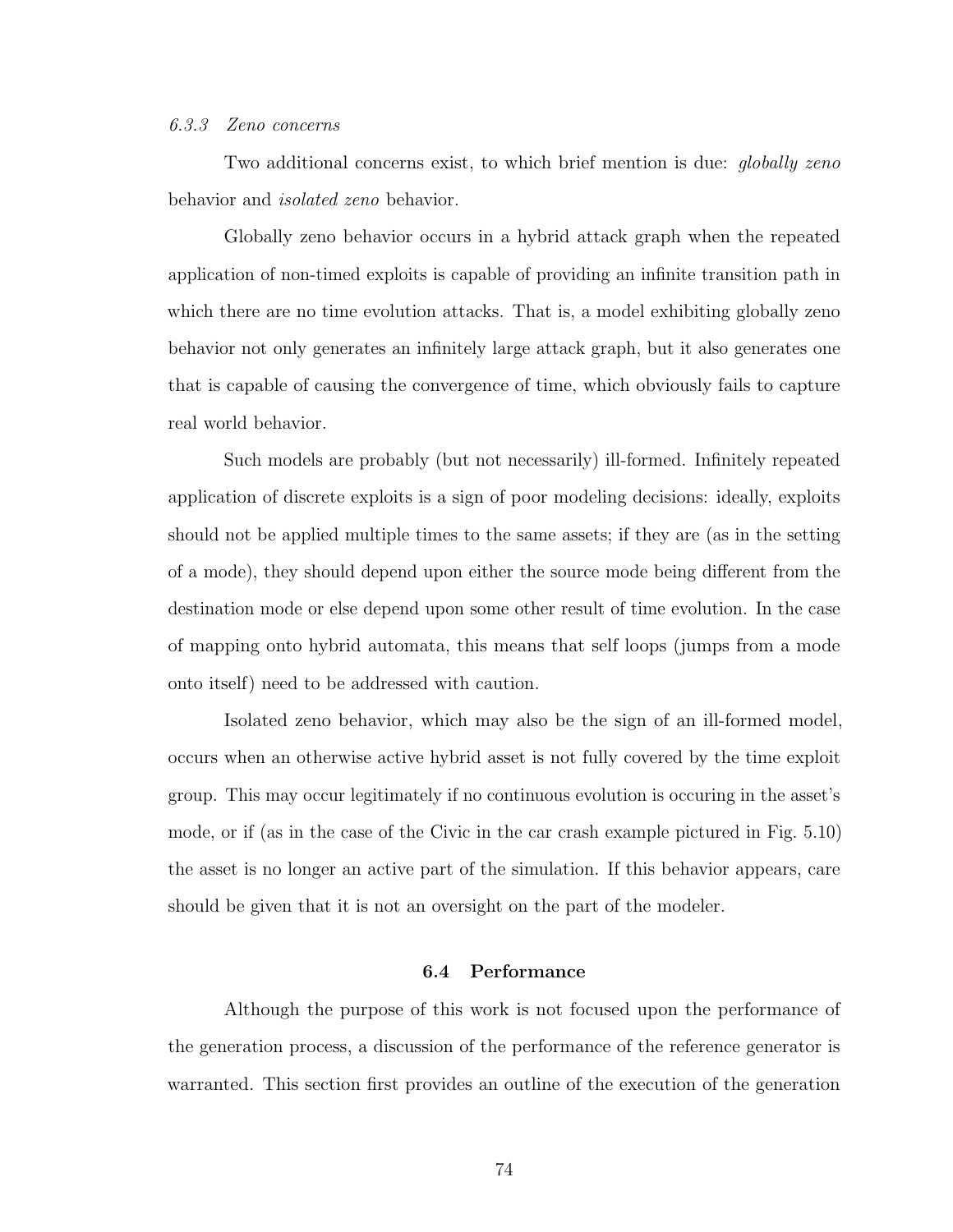| Domain                             | Symbol              |
|------------------------------------|---------------------|
| Facts                              | $F= Q+\mathcal{T} $ |
| Fact names                         |                     |
| Exploits                           | $E= \mathcal{E} $   |
| Depth                              | d                   |
| Assets                             | $A= \mathcal{A} $   |
| Qualities                          | $Q= Q $             |
| <b>Topologies</b>                  | $T= \mathcal{T} $   |
| Most preconditions in any exploit  | $\mathcal{p}$       |
| Most postconditions in any exploit | $\overline{P}$      |
| Most parameters in any exploit     | $\alpha$            |
| Possible asset bindings            | B                   |

Table 6.1: Symbols for the magnitudes of attack graph input domains

program, decorated with the order of magnitude of the asymptotic bound of the execution time at each step. This is used to provide a bound on the scaling of the generator as a whole. The next subsection demonstrates the empirical results of a performance analysis, providing graphical scaling data from code profiling to confirm the predictions of the outline.

It is worth adding that, although this thesis's reference generator scales poorly, a significant amount of the attack graph research community as a whole focuses specifically upon the performance of their generators. Furthermore, care has been given that the introduction of continuous values does not alter the complexity of any step of the generation process. For these reason, the poor performance of the reference generator is assuaged by the applicability of the wider attack graph research community's performance results.

Driven by the formal definition of the attack graph domains given in Section 2.4.2 and treating platform facts as just a special case of qualities, notation will henceforth be as in Table 6.1, presented in order of appearance in the program outline.

### 6.4.1 Program Outline and Asymptotic Analysis

The following outline articulates the order of execution steps in the reference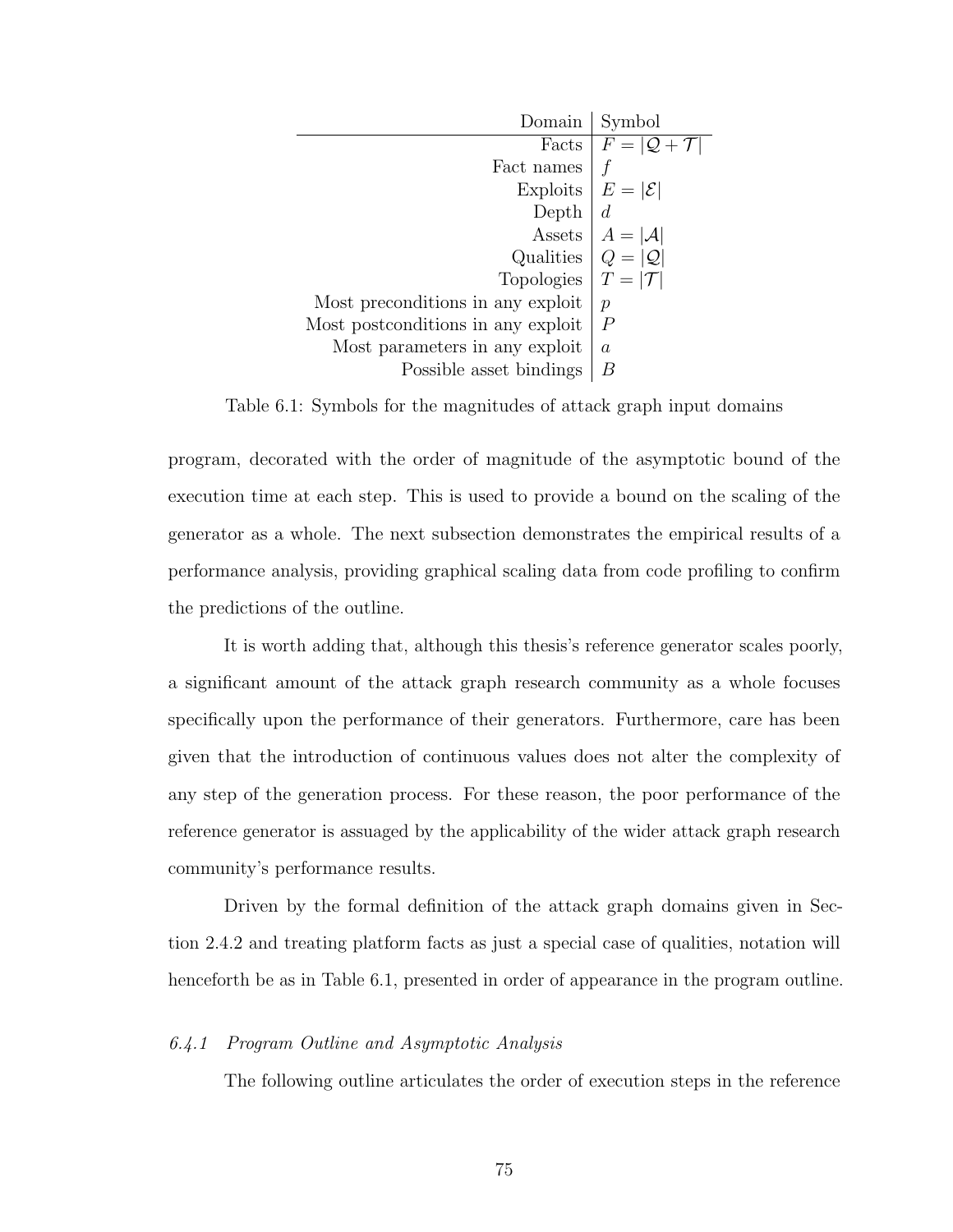generator. Each boldface step is decorated with the order of the number of times that piece of code is executed. Indented steps are substeps, which are executed on the order of their own decorated order, multiplied by the orders of each of their parent steps. The outline uses the symbols defined in Table 6.1.

Build attack graph  $O(1)$ 

Load initial state  $O(F)$ Load exploits  $O(E)$ Generate attack graph (recursive)  $O(d)$ For each analysis state  $O(states)$ Copy network model  $O(A) + O(F)$ Get valid attacks  $O(1)$ For attack in attack bindings  $O(BE)$ Validate attack  $O(p)$ , which is technically bounded by  $O(A^2)$ .  $O(F)$  but is in practice quite small Process groups and globals  $O(1)$ For each valid attack  $O(BE)$ Get successor state  $O(1)$ Build network model  $\mathcal{O}(A)+\mathcal{O}(F)$ Add postconditions  $O(P)$ , which is technically bounded by  $O(A^2F)$  but is in practice quite small.

There are two non-obvious variables included here. One is  $B$ , the possible binding combinations value, which is actually the result of a permutation operation. This is bounded loosely by by  $O(A!)$  (or  $O(A^A)$ ) and more tightly for a given scenario by  $O\left(\frac{A!}{(A-a)!}\right)$  (alternatively  $O(A^a)$ ), where a is the length of the longest parameter list on any exploit pattern.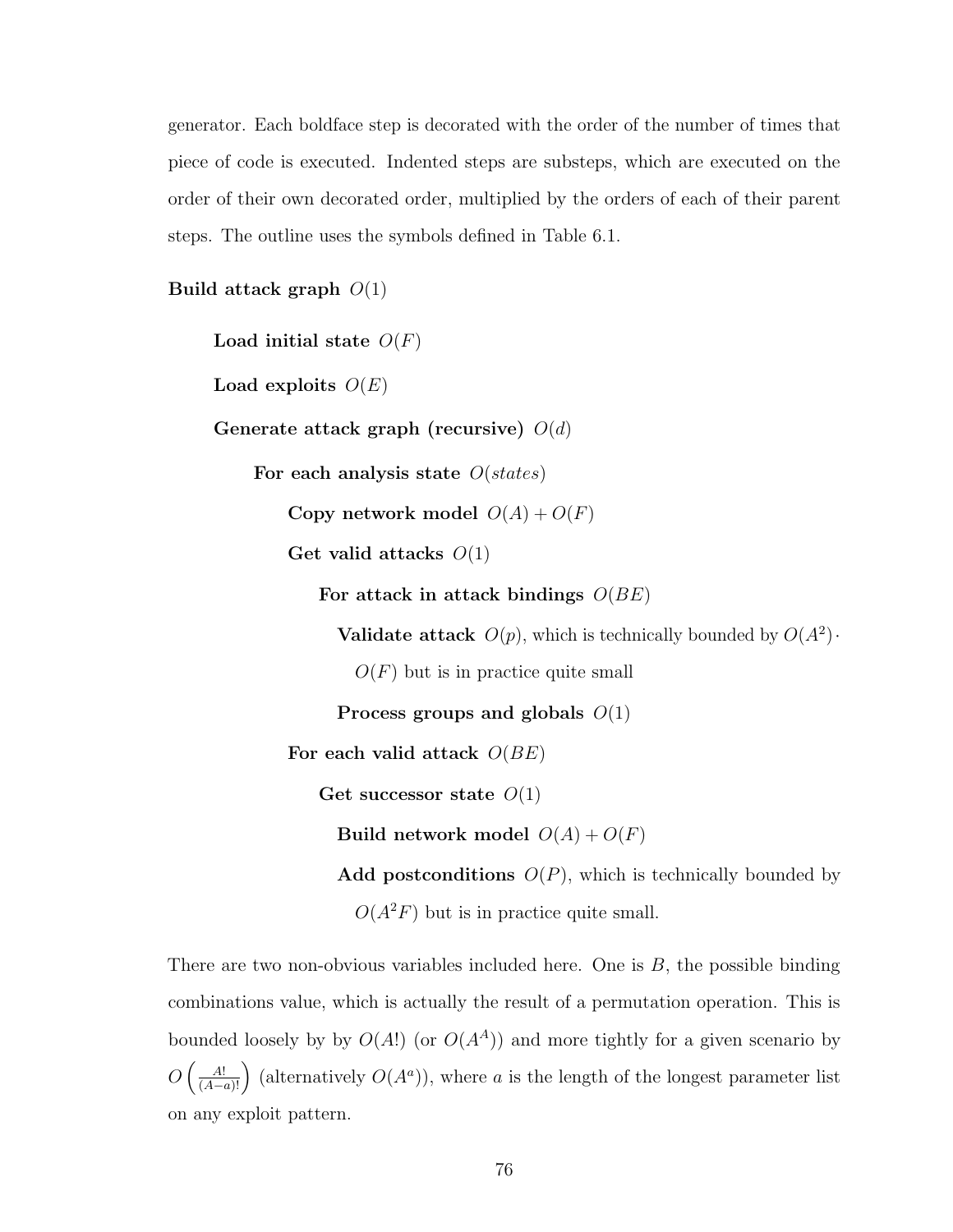The other is "states." In this case, it refers to the number of "analysis states" in an iteration of the generation function, which is actually defined in terms of the previous iteration's states. Luckily, we can avoid having to solve for this quantity by combining the sections "Generate attack graph (recursive)" with "For each analysis state." Using the knowledge that the body of that for loop is reached once and only once for each state generated, the bound for the number of executions of the combined structure is equivalent to the bound on the number of states in the attack graph. Because a scenario is not guaranteed to converge to a closed attack graph, this is necessarily a function of the maximum depth. Each state may produce up to  $B \cdot E$ new states. This may happen up to  $d$  (generation depth) times. Using the derivation of B from earlier in this section, this means that the number of states produced is at worst  $(A!E)^D$ . More tightly, this is in  $O\left(\left(\frac{A!}{(A-a)!}\right)E\right)^d$ . This controls the scaling behavior of the recursive generator function.

Furthermore, the fact "count" should actually be broken up into qualities and topologies (treating platform facts as special cases of qualities for the purposes of this analysis), as the possible number of these fact types grow with respect to the asset count at different rates. The bound on facts, then, is actually  $O(A \cdot Q + A^2 \cdot T)$ .

Refer to Table 6.1. It includes  $P$  and  $p$ , which refer to the largest number of pre- and post-conditions in any single exploit in the input. These can be bounded (in practice, very loosely) by  $O((AQ + A^2T)(A))$ , but this bound is due to the (never practically implemented for nontrivial  $A$ ) possibility of an exploit taking every possible asset parameter and operating on every possible quality and topology for each possible asset combination. Similarly, the number of parameters in exploit patterns could be bounded loosely by  $O(A)$ , but this is not realistic. Therefore, the new a, p and P inputs are used instead. The symbol for the number of fact names,  $f$ , is used in the next section to simplify some notation.

The outline reveals the following bound on the generation process: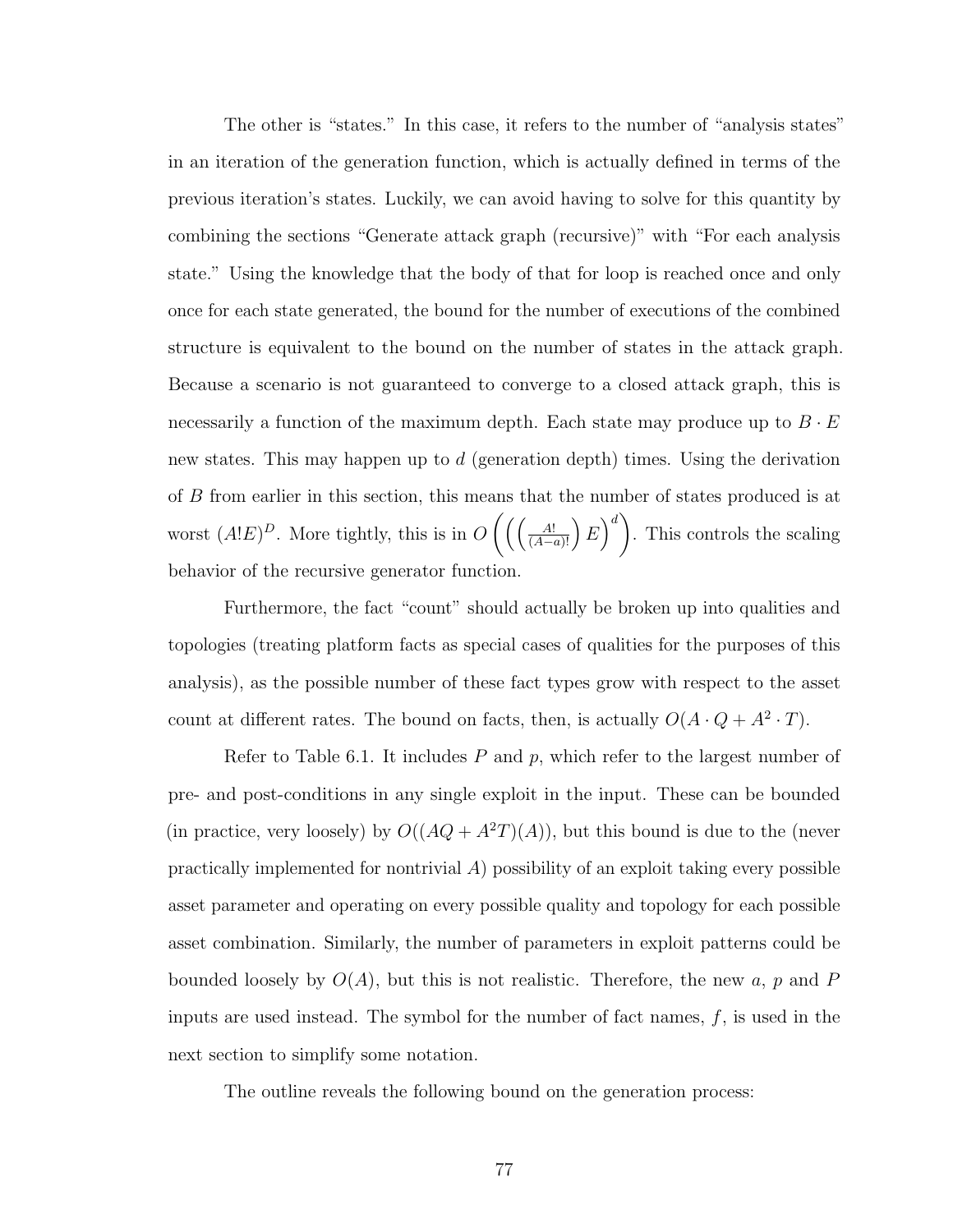$O((EB)^{d}((A+F) + BEp + BE(A+F+P))).$ 

Recall that  $B = \frac{A!}{(A-a)!}$ , so is in  $O(\frac{A!}{(A-a)!})$  (more loosely,  $O(A^a)$  or  $O(A!)$  or even  $O(A^A)$  are also valid), and that  $F = AQ + A^2T$  (More loosely,  $A^2f$ ). Then the generation process is more precisely in:

$$
O(((\frac{A!}{(A-a)!}E)^d)((A + AQ + A^2T) + \frac{A!}{(A-a)!}Ep + \frac{A!}{(A-a)!}E(A + AQ + A^2T + P)))
$$

Switching to the looser bounds of A for p and P,  $A^A$  for B (thereby eliminating a), and  $A^2f$  for F simplifies the presentation of this expression to a function only of  $f, E, A$ , and  $d$ . It is already clear that execution time is controlled almost completely by the growth of  $A$  and  $d$ , but this resultant asymptotic bound for execution time of the (hybrid) attack graph generation process presents that fact quite dramatically:

$$
O((AAE)d((A + A2f) + AAEA + AAE(A + A2f + A)))
$$
  
=  $O(fEAAd+A+2)$   
=  $O(Ed+1fAA(d+1)+2)$   
≈  $O(Ed+1fA!d)$  (in a mild abuse of notation)

Worst case generation time, then, is expected to grow linearly with fact names, polynomially with exploit patterns, exponentially with generation depth (for divergent graphs), and factorially with assets. The next sections demonstrate empirically the effects of generation depth and asset growth on execution time.

### 6.4.2 Execution Time Results

Two sets of trials serve to demonstrate the scaling behavior of execution time: on assets, and depth. These were executed using a combination of the homogeneous automotive example (in which the only cars are "Civics") from Section 5.5.1 and the RFID example from Section 5.5.2.

6.4.2.1 Asset scaling: The first set of tests, which studies the effect of increasing the number of input assets while holding everything else (including depth) constant, includes both the car and RFID scenarios. Inclusion of additional cars and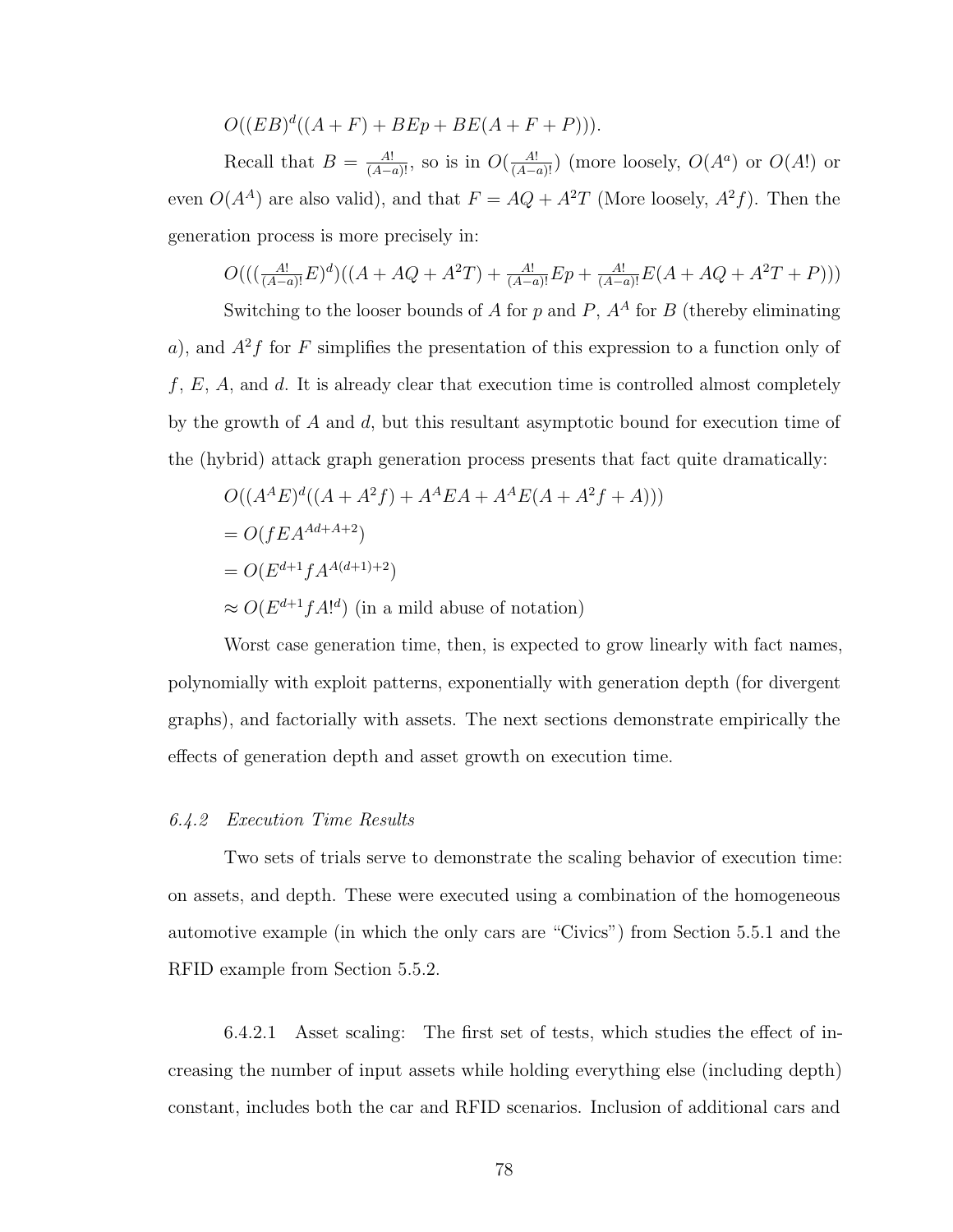

Figure 6.2: Execution time vs. number of assets

tags provides the asset scaling. The RFID scenarios were allowed to continue until convergence; the car scenarios, which do not converge, were generated to a depth of 10. Each asset number (from 2 to 6, representing 1 to 5 cars; and 3 to 6, representing 1 to 4 RFID tags) was executed on each scenario 6 times. The results, showing dramatic exponential behavior, are provided in Fig. 6.2. These are graphed on a logarithmic scale with a reference line of  $\frac{A^A}{2^4}$  in Fig. 6.3.

This exponential behavior especially affects hybrid attack graphs with time because time group exploits are likely to bind to nearly every permutation of asset choices. As an example, observe the large number of permutations of bindings of the time group exploits to car assets in Fig. 6.4.

6.4.2.2 Depth scaling: The second test set, performed by varying the generation depth of the program, again with 6 trials, serves to illustrate both the exponential growth of execution time with depth, as well as the difference in the way that depth affects converging attack graphs (such as the RFID example) and diverging ones (such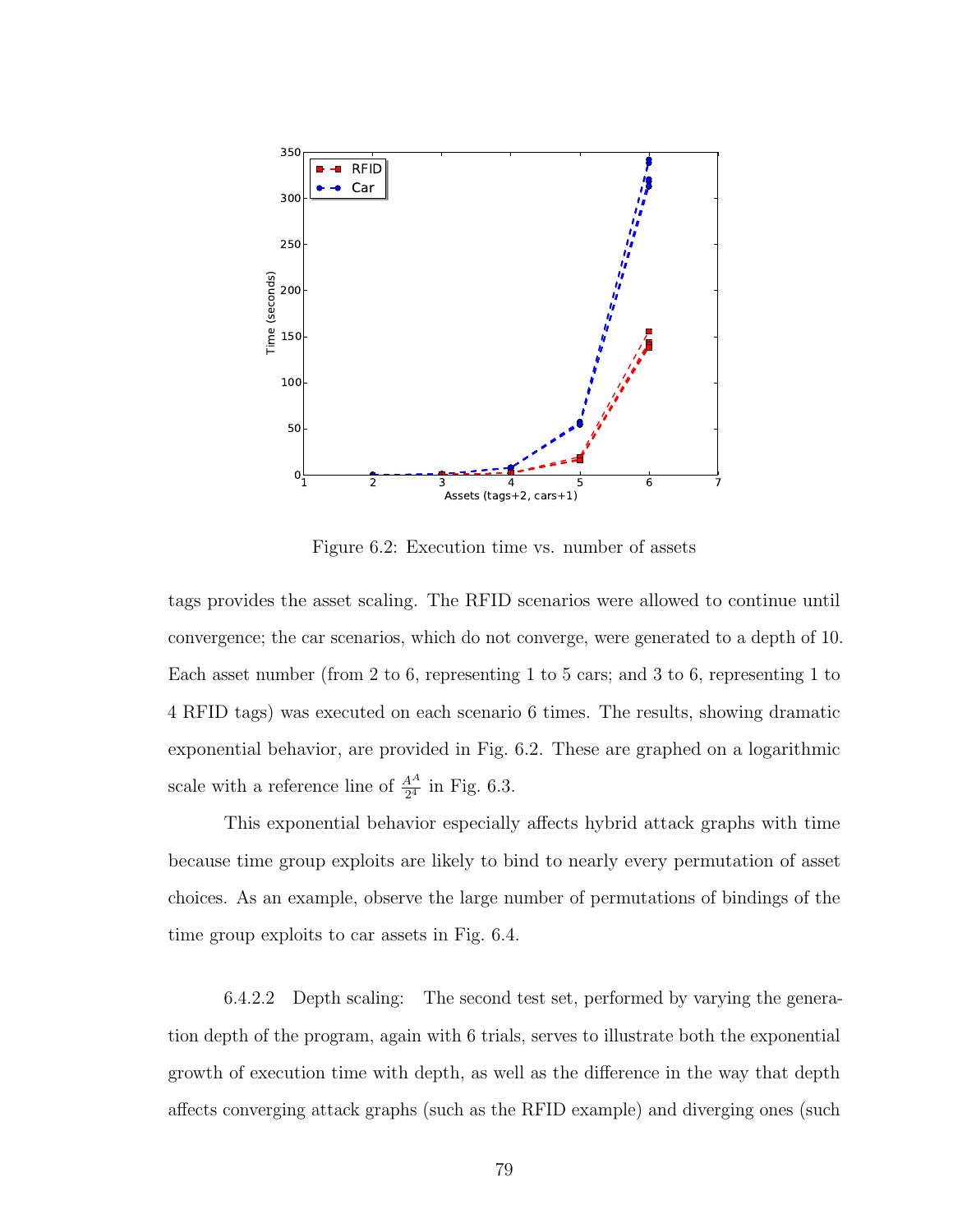

Figure 6.3: Execution time vs. number of assets (log scale)

as the car example). The graph of this performance is provided in Fig. 6.5 and on a logarithmic scale in Fig. 6.6.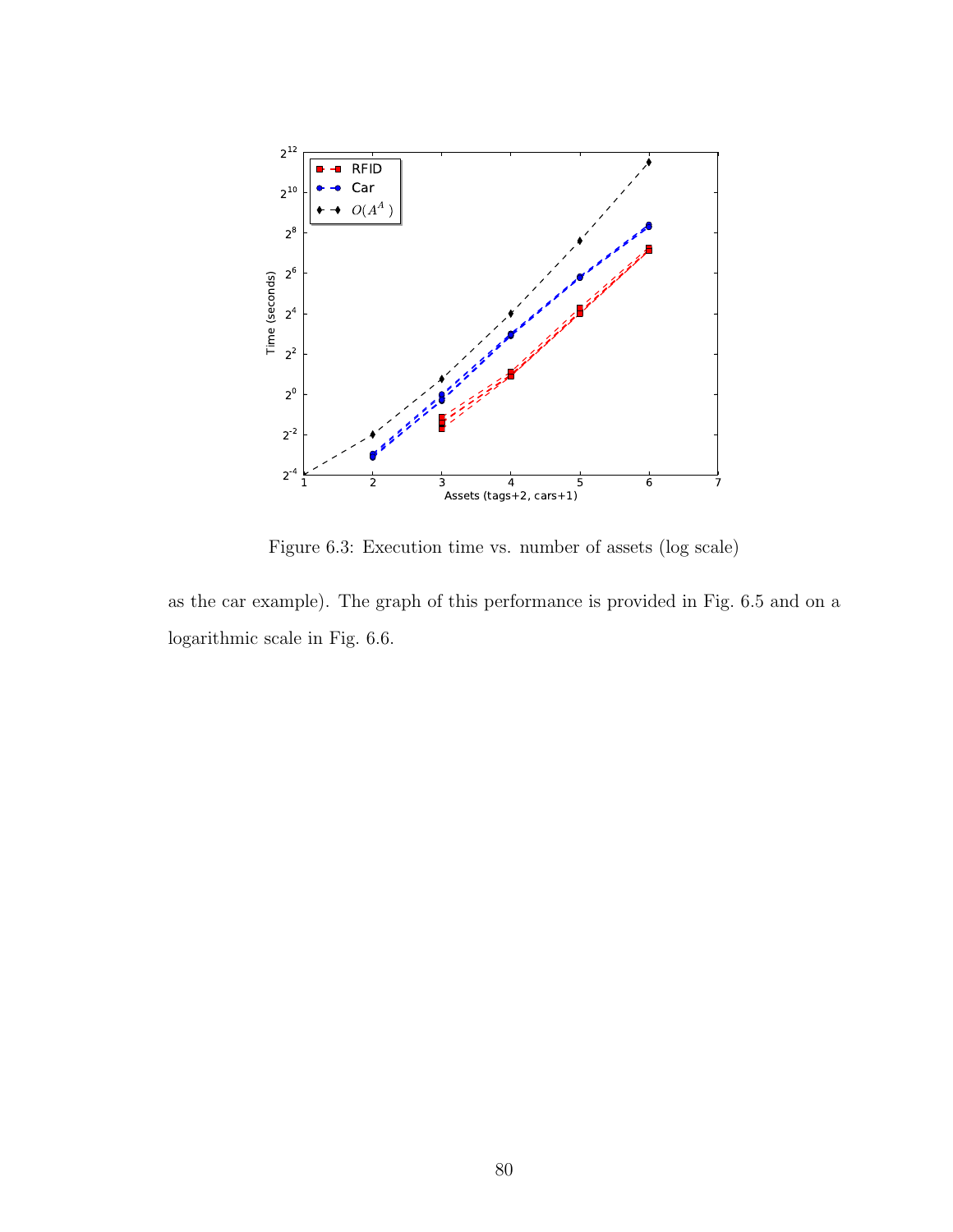

Figure 6.4: 5-car hybrid attack graph to depth  $2\,$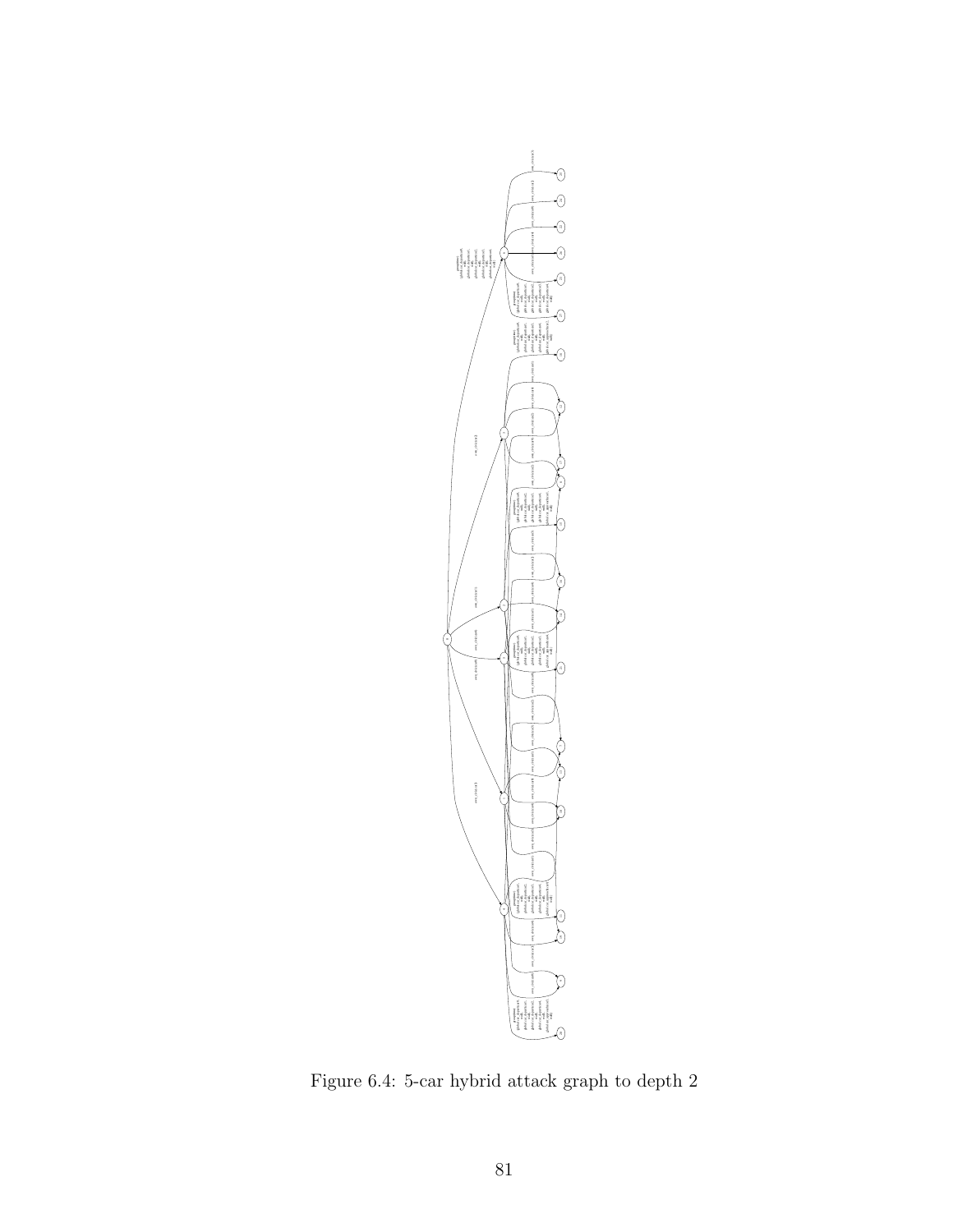

Figure 6.5: Execution time vs. generation depth



Figure 6.6: Execution time vs. generation depth (log scale)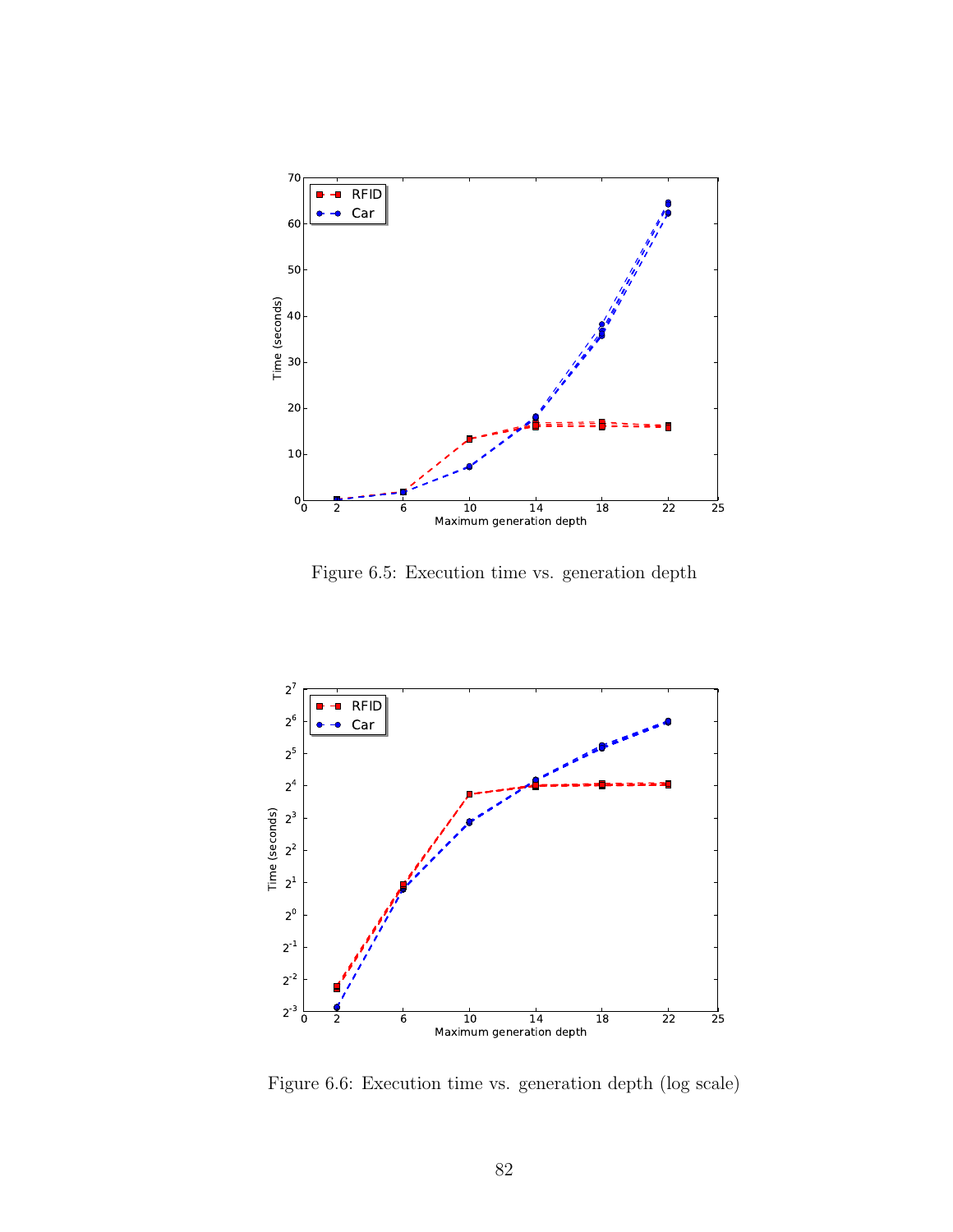# CHAPTER 7

## CONCLUSIONS AND FUTURE WORK

# 7.1 Conclusions

### 7.1.1 Summary

This thesis presents a set of expansions to the attack graph formalism permitting the modeling of hybrid systems in the context of interacting exploits and components. Several contributions in the modeling domain include integration with the Common Platform Enumeration, proposal of a standard lexicon of fact types for easing integration with the Common Vulnerability Enumeration and the National Vulnerability Database, and dealing with network objects without loss of generality in the framework.

The hybrid extensions provide the ability to model a small but well-behaved subset of hybrid systems that nevertheless proves quite expressive. However, its generation needs effort to measure up to the current state of the art in performance for attack graph generation.

#### 7.1.2 Shortcomings

7.1.2.1 Model acquisition: Although this thesis takes great strides forward in the articulation of a language and framework that will be well suited to a wide variety of networks, a significant roadblock to its wide use is in network model and exploit pattern acquisition: although their formats are convenient, they must be automated before large scale adoption is possible.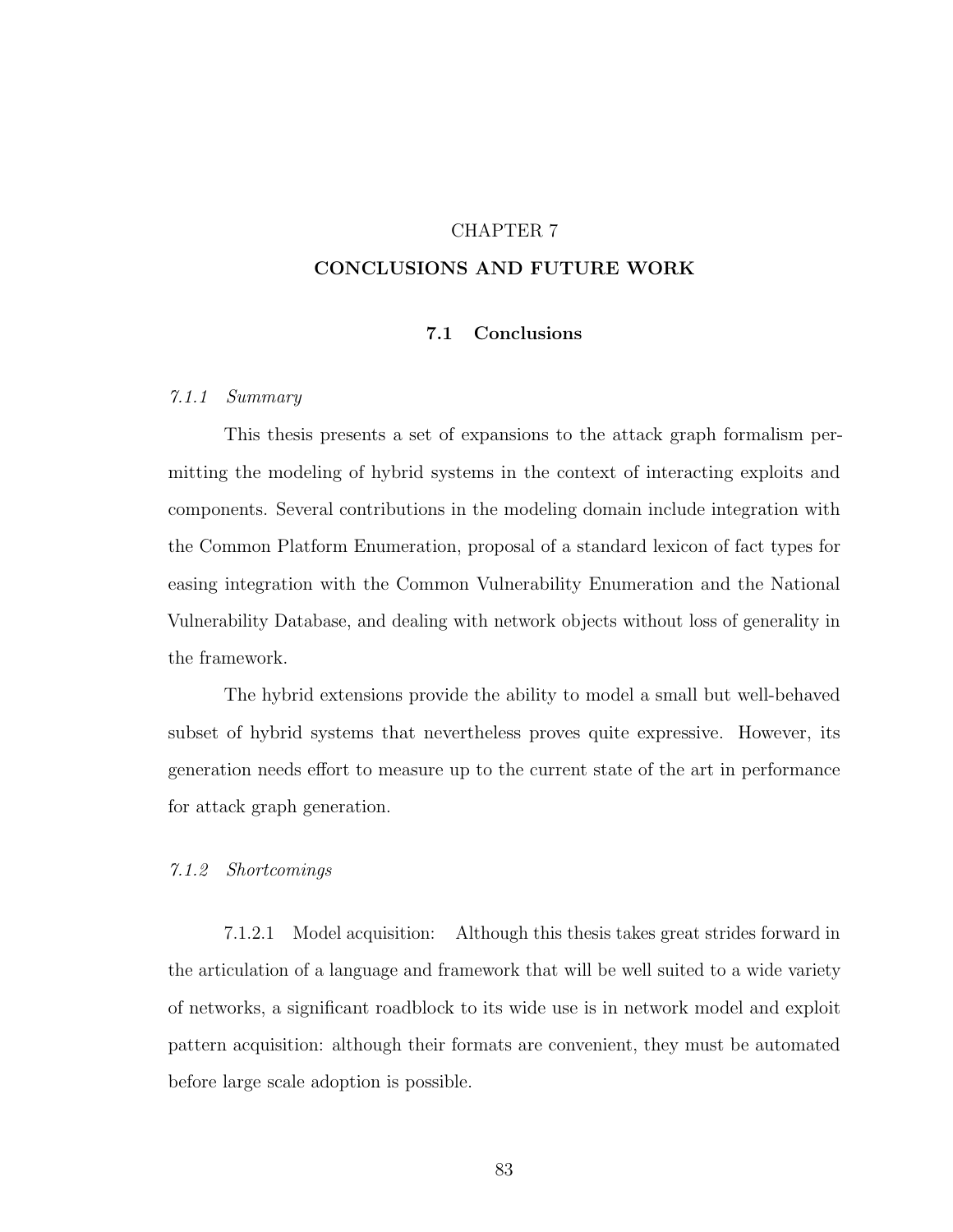7.1.2.2 Performance: The worst-case execution time of the reference implementation of the attack graph generator scales factorially with input assets and exponentially with maximum depth. This is exacerbated by the tendency of time group exploits to bind with large numbers of assets in nearly exhaustive combinations, behavior that can be seen in the automotive attack graph examples. Using this tool, generation of attack graphs from nontrivial scenarios (with tens of hybrid assets) in acceptable time is not likely.

Fortunately, the addition of these hybrid extensions does not qualitatively affect the complexity of attack graph generation. For this reason, existing research into improvement of generation performance is expected to be equally applicable to hybrid attack graphs.

7.1.2.3 Cognitive scalability: Perhaps the most severe difficulty with attack graphs is their size and visual complexity. On their face, they are valuable tools for applying human intuition to network attack scenarios. However, once the scenario grows beyond a handful of nodes, the size balloons quickly out of hand. This is even more marked in time-driven hybrid attack graphs; repeated application of timed exploits that give little useful data individually further frustrates efforts to promote cognitive scalability.

7.1.2.4 Separation of concerns: The use of "exploits" to implement a system's evolution over time is unsatisfying. Although it was not stated initially, it is clear that separating concerns—keeping network model and behavior in the network model and attacker actions in the exploit patterns—is a useful design goal especially for the benefit of a modeler.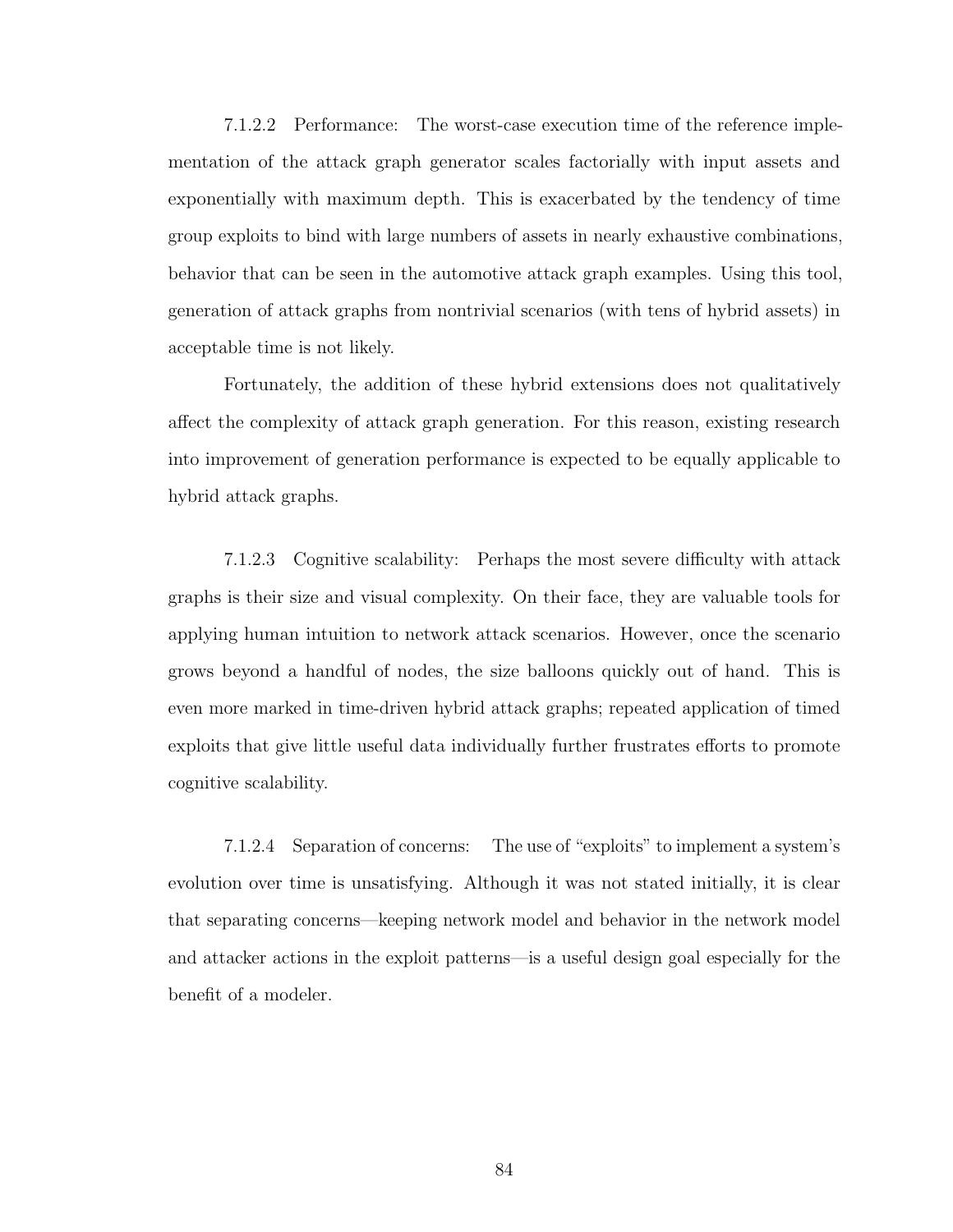### 7.2 Future Work

#### 7.2.1 Network Model

7.2.1.1 First and third person modeling: This thesis used almost exclusively a third person strategy for modeling attackers and their connection to network assets. In the future, it is worth exploring the benefits of the first person strategy as well as considering a blended model in which the Internet (or any network sufficiently large to wholly cover the domain of the scenario) is implicit and connections to it are treated as qualities; only local and adjacent access would be implemented as topologies. This has the potential to ease some of the problems inherent in chaining together connection topologies across multiple nodes to give the attacker gradual, intermediated access to a distant host. It may also simplify exploits.

7.2.1.2 Model acquisition: Significant work needs to be done in the acquisition of models. The integration of the Common Platform Enumeration eases this; more integration with the Security Content Automation Protocol (SCAP) may ease this further. Nevertheless, some kind of network scanner tool will need to be adapted to provide automated acquisition of network models in order for attack graph specification to be automated enough to be a tractable task for larger systems.

Furthermore, such acquisition may be difficult or even impossible in a hybrid setting. A significant research challenge exists in model acquisition on the physical side of the cyber-physical divide.

### 7.2.2 Exploit Model

7.2.2.1 Postcondition classification: There would be value in automated classification of exploit postconditions. That is, there is a limited number of possible security consequence classifications of any attack. The National Vulnerability Database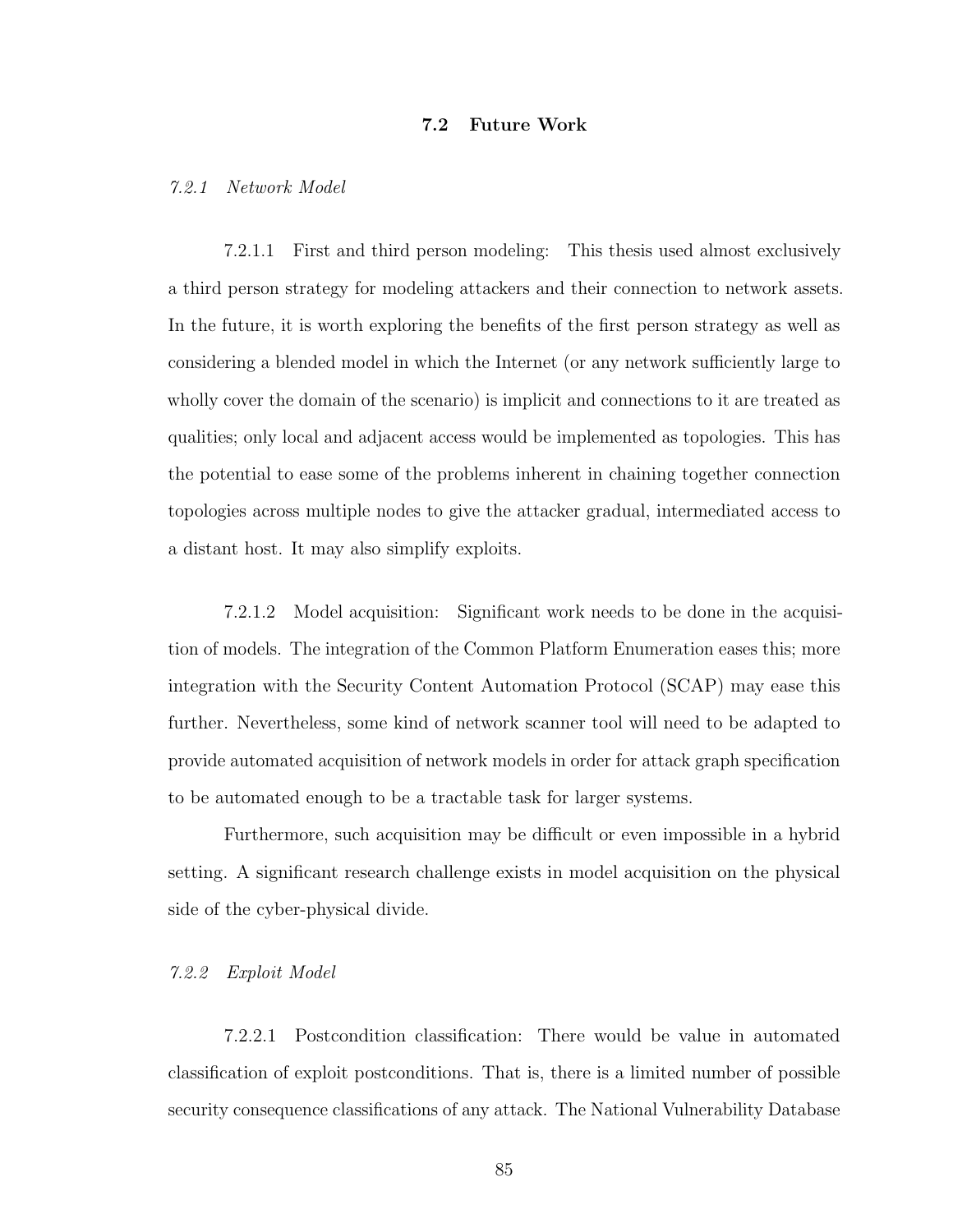contains a partial attempt to enumerate them. Microsoft makes a similar attempt with STRIDE [34]. If an exploit can be automatically (or even manually by its source prior to acquisition for use in the attack graph generator) tagged with its consequences or potential consequences, this could (1) ease automated creation of a general exploit pattern and its postconditions, and (2) aid in analysis by flagging possible consequences of reaching a particular node.

### 7.2.3 Exploit Pattern Enhancement

There are a variety of systematic exploit pattern processing enhancements that would prove useful.

7.2.3.1 Wildcard exploit conditions: If exploit preconditions were to permit regular expressions or wildcard expressions in their statements, this would enable several useful behaviors. In fact, even permitting the prefix property to apply would help as well. For example, a precondition of "connected" could be satisfied by either "connected network" or "connected local." This would permit a hierarchy of network localities that more accurately reflects the real world.

7.2.3.2 Pivot exploits: On a similar note, a valuable tool for modelers would be generic "pivot" exploits. For example, consider the ssh http-tunnel exploit in the Blunderdome attack graph exploit patterns (see Fig. 4.7). This exploit permits an attacker with certain access to one asset to "pivot" from that asset onto all the assets that are connected to it. Specification of these generic pivot exploits, possibly supported by wildcards in the generator, would greatly ease the task of a modeler.

7.2.3.3 Boolean preconditions: Permitting boolean operators in exploit preconditions would be valuable, as otherwise (currently) multiple exploits with the same sets of postconditions but slightly varied preconditions must be used to represent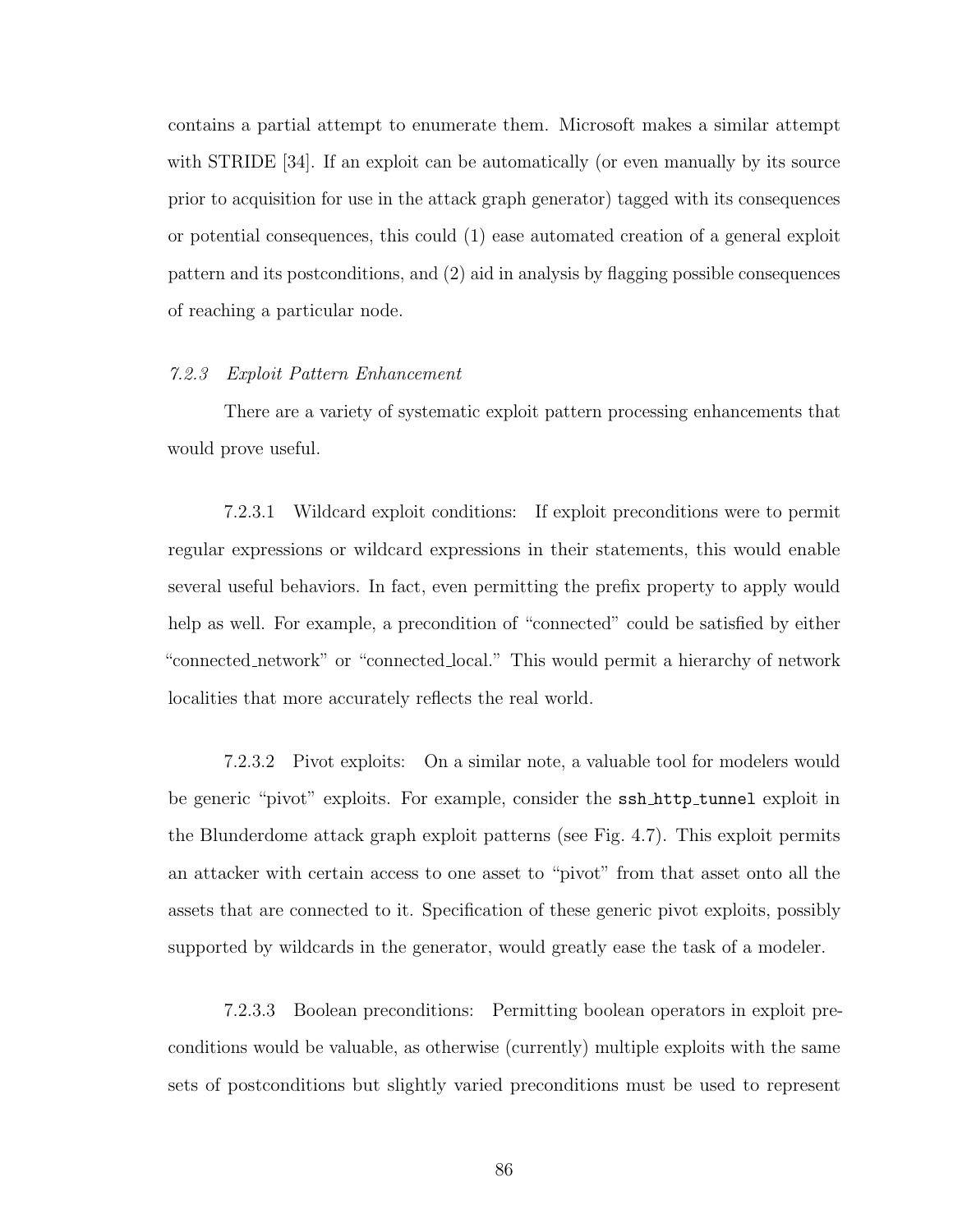exploits that may affect, for example, Linux version 2.6.33.19, 2.6.34.10, and 2.6.38.8.

7.2.3.4 Variable conditions: Currently, the right hand side of exploit conditions must be literals. If they could be expressions involving variables loaded from the fact base, this would satisfy the required conditions for linear hybrid automata equivalence (see Section 6.3.1).

## 7.2.4 Hybrid Modeling challenges

Time is difficult to model and interpret when implemented in this way. One alternative may be to again to hybrid automata for inspiration and adopt a strategy similar to its *time-abstract* semantics, which indicate that time has passed, but not precisely how much has passed. This kind of implementation would mitigate issues of size and, potentially, scaling.

### 7.2.5 Generation

7.2.5.1 Performance: The generation performance of the hybrid attack graph generation needs to be brought into step with the current state of the art. This is not the goal of this particular work, but it is an important step in its future application.

7.2.5.2 Parallelization: One route to improving performance that would be of use to the wider world is the parallelization of the generation procedure. As scaling remains an issue in attack graph generation in general, parallelizing the process could permit greater scaling and possibly allow attack graph analysis to grow to the scale of large enterprise networks.

#### 7.2.6 Attack Dependency Graphs

Finally, one route for future work that deserves specific emphasis is the recently articulated attack dependency graph (also called the exploit dependency graph). A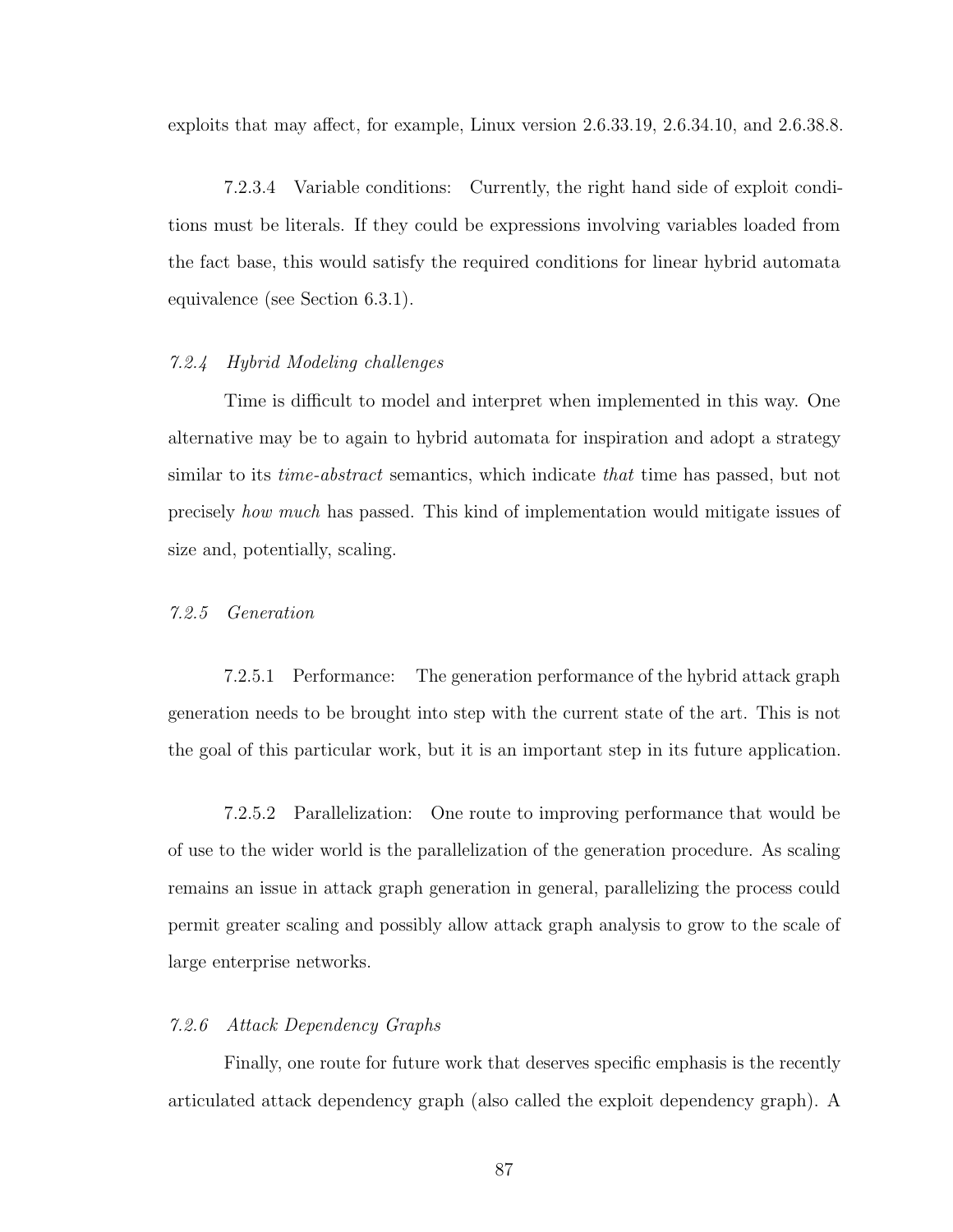variation of the attacks graph adopted by some researchers, attack dependency graphs build graphs of the dependencies of attacks upon each other [20, 29]. These smaller models may be more efficiently generated, encode equivalent information, and eliminate visual complexity.

Attack dependency graphs address several of the shortcomings of the stateful hybrid attack graphs described in this chapter. They are more efficient to generate, easing performance concerns. Furthermore, proposed hybrid versions [24] exhibit the desired time abstract behavior and separation of concerns mentioned above. These may very well be the best direction for future work in hybrid attack graph study to proceed, and much of the work presented in this thesis is applicable to hybrid attack dependency graphs.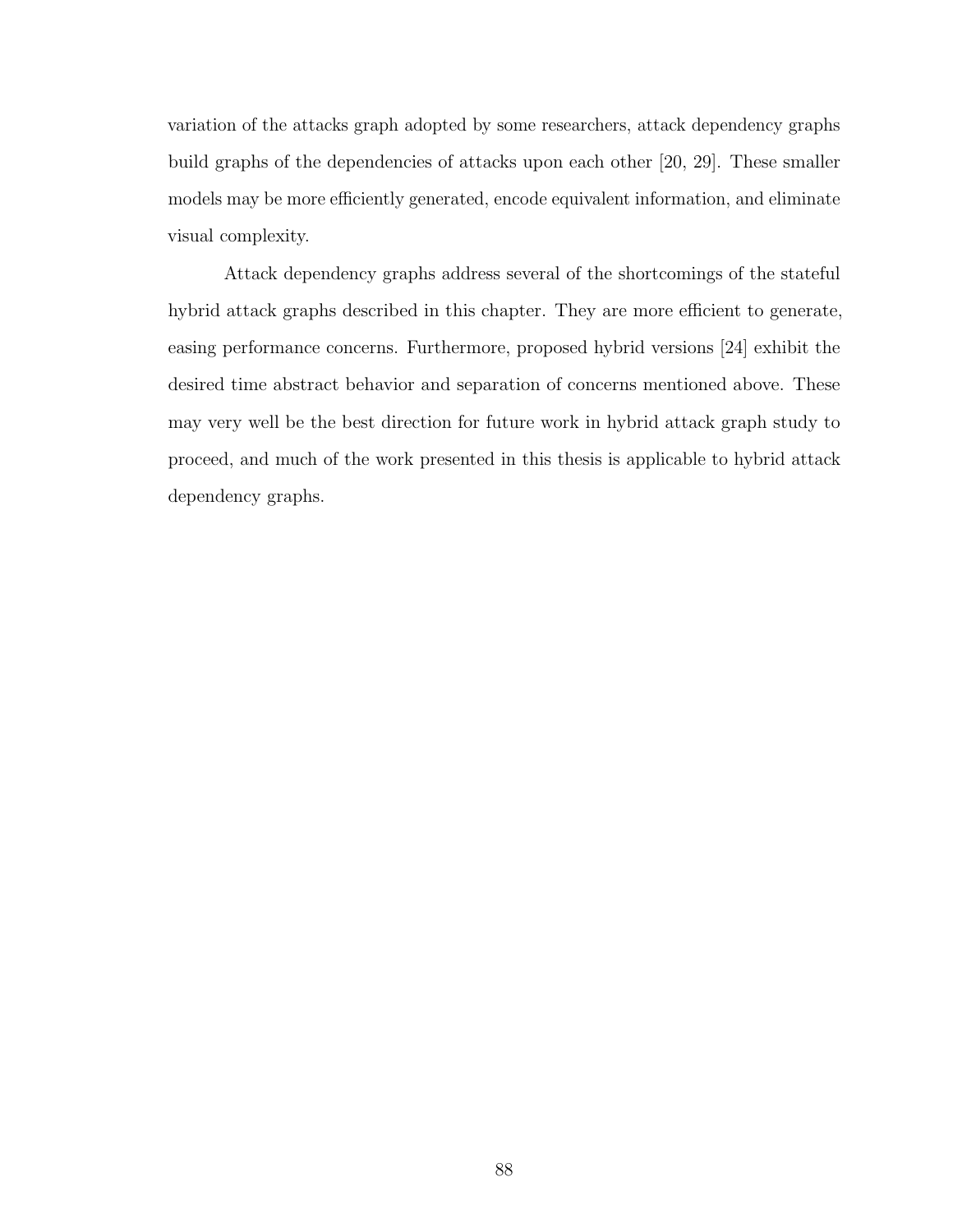## BIBLIOGRAPHY

- [1] Report: Cyber-physical systems summit. Technical report, National Science Foundation, 2008.
- [2] National vulnerability database version 2.2, 2011. Web page. Retrieved April 13, 2011.
- [3] R. Alur, C. Courcoubetis, T. Henzinger, and P. Ho. Hybrid automata: An algorithmic approach to the specification and verification of hybrid systems. Hybrid systems, pages 209–229, 1993.
- [4] P. Ammann, D. Wijesekera, and S. Kaushik. Scalable, graph-based network vulnerability analysis. In Proceedings of the 9th ACM Conference on Computer and Communications Security, pages 217–224. ACM, 2002.
- [5] J.A. Bergstra and CA Middelburg. Process algebra for hybrid systems. Theoretical Computer Science, 335(2-3):215–280, 2005.
- [6] M. Brownfield, Y. Gupta, and N. Davis. Wireless sensor network denial of sleep attack. In Information Assurance Workshop, 2005. IAW'05. Proceedings from the Sixth Annual IEEE SMC, pages 356–364. IEEE, 2005.
- [7] T.K. Buennemeyer, G.A. Jacoby, W.G. Chiang, R.C. Marchany, and J.G. Tront. Battery-sensing intrusion protection system. In Information Assurance Workshop, 2006 IEEE, pages 176–183. IEEE.
- [8] Andrew Buttner and Neal Ziring. Common platform enumeration (cpe) specification, March 2009.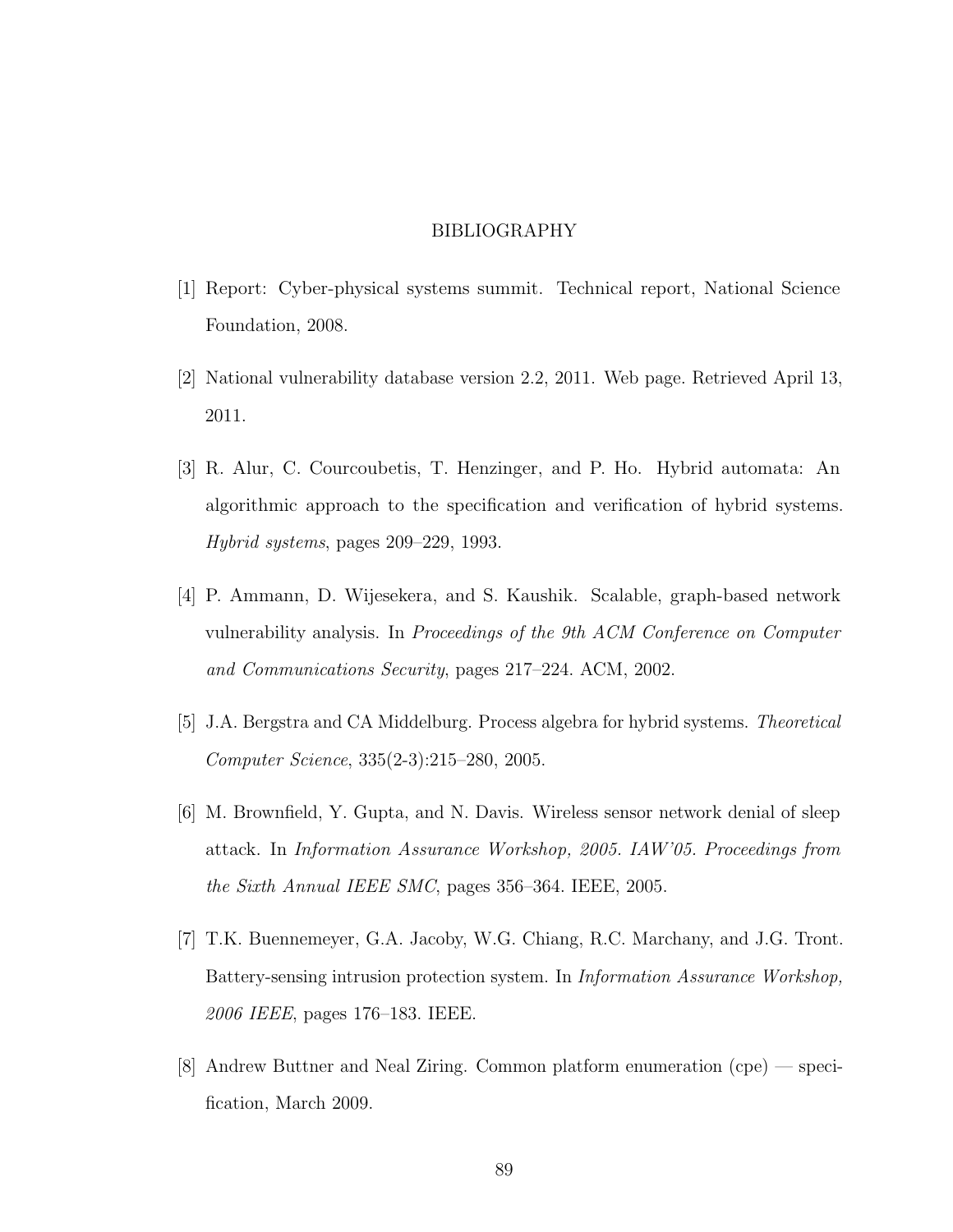- [9] C. Campbell, J. Dawkins, B. Pollet, K. Fitch, J. Hale, and M. Papa. On Modeling Computer Networks for Vulnerability Analysis. DBSec, pages 233–244, 2002.
- [10] R. Champagnat, P. Esteban, H. Pingaud, and R. Valette. Petri net based modeling of hybrid systems. Computers in industry, 36(1-2):139–146, 1998.
- [11] K. Chen, H. Tsai, Y. Liu, and J. Shuler. A Radiofrequency Identification (RFID) Temperature-Monitoring System for Extended Maintenance of Nuclear Materials Packaging. In Proceedings of 2009 ASME Pressure Vessels and Piping Division Conference, Prague, Czech Republic, 2009.
- [12] T.L. Crenshaw and S. Beyer. UPBOT: a testbed for cyber-physical systems. In Proceedings of the 3rd international conference on Cyber security experimentation and test, pages 1–8. USENIX Association, 2010.
- [13] P.J.L. Cuijpers and M.A. Reniers. Hybrid process algebra. Journal of Logic and Algebraic Programming, 62(2):191–245, 2005.
- [14] M. Dacier and Y. Deswarte. Privilege graph: an extension to the typed access matrix model. Computer Security ESORICS 94, pages 319–334, 1994.
- [15] G. Frehse. PHAVer: Algorithmic verification of hybrid systems past HyTech. Hybrid Systems: Computation and Control, pages 258–273, 2005.
- [16] T.A. Henzinger. The theory of hybrid automata. In Logic in Computer Science, 1996. LICS'96. Proceedings., Eleventh Annual IEEE Symposium on, pages 278– 292. IEEE, 1996.
- [17] T.A. Henzinger, P.H. Ho, and H. Wong-Toi. HyTech: A model checker for hybrid systems. International Journal on Software Tools for Technology Transfer  $(STTT$ ), 1(1):110–122, 1997.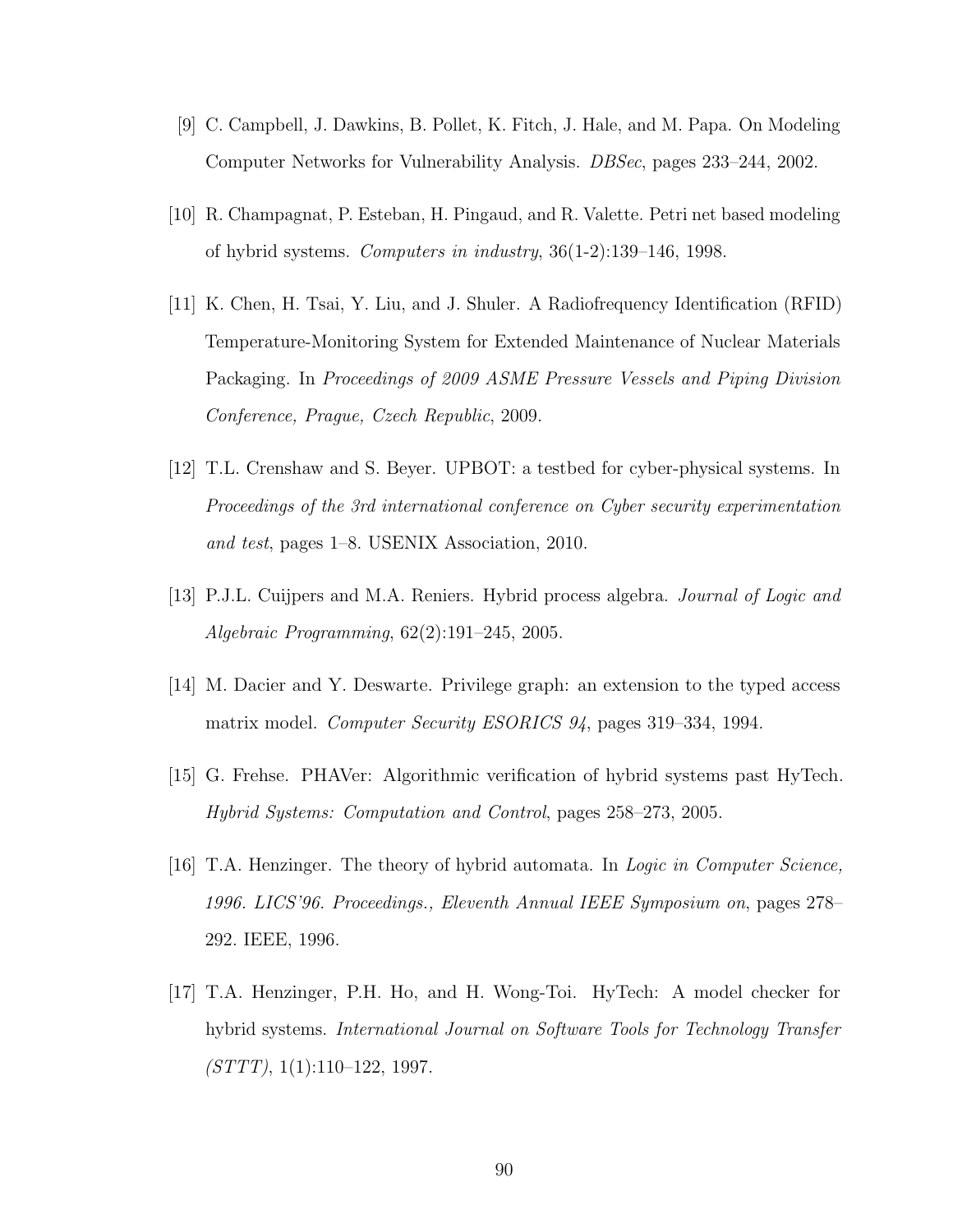- [18] T.A. Henzinger, P.W. Kopke, A. Puri, and P. Varaiya. What's decidable about hybrid automata? Journal of Computer and System Sciences, 57(1):94–124, 1998.
- [19] K. Ingols, M. Chu, R. Lippmann, S. Webster, and S. Boyer. Modeling modern network attacks and countermeasures using attack graphs. In 2009 Annual Computer Security Applications Conference, pages 117–126. IEEE, 2009.
- [20] S. Jajodia, S. Noel, and B. O'Berry. Topological analysis of network attack vulnerability. Managing Cyber Threats, pages 247–266, 2005.
- [21] D.K. Kaynar, N. Lynch, R. Segala, and F. Vaandrager. The theory of timed I/O automata. Synthesis Lectures on Distributed Computing Theory,  $1(1):1-137$ , 2010.
- [22] E.A. Lee. Cyber-physical systems-are computing foundations adequate. In Position Paper for NSF Workshop On Cyber-Physical Systems: Research Motivation, Techniques and Roadmap. Citeseer, 2006.
- [23] R.P. Lippmann, K.W. Ingols, and MASSACHUSETTS INST OF TECH LEX-INGTON LINCOLN LAB. An annotated review of past papers on attack graphs. Massachusetts Institute of Technology, Lincoln Laboratory, 2005.
- [24] G. Louthan, P. Hardwicke, P. Hawrylak, and J. Hale. Toward hybrid attack dependency graphs. In Proc. Cyber Security and Information Intelligence Research Workshop, 2011.
- [25] G. Louthan, W. Roberts, M. Butler, and J. Hale. The blunderdome: an offensive exercise for building network, systems, and web security awareness. In *Proceedings* of the 3rd international conference on Cyber security experimentation and test, pages 1–7. USENIX Association, 2010.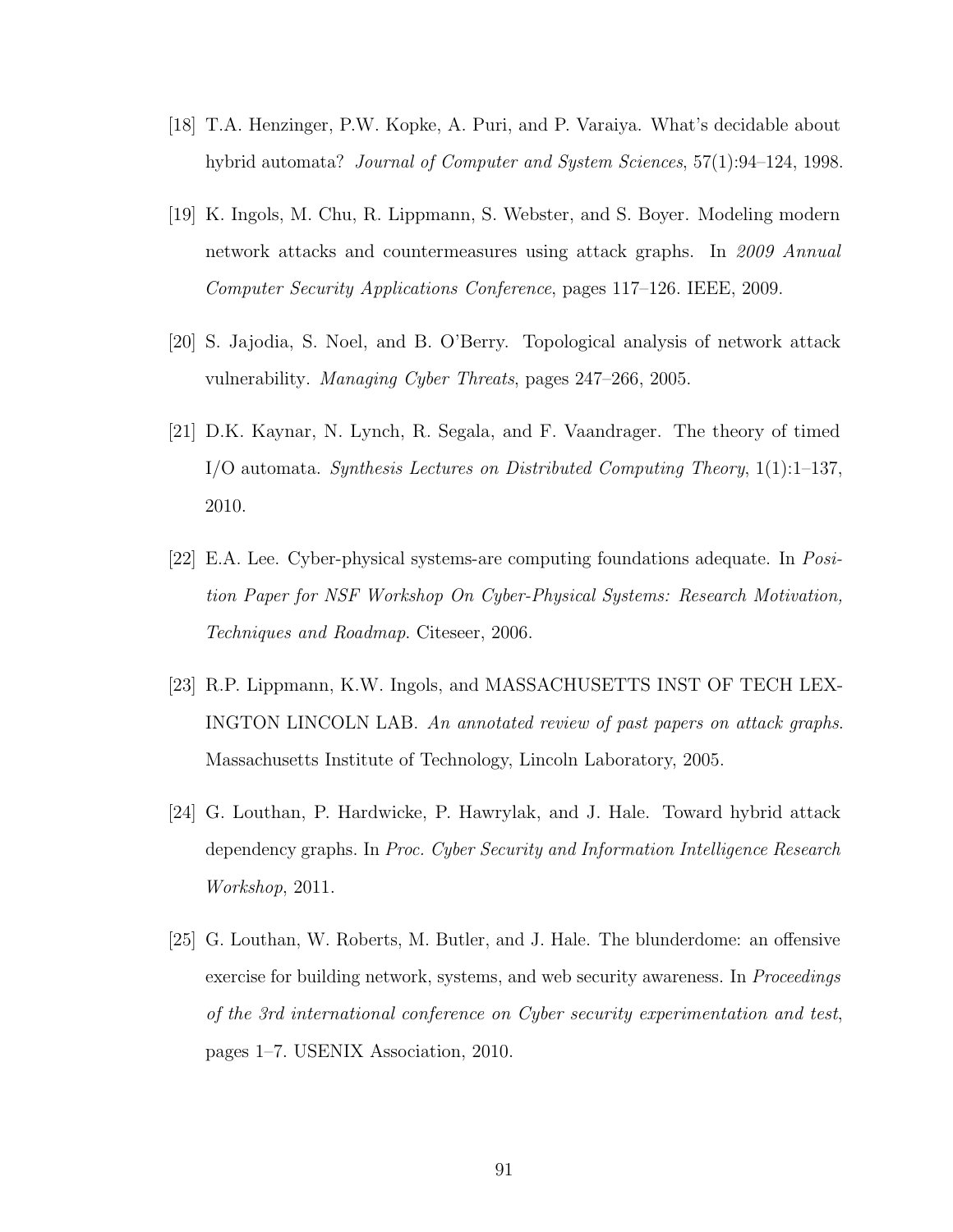- [26] J. Lygeros, K.H. Johansson, S. Sastry, and M. Egerstedt. On the existence of executions of hybrid automata. In Decision and Control, 1999. Proceedings of the 38th IEEE Conference on, volume 3, pages 2249–2254. IEEE, 1999.
- [27] N. Lynch, R. Segala, and F. Vaandrager. Hybrid I/O automata revisited. Hybrid Systems: Computation and Control, pages 403–417, 2001.
- [28] N. Lynch, R. Segala, F. Vaandrager, and H. Weinberg. Hybrid I/O automata. Hybrid Systems III, pages 496–510, 1996.
- [29] S. Noel and S. Jajodia. Managing attack graph complexity through visual hierarchical aggregation. In Proceedings of the 2004 ACM workshop on Visualization and data mining for computer security, pages 109–118. ACM, 2004.
- [30] C. Phillips and L.P. Swiler. A graph-based system for network-vulnerability analysis. In Proceedings of the 1998 workshop on New security paradigms, pages 71–79. ACM, 1998.
- [31] D.R. Raymond, R.C. Marchany, M.I. Brownfield, and S.F. Midkiff. Effects of denial-of-sleep attacks on wireless sensor network MAC protocols. Vehicular Technology, IEEE Transactions on, 58(1):367–380, 2009.
- [32] B. Schneier. Modeling security threats. Dr. Dobb's journal, 24(12), 1999.
- [33] O. Sheyner, J. Haines, S. Jha, R. Lippmann, and J.M. Wing. Automated generation and analysis of attack graphs. 2002.
- [34] A. Shostack. Experiences threat modeling at microsoft. In Modeling Security Workshop. Dept. of Computing, Lancaster University, UK, 2008.
- [35] S.J. Templeton and K. Levitt. A requires/provides model for computer attacks. In Proceedings of the 2000 workshop on New security paradigms, pages 31–38. ACM, 2001.